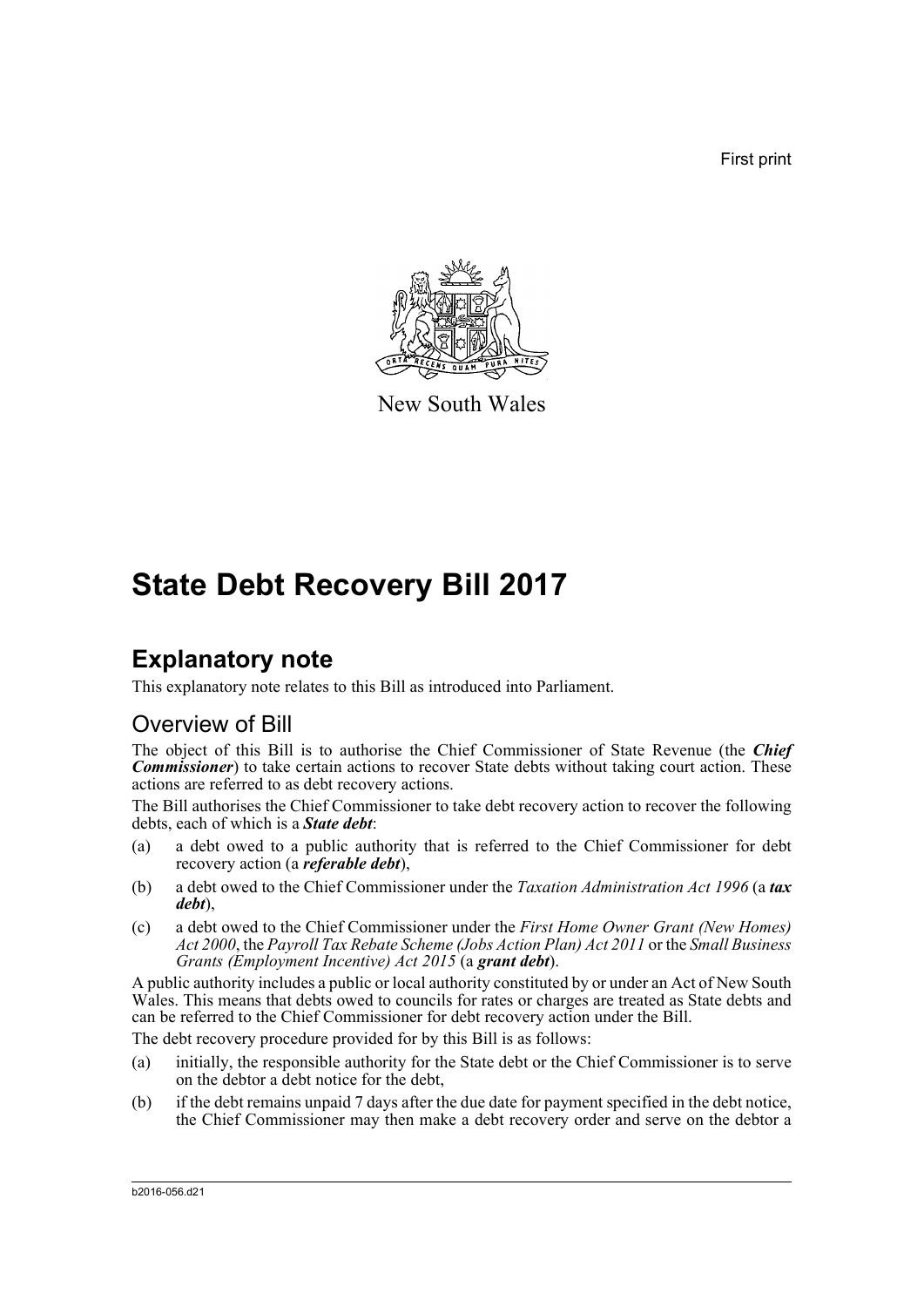notice that advises the debtor of the debt and of the debt recovery actions that will be taken if the debt remains unpaid,

(c) if the debt remains unpaid 7 days after the due date for payment specified in the notice of debt recovery order, the Chief Commissioner is authorised to take debt recovery action in respect of the debt.

The types of debt recovery action that are authorised by the Bill are as follows:

- (a) property seizure orders,
- (b) garnishee orders,
- (c) registration of a debt as a charge on land,
- (d) licence suspension.

Licence suspension is authorised only if other debt recovery actions are not available or have not been effective. Licence suspension is available in respect of certain specified occupational licences only. Motor vehicle licence suspension is not authorised by the Bill.

The powers conferred on the Chief Commissioner by the Bill are subject to certain safeguards. In particular:

- (a) the Bill enables the Minister for Finance, Services and Property (the *Minister*), in consultation with the Attorney General, to make guidelines regarding the exercise of the Chief Commissioner's powers under the proposed Act and those guidelines are binding on the Chief Commissioner, and
- (b) debt recovery action cannot be taken against a minor, and
- (c) in respect of referable debts, the person by whom the debt is payable has a right to have the debt internally reviewed and to have the matter heard by a court, and
- (d) there is provision for the making of time to pay orders and hardship reviews, and
- (e) licence suspension action cannot be taken against a person if:
	- (i) the person is a vulnerable person, or
	- (ii) the person satisfies the Chief Commissioner that the person is not financially able to satisfy the State debt.

The Bill contains other ancillary provisions and makes related and consequential amendments to other legislation, including the *Fines Act 1996*, the *Taxation Administration Act 1996* and the *Health Services Act 1997*.

# Outline of provisions

# **Part 1 Preliminary**

**Clause 1** sets out the name (also called the short title) of the proposed Act.

**Clause 2** provides for the commencement of the proposed Act on a day or days to be proclaimed.

**Clause 3** defines words and expressions used in the proposed Act.

**Clause 4** provides that a *public authority* is a public or local authority constituted by or under an Act, a Public Service agency or a NSW Government agency.

# **Part 2 Chief Commissioner authorised to recover State debts**

**Clause 5** authorises the Chief Commissioner to take debt recovery action to recover a State debt.

**Clause 6** defines *State debt* to mean a referable debt, a tax debt or a grant debt, as mentioned in the Overview.

**Clause 7** provides that a *referable debt* means any fee, charge or other amount payable that is specified in Schedule 1 to the proposed Act or any fee, charge or other amount payable to the State or a specified public authority that is declared to be a referable debt by an order by the Chief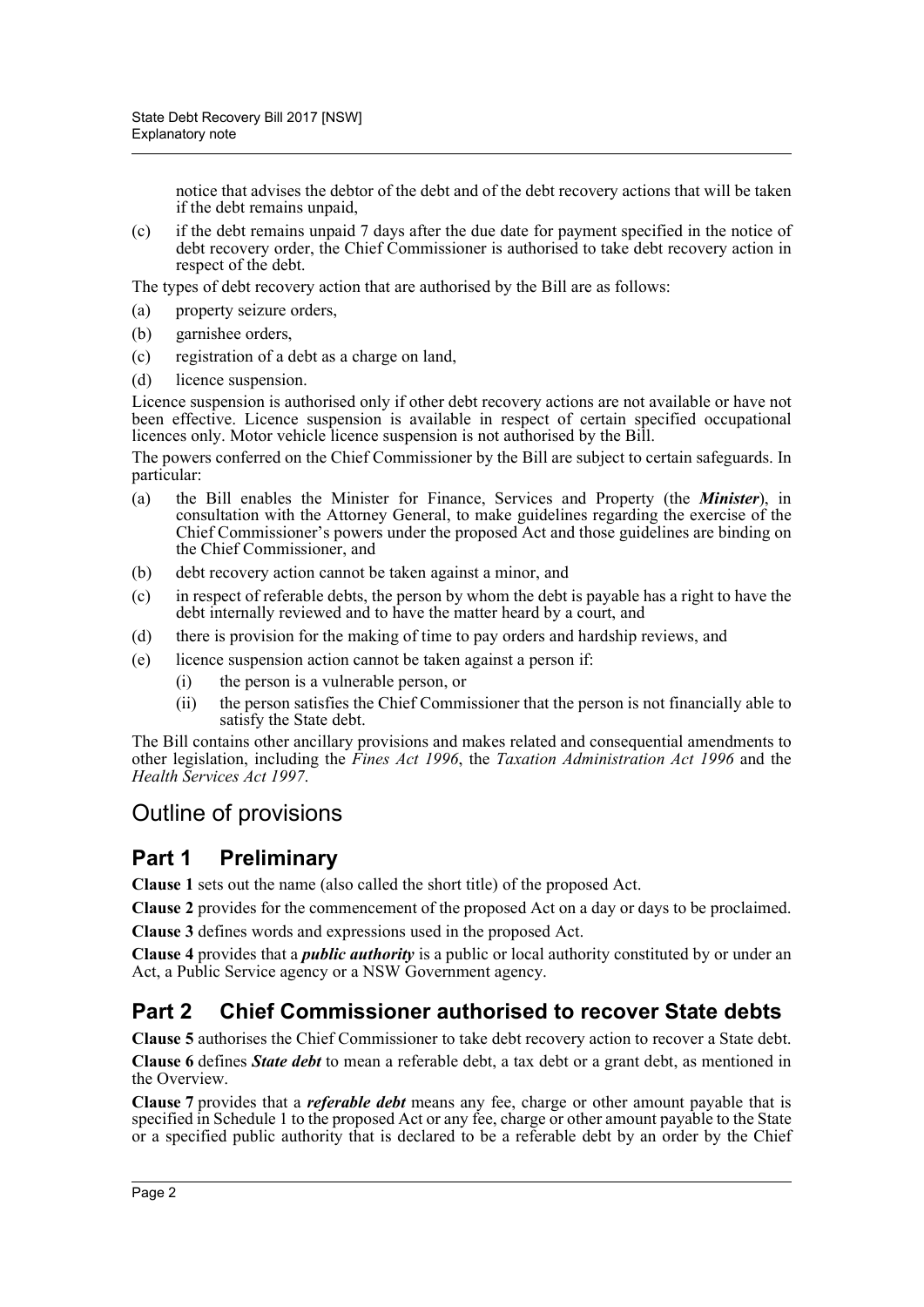Commissioner. An order can be disallowed by Parliament. A fine within the meaning of the *Fines Act 1996* is not a referable debt.

**Clause 8** provides that a *tax debt* means a tax debt under the *Taxation Administration Act 1996*.

**Clause 9** provides that a *grant debt* means a grant debt under the *First Home Owner Grant (New Homes) Act 2000*, a rebate debt under the *Payroll Tax Rebate Scheme (Jobs Action Plan) Act 2011* or a grant debt under the *Small Business Grants (Employment Incentive) Act 2015*. Generally, these debts are payable because a grant or rebate has been paid to a person who is not entitled to it.

**Clause 10** summarises the debt recovery procedure provided for by the proposed Act.

**Clause 11** prevents debt recovery action being taken against a debtor who is a minor.

**Clause 12** provides for the Minister to make guidelines for the recovery of State debts. The guidelines are to be made public and the Chief Commissioner and the Commissioner of Fines Administration under the *Fines Act 1996* are required to comply with the guidelines.

# **Part 3 Referable debts and initiation of debt recovery**

## **Division 1 Debt notices**

**Clause 13** provides that a public authority to which a referable debt is payable (the *responsible authority*) may serve a debt notice on the person who owes the debt. The issue of a debt notice is a necessary pre-condition to the referral of the referable debt to the Chief Commissioner for debt recovery action.

**Clause 14** provides that a *debt notice* is a notice requiring the person to pay a specified referable debt by the specified date, which must be at least 21 days after the notice is served on the person.

**Clause 15** provides that a responsible authority may revoke a debt notice.

# **Division 2 Referral of debt to Chief Commissioner**

**Clause 16** provides that, if a debt notice has been served on a person and the debt remains unpaid 7 days after the due date, the responsible authority may refer the debt to the Chief Commissioner for the making of a debt recovery order.

**Clause 17** provides that a referral is made by a referring officer acting on behalf of a responsible authority. The *referring officer* is the person (or a delegate of that person) specified for each referable debt in Schedule 1 to the proposed Act or a person authorised under a debt recovery agreement to exercise the functions of a referring officer.

**Clause 18** requires a referring officer making a referral to the Chief Commissioner to provide the Chief Commissioner with certain information in relation to the debt.

**Clause 19** enables a referring officer to revoke a referral of a State debt.

### **Division 3 Administrative arrangements relating to referable debts**

**Clause 20** provides that the Chief Commissioner may enter into an agreement (a *debt recovery agreement*) with a public authority about the taking of debt recovery action in respect of any fees, charges or other amounts payable to the public authority.

**Clause 21** limits the actions that a responsible authority may take in respect of a referable debt once the debt has been referred to the Chief Commissioner.

**Clause 22** prevents a responsible authority from charging interest on a referable debt once the debt has been referred to the Chief Commissioner.

**Clause 23** provides that the Chief Commissioner may exercise the functions of a responsible authority under the proposed Act if authorised to do so by a debt recovery agreement.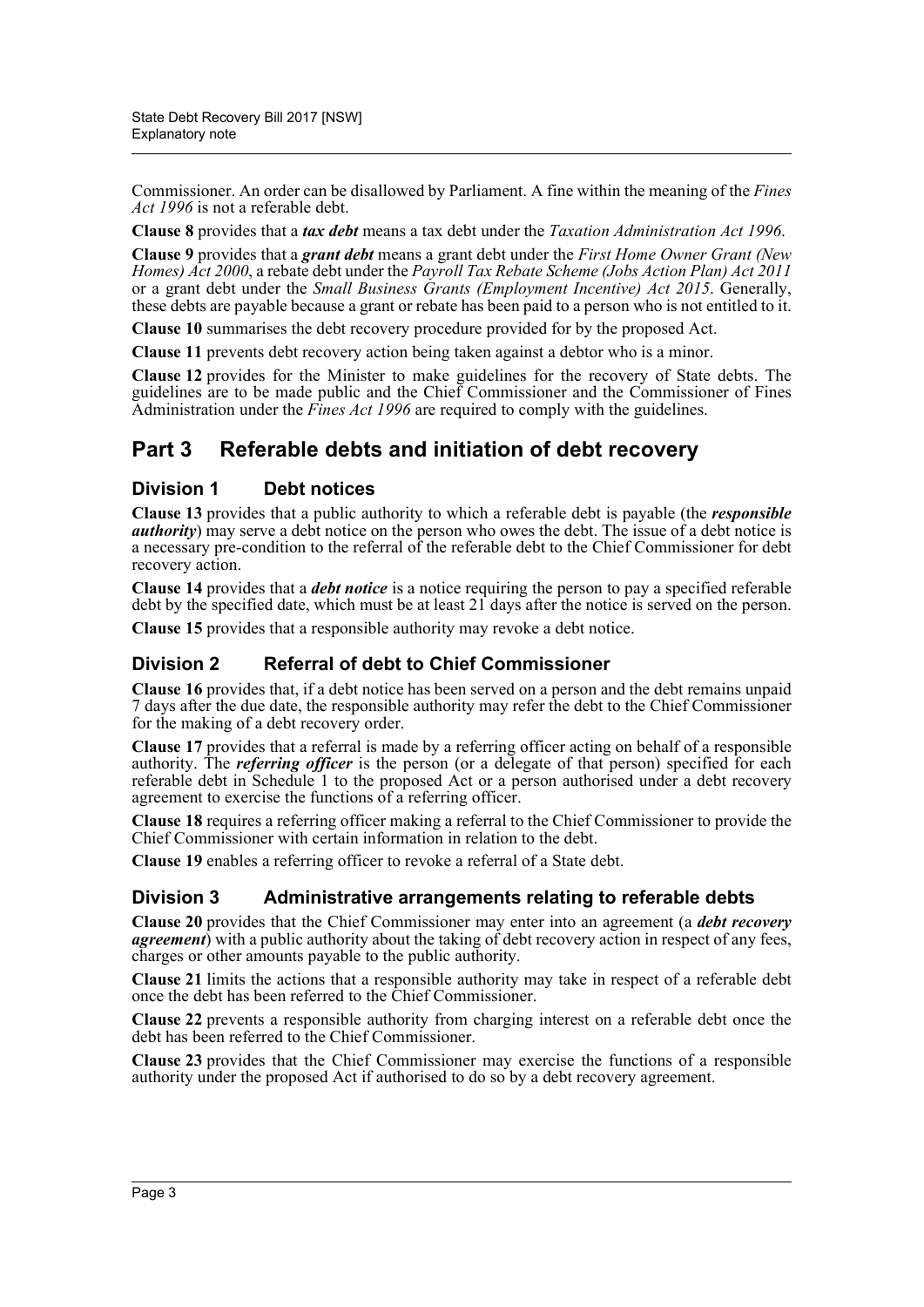## **Division 4 Internal reviews**

**Clause 24** provides for a responsible authority for a referable debt to conduct a review of the debt (an *internal review*), either on the application of a person who has been served with a debt notice or on the responsible authority's own initiative.

**Clause 25** provides that an internal review is available for any referable debt for which a debt notice has been served, except for debts for which there is a statutory internal review (such as ambulance fees).

**Clause 26** provides for the making of an application for an internal review.

**Clause 27** provides for the circumstances in which an internal review is to be conducted.

**Clause 28** enables the responsible authority to request additional information from the person applying for an internal review.

**Clause 29** provides that, while an internal review is being conducted, the responsible authority must not refer the referable debt to the Chief Commissioner for the making of a debt recovery order and the requirement to pay the debt is suspended.

**Clause 30** provides that, if a responsible authority is conducting an internal review after the debt has already been referred to the Chief Commissioner, the authority may request the Chief Commissioner to suspend debt recovery action.

**Clause 31** provides that, following an internal review, the responsible authority may confirm the debt notice, change the payment arrangement for the debt or revoke the debt notice.

**Clause 32** provides that the responsible authority may change the payment arrangements for a referable debt by reducing the amount payable, extending the time to pay or by permitting the debt to be paid by instalments or reducing instalments.

**Clause 33** requires written notice of the outcome of an internal review to be given to the applicant as soon as practicable.

**Clause 34** makes it clear that the Chief Commissioner can exercise the internal review functions of a responsible authority if authorised to do so by a debt recovery agreement.

# **Part 4 Debt recovery orders**

### **Division 1 Debt recovery orders**

**Clause 35** enables the Chief Commissioner to make an order to recover a State debt (a *debt recovery order*).

**Clause 36** provides that a debt recovery order for a referable debt may be made if the debt is referred to the Chief Commissioner by the responsible authority.

**Clause 37** provides that a debt recovery order for a tax debt or a grant debt may be made if a debt notice has been served on the debtor and the debt remains unpaid 7 days after the due date.

### **Division 2 Form and notice of debt recovery order**

**Clause 38** sets out the information that a debt recovery order must contain.

**Clause 39** requires notice of a debt recovery order to be served on the debtor as soon as practicable.

**Clause 40** sets out the information that a notice of a debt recovery order must contain.

**Clause 41** provides that the final date for payment of a debt in a notice of a debt recovery order must be at least 21 days after it is served on the person (which may be 28 days after it is posted to the debtor).

**Clause 42** extends the final date for payment to 21 days after it is served on the person in the case of a notice that takes more than 7 days to arrive by post.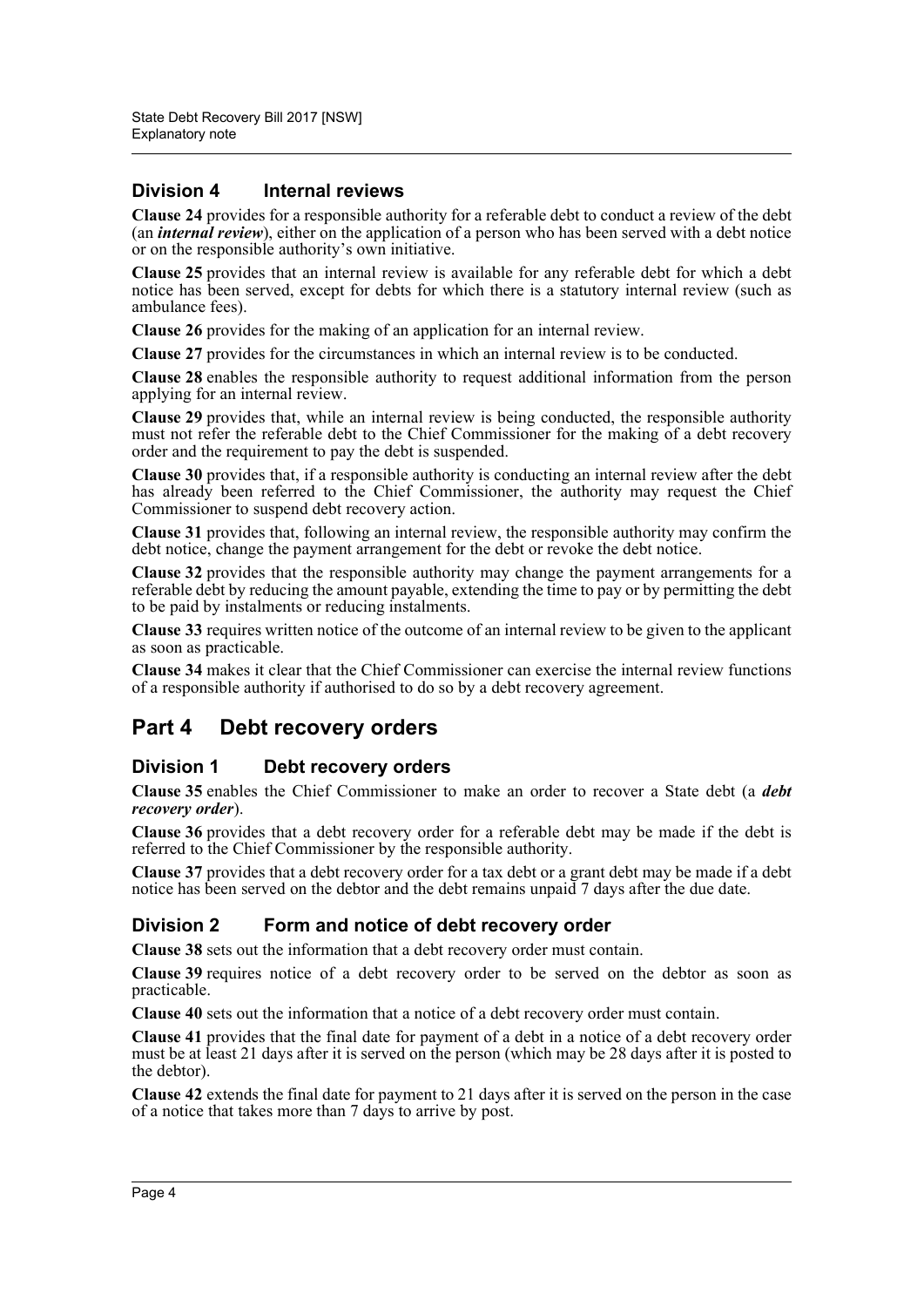**Clause 43** provides that the Chief Commissioner may amend a debt recovery order to correct an error (but not to increase the amount payable).

# **Part 5 Election to have matter dealt with by court—referable debts**

**Clause 44** provides that a debtor who is served with notice of a debt recovery order for a referable debt may elect to have the matter dealt with by a court.

**Clause 45** provides that a debtor must elect to have the matter dealt with by a court before the due date for payment of the referable debt or within 28 days after being served with notice of the outcome of an internal review, whichever is the later.

**Clause 46** requires an internal review to be conducted before court proceedings can be commenced.

**Clause 47** requires the Chief Commissioner to revoke a debt recovery order if the debtor elects to have the matter dealt with by a court.

**Clause 48** provides that the Chief Commissioner may obtain judgment for a debt amount and may make a debt recovery order for that amount and take debt recovery action.

**Clause 49** provides that costs are to be awarded to the Chief Commissioner in court proceedings in which a judgment in favour of the Chief Commissioner is obtained (being a judgment requiring the debtor to pay to the State the amount specified in the debt notice).

# **Part 6 Debt recovery actions**

### **Division 1 General**

**Clause 50** authorises the Chief Commissioner to take debt recovery action in respect of a State debt if the Chief Commissioner makes a debt recovery order in relation to the State debt and the State debt remains unpaid 7 days after the due date specified in the notice of the order.

**Clause 51** provides that the Chief Commissioner takes *debt recovery action* by exercising any of the functions under proposed Part 6.

**Clause 52** provides that more than one type of debt recovery action may be taken by the Chief Commissioner.

**Clause 53** limits when the Chief Commissioner may make licence suspension orders.

**Clause 54** provides that the Chief Commissioner's debt recovery action functions are subject to the debt recovery guidelines.

# **Division 2 Principal debt recovery actions**

**Clause 55** provides that the Chief Commissioner may make an order (a *property seizure order*) for the seizure of property of a debtor for the purpose of recovering the State debt payable by the debtor on that property.

**Clause 56** provides that the Chief Commissioner may make an order (a *garnishee order*) that the debts owed to the debtor specified in the order are attached for the purposes of satisfying the debtor's State debt (including the debtor's wages or salary).

**Clause 57** enables a debt recovery order to be registered by the Registrar-General as a charge on land owned by the debtor.

### **Division 3 Licence suspensions**

**Clause 58** provides that the Chief Commissioner may make an order (a *licence suspension order*) that directs a licence authority to suspend a licence held by a debtor. The licences and licence authorities are specified in Schedule  $\hat{2}$  to the proposed Act.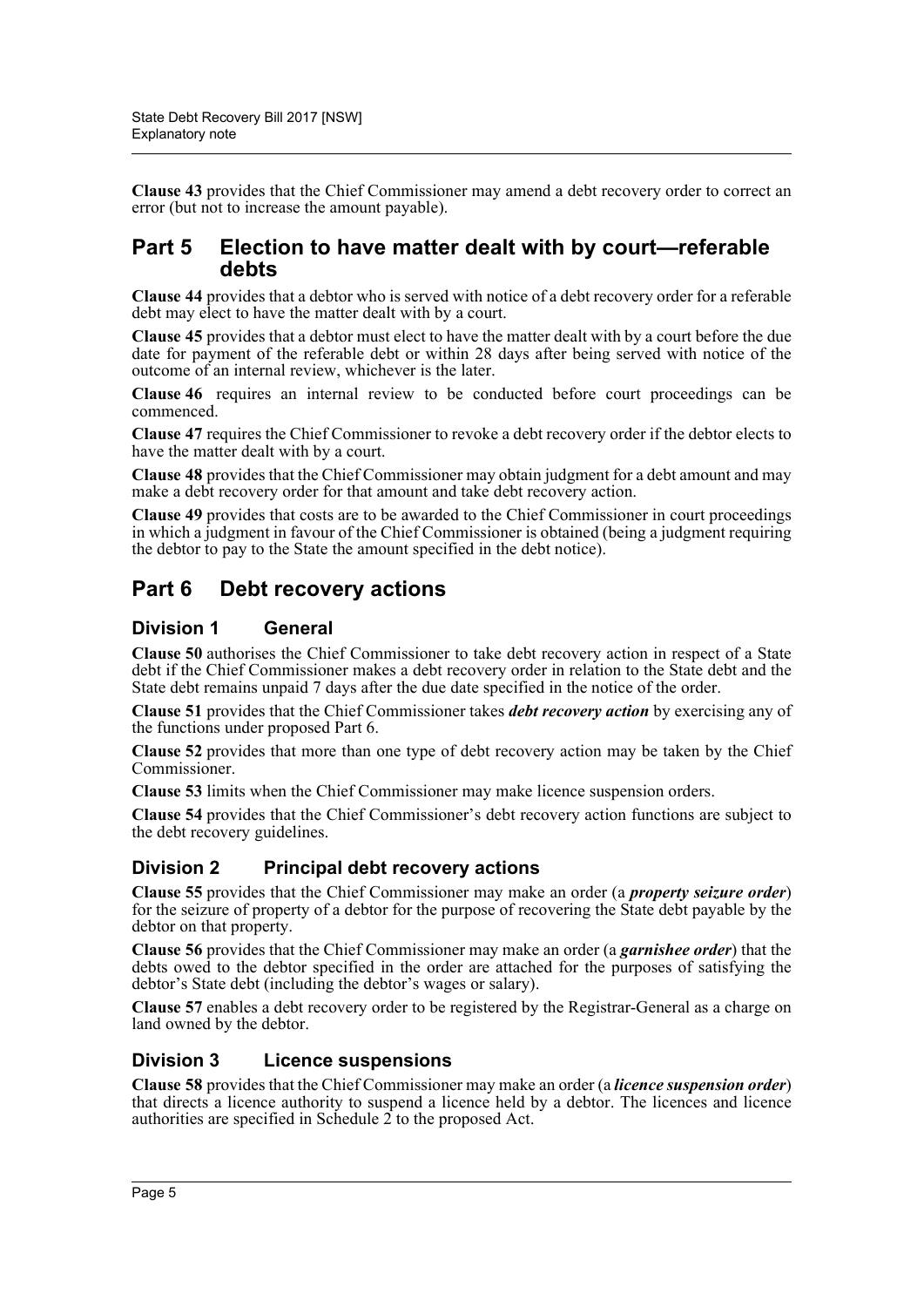**Clause 59** requires a licence authority to suspend a debtor's licence in accordance with a licence suspension order and to serve notice of the suspension on the licensee.

**Clause 60** requires the licence authority to advise a licensee that the licence has been suspended because a State debt has not been paid.

**Clause 61** provides that a licensee must return a suspended licence if the Act under which the licence was granted (the *licensing Act*) requires the return of any suspended licence.

**Clause 62** provides that the provisions of a licensing Act that would ordinarily give a licensee a right to appeal a decision to suspend the licensee's licence do not apply to the suspension of a licence under the proposed Act.

**Clause 63** sets out when the suspension of a licence is terminated.

**Clause 64** provides for the service of notices by licence authorities.

### **Division 4 Ancillary functions**

**Clause 65** enables the Chief Commissioner to require a person to give information to the Chief Commissioner or to give evidence in person to the Chief Commissioner for the purposes of enabling debt recovery action or for ascertaining a debtor's financial circumstances.

**Clause 66** enables a person executing a property seizure order to enter premises in certain circumstances.

**Clause 67** gives the Sheriff, and other persons executing orders under the proposed Act, powers to require a debtor to give the debtor's name and address. Failing to comply with such a requirement is an offence, with a maximum penalty of 10 penalty units (currently \$1,100).

# **Part 7 Time to pay and hardship**

### **Division 1 Time to pay**

**Clause 68** provides that the Chief Commissioner may allow more time for a State debt to be paid, or allow the State debt to be paid by instalments, by making a *time to pay order*.

**Clause 69** enables time to pay orders to be amended.

**Clause 70** enables time to pay orders to be revoked.

**Clause 71** provides that the Chief Commissioner is taken to have refused to make a time to pay order if the Chief Commissioner does not determine the application within 30 days of it being made.

### **Division 2 Powers of Chief Commissioner in hardship cases**

**Clause 72** provides that the Chief Commissioner may revoke a debt recovery order in respect of a referable debt if, due to the debtor's financial, medical or personal circumstances, the debtor does not have sufficient means to pay the debt and debt recovery action is unlikely to be successful.

**Clause 73** provides that the Chief Commissioner may refund money paid to the Chief Commissioner under a garnishee order on the ground of hardship to the debtor or the debtor's dependants.

**Clause 74** provides that the functions of the Hardship Review Board are not affected by these provisions.

### **Division 3 Hardship Review Board**

**Clause 75** constitutes a Hardship Review Board, consisting of the Secretary of the Department of Finance, Services and Innovation, the Secretary of the Treasury and the Secretary of the Department of Justice.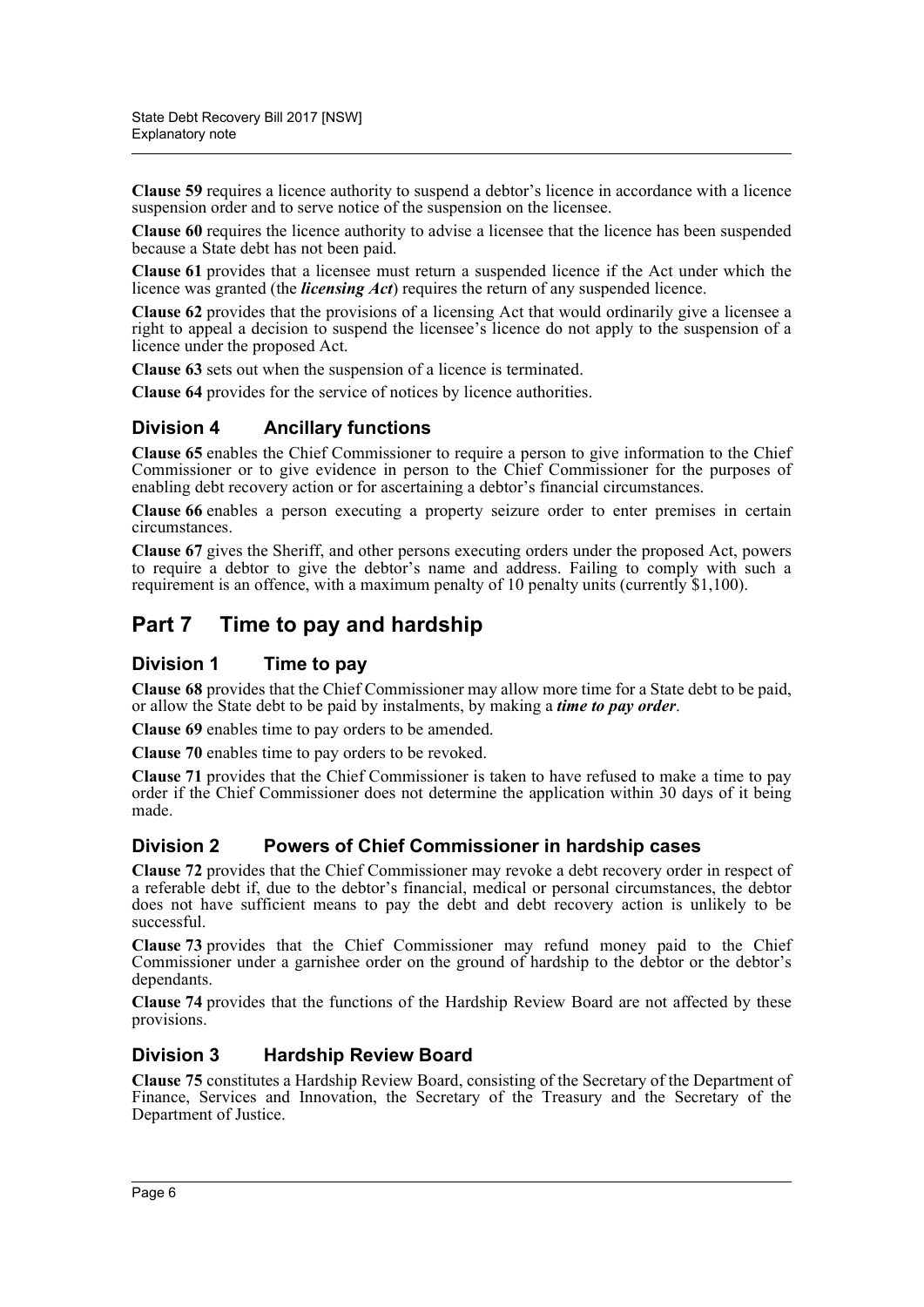**Clause 76** provides that the Hardship Review Board may conduct reviews of decisions by the Chief Commissioner to make or refuse to make a time to pay order or to refuse to revoke a debt recovery order in hardship cases.

**Clause 77** provides for a person who is a debtor to apply to the Hardship Review Board for a hardship review. Hardship relief is available only to natural persons.

**Clause 78** provides that the Hardship Review Board is to determine the procedures for hardship reviews.

**Clause 79** provides that the Hardship Review Board may direct that debt recovery action against a debtor is to be suspended while the hardship review is being conducted.

**Clause 80** provides that, after reviewing a decision of the Chief Commissioner, the Hardship Review Board may affirm the decision or direct the Chief Commissioner to change the decision.

**Clause 81** authorises the Hardship Review Board to disclose information obtained in connection with the Board's functions to the Chief Commissioner.

**Clause 82** requires the Chief Commissioner to refund any money already paid or recovered as necessary to give effect to a decision by the Hardship Review Board.

# **Part 8 Suspension and cancellation of debt recovery action**

## **Division 1 Preliminary**

**Clause 83** defines *review* for the purposes of the proposed Part.

## **Division 2 Suspension of debt recovery action**

**Clause 84** requires the Chief Commissioner to suspend debt recovery action in certain circumstances, including if the debt is being paid in accordance with a time to pay order or if an internal review is being carried out.

**Clause 85** provides that the Chief Commissioner suspends debt recovery action by revoking any property seizure orders, garnishee orders or licence suspension orders.

**Clause 86** sets out when debt recovery action may be resumed.

**Clause 87** provides that debt recovery action is resumed by the Chief Commissioner taking or continuing authorised debt recovery action.

### **Division 3 Cancellation of debt recovery action**

**Clause 88** enables the Chief Commissioner to revoke a debt recovery order.

**Clause 89** sets out when the Chief Commissioner is required to, or may decide to, revoke a debt recovery order.

**Clause 90** sets out the consequences of a debt recovery order being revoked.

**Clause 91** provides that the Chief Commissioner cancels debt recovery action by revoking any property seizure orders, garnishee orders or licence suspension orders and by cancelling any charges on land registered by the Registrar-General.

**Clause 92** provides that debt recovery action is to be cancelled if the State debt is paid in full.

# **Part 9 Interest and debt recovery costs**

### **Division 1 Interest**

**Clause 93** provides that interest may be charged on unpaid State debts and debt recovery costs. **Clause 94** provides that the interest forms part of the State debt.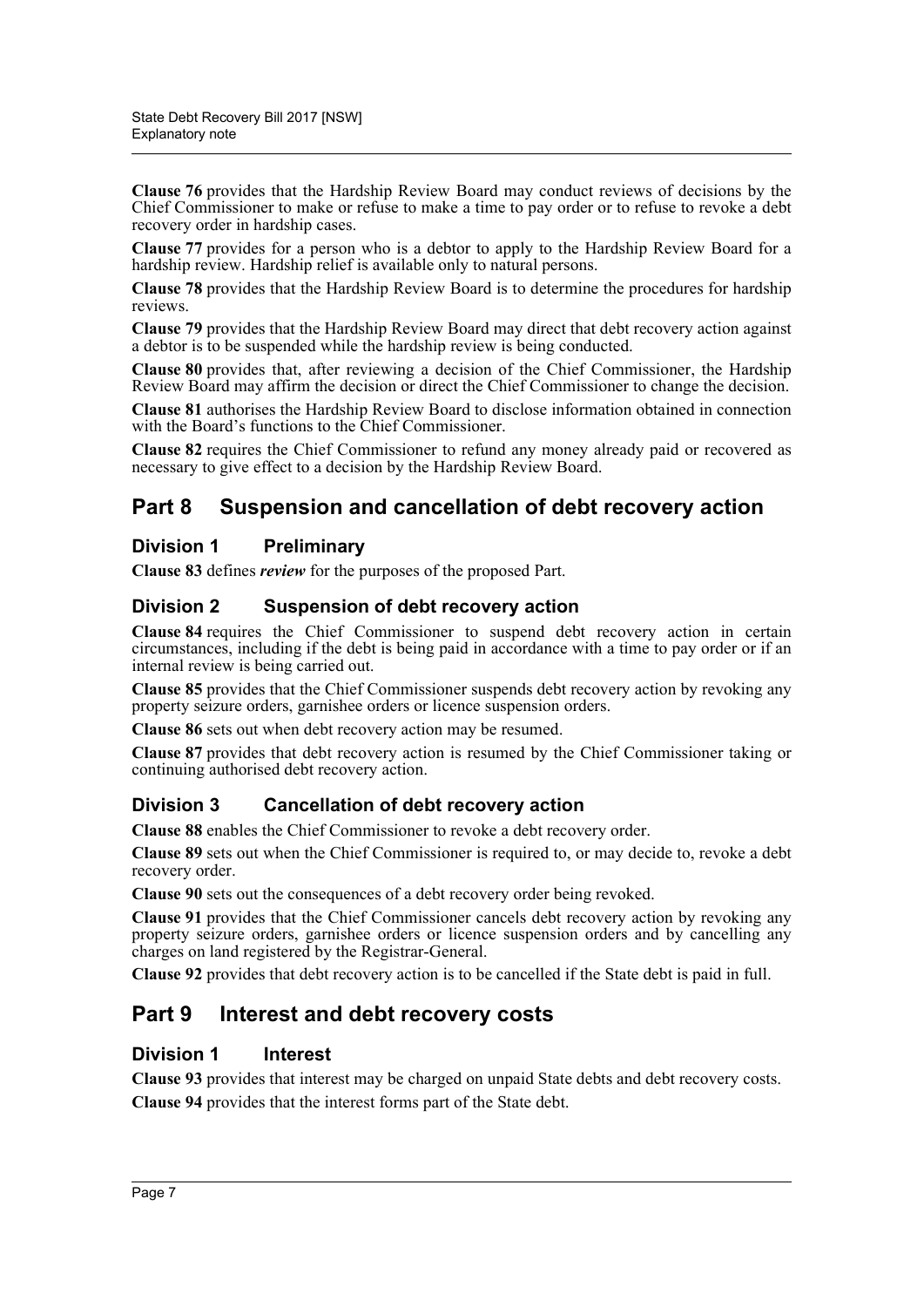# **Division 2 Debt recovery costs**

**Clause 95** provides that debt recovery costs are payable under a debt recovery order. The debt recovery costs consist of the prescribed costs and the Sheriff's additional costs.

**Clause 96** provides that the regulations may prescribe the debt recovery costs that are payable under a debt recovery order.

**Clause 97** provides that the Chief Commissioner may approve the costs and expenses incurred by the Sheriff as additional costs.

**Clause 98** makes it clear that debt recovery costs form part of a State debt.

# **Part 10 Payment, allocation of payments and refunds**

**Clause 99** provides that a State debt, which is paid by a debtor after a debt recovery order is made, is payable to the Chief Commissioner.

**Clause 100** provides that a tax debt or grant debt that is recovered is to be paid into the Consolidated Fund.

**Clause 101** provides that a referable debt that is recovered is to be paid to the responsible authority, in accordance with any debt recovery agreement.

**Clause 102** provides that any amount recovered under a debt recovery order is to be applied firstly towards the debt recovery costs and then towards the remainder of the State debt.

**Clause 103** provides for the allocation of recovered amounts between different State debts payable under the same debt recovery order.

**Clause 104** requires the Chief Commissioner to refund to a debtor any money recovered that exceeds the amount owed by the debtor.

**Clause 105** provides that any refunds are to be paid from the Consolidated Fund.

# **Part 11 Administration**

**Clause 106** provides that the Chief Commissioner has the function of administering the making of debt recovery orders, the taking of debt recovery action and the receipt and collection of State debts.

**Clause 107** makes it an offence to use the name "State Debt Recovery" without authorisation, with a maximum penalty of 10 penalty units (currently \$1,100).

**Clause 108** provides for the employment of the Chief Commissioner's staff.

**Clause 109** provides for the delegation of the Chief Commissioner's functions.

**Clause 110** protects the personal liability of the Chief Commissioner and delegates.

**Clause 111** requires the Chief Commissioner to keep a register of all debt recovery orders, including the details of payment of all State debts and the taking of debt recovery action.

# **Part 12 Access to and disclosure of information**

**Clause 112** sets out what information about a debtor is *identifying information* for the purposes of the proposed Act.

**Clause 113** authorises the Chief Commissioner to access certain information (including identifying information) about debtors that is held by the NSW Police Force, public authorities and State owned corporations.

**Clause 114** authorises the Chief Commissioner to obtain certain information about a debtor from the debtor's employer or former employer.

**Clause 115** authorises credit reporting bodies (within the meaning of the *Privacy Act 1988* of the Commonwealth) to disclose certain information (including identifying information) to the Chief Commissioner in relation to debt recovery action.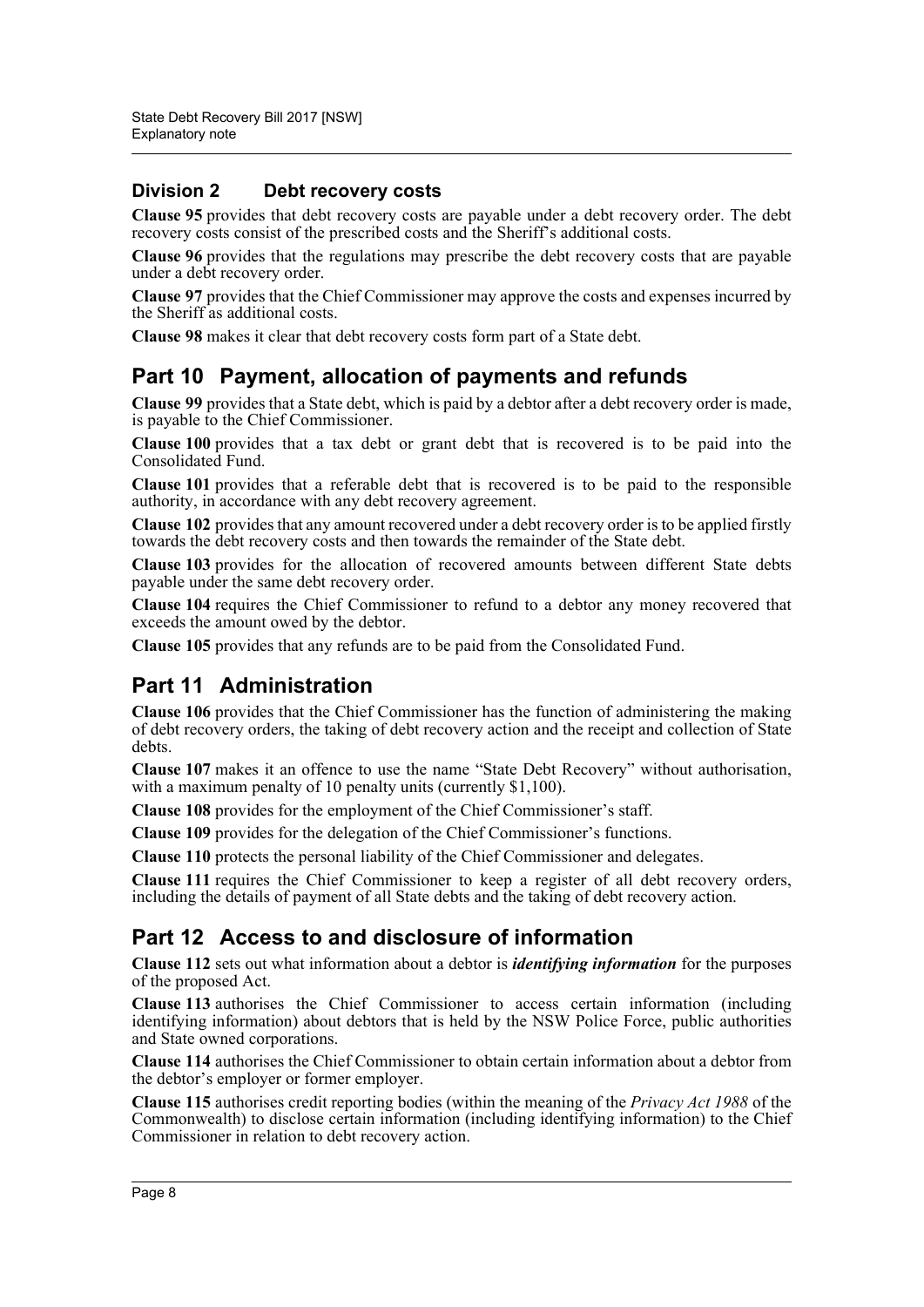**Clause 116** authorises the Chief Commissioner to disclose personal information about a person in certain circumstances. The unauthorised disclosure or secondary disclosure of personal information is an offence with a maximum penalty of 100 penalty units (currently \$11,000).

# **Part 13 Miscellaneous**

**Clause 117** provides for the joint and several liability for State debts.

**Clause 118** enables the functions of a responsible authority under the proposed Act to be exercised by a person, or a member of a class of persons, authorised in writing by the chief executive officer of the responsible authority.

**Clause 119** provides that the proposed Act binds the Crown.

**Clause 120** provides for notices given by the Chief Commissioner to referring officers to be given by post, by means of document exchange or by electronic transmission.

**Clause 121** allows notices that are required to be in writing to be given electronically.

**Clause 122** provides for certain orders to be sent electronically by the Chief Commissioner to the Sheriff for the purposes of service or enforcement.

**Clause 123** specifies the requirements for service of notices.

**Clause 124** provides that proceedings for offences under the proposed Act or the regulations are to be dealt with summarily before the Local Court.

**Clause 125** enables the Governor to make regulations for the purposes of the proposed Act.

# **Schedule 1 Referable debts**

**Schedule 1** sets out the debts that are taken to be referable debts under the proposed Act. These are ambulance fees under the *Health Services Act 1997* and council rates, charges and fees under the *Local Government Act 1993*. Other types of debt can be added by order under clause 7 of the proposed Act.

# **Schedule 2 Licence suspension orders**

**Schedule 2** sets out the licences that may be suspended under licence suspension orders and the authorities that administer those licences. The licences are occupational licences. It includes licences under the *Conveyancers Licensing Act 2003*, contractor licences and tradesperson and supervisor certificates under the *Home Building Act 1989*, licences under the *Motor Dealers and Repairers Act 2013*, licences under the *Pawnbrokers and Second-hand Dealers Act 1996*, real estate agent's licences and other certificates and licences under the *Property, Stock and Business Agents Act 2002*, licences under the *Tattoo Parlours Act 2012*, licences under the *Driving Instructors Act 1992* and licences under the *Tow Truck Industry Act 1998*.

# **Schedule 3 Savings, transitional and other provisions**

**Schedule 3** enables savings and transitional regulations to be made as a consequence of the enactment of the proposed Act or any Act that amends the proposed Act. The provisions of the proposed Act will extend to existing debts, subject to limitation periods.

# **Schedule 4 Consequential amendments**

### **Amendments relating to licence suspension orders**

The following licensing Acts are amended to make it clear that the suspension of a licence under the proposed Act has the same effect as the suspension of a licence under the licensing Act itself and that the usual appeal provisions applying to a licence suspension do not apply to a licence suspension under the proposed Act: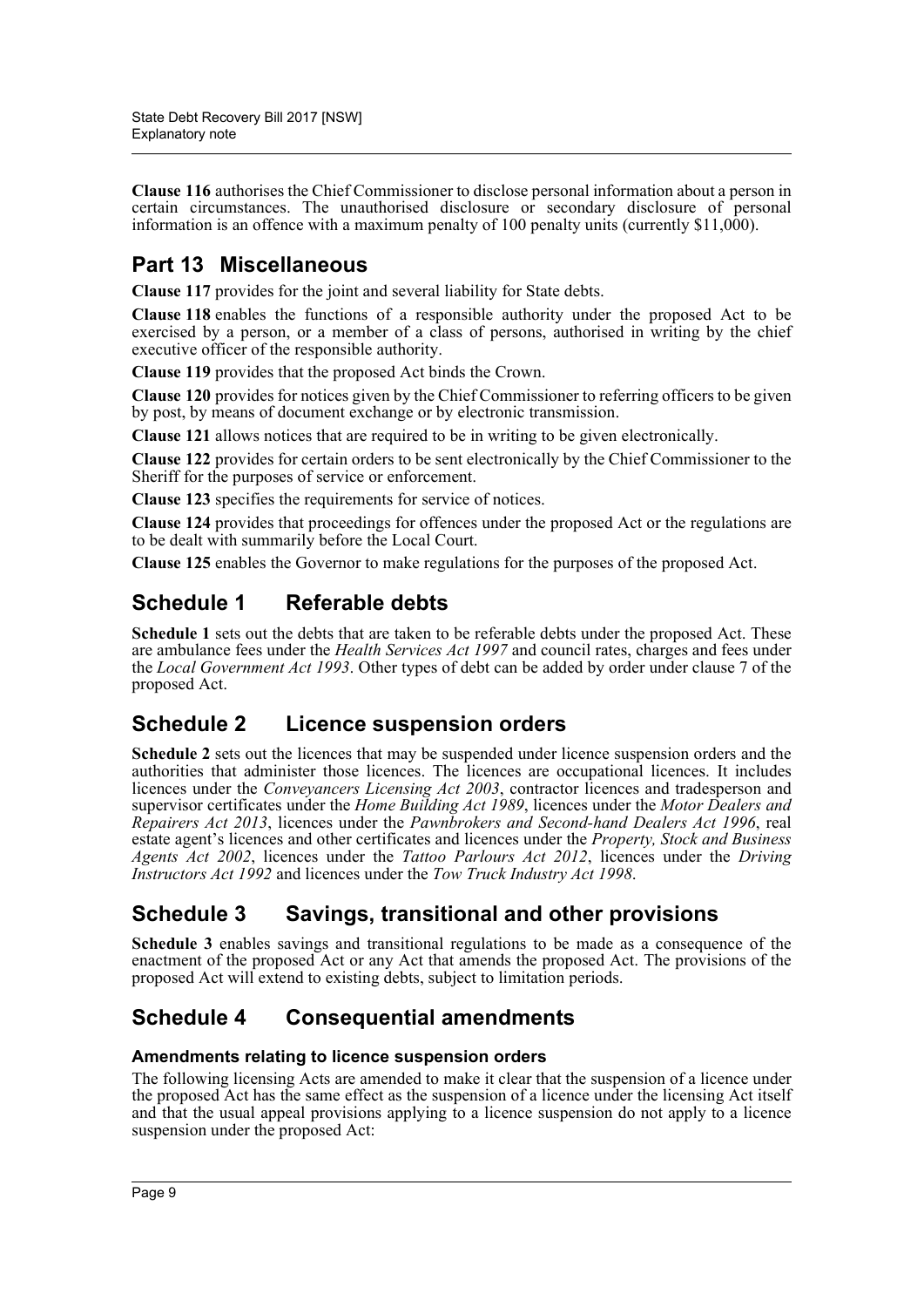- (a) *Conveyancers Licensing Act 2003* (**Schedule 4.1**),
- (b) *Driving Instructors Act 1992* (**Schedule 4.2**),
- (c) *Home Building Act 1989* (**Schedule 4.10**),
- (d) *Motor Dealers and Repairers Act 2013* (**Schedule 4.14**),
- (e) *Pawnbrokers and Second-hand Dealers Act 1996* (**Schedule 4.15**),
- (f) *Property, Stock and Business Agents Act 2002* (**Schedule 4.18**),
- (g) *Tattoo Parlours Act 2012* (**Schedule 4.20**),
- (h) *Tow Truck Industry Act 1998* (**Schedule 4.22**).

### **Amendments relating to Hardship Review Board**

The *Duties Act 1997*, the *Gaming Machine Tax Act 2001*, the *Government Information (Public Access) Regulation 2009*, the *Land Tax Management Act 1956* and the *Payroll Tax Act 2007* are amended as a consequence of the constitution of the Hardship Review Board by the proposed Act. See **Schedule 4.3**, **Schedule 4.6**, **Schedule 4.7**, **Schedule 4.11** and **Schedule 4.16**. The Hardship Review Boards currently constituted under the *Fines Act 1996* and the *Taxation Administration Act 1996* are abolished by amendments to those Acts in **Schedule 4.4** and **Schedule 4.21**. The new Hardship Review Board continues to have its existing functions under those Acts. However, the amendments make it clear that hardship relief is only available to natural persons.

### **Amendment of the Fines Act 1996**

**Schedule 4.4** amends the *Fines Act 1996* to enable the Commissioner of Fines Administration to make a work and development order in respect of a State debt for which a debt recovery order has been made under the proposed Act. Such an order may currently be made in respect of an unpaid fine and requires a person to undertake unpaid work, training or medical or other treatment in order to satisfy an unpaid fine. The proposed amendments will only allow such an order to be made in respect of a State debt if the person also has unpaid fines and consents to the order being extended to the person's State debt.

The *Fines Act 1996* is also amended:

- (a) to abolish the Hardship Review Board (which is reconstituted under the proposed Act and continues to have functions under the *Fines Act 1996*), and
- (b) to authorise the Commissioner of Fines Administration to use the name "State Debt Recovery" in the exercise of functions under the *Fines Act 1996*, and
- (c) to make other consequential and minor amendments.

### **Amendments relating to unpaid ambulance fees**

**Schedule 4.8** amends the *Health Services Act 1997* to provide that unpaid ambulance fees will no longer be recoverable by the Commissioner of Fines Administration under the *Fines Act 1996*. Instead, unpaid ambulance fees will be referable debts under the proposed Act and dealt with accordingly. A debt notice may be issued under the *Health Services Act 1997* and the debt may be referred to the Chief Commissioner for debt recovery action under the proposed Act.

**Schedule 4.9** amends the *Health Services Regulation 2013* as a consequence of the amendments relating to ambulance fees.

### **Amendments relating to unpaid council rates, charges, fees and other amounts**

**Schedule 4.13** amends the *Local Government Act 1993* to enable unpaid rates, charges, fees or other amounts under that Act to be treated as referable debts under the proposed Act and dealt with accordingly. A council may refer an unpaid rate, charge, fee or other amount to the Chief Commissioner for debt recovery action. After referral, the council cannot charge interest in respect of the rates or charges and cannot take action to recover the rates or charges. The Chief Commissioner can, however, charge interest and take debt recovery action under the proposed Act. As unpaid rates and charges will continue to be a charge on land under the *Local Government*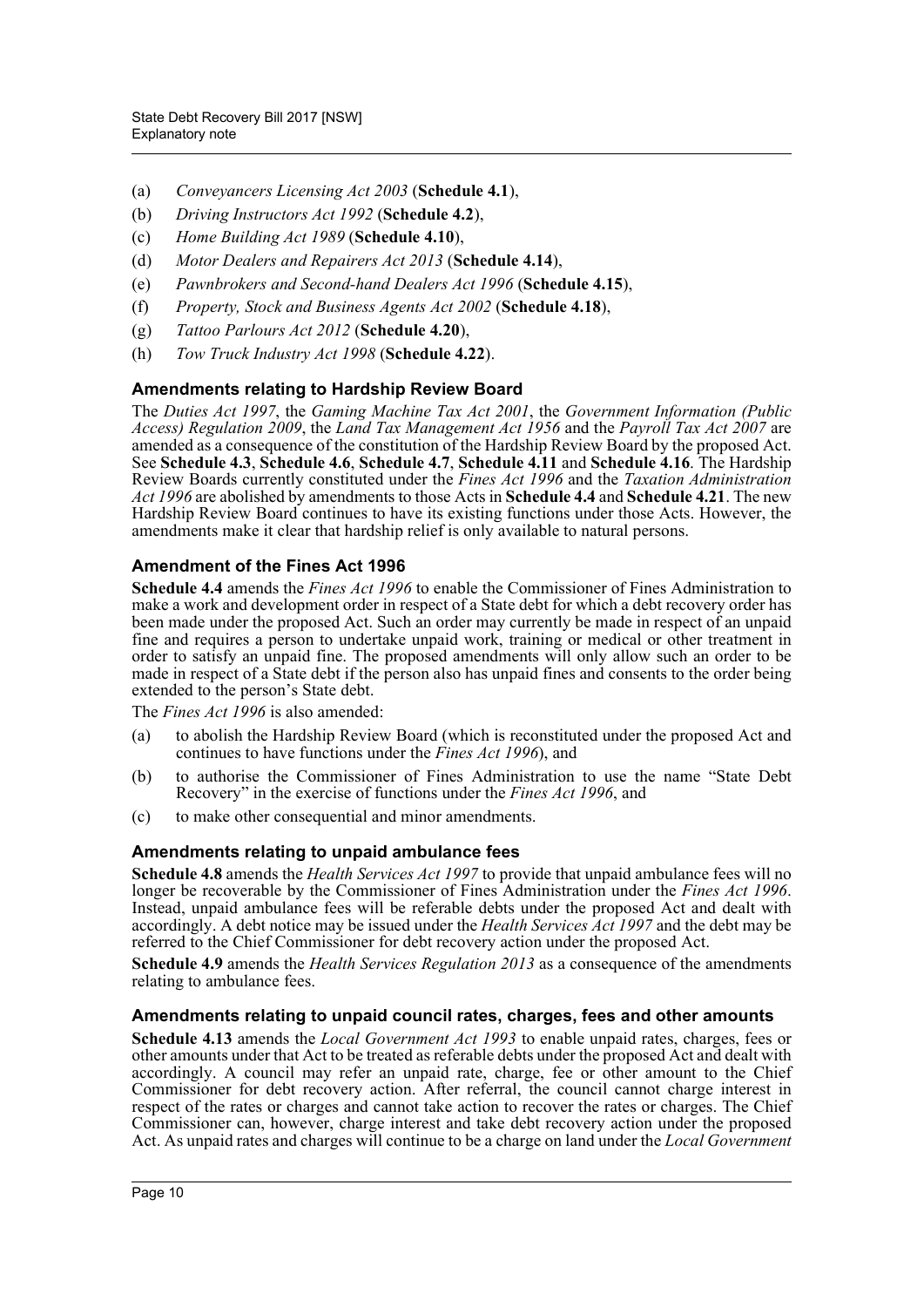*Act 1993*, the amendments include provisions that require the Chief Commissioner to provide information to councils (for disclosure to potential land buyers) about unpaid rates and charges that have been referred to the Chief Commissioner for debt recovery action.

### **Amendments relating to tax debts**

**Schedule 4.21** amends the *Taxation Administration Act 1996* to provide that debts payable by taxpayers, which are currently collected by the Chief Commissioner under that Act, are treated as State debts under the proposed Act.

The *Taxation Administration Act 1996* is also amended:

- (a) to provide for a debt notice to be served on a taxpayer requiring a tax debt to be paid by a certain date and advising the taxpayer that if the debt is not paid by that date, debt recovery action may be taken under the proposed Act, and
- (b) to enable the Chief Commissioner to apply a refund due to a taxpayer to any grant debt or referable debt owed by the taxpayer, and
- (c) to abolish the Hardship Review Board, which is reconstituted under the proposed Act and continues to have functions under the *Taxation Administration Act 1996*, and
- (d) to make other consequential and minor amendments.

### **Amendments relating to grant debts**

**Schedule 4.5** amends the *First Home Owner Grant (New Homes) Act 2000* as follows:

- (a) to provide that if a person who was paid a first home owner grant under the *First Home Owner Grant (New Homes) Act 2000* is required to repay the grant (because the grant was paid in error or for any other reason), that amount is treated as a grant debt for the purposes of the proposed Act,
- (b) to enable the Chief Commissioner to serve on the person a debt notice requiring the grant debt to be paid by a certain date and advising the person that if the debt is not paid by that date, debt recovery action may be taken under the proposed Act,
- (c) to make it clear that the Chief Commissioner's powers to write off liability for a grant debt under that Act extend to hardship cases.

**Schedule 4.17** amends the *Payroll Tax Rebate Scheme (Jobs Action Plan) Act 2011* as follows:

- (a) to provide that if a person who was paid a rebate under the *Payroll Tax Rebate Scheme (Jobs Action Plan) Act 2011* is required to repay the rebate (because the rebate was paid in error or for any other reason), that amount is treated as a rebate debt for the purposes of the proposed Act (a rebate debt is a type of grant debt),
- (b) to enable the Chief Commissioner to serve on the person a debt notice requiring the rebate debt to be paid by a certain date and advising the person that if the debt is not paid by that date, debt recovery action may be taken under the proposed Act,
- (c) to enable the Chief Commissioner, instead of paying a rebate to a person, to apply the rebate towards any State debt for which a debt recovery order has been made under the proposed Act, in addition to the existing option of applying it towards any payroll or other tax payable by the person,
- (d) to make it clear that the Chief Commissioner's powers to write off or remit liability for a rebate debt under that Act extend to hardship cases.

**Schedule 4.19** amends the *Small Business Grants (Employment Incentive) Act 2015* as follows:

(a) to provide that if a person who was paid a grant under the *Small Business Grants (Employment Incentive) Act 2015* is required to repay the grant (because the grant was paid in error or for any other reason), that amount is treated as a grant debt for the purposes of the proposed Act,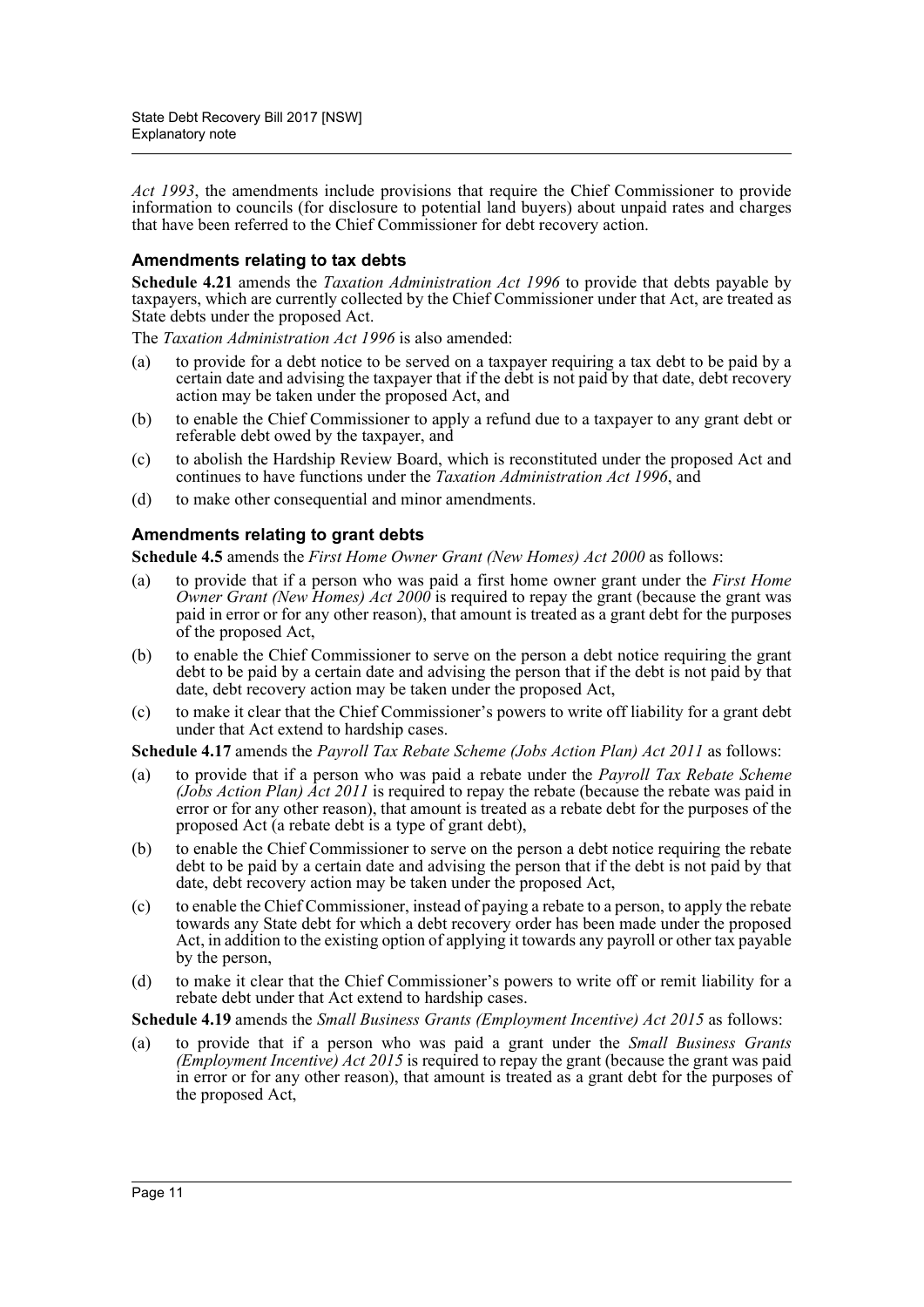- (b) to enable the Chief Commissioner to serve on the person a debt notice requiring the grant debt to be paid by a certain date and advising the person that if the debt is not paid by that date, debt recovery action may be taken under the proposed Act,
- (c) to enable the Chief Commissioner, instead of paying a grant to a person, to apply the grant towards any payroll or other tax payable by the person or towards any State debt for which a debt recovery order has been made under the proposed Act,
- (d) to make it clear that the Chief Commissioner's powers to write off or remit liability for a grant debt under that Act extend to hardship cases.

### **Other amendments**

**Schedule 4.12** amends the *Law Enforcement (Powers and Responsibilities) Act 2002* as a consequence of the proposed Act.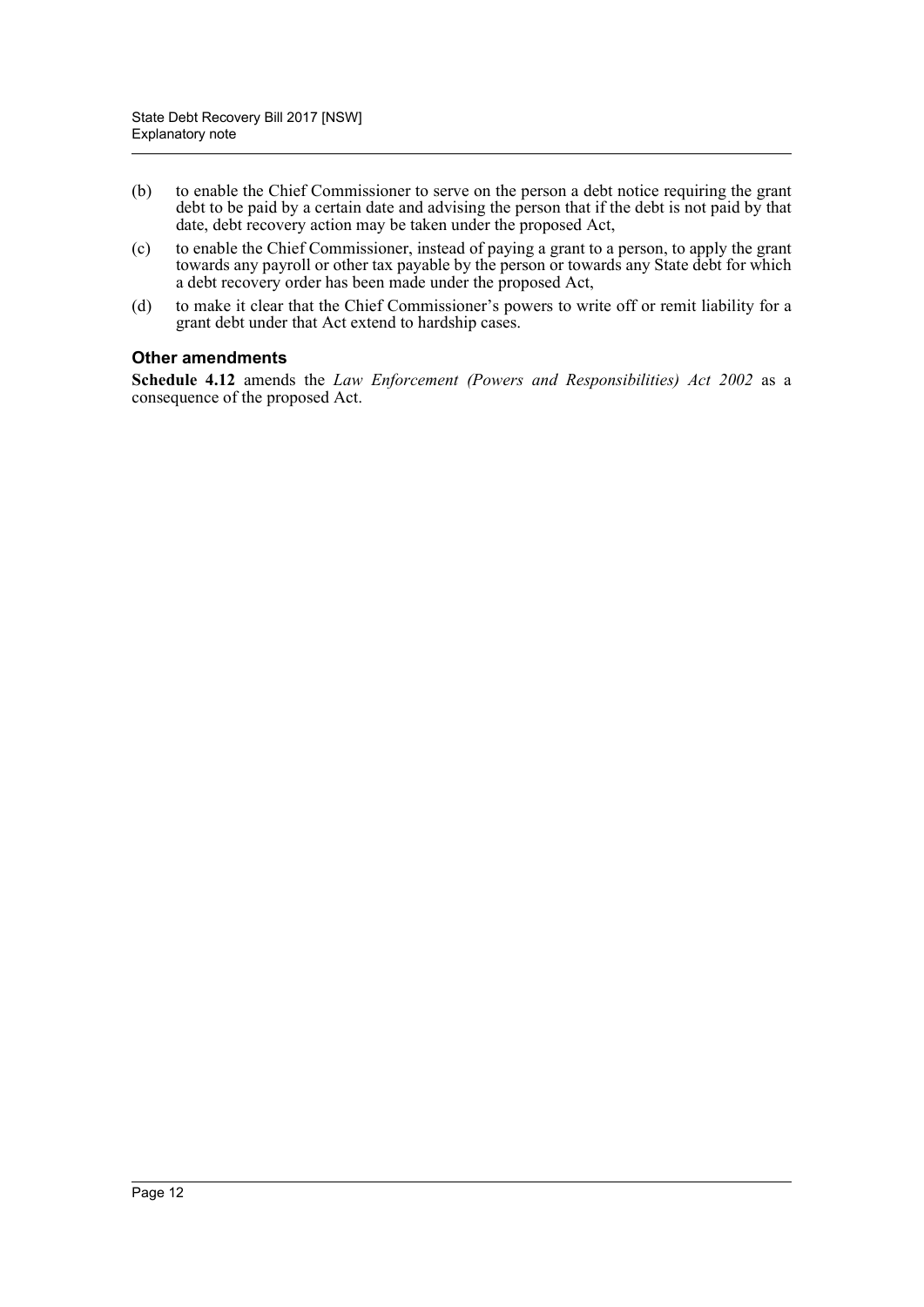First print



New South Wales

# **State Debt Recovery Bill 2017**

# **Contents**

|        |    |                                                             | Page           |
|--------|----|-------------------------------------------------------------|----------------|
| Part 1 |    | <b>Preliminary</b>                                          |                |
|        | 1  | Name of Act                                                 | $\overline{2}$ |
|        | 2  | Commencement                                                | $\overline{c}$ |
|        | 3  | Definitions                                                 | $\overline{2}$ |
|        | 4  | Public authority-meaning                                    | 3              |
| Part 2 |    | <b>Chief Commissioner authorised to recover State debts</b> |                |
|        | 5  | Chief Commissioner may take action to recover State debts   | 5              |
|        | 6  | State debt-meaning                                          | 5              |
|        | 7  | Referable debt-meaning                                      | 5              |
|        | 8  | Tax debt-meaning                                            | $\sqrt{5}$     |
|        | 9  | Grant debt-meaning                                          | $\sqrt{5}$     |
|        | 10 | Summary of debt recovery procedures                         | 5              |
|        | 11 | Debt recovery action cannot be taken against minors         | 6              |
|        | 12 | Debt recovery guidelines                                    | 6              |
| Part 3 |    | Referable debts and initiation of debt recovery             |                |
|        |    | <b>Division 1</b><br><b>Debt notices</b>                    |                |
|        | 13 | Responsible authority may serve debt notice for State debt  | 8              |
|        | 14 | What is a debt notice                                       | 8              |
|        |    |                                                             |                |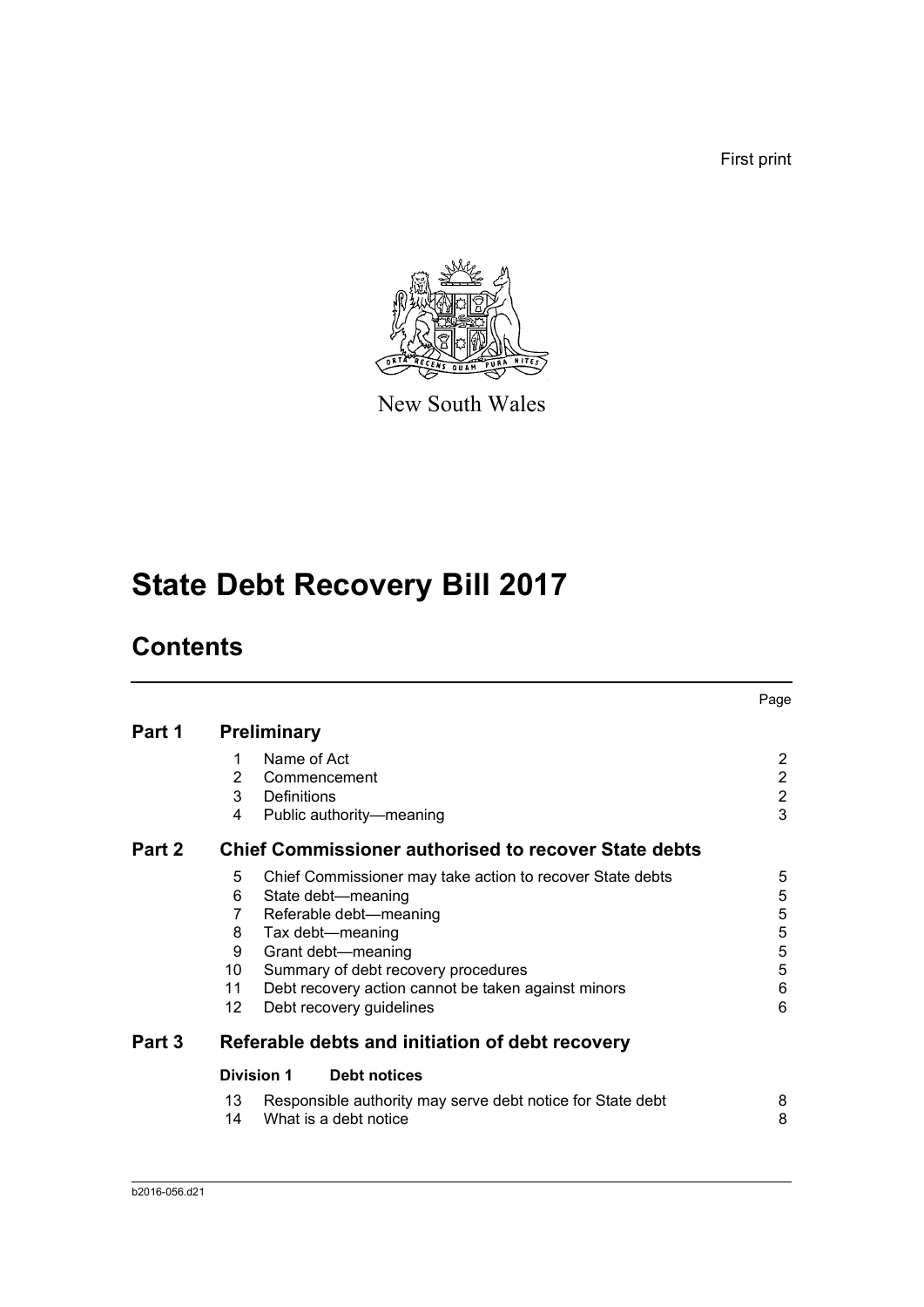|        |    |                   |                                                                    | Page             |
|--------|----|-------------------|--------------------------------------------------------------------|------------------|
|        | 15 |                   | Revocation of debt notice                                          | 8                |
|        |    | <b>Division 2</b> | <b>Referral of debt to Chief Commissioner</b>                      |                  |
|        | 16 |                   | Referral of debt to Chief Commissioner                             | 8                |
|        | 17 |                   | How referral is made                                               | 9                |
|        | 18 |                   | Information to be provided on referral                             | $\boldsymbol{9}$ |
|        | 19 |                   | Revocation of referral                                             | 9                |
|        |    | <b>Division 3</b> | Administrative arrangements relating to referable debts            |                  |
|        | 20 |                   | Debt recovery agreements                                           | 10               |
|        | 21 |                   | Functions of responsible authority are limited after referral      | 10               |
|        | 22 |                   | Interest ceases to accrue on referral                              | 10               |
|        | 23 |                   | Chief Commissioner may exercise functions of responsible authority | 11               |
|        |    | <b>Division 4</b> | <b>Internal reviews</b>                                            |                  |
|        | 24 |                   | Responsible authority may conduct review                           | 11               |
|        | 25 |                   | Debts for which internal review is available                       | 11               |
|        | 26 |                   | Application for internal review                                    | 11               |
|        | 27 |                   | Circumstances in which review is to be conducted                   | 12 <sup>°</sup>  |
|        | 28 |                   | Request for additional information                                 | 12 <sup>2</sup>  |
|        | 29 | application       | Mandatory suspension of debt recovery action for timely review     | 12               |
|        | 30 |                   | Discretionary suspension of debt recovery action in other cases    | 13               |
|        | 31 |                   | Actions to be taken after review                                   | 13               |
|        | 32 |                   | Change of payment arrangements                                     | 14               |
|        | 33 |                   | Notice of outcome of application                                   | 14               |
|        | 34 |                   | Chief Commissioner exercising functions of responsible authority   | 14               |
| Part 4 |    |                   | Debt recovery orders                                               |                  |
|        |    | <b>Division 1</b> | Debt recovery orders                                               |                  |
|        | 35 |                   | What is a debt recovery order                                      | 15               |
|        | 36 |                   | When order can be made-referable debts                             | 15               |
|        | 37 |                   | When order can be made-tax debts and grant debts                   | 15               |
|        |    | <b>Division 2</b> | Form and notice of debt recovery order                             |                  |
|        | 38 |                   | Content of debt recovery order                                     | 15               |
|        | 39 |                   | Service on debtor of notice of order                               | 16               |
|        | 40 |                   | What notice must say                                               | 16               |
|        | 41 |                   | Final date for payment in notices                                  | 16               |
|        | 42 |                   | Extension of final date if notice takes more than 7 days           | 17               |
|        | 43 |                   | Amendment of debt recovery order                                   | 17               |
| Part 5 |    |                   | Election to have matter dealt with by court-referable debts        |                  |
|        | 44 |                   | Election to have referable debt dealt with by court                | 18               |
|        | 45 |                   | Deadline for court election                                        | 18               |
|        | 46 |                   | Internal review to be conducted                                    | 18               |
|        | 47 |                   | Debt recovery order to be revoked                                  | 19               |
|        | 48 |                   | Chief Commissioner may obtain judgment for referable debt          | 19               |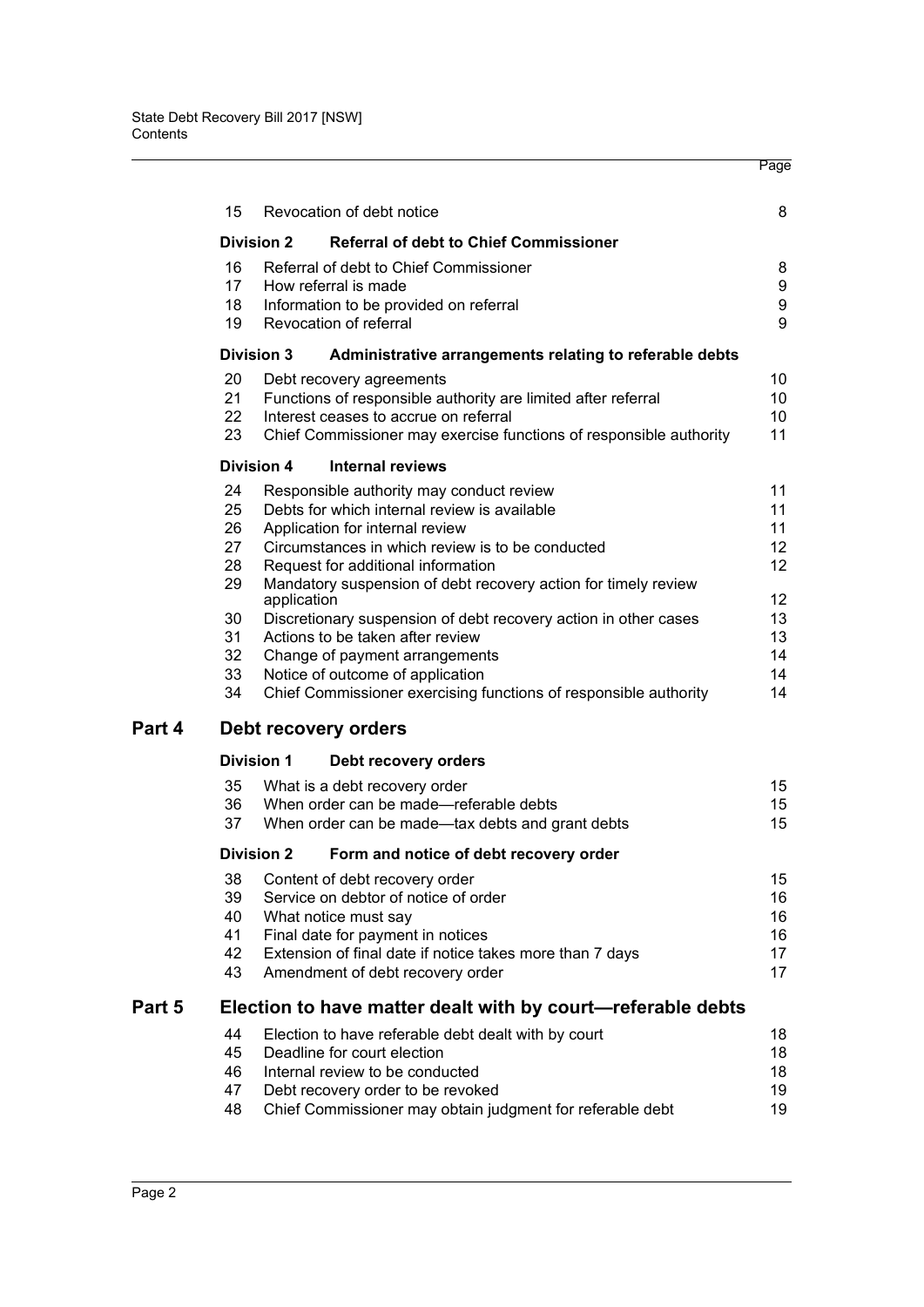|        |                                        |                   |                                                                                                                                                                                                                                | Page                                   |
|--------|----------------------------------------|-------------------|--------------------------------------------------------------------------------------------------------------------------------------------------------------------------------------------------------------------------------|----------------------------------------|
|        | 49                                     | from a court      | Chief Commissioner entitled to costs if judgment for debt is obtained                                                                                                                                                          | 19                                     |
| Part 6 |                                        |                   | Debt recovery actions                                                                                                                                                                                                          |                                        |
|        |                                        | <b>Division 1</b> | General                                                                                                                                                                                                                        |                                        |
|        | 50<br>51<br>52<br>53<br>54             |                   | When debt recovery action is authorised<br>Debt recovery action-meaning<br>More than one type of debt recovery action can be taken<br>When licence suspension action can be taken<br>Debt recovery guidelines                  | 20<br>20<br>20<br>20<br>20             |
|        |                                        | <b>Division 2</b> | <b>Principal debt recovery actions</b>                                                                                                                                                                                         |                                        |
|        | 55<br>56<br>57                         | Garnishee order   | Property seizure order<br>Registration of debt recovery order as charge on land                                                                                                                                                | 20<br>21<br>21                         |
|        |                                        | <b>Division 3</b> | <b>Licence suspensions</b>                                                                                                                                                                                                     |                                        |
|        | 58<br>59<br>60<br>61<br>62<br>63<br>64 | <b>Notices</b>    | Licence suspension order<br>Suspension of relevant licence<br>Licensee to be advised of reason for suspension<br>Return of suspended licence<br>No appeals against suspension under licensing Act<br>Termination of suspension | 22<br>23<br>23<br>23<br>23<br>23<br>23 |
|        |                                        | <b>Division 4</b> | <b>Ancillary functions</b>                                                                                                                                                                                                     |                                        |
|        | 65<br>66<br>67                         | address           | Power to require information, records and attendance<br>Power of entry to execute property seizure order<br>Power of person executing order or warrant to demand name and                                                      | 24<br>25<br>25                         |
| Part 7 |                                        |                   | Time to pay and hardship                                                                                                                                                                                                       |                                        |
|        |                                        | <b>Division 1</b> | Time to pay                                                                                                                                                                                                                    |                                        |
|        | 68<br>69<br>70<br>71                   |                   | Time to pay order<br>Amendment of time to pay order<br>Revocation of time to pay order<br>Time to pay order taken to be refused                                                                                                | 26<br>26<br>27<br>27                   |
|        |                                        | <b>Division 2</b> | Powers of Chief Commissioner in hardship cases                                                                                                                                                                                 |                                        |
|        | 72<br>73<br>74                         |                   | Power to revoke debt recovery order (referable debts)<br>Garnishee order refunds in case of hardship<br>Functions of Hardship Review Board not affected                                                                        | 27<br>27<br>27                         |
|        |                                        | <b>Division 3</b> | <b>Hardship Review Board</b>                                                                                                                                                                                                   |                                        |
|        | 75<br>76<br>77<br>78<br>79             |                   | Hardship Review Board<br>Functions of Hardship Review Board<br>Applications for review<br>Review procedure<br>Suspension of debt recovery action                                                                               | 27<br>28<br>28<br>28<br>28             |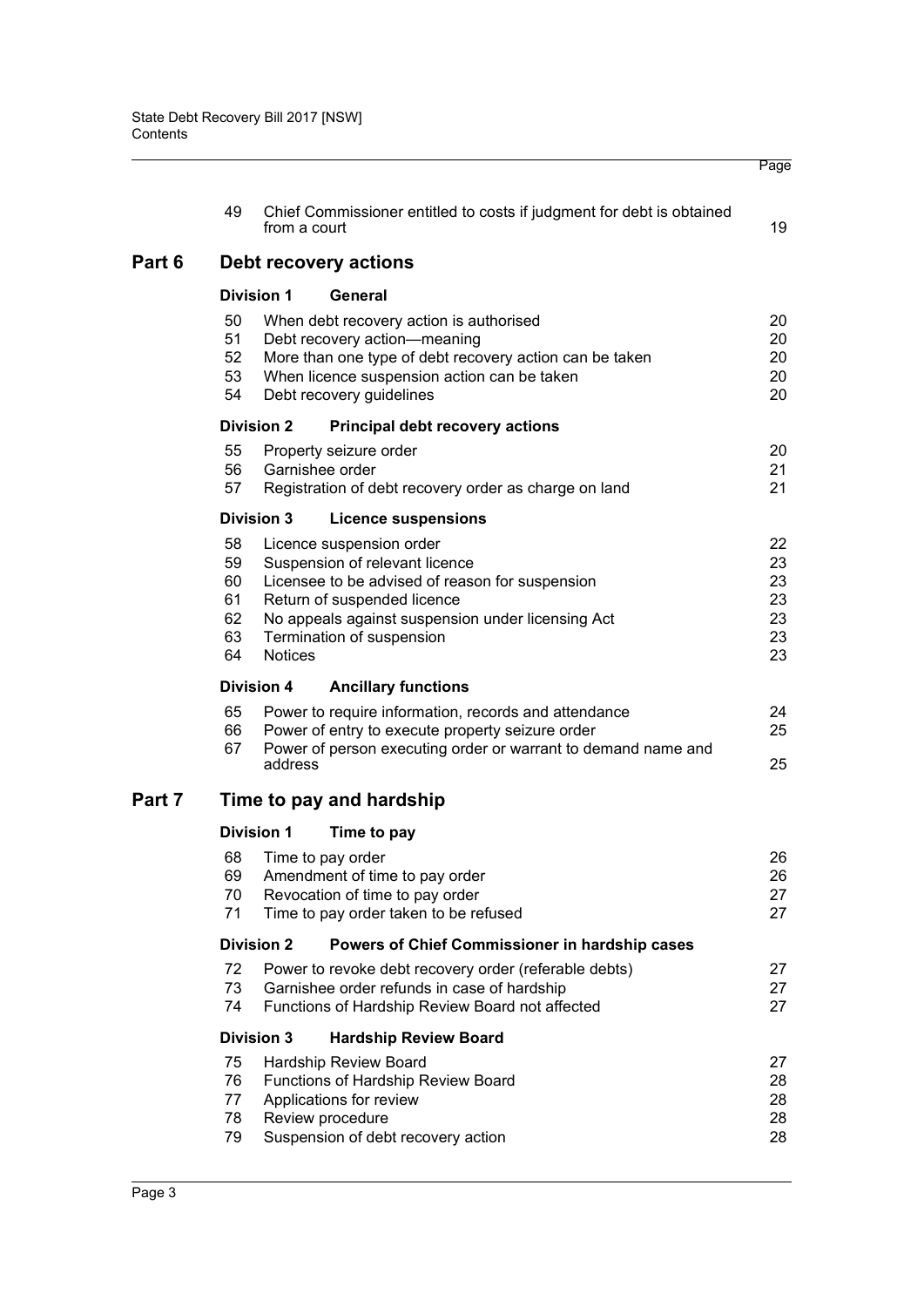|         | 80<br>81<br>82                         |                         | Powers of Hardship Review Board following review<br>Disclosure of information by Hardship Review Board<br>Refunds to be given if required by Board                                                                                                                                                                                | 28<br>29<br>29                         |
|---------|----------------------------------------|-------------------------|-----------------------------------------------------------------------------------------------------------------------------------------------------------------------------------------------------------------------------------------------------------------------------------------------------------------------------------|----------------------------------------|
| Part 8  |                                        |                         | Suspension and cancellation of debt recovery action                                                                                                                                                                                                                                                                               |                                        |
|         | <b>Division 1</b>                      |                         | <b>Preliminary</b>                                                                                                                                                                                                                                                                                                                |                                        |
|         | 83                                     |                         | Review-meaning                                                                                                                                                                                                                                                                                                                    | 30                                     |
|         | <b>Division 2</b>                      |                         | Suspension of debt recovery action                                                                                                                                                                                                                                                                                                |                                        |
|         | 84<br>85<br>86<br>87                   |                         | Circumstances in which debt recovery action must be suspended<br>How debt recovery action is suspended<br>Circumstances in which debt recovery action may be resumed<br>How debt recovery action is resumed                                                                                                                       | 30<br>30<br>31<br>31                   |
|         | <b>Division 3</b>                      |                         | <b>Cancellation of debt recovery action</b>                                                                                                                                                                                                                                                                                       |                                        |
|         | 88<br>89<br>90<br>91<br>92             |                         | Power to revoke debt recovery order<br>Circumstances in which power may be exercised<br>Consequences of revocation<br>How Chief Commissioner cancels debt recovery action<br>Debt recovery action taken to be cancelled in certain circumstances                                                                                  | 31<br>31<br>32<br>32<br>33             |
| Part 9  |                                        |                         | Interest and debt recovery costs                                                                                                                                                                                                                                                                                                  |                                        |
|         | <b>Division 1</b>                      |                         | <b>Interest</b>                                                                                                                                                                                                                                                                                                                   |                                        |
|         | 93<br>94                               |                         | Interest may be charged<br>Interest forms part of State debt                                                                                                                                                                                                                                                                      | 34<br>34                               |
|         | <b>Division 2</b>                      |                         | Debt recovery costs                                                                                                                                                                                                                                                                                                               |                                        |
|         | 95<br>96<br>97<br>98                   |                         | Debt recovery costs to be paid<br>Prescribed debt recovery costs<br>Sheriff's additional costs<br>Debt recovery costs form part of State debt                                                                                                                                                                                     | 34<br>34<br>35<br>35                   |
| Part 10 |                                        |                         | Payment, allocation of payments and refunds                                                                                                                                                                                                                                                                                       |                                        |
|         | 100<br>101<br>102<br>103<br>104<br>105 |                         | 99 Disposition of money paid by or recovered from debtors<br>Payment of tax debts and grant debts<br>Payment of referable debts<br>Amounts recovered to be applied towards debt recovery costs first<br>Allocation of recovered amounts between State debts<br>Entitlement to refund<br>Refunds to be paid from Consolidated Fund | 36<br>36<br>36<br>36<br>36<br>37<br>37 |
| Part 11 |                                        | <b>Administration</b>   |                                                                                                                                                                                                                                                                                                                                   |                                        |
|         | 106<br>107<br>108<br>109<br>110<br>111 | Employees<br>Delegation | Chief Commissioner to administer debt recovery action<br>Use of name "State Debt Recovery"<br>Personal liability<br>Registration of debt recovery orders                                                                                                                                                                          | 38<br>38<br>38<br>38<br>38<br>39       |
|         |                                        |                         |                                                                                                                                                                                                                                                                                                                                   |                                        |

Page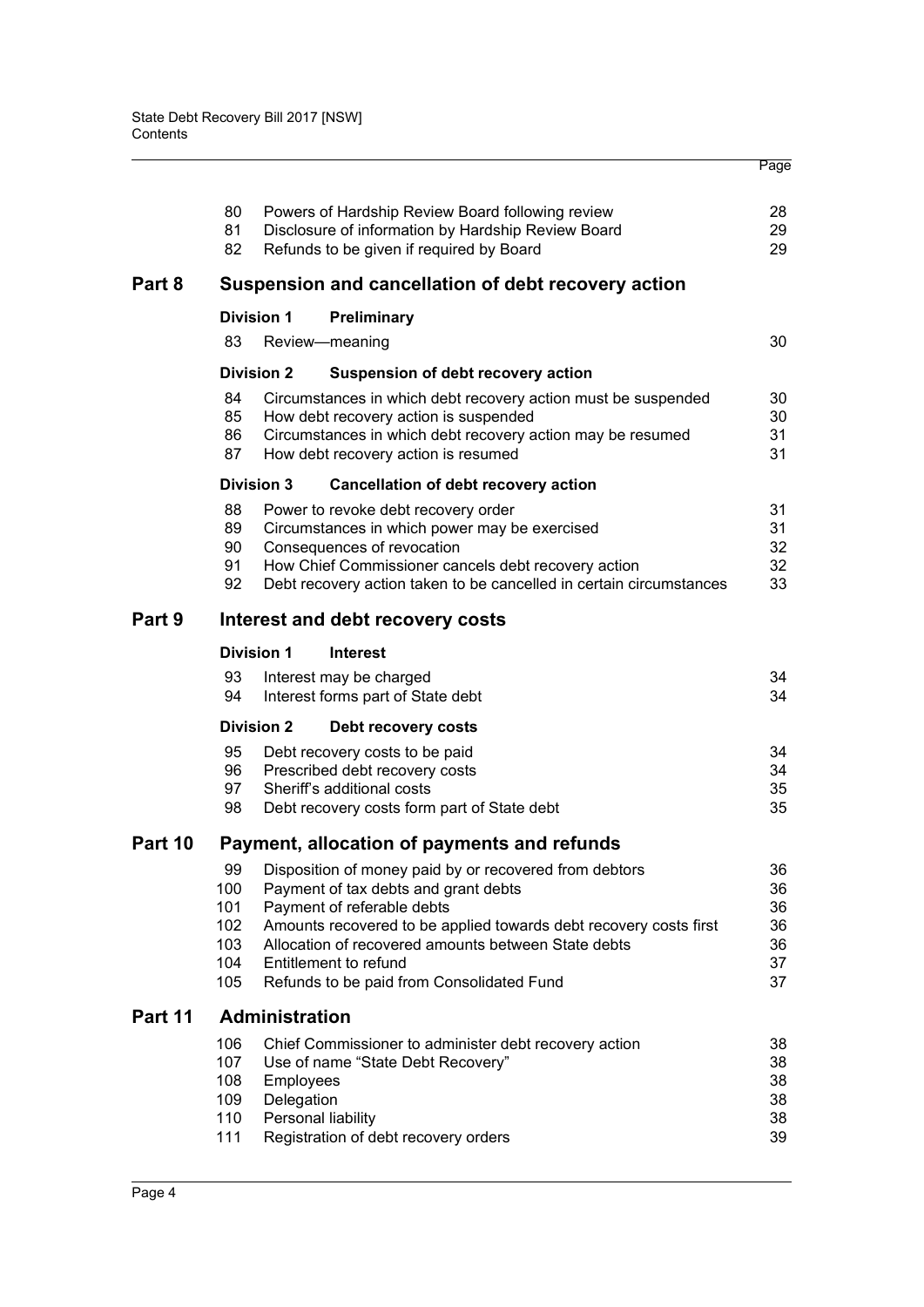| Part 12           |     | Access to and disclosure of information                                                       |    |
|-------------------|-----|-----------------------------------------------------------------------------------------------|----|
|                   | 112 | Disclosure of identifying information                                                         | 40 |
|                   | 113 | Access to information held by police, NSW government agencies and<br>State owned corporations | 40 |
|                   | 114 | Access to information held by employers                                                       | 40 |
|                   | 115 | Access to and use of information held by credit reporting bodies                              | 41 |
|                   | 116 | Disclosure of information                                                                     | 41 |
| Part 13           |     | <b>Miscellaneous</b>                                                                          |    |
|                   | 117 | Joint and several liability                                                                   | 43 |
|                   | 118 | Functions of responsible authority                                                            | 43 |
|                   | 119 | <b>Act binds Crown</b>                                                                        | 43 |
|                   | 120 | Form of notices                                                                               | 43 |
|                   | 121 | Requirement for notices to be in writing                                                      | 43 |
|                   | 122 | Electronic transmission of documents to Sheriff                                               | 43 |
|                   | 123 | Service of notices                                                                            | 44 |
|                   | 124 | Nature of proceedings for offences                                                            | 44 |
|                   | 125 | Regulations                                                                                   | 44 |
| Schedule 1        |     | Referable debts                                                                               | 46 |
| <b>Schedule 2</b> |     | <b>Licence suspension orders</b>                                                              | 47 |
| Schedule 3        |     | Savings, transitional and other provisions                                                    | 49 |
| <b>Schedule 4</b> |     | <b>Consequential amendments</b>                                                               | 50 |

Page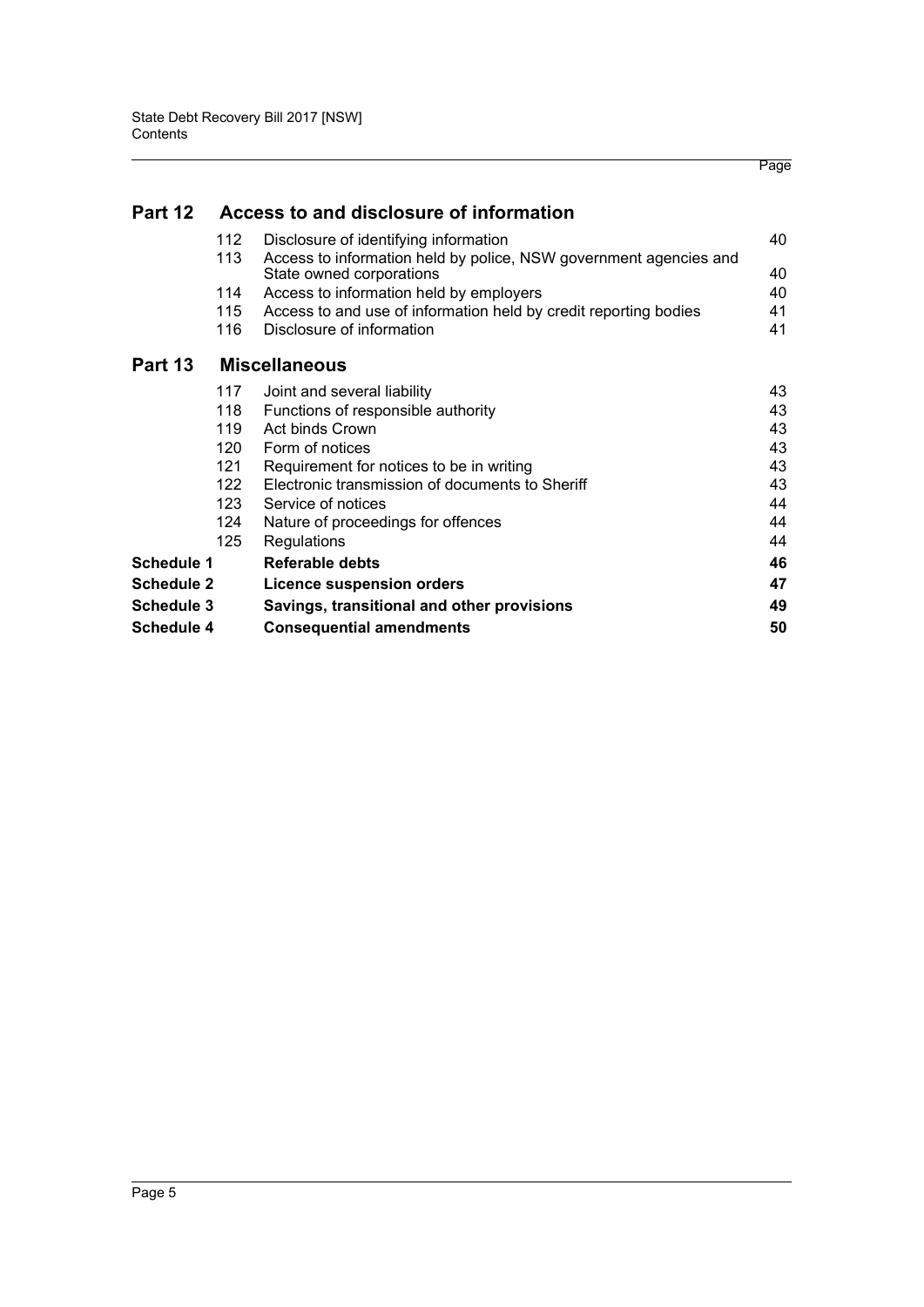

New South Wales

# **State Debt Recovery Bill 2017**

No , 2017

### **A Bill for**

An Act to make provision for the recovery of State debts; and for other purposes.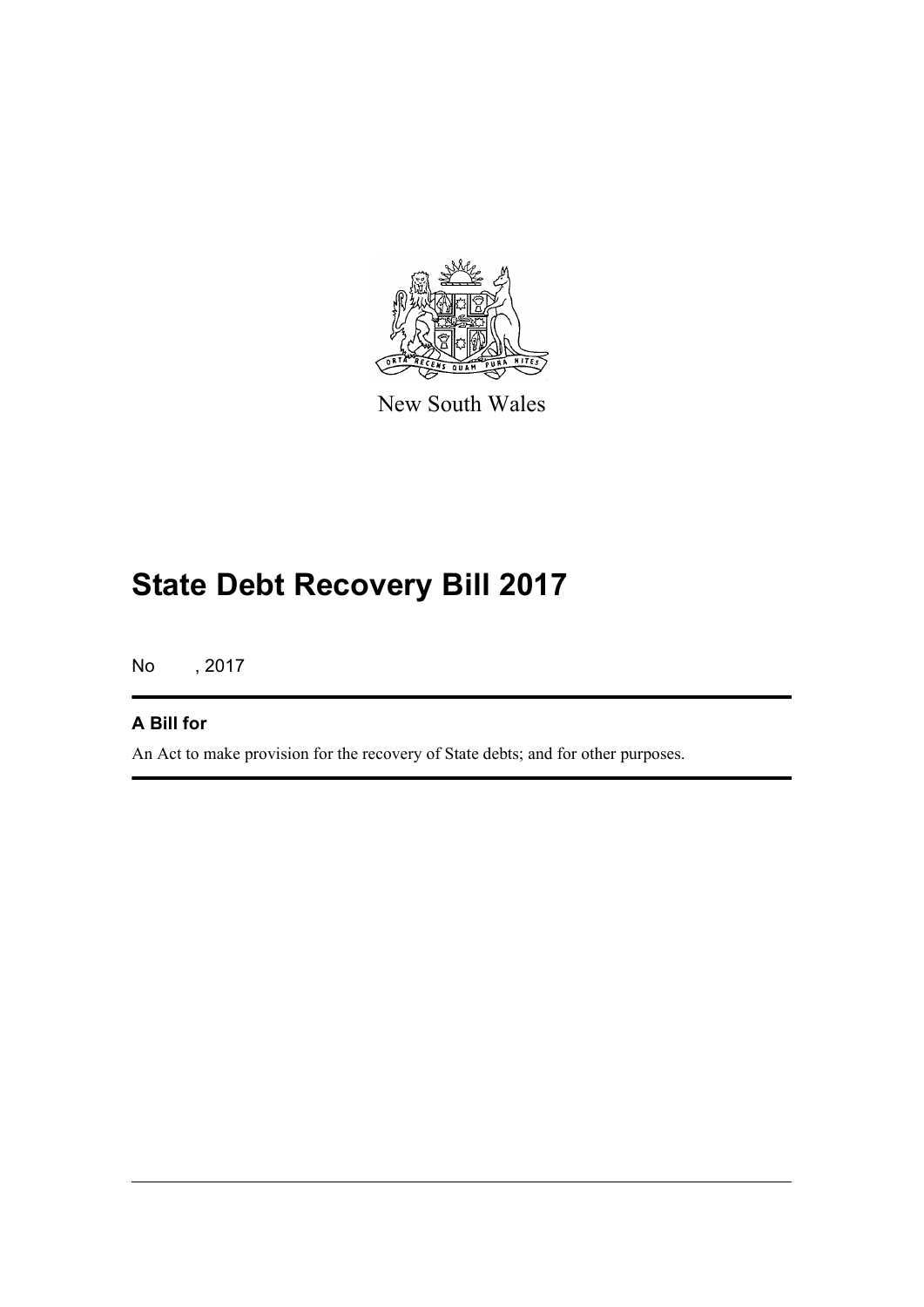<span id="page-18-3"></span><span id="page-18-2"></span><span id="page-18-1"></span><span id="page-18-0"></span>

|             |                    |                    | The Legislature of New South Wales enacts:                                                                                                                                                                                                                                                                                                                                            | $\mathbf{1}$                   |
|-------------|--------------------|--------------------|---------------------------------------------------------------------------------------------------------------------------------------------------------------------------------------------------------------------------------------------------------------------------------------------------------------------------------------------------------------------------------------|--------------------------------|
| Part 1      |                    |                    | <b>Preliminary</b>                                                                                                                                                                                                                                                                                                                                                                    | 2                              |
| 1           |                    | <b>Name of Act</b> |                                                                                                                                                                                                                                                                                                                                                                                       | 3                              |
|             |                    |                    | This Act is the <i>State Debt Recovery Act 2017</i> .                                                                                                                                                                                                                                                                                                                                 | 4                              |
| $\mathbf 2$ |                    |                    | <b>Commencement</b>                                                                                                                                                                                                                                                                                                                                                                   | 5                              |
|             |                    |                    | This Act commences on a day or days to be appointed by proclamation.                                                                                                                                                                                                                                                                                                                  | 6                              |
|             |                    |                    |                                                                                                                                                                                                                                                                                                                                                                                       |                                |
| 3           | <b>Definitions</b> |                    |                                                                                                                                                                                                                                                                                                                                                                                       | $\overline{7}$                 |
|             | (1)                |                    | In this Act:<br><i>authorised officer</i> means a person employed in the Public Service to assist the Chief<br>Commissioner in the exercise of functions under this Act who is authorised to<br>exercise the function in relation to which the expression is used.<br>Chief Commissioner means the Chief Commissioner of State Revenue under the<br>Taxation Administration Act 1996. | 8<br>9<br>10<br>11<br>12<br>13 |
|             |                    |                    | <i>debt notice</i> means:                                                                                                                                                                                                                                                                                                                                                             | 14                             |
|             |                    | (a)                | in relation to a tax debt—a debt notice under the <i>Taxation Administration Act</i><br>1996, or                                                                                                                                                                                                                                                                                      | 15<br>16                       |
|             |                    | (b)                | in relation to a grant debt—a debt notice under the First Home Owner Grant<br>(New Homes) Act 2000, the Payroll Tax Rebate Scheme (Jobs Action Plan) Act<br>2011 or the Small Business Grants (Employment Incentive) Act 2015, or                                                                                                                                                     | 17<br>18<br>19                 |
|             |                    | (c)                | in relation to a referable debt—a debt notice within the meaning of section 14.                                                                                                                                                                                                                                                                                                       | 20                             |
|             |                    |                    | <i>debt recovery action</i> —see section 51.                                                                                                                                                                                                                                                                                                                                          | 21                             |
|             |                    |                    | <i>debt recovery agreement</i> —see section 20.                                                                                                                                                                                                                                                                                                                                       | 22                             |
|             |                    |                    | <i>debt recovery costs</i> means the debt recovery costs payable under a debt recovery<br>order, being:                                                                                                                                                                                                                                                                               | 23<br>24                       |
|             |                    | (a)                | the prescribed debt recovery costs, and                                                                                                                                                                                                                                                                                                                                               | 25                             |
|             |                    | (b)                | the Sheriff's additional costs (if any).                                                                                                                                                                                                                                                                                                                                              | 26                             |
|             |                    |                    | Note. See Part 9.                                                                                                                                                                                                                                                                                                                                                                     | 27                             |
|             |                    |                    | <i>debt recovery guidelines</i> —see section 12.                                                                                                                                                                                                                                                                                                                                      | 28                             |
|             |                    |                    | debt recovery order means an order under section 35.                                                                                                                                                                                                                                                                                                                                  | 29                             |
|             |                    |                    | <i>debtor</i> means a person who:                                                                                                                                                                                                                                                                                                                                                     | 30                             |
|             |                    | (a)                | is liable to pay a tax debt, a grant debt or a referable debt under a debt notice, or                                                                                                                                                                                                                                                                                                 | 31                             |
|             |                    | (b)                | is or may be liable to pay a State debt.                                                                                                                                                                                                                                                                                                                                              | 32                             |
|             |                    |                    | garnishee order means an order under section 56.                                                                                                                                                                                                                                                                                                                                      | 33                             |
|             |                    |                    | grant debt—see section 9.                                                                                                                                                                                                                                                                                                                                                             | 34                             |
|             |                    |                    | hardship review—see section 76.                                                                                                                                                                                                                                                                                                                                                       | 35                             |
|             |                    |                    | <b>Hardship Review Board</b> means the Hardship Review Board constituted under Part 7.<br><i>identifying information</i> —see section 112.                                                                                                                                                                                                                                            | 36<br>37                       |
|             |                    |                    | <i>internal review</i> means a review under Division 4 of Part 3.                                                                                                                                                                                                                                                                                                                     | 38                             |
|             |                    |                    | <i>licence authority</i> , for a relevant licence, means the person specified in Column 2 of<br>Schedule 2 opposite the relevant licence concerned.                                                                                                                                                                                                                                   | 39<br>40                       |
|             |                    |                    | <i>licence suspension order</i> means an order under section 58.                                                                                                                                                                                                                                                                                                                      | 41                             |
|             |                    |                    | <i>licensee</i> means the holder of a relevant licence.                                                                                                                                                                                                                                                                                                                               | 42                             |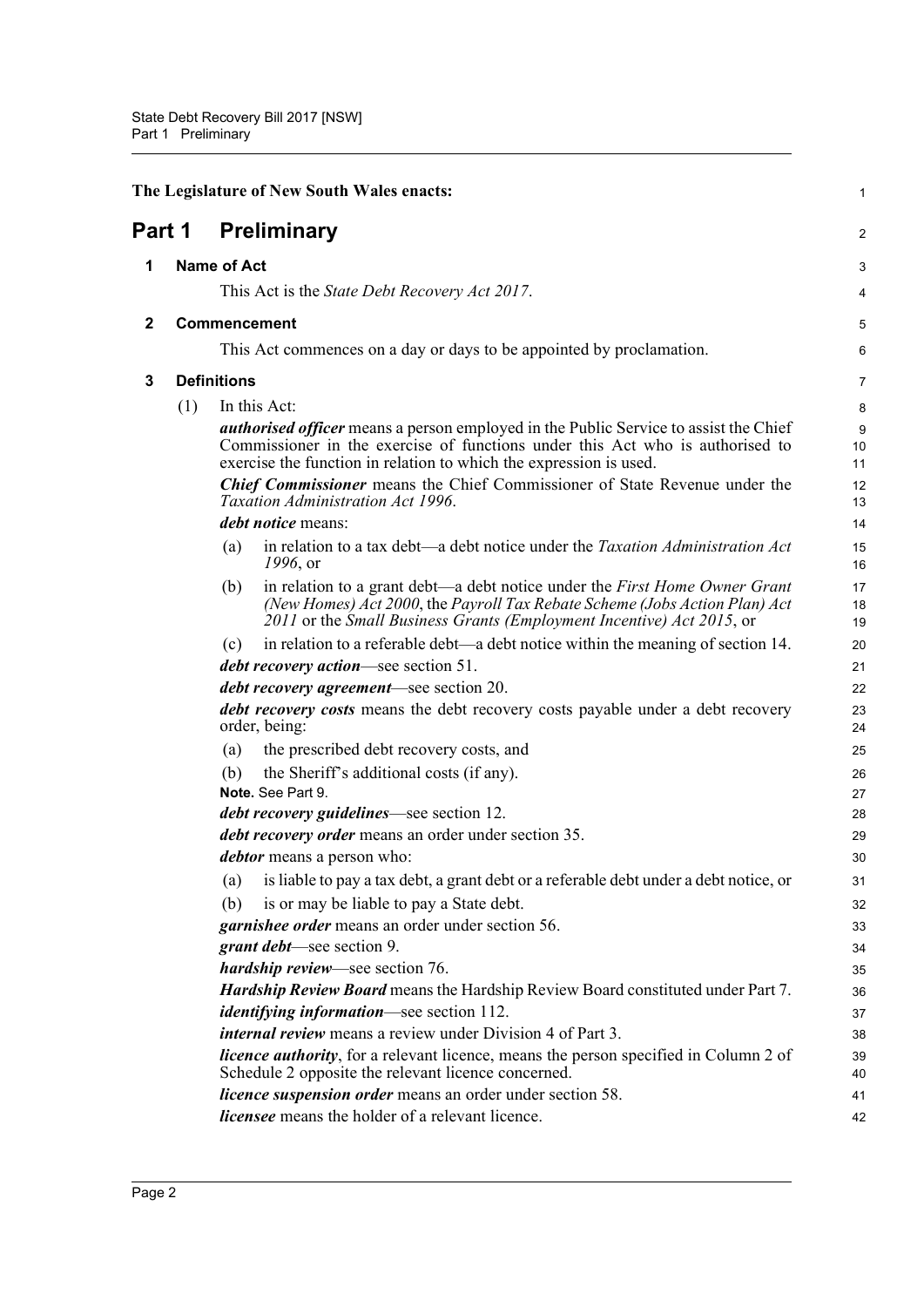*licensing Act* means an Act under which a relevant licence is granted or issued (as mentioned in Schedule 2).

44 45 46

*pay* a debt or amount means to pay the debt or amount in full by its due date and, if payment by instalments is permitted under this Act, includes to pay each instalment in full by its due date.

*personal information* means personal information under the *Privacy and Personal Information Protection Act 1998* or personal information that is health information under the *Health Records and Information Privacy Act 2002*.

*prescribed debt recovery costs* means the debt recovery costs prescribed under section 96.

*property seizure order* means an order under section 55.

*public authority*—see section 4.

*referable debt*—see section 7.

*referral date* in relation to a referable debt means the date on which the referable debt is referred by the responsible authority to the Chief Commissioner for the making of a debt recovery order under this Act.

*referring officer* means:

- (a) in relation to a referable debt referred to in Schedule 1, the person specified in Column 2 of that Schedule opposite the referable debt concerned or a delegate of that person, or
- (b) in relation to any other referable debt, any person authorised under a debt recovery agreement relating to the referable debt to exercise the functions of a referring officer under this Act.

*relevant licence* means a licence, certificate, permit or other authority of a kind specified in Schedule 2.

*responsible authority* for a referable debt means the public authority to which the referable debt is payable.

*Sheriff's additional costs* means the costs payable in respect of the Sheriff under section 97.

*State debt*—see section 6.

*statutory internal review* means any review or other procedure that is declared by another Act to be a statutory internal review for the purposes of this Act.

*tax debt*—see section 8.

*the State* means the Crown within the meaning of the *Crown Proceedings Act 1988* and includes the Chief Commissioner.

*time to pay order* means an order under section 68.

*unpaid debt* includes a debt that has not been paid in full.

*vulnerable person* means a person who has a mental illness, has an intellectual disability or cognitive impairment, is homeless, is experiencing acute economic hardship or has a serious addiction to drugs, alcohol or volatile substances.

**Note.** The *Interpretation Act 1987* contains definitions and other provisions that affect the interpretation and application of this Act.

(2) Notes included in this Act do not form part of this Act.

#### <span id="page-19-0"></span>**4 Public authority—meaning**

(1) In this Act, a *public authority* means any public or local authority constituted by or under an Act, a Public Service agency or a NSW Government agency.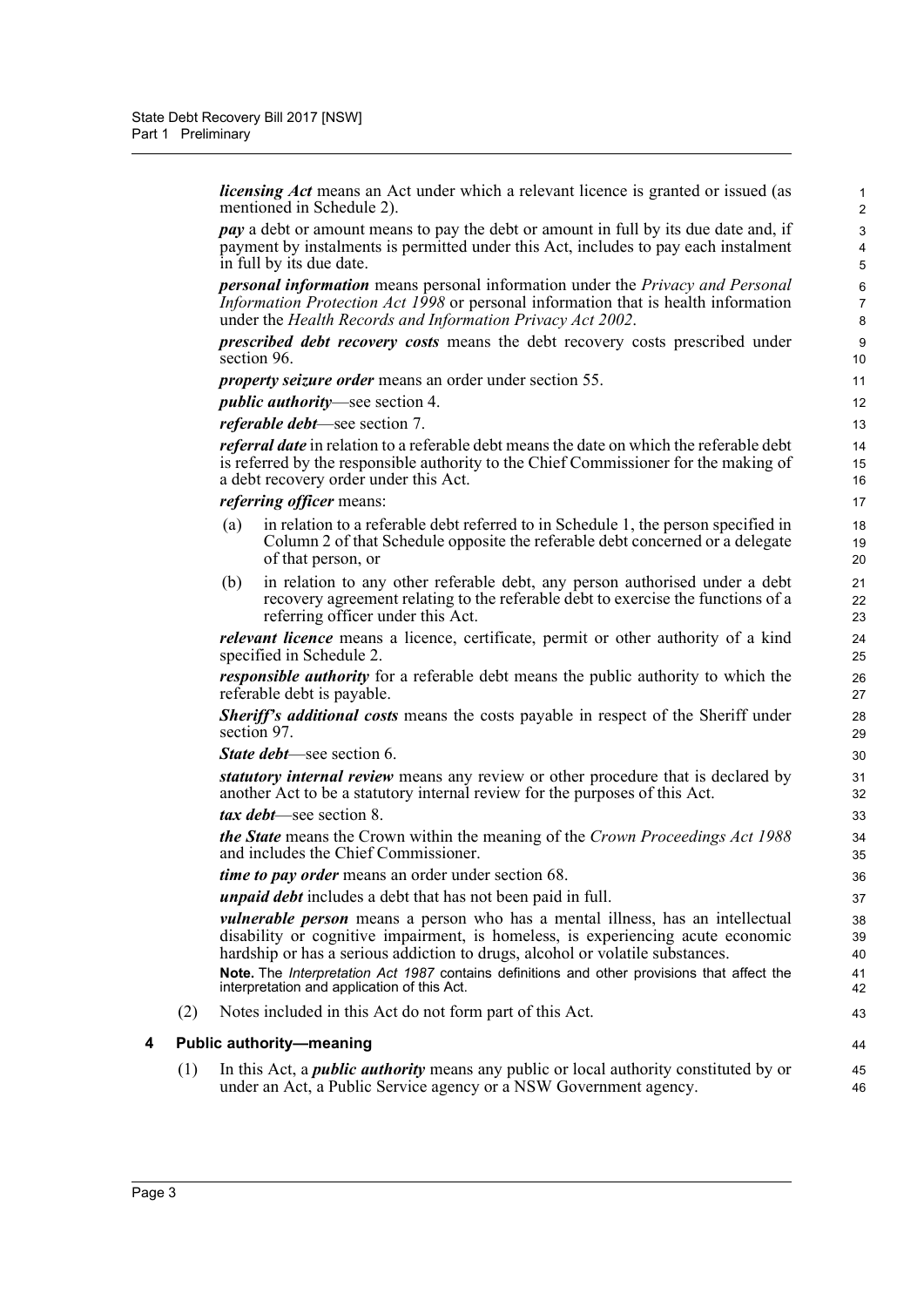|     | (2) A public authority includes:                                                                                                           |
|-----|--------------------------------------------------------------------------------------------------------------------------------------------|
| (a) | a body constituted or established by or under an Act of New South Wales.<br>whether or not it represents the Crown, and                    |
| (b) | a person exercising functions on behalf of a public authority, and                                                                         |
| (c) | a wholly-owned subsidiary (within the meaning of the Corporations Act 2001)<br>of the Commonwealth) of one or more public authorities, and |

(d) any person or body declared by the regulations to be a public authority for the purposes of this Act.

- (3) A public authority does not include a State owned corporation, unless it is declared by the regulations to be a public authority for the purposes of this Act.
- (4) A public authority does not include any person or body excluded by the regulations.
- (5) In this Act, a reference to a fee, charge or other amount payable to a public authority includes a reference to a fee, charge or other amount that is charged or administered by the public authority and which, on recovery or payment, is payable to the Consolidated Fund. 12 13 14 15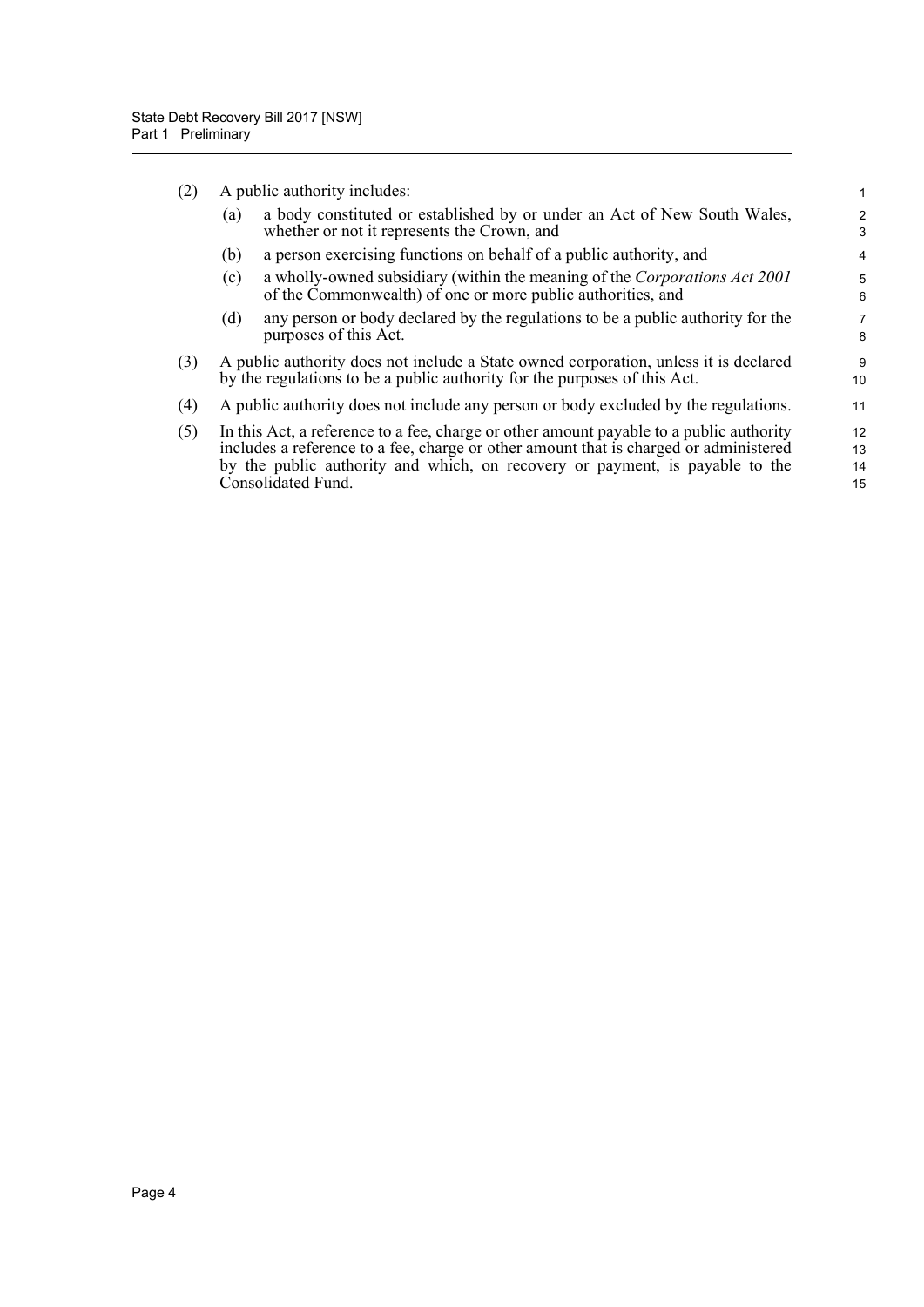<span id="page-21-6"></span><span id="page-21-5"></span><span id="page-21-4"></span><span id="page-21-3"></span><span id="page-21-2"></span><span id="page-21-1"></span><span id="page-21-0"></span>

| Part 2 |                  | <b>Chief Commissioner authorised to recover State debts</b>                                                                                                                                                                                                         | 1                              |  |  |  |  |  |
|--------|------------------|---------------------------------------------------------------------------------------------------------------------------------------------------------------------------------------------------------------------------------------------------------------------|--------------------------------|--|--|--|--|--|
| 5      |                  | Chief Commissioner may take action to recover State debts                                                                                                                                                                                                           | $\overline{2}$                 |  |  |  |  |  |
|        |                  | The Chief Commissioner may take debt recovery action as authorised by this Act for<br>the purpose of recovering a State debt.                                                                                                                                       | $\ensuremath{\mathsf{3}}$<br>4 |  |  |  |  |  |
| 6      |                  | State debt-meaning                                                                                                                                                                                                                                                  | 5                              |  |  |  |  |  |
|        |                  | A <b>State debt</b> is any of the following:                                                                                                                                                                                                                        | 6                              |  |  |  |  |  |
|        |                  | a referable debt,<br>(a)                                                                                                                                                                                                                                            | $\overline{7}$                 |  |  |  |  |  |
|        |                  | a tax debt,<br>(b)                                                                                                                                                                                                                                                  | 8                              |  |  |  |  |  |
|        |                  | a grant debt.<br>(c)                                                                                                                                                                                                                                                | 9                              |  |  |  |  |  |
| 7      |                  | Referable debt-meaning                                                                                                                                                                                                                                              | 10                             |  |  |  |  |  |
|        | (1)              | A <i>referable debt</i> means:                                                                                                                                                                                                                                      | 11                             |  |  |  |  |  |
|        |                  | a fee, charge or other amount payable that is specified in Schedule 1, or<br>(a)                                                                                                                                                                                    | 12                             |  |  |  |  |  |
|        |                  | a fee, charge or other amount that is declared to be a referable debt by order<br>(b)<br>under subsection (2).                                                                                                                                                      | 13<br>14                       |  |  |  |  |  |
|        | (2)              | The Chief Commissioner may, by order published on the NSW legislation website,<br>declare any specified kind of fee, charge or other amount payable to the State or a<br>specified public authority to be a referable debt.                                         | 15<br>16<br>17                 |  |  |  |  |  |
|        | (3)              | Sections 40 and 41 of the <i>Interpretation Act 1987</i> apply in relation to an order under<br>subsection $(2)$ in the same way as they apply to a statutory rule.                                                                                                 | 18<br>19                       |  |  |  |  |  |
|        | (4)              | A referable debt does not include:                                                                                                                                                                                                                                  | 20                             |  |  |  |  |  |
|        |                  | a fine (within the meaning of the Fines Act 1996), or<br>(a)                                                                                                                                                                                                        | 21                             |  |  |  |  |  |
|        |                  | an amount of a kind excluded by the regulations.<br>(b)                                                                                                                                                                                                             | 22                             |  |  |  |  |  |
| 8      | Tax debt-meaning |                                                                                                                                                                                                                                                                     |                                |  |  |  |  |  |
|        |                  | A tax debt means a tax debt under the Taxation Administration Act 1996.                                                                                                                                                                                             | 24                             |  |  |  |  |  |
| 9      |                  | <b>Grant debt-meaning</b>                                                                                                                                                                                                                                           | 25                             |  |  |  |  |  |
|        |                  | A <i>grant debt</i> means:                                                                                                                                                                                                                                          | 26                             |  |  |  |  |  |
|        |                  | a grant debt under the First Home Owner Grant (New Homes) Act 2000, or<br>(a)                                                                                                                                                                                       | 27                             |  |  |  |  |  |
|        |                  | a rebate debt under the Payroll Tax Rebate Scheme (Jobs Action Plan) Act<br>(b)<br>2011, or                                                                                                                                                                         | 28<br>29                       |  |  |  |  |  |
|        |                  | a grant debt under the Small Business Grants (Employment Incentive) Act<br>(c)<br>2015.                                                                                                                                                                             | 30<br>31                       |  |  |  |  |  |
| 10     |                  | Summary of debt recovery procedures                                                                                                                                                                                                                                 | 32                             |  |  |  |  |  |
|        | (1)              | Generally, the procedure for recovery of a referable debt is as follows:                                                                                                                                                                                            | 33                             |  |  |  |  |  |
|        |                  | the responsible authority for the referable debt may serve a debt notice for the<br>(a)<br>referable debt on the debtor (see Part 3),                                                                                                                               | 34<br>35                       |  |  |  |  |  |
|        |                  | if the referable debt is not paid within 7 days of the due date specified in the<br>(b)<br>debt notice, the responsible authority for the referable debt may refer the debt<br>to the Chief Commissioner for the making of a debt recovery order under this<br>Act, | 36<br>37<br>38<br>39           |  |  |  |  |  |
|        |                  | the Chief Commissioner may then make a debt recovery order against the<br>(c)<br>debtor (see Part 4),                                                                                                                                                               | 40<br>41                       |  |  |  |  |  |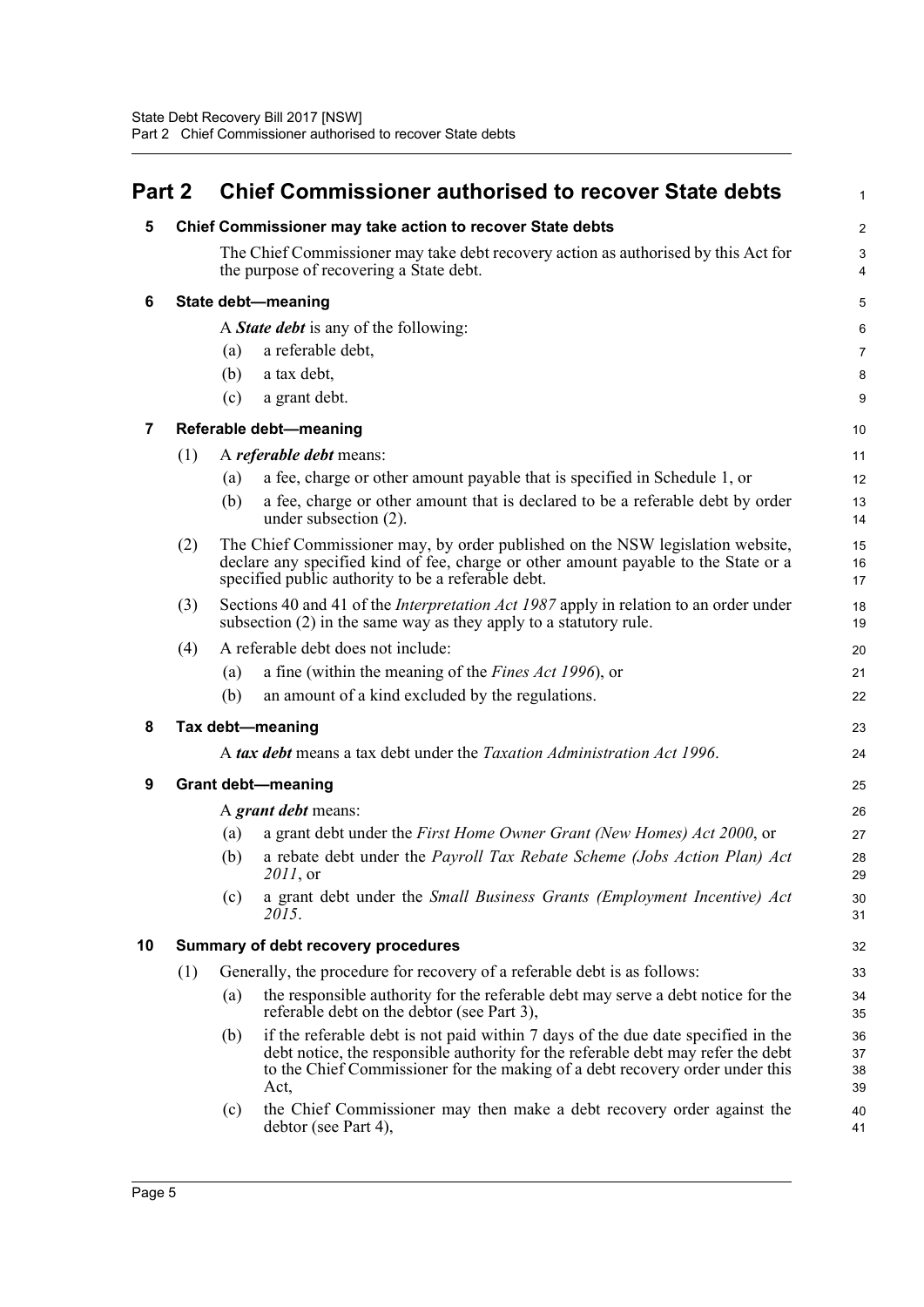<span id="page-22-1"></span><span id="page-22-0"></span>

|    |     | (d) | if the referable debt is not paid within 7 days of the due date specified in the<br>notice of debt recovery order, the Chief Commissioner is authorised to take<br>debt recovery action in respect of the debt under Part 6,                                                         | $\mathbf{1}$<br>$\overline{2}$<br>$\mathsf 3$ |
|----|-----|-----|--------------------------------------------------------------------------------------------------------------------------------------------------------------------------------------------------------------------------------------------------------------------------------------|-----------------------------------------------|
|    |     | (e) | the types of debt recovery action that can be taken are specified in Part 6.                                                                                                                                                                                                         | 4                                             |
|    | (2) |     | Generally, the procedure for recovery of a tax debt or grant debt is as follows:                                                                                                                                                                                                     | 5                                             |
|    |     | (a) | the Chief Commissioner may serve a debt notice for the tax debt or grant debt<br>on the debtor under the legislation under which the debt is incurred,                                                                                                                               | 6<br>$\overline{7}$                           |
|    |     | (b) | if the debt is not paid within 7 days of the due date specified in the debt notice,<br>the Chief Commissioner may then make a debt recovery order under this Act<br>(see Part 4),                                                                                                    | 8<br>$9\,$<br>10                              |
|    |     | (c) | if the debt is not paid within 7 days of the due date specified in the notice of<br>debt recovery order, the Chief Commissioner is authorised to take debt<br>recovery action in respect of the debt under Part 6,                                                                   | 11<br>12<br>13                                |
|    |     | (d) | the types of debt recovery action that can be taken are specified in Part 6.                                                                                                                                                                                                         | 14                                            |
|    | (3) |     | For referable debts, at various stages of the debt recovery process the debtor is given<br>an opportunity:                                                                                                                                                                           | 15<br>16                                      |
|    |     | (a) | to obtain an internal review of the decision to recover the debt (see Part 3), or                                                                                                                                                                                                    | 17                                            |
|    |     | (b) | to elect to have the matter dealt with by a court (see Part 5), or                                                                                                                                                                                                                   | 18                                            |
|    |     | (c) | to apply for hardship relief (see Part 7).                                                                                                                                                                                                                                           | 19                                            |
|    | (4) |     | For tax debts and grant debts, an objection or review procedure is available under the<br>legislation under which those debts are incurred. Those Acts also make provision for<br>hardship relief.                                                                                   | 20<br>21<br>22                                |
|    | (5) |     | For all State debts, the debtor may apply for a time to pay order (see Part 7).                                                                                                                                                                                                      | 23                                            |
|    | (6) |     | This section is a summary of debt recovery procedures and does not affect the<br>provisions of this or any other Act that it summarises.                                                                                                                                             | 24<br>25                                      |
| 11 |     |     | Debt recovery action cannot be taken against minors                                                                                                                                                                                                                                  | 26                                            |
|    | (1) |     | Despite any other provision of this Act, the taking of debt recovery action in respect<br>of a State debt is not authorised if:                                                                                                                                                      | 27<br>28                                      |
|    |     | (a) | the debtor is a minor, or                                                                                                                                                                                                                                                            | 29                                            |
|    |     | (b) | the State debt was incurred when the debtor was a minor.                                                                                                                                                                                                                             | 30                                            |
|    | (2) |     | If the Chief Commissioner ascertains that a debtor in relation to a State debt is a<br>minor, the Chief Commissioner must revoke any debt recovery order made in<br>relation to that State debt.                                                                                     | 31<br>32<br>33                                |
|    | (3) |     | This section does not prevent the taking of debt recovery action against a person who<br>is jointly and severally liable with a minor for a State debt.<br>Note. Section 21 (1) of the Interpretation Act 1987 defines a minor as an individual who is<br>under the age of 18 years. | 34<br>35<br>36<br>37                          |
| 12 |     |     | Debt recovery guidelines                                                                                                                                                                                                                                                             | 38                                            |
|    | (1) |     | The Minister may, by order, make guidelines (debt recovery guidelines) with respect<br>to the following:                                                                                                                                                                             | 39<br>40                                      |
|    |     | (a) | the exercise by the Chief Commissioner of the Chief Commissioner's<br>functions under this Act, including the following:                                                                                                                                                             | 41<br>42                                      |
|    |     |     | the making of debt recovery orders, and the taking of debt recovery<br>(i)<br>action, in relation to vulnerable persons,                                                                                                                                                             | 43<br>44                                      |
|    |     |     | the circumstances in which licence suspension orders may be made,<br>(ii)                                                                                                                                                                                                            | 45                                            |
|    |     |     |                                                                                                                                                                                                                                                                                      |                                               |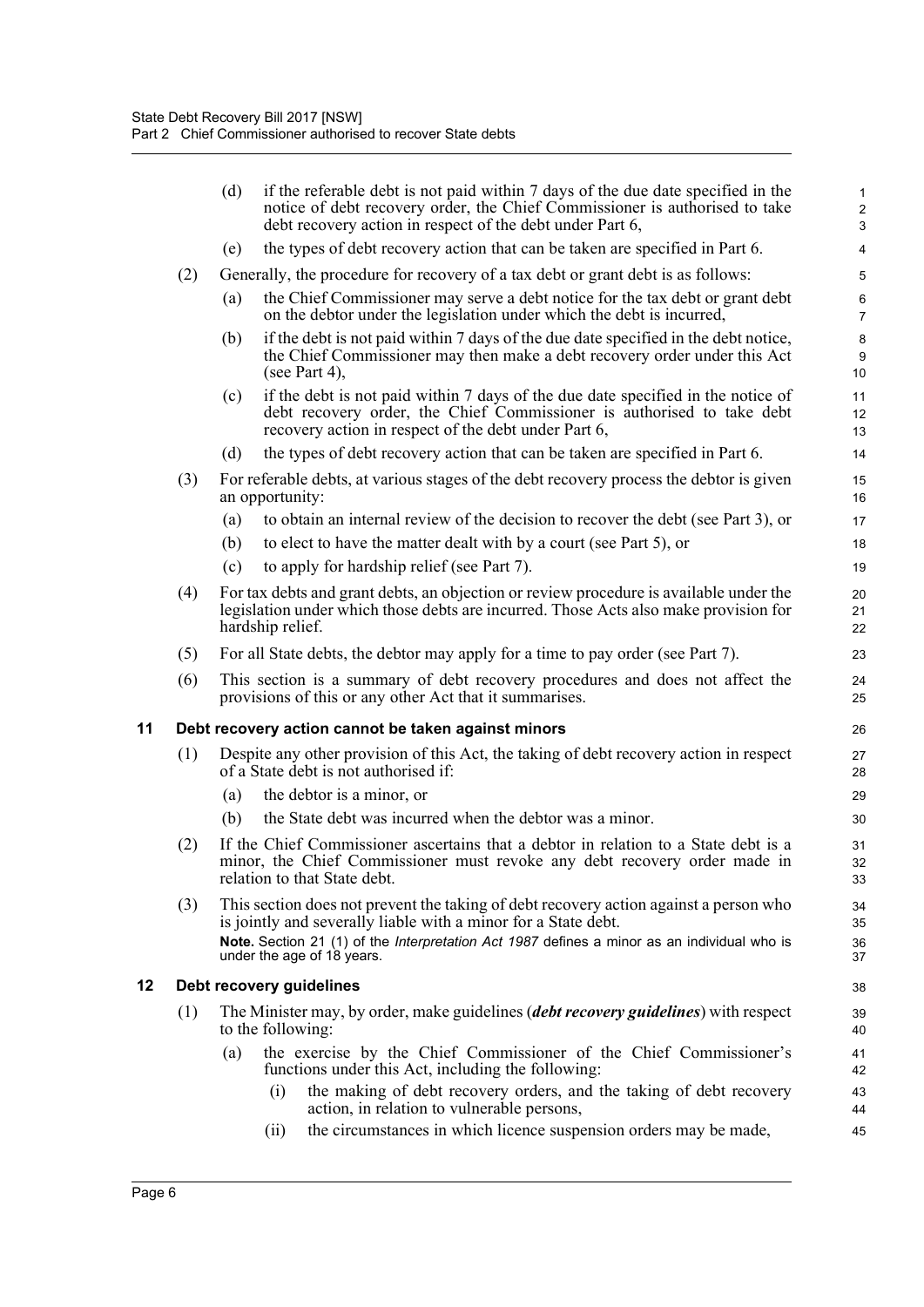|     | payment allocation between multiple State debts,<br>(111)                                                                                                                    |                                      |
|-----|------------------------------------------------------------------------------------------------------------------------------------------------------------------------------|--------------------------------------|
|     | the exercise, by the Commissioner of Fines Administration under the Fines<br>(b)<br>Act 1996, of the Commissioner's functions under that Act with respect to State<br>debts. | $\mathcal{P}$<br>3<br>$\overline{4}$ |
| (2) | The Minister is to consult with the Attorney General about the debt recovery<br>guidelines.                                                                                  | 5<br>6                               |
| (3) | The Minister is required to make the debt recovery guidelines public.                                                                                                        | 7                                    |
| (4) | The Chief Commissioner, and the Commissioner of Fines Administration under the<br>Fines Act 1996, are required to comply with the debt recovery guidelines.                  | 8<br>9                               |
| (5) | The debt recovery guidelines must not be inconsistent with this Act or the<br>regulations.                                                                                   | 10<br>11                             |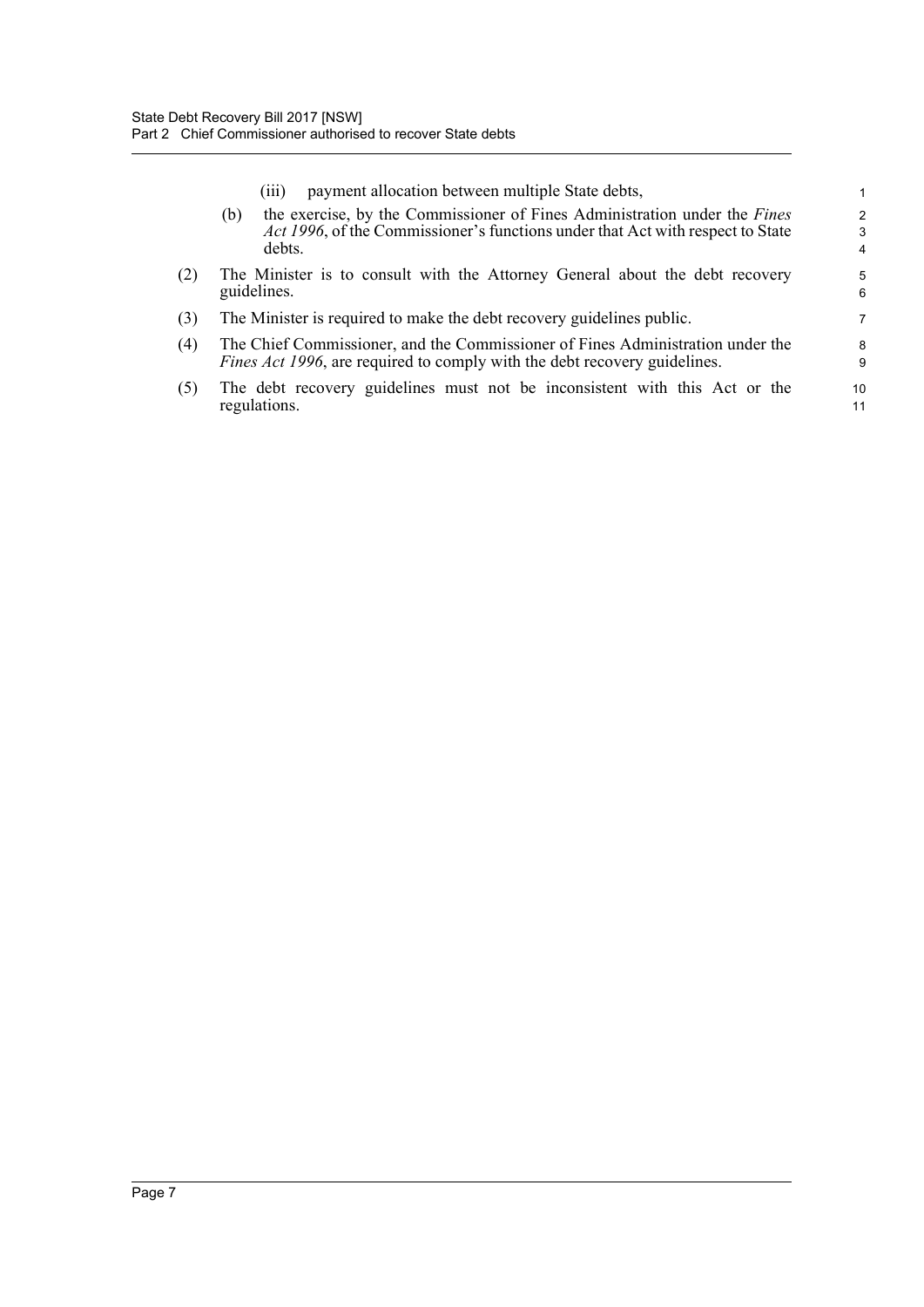# <span id="page-24-0"></span>**Part 3 Referable debts and initiation of debt recovery**

**Note.** This Part applies only to referable debts. It sets out the steps that are preliminary to the making of a debt recovery order under Part 4. This includes provisions which require the responsible authority for the referable debt to serve on a debtor a debt notice for the referable debt before referring it to the Chief Commissioner for debt recovery action. For tax debts and grant debts, debt notices are issued by the Chief Commissioner under the legislation under which those debts are incurred.

### <span id="page-24-1"></span>**Division 1 Debt notices**

#### <span id="page-24-2"></span>**13 Responsible authority may serve debt notice for State debt**

A responsible authority for any referable debt that is unpaid may serve a debt notice on the person by whom the referable debt is payable.

7

8 9 10

36

#### <span id="page-24-3"></span>**14 What is a debt notice**

- (1) A *debt notice* is a notice to the effect that the person to whom it is directed is required to pay a specified referable debt by a date specified in the notice.
- (2) The date must be a date that is at least 21 days after the debt notice is served on the person.
- (3) A debt notice must specify particulars of the referable debt, including any particulars required to be included in the debt notice by any other Act.
- (4) The debt notice must advise the person to whom it is directed:
	- (a) that, if the person does not pay the debt in full by the date specified for payment, the matter may be referred to the Chief Commissioner to take debt recovery action under this Act and debt recovery costs may become payable by the person, and
	- (b) of the review options that are available in relation to the decision to recover the referable debt, and
	- (c) if the person can seek a time to pay order in respect of the referable debt, how an application for a time to pay order should be made.
- (5) A debt notice may include any other information that the responsible authority considers it appropriate to include.
- (6) A notice in relation to a referable debt is taken to be a debt notice if another Act declares that notice to be a debt notice for the purposes of this Act.

#### <span id="page-24-4"></span>**15 Revocation of debt notice**

- (1) The responsible authority for a referable debt may revoke a debt notice.
- (2) The responsible authority must not revoke a debt notice after the matter has been referred to the Chief Commissioner for the making of a debt recovery order, unless the referral is first revoked.

### <span id="page-24-5"></span>**Division 2 Referral of debt to Chief Commissioner**

#### <span id="page-24-6"></span>**16 Referral of debt to Chief Commissioner**

- (1) A responsible authority for a referable debt may refer the referable debt to the Chief Commissioner for the making of a debt recovery order if:
	- (a) the responsible authority has served a debt notice for the referable debt on the person by whom the referable debt is payable, and
	- (b) the referable debt has not been paid at the end of 7 days after the date for payment specified in the debt notice, and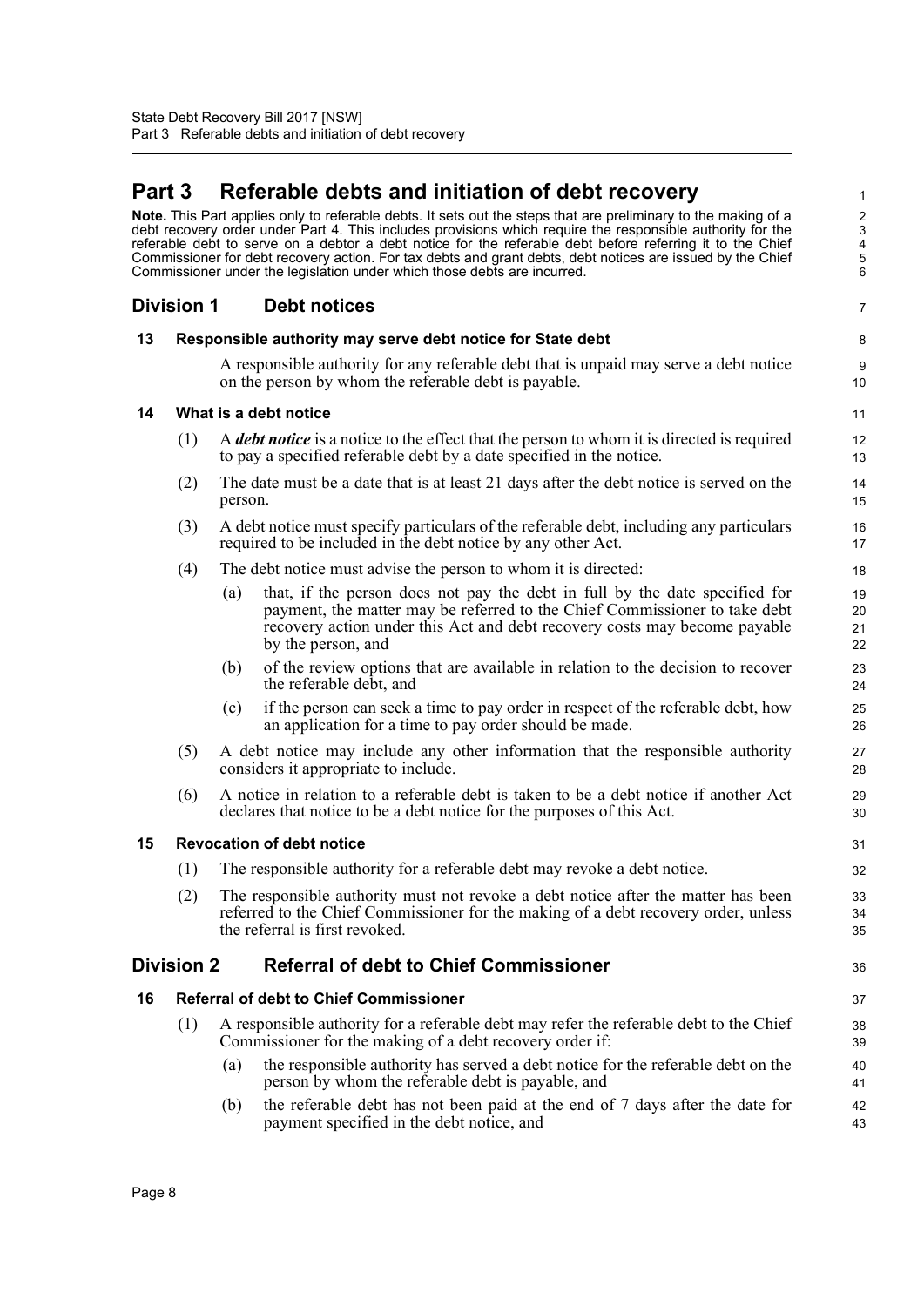<span id="page-25-2"></span><span id="page-25-1"></span><span id="page-25-0"></span>

|    |     | (c) | the referable debt remains unpaid.                                                                                                                                                                                                                       | $\mathbf{1}$             |
|----|-----|-----|----------------------------------------------------------------------------------------------------------------------------------------------------------------------------------------------------------------------------------------------------------|--------------------------|
|    | (2) |     | A responsible authority for a referable debt may also refer the referable debt to the<br>Chief Commissioner for the making of a debt recovery order if:                                                                                                  | 2<br>$\mathsf 3$         |
|    |     | (a) | the responsible authority receives an application for time to pay in relation to<br>the referable debt, and                                                                                                                                              | 4<br>5                   |
|    |     | (b) | the debt recovery agreement between the Chief Commissioner and the<br>responsible authority permits the responsible authority to refer time to pay<br>matters to the Chief Commissioner.                                                                 | 6<br>$\overline{7}$<br>8 |
|    | (3) |     | A responsible authority is not to refer a referable debt to the Chief Commissioner if<br>the responsible authority is conducting an internal review of the referable debt and<br>the review is not complete.                                             | 9<br>10<br>11            |
| 17 |     |     | How referral is made                                                                                                                                                                                                                                     | 12                       |
|    | (1) |     | A referral is to be made by a referring officer acting on behalf of the responsible<br>authority.                                                                                                                                                        | 13<br>14                 |
|    | (2) |     | The referring officer may refer a referable debt to the Chief Commissioner for the<br>making of a debt recovery order by giving the Chief Commissioner notice in writing<br>of the referral.                                                             | 15<br>16<br>17           |
|    | (3) |     | The referral is to be made in accordance with any debt recovery agreement relating<br>to the referable debt.                                                                                                                                             | 18<br>19                 |
|    | (4) |     | Subject to subsection (2), the referral may be made by post, document exchange,<br>facsimile transmission or other electronic transmission.                                                                                                              | 20<br>21                 |
| 18 |     |     | Information to be provided on referral                                                                                                                                                                                                                   | 22                       |
|    | (1) |     | A referring officer must, for the purpose of enabling the taking of debt recovery<br>action under this Act, provide the following information to the Chief Commissioner<br>in relation to any referable debt that is referred to the Chief Commissioner: | 23<br>24<br>25           |
|    |     | (a) | identifying information about the person by whom the debt is payable,                                                                                                                                                                                    | 26                       |
|    |     | (b) | particulars of the debt, including any particulars required to be provided under<br>a debt recovery agreement,                                                                                                                                           | 27<br>28                 |
|    |     | (c) | whether an internal review has been conducted in relation to the referable debt,                                                                                                                                                                         | 29                       |
|    |     | (d) | any other information the referring officer is required to provide under any<br>other Act or law,                                                                                                                                                        | 30<br>31                 |
|    |     | (e) | any other information of a kind prescribed by the regulations.                                                                                                                                                                                           | 32                       |
|    | (2) |     | A requirement to provide identifying information is a requirement to provide so<br>much of that identifying information as is known to the referring officer.                                                                                            | 33<br>34                 |
| 19 |     |     | <b>Revocation of referral</b>                                                                                                                                                                                                                            | 35                       |
|    | (1) |     | A referring officer may at any time, by notice in writing to the Chief Commissioner,<br>revoke the referral of a referable debt.                                                                                                                         | 36<br>37                 |
|    | (2) |     | The Chief Commissioner is not to make a debt recovery order in relation to a<br>referable debt if, before an order is made, the referring officer revokes the referral.                                                                                  | 38<br>39                 |
|    |     |     | Note. The Chief Commissioner must revoke a debt recovery order made in relation to a<br>referable debt if the referral is revoked.                                                                                                                       | 40<br>41                 |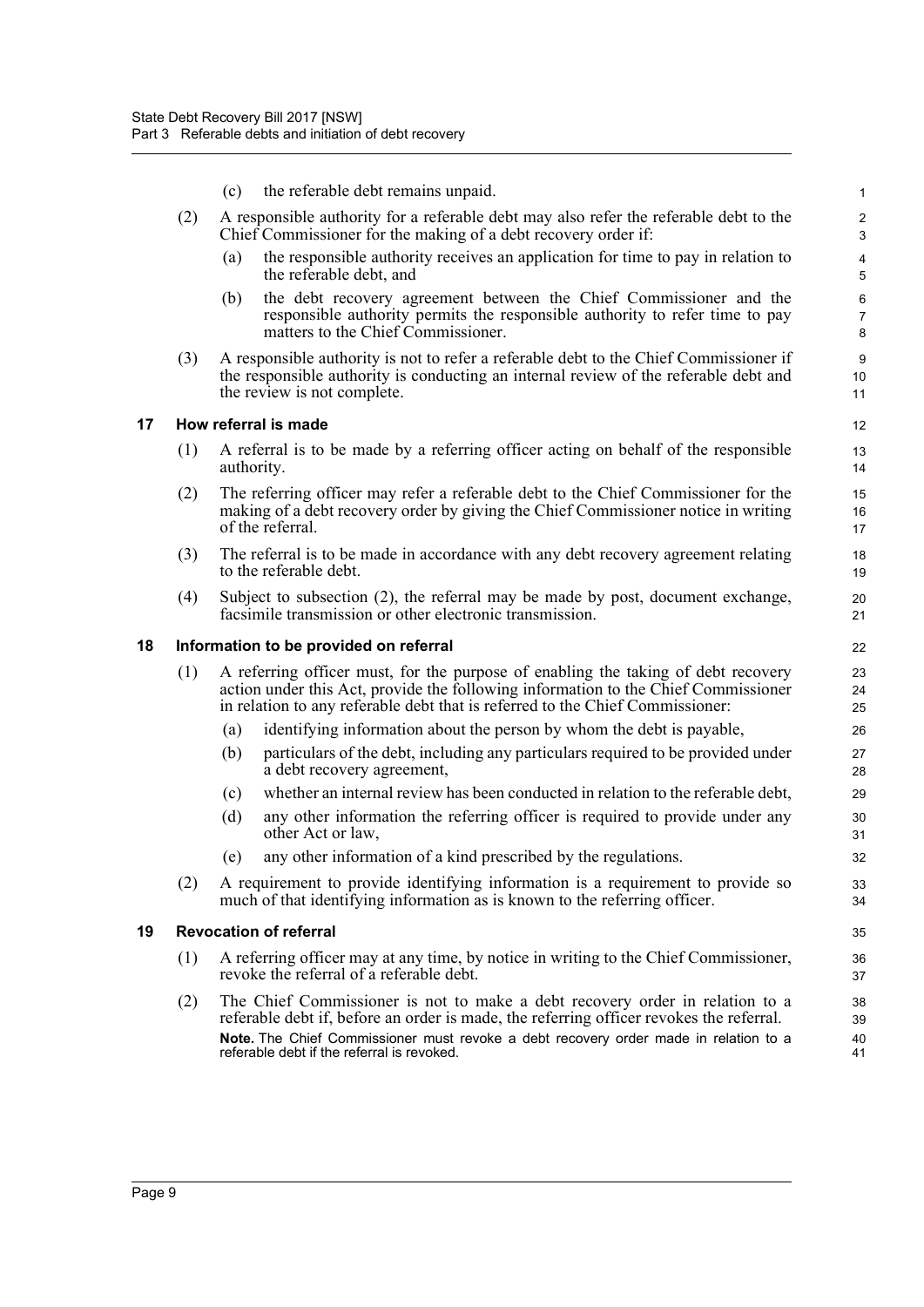<span id="page-26-1"></span>**20 Debt recovery agreements**

# <span id="page-26-0"></span>**Division 3 Administrative arrangements relating to referable debts**

(1) The Chief Commissioner may enter into an agreement with a public authority (a *debt recovery agreement*) about the taking of debt recovery action under this Act in

#### 2 3 4 5 6 7 8 9 10 11 12 13 14

1

<span id="page-26-3"></span><span id="page-26-2"></span>

|    |     |     | respect of fees, charges or other amounts payable to the public authority.                                                                                                                                                                                           | 5                                  |
|----|-----|-----|----------------------------------------------------------------------------------------------------------------------------------------------------------------------------------------------------------------------------------------------------------------------|------------------------------------|
|    | (2) |     | A debt recovery agreement may make provision for any or all of the following:                                                                                                                                                                                        | 6                                  |
|    |     | (a) | the referral of fees, charges or other amounts to the Chief Commissioner for<br>the taking of debt recovery action under this Act,                                                                                                                                   | $\boldsymbol{7}$<br>$\bf 8$        |
|    |     | (b) | the exercise by the Chief Commissioner of any of the public authority's<br>functions in respect of the collection and recovery of fees, charges or other<br>amounts payable to the public authority (including functions of the public<br>authority under this Act), | $\boldsymbol{9}$<br>10<br>11<br>12 |
|    |     | (c) | the payment of amounts recovered to the public authority, including provision<br>for recovery of overpayments,                                                                                                                                                       | 13<br>14                           |
|    |     | (d) | the fees to be charged by the Chief Commissioner for the taking of debt<br>recovery action under this Act, and the deduction of those fees from amounts<br>recovered,                                                                                                | 15<br>16<br>17                     |
|    |     | (e) | other ancillary or related matters.                                                                                                                                                                                                                                  | 18                                 |
|    | (3) |     | A debt recovery agreement must not be inconsistent with this Act.                                                                                                                                                                                                    | 19                                 |
|    | (4) |     | A debt recovery agreement is subject to the debt recovery guidelines.                                                                                                                                                                                                | 20                                 |
|    | (5) |     | The Chief Commissioner may decline to take debt recovery action in respect of any<br>referable debt that is not the subject of a debt recovery agreement.                                                                                                            | 21<br>22                           |
| 21 |     |     | Functions of responsible authority are limited after referral                                                                                                                                                                                                        | 23                                 |
|    | (1) |     | A responsible authority cannot do any of the following in respect of a referable debt<br>after the referable debt is referred to the Chief Commissioner for debt recovery action<br>under this Act:                                                                  | 24<br>25<br>26                     |
|    |     | (a) | take or maintain proceedings to recover the referable debt,                                                                                                                                                                                                          | 27                                 |
|    |     | (b) | accept an amount in or towards payment of the referable debt,                                                                                                                                                                                                        | 28                                 |
|    |     | (c) | enter into any agreement with a person regarding payment of the referable<br>debt,                                                                                                                                                                                   | 29<br>30                           |
|    |     | (d) | write off, waive payment of or reduce the referable debt or any accrued<br>interest.                                                                                                                                                                                 | 31<br>32                           |
|    | (2) |     | Subsection (1) applies on and from the referral date.                                                                                                                                                                                                                | 33                                 |
|    | (3) |     | Subsection (1) does not affect the validity of anything done by the responsible<br>authority before the referral date.                                                                                                                                               | 34<br>35                           |
|    | (4) |     | Subsection (1) ceases to apply if the responsible authority revokes the referral of the<br>referable debt to the Chief Commissioner.                                                                                                                                 | 36<br>37                           |
|    | (5) |     | This section is subject to the provisions of any debt recovery agreement between the<br>responsible authority and the Chief Commissioner.                                                                                                                            | 38<br>39                           |
|    | (6) |     | This section does not limit any function of the Chief Commissioner in respect of the<br>referable debt (whether under this Act or under a debt recovery agreement).                                                                                                  | 40<br>41                           |
| 22 |     |     | Interest ceases to accrue on referral                                                                                                                                                                                                                                | 42                                 |
|    | (1) |     | A responsible authority is not entitled to charge interest on a referable debt on or after<br>the referral date for the referable debt.                                                                                                                              | 43<br>44                           |
|    |     |     |                                                                                                                                                                                                                                                                      |                                    |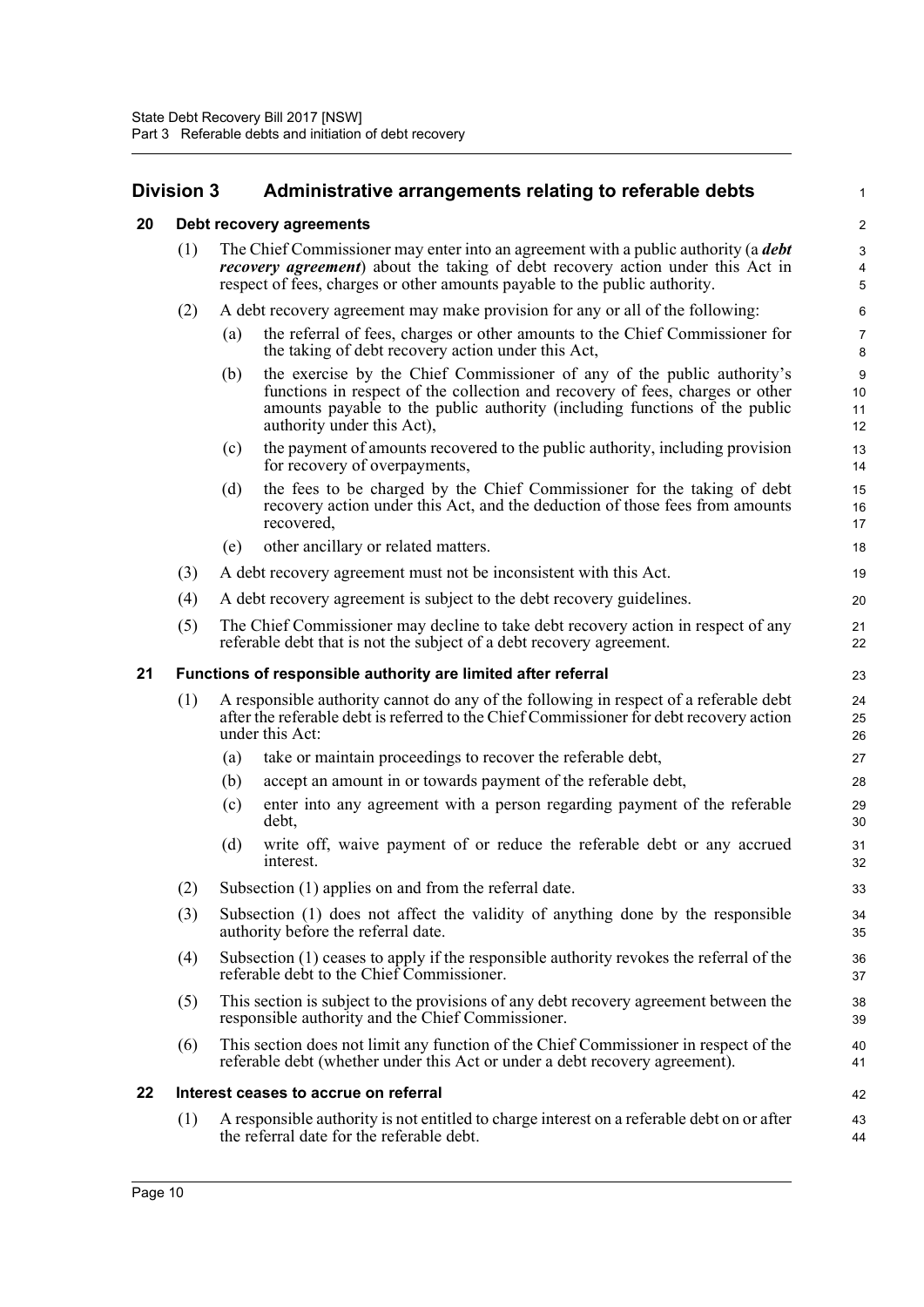<span id="page-27-4"></span><span id="page-27-3"></span><span id="page-27-2"></span><span id="page-27-1"></span><span id="page-27-0"></span>

|           | (2)               | Subsection (1) ceases to apply if the referral is revoked. However, the responsible<br>authority cannot charge interest for the period between the referral date and the date<br>the referral is revoked.                                                                                                  | $\mathbf{1}$<br>$\sqrt{2}$<br>3 |
|-----------|-------------------|------------------------------------------------------------------------------------------------------------------------------------------------------------------------------------------------------------------------------------------------------------------------------------------------------------|---------------------------------|
|           | (3)               | This section applies despite the provisions of any Act or law or agreement under<br>which the responsible authority charges interest on a referable debt.                                                                                                                                                  | 4<br>5                          |
|           | (4)               | This section does not affect the charging of interest on a referable debt for which<br>judgment has been given by a court.                                                                                                                                                                                 | 6<br>$\overline{7}$             |
|           | (5)               | This section does not affect Part 9.                                                                                                                                                                                                                                                                       | 8                               |
|           |                   | Note. A referable debt, after it is referred to the Chief Commissioner, accrues interest under<br>Part 9 if the debt is not paid by the due date for payment specified in a notice of debt recovery<br>order. Judgment debts are charged with interest as provided for by the Civil Procedure Act<br>2005. | 9<br>10<br>11<br>12             |
| 23        |                   | Chief Commissioner may exercise functions of responsible authority                                                                                                                                                                                                                                         | 13                              |
|           | (1)               | The Chief Commissioner may, if authorised to do so by a debt recovery agreement,<br>exercise on behalf of a responsible authority any of the functions of the responsible<br>authority under this Act.                                                                                                     | 14<br>15<br>16                  |
|           | (2)               | A reference in this Act to the Chief Commissioner acting on behalf of a responsible<br>authority is a reference to the Chief Commissioner exercising functions on behalf of<br>the responsible authority as authorised by a debt recovery agreement.                                                       | 17<br>18<br>19                  |
|           | <b>Division 4</b> | <b>Internal reviews</b>                                                                                                                                                                                                                                                                                    | 20                              |
| incurred. |                   | Note. For grant debts, an objection and review procedure is available under the Act under which that debt is                                                                                                                                                                                               | 21<br>22                        |
| Act 1996. |                   | For tax debts, an objection and review procedure is available under Part 10 of the Taxation Administration                                                                                                                                                                                                 | 23<br>24                        |
| 24        |                   | Responsible authority may conduct review                                                                                                                                                                                                                                                                   | 25                              |
|           | (1)               | The responsible authority for a referable debt may conduct a review of the referable<br>debt.                                                                                                                                                                                                              | 26<br>27                        |
|           | (2)               | A responsible authority may conduct a review under this Division:                                                                                                                                                                                                                                          | 28                              |
|           |                   | if an application for a review is made by or on behalf of the person served with<br>(a)<br>a debt notice for the referable debt, or                                                                                                                                                                        | 29<br>30                        |
|           |                   | on the initiative of the responsible authority.<br>(b)                                                                                                                                                                                                                                                     | 31                              |
|           | (3)               | A review under this Division is an <i>internal review</i> .                                                                                                                                                                                                                                                | 32                              |
| 25        |                   | Debts for which internal review is available                                                                                                                                                                                                                                                               | 33                              |
|           | (1)               | An internal review is available in respect of any referable debt for which a debt notice<br>has been served, other than an excluded debt.                                                                                                                                                                  | 34<br>35                        |
|           | (2)               | Each of the following debts is an <i>excluded debt</i> :                                                                                                                                                                                                                                                   | 36                              |
|           |                   | a referable debt for which there is a statutory internal review,<br>(a)                                                                                                                                                                                                                                    | 37                              |
|           |                   | any other referable debt that is declared by an Act to be an excluded debt for<br>(b)<br>the purposes of this Division.                                                                                                                                                                                    | 38<br>39                        |
|           |                   | Note. For ambulance fees, a statutory internal review is available under Part 6 of Chapter 5A<br>of the Health Services Act 1997.                                                                                                                                                                          | 40<br>41                        |
| 26        |                   | Application for internal review                                                                                                                                                                                                                                                                            | 42                              |
|           | (1)               | An application for an internal review may be made by or on behalf of a person if the<br>person is served with a debt notice for a referable debt.                                                                                                                                                          | 43<br>44                        |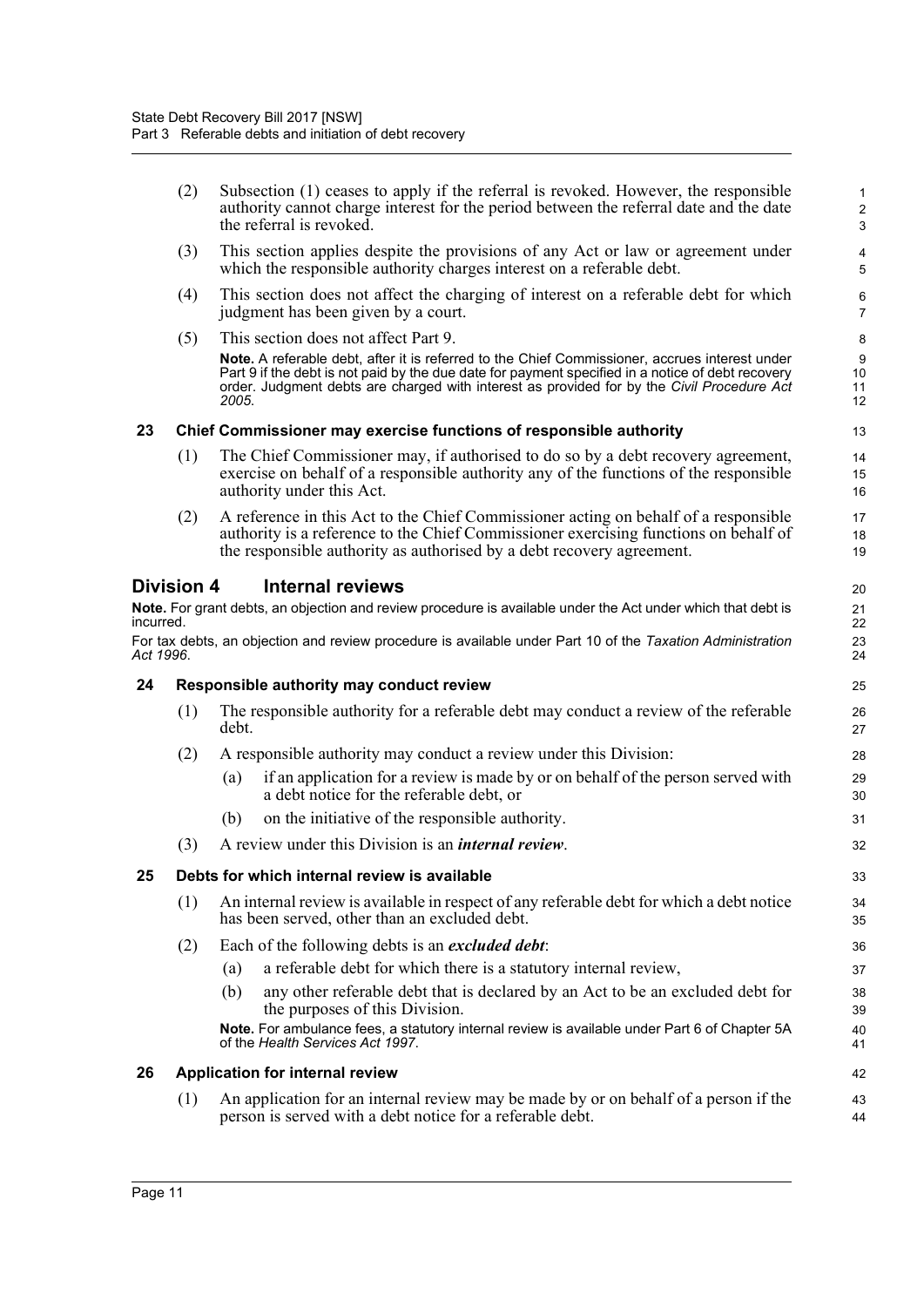<span id="page-28-2"></span><span id="page-28-1"></span><span id="page-28-0"></span>

|    | (2)                                              | An application for an internal review:                                                                                                                                                                                                      | $\mathbf{1}$        |  |  |  |
|----|--------------------------------------------------|---------------------------------------------------------------------------------------------------------------------------------------------------------------------------------------------------------------------------------------------|---------------------|--|--|--|
|    |                                                  | is to be made in writing to the responsible authority for the referable debt, and<br>(a)                                                                                                                                                    | $\overline{c}$      |  |  |  |
|    |                                                  | (b)<br>is to include the mailing address of the applicant and the grounds on which the<br>review is sought (including supporting information or evidence).                                                                                  | 3<br>4              |  |  |  |
|    | (3)                                              | An application for an internal review may be made even if:                                                                                                                                                                                  | 5                   |  |  |  |
|    |                                                  | a debt recovery order has been made against the person in relation to the<br>(a)<br>referable debt, or                                                                                                                                      | 6<br>$\overline{7}$ |  |  |  |
|    |                                                  | the whole or part of the referable debt has been paid.<br>(b)                                                                                                                                                                               | 8                   |  |  |  |
|    | (4)                                              | An application for an internal review may be made to the Chief Commissioner if a<br>debt recovery order has been made for the referable debt or if the Chief<br>Commissioner served the debt notice on behalf of the responsible authority. | $9\,$<br>10<br>11   |  |  |  |
|    | (5)                                              | The Chief Commissioner is to refer the application to the responsible authority,<br>unless the Chief Commissioner is conducting the review on behalf of the responsible<br>authority.                                                       |                     |  |  |  |
|    | (6)                                              | An application for an internal review may be made no later than the date specified<br>for payment in a debt recovery order relating to that referable debt.                                                                                 | 15<br>16            |  |  |  |
|    | (7)                                              | For the purposes of this Act, a person duly applies for an internal review if the person<br>applies for the internal review in accordance with this section.                                                                                | 17<br>18            |  |  |  |
|    | (8)                                              | The regulations may make provision for or with respect to applications for internal<br>reviews.                                                                                                                                             | 19<br>20            |  |  |  |
| 27 | Circumstances in which review is to be conducted |                                                                                                                                                                                                                                             |                     |  |  |  |
|    | (1)                                              | If a person duly applies for an internal review, the responsible authority must review<br>the decision to recover the referable debt.                                                                                                       | 22<br>23            |  |  |  |
|    | (2)                                              | A responsible authority is not required to conduct an internal review:                                                                                                                                                                      | 24                  |  |  |  |
|    |                                                  | if an internal review has already been conducted in relation to the referable<br>(a)<br>debt under this Division, or                                                                                                                        | 25<br>26            |  |  |  |
|    |                                                  | if the applicant has failed to provide sufficient supporting information or<br>(b)<br>evidence to conduct the review, or                                                                                                                    | 27<br>28            |  |  |  |
|    |                                                  | in such other circumstances as may be prescribed by the regulations.<br>(c)                                                                                                                                                                 | 29                  |  |  |  |
|    | (3)                                              | The responsible authority may determine the procedure for an internal review.                                                                                                                                                               | 30                  |  |  |  |
| 28 |                                                  | <b>Request for additional information</b>                                                                                                                                                                                                   | 31                  |  |  |  |
|    | (1)                                              | Before or during the conduct of an internal review, the responsible authority may, by<br>notice in writing served on an applicant, request additional information from the<br>applicant.                                                    | 32<br>33<br>34      |  |  |  |
|    | (2)                                              | The additional information must be provided by the applicant to the responsible<br>authority within 14 days of service of the request.                                                                                                      | 35<br>36            |  |  |  |
|    | (3)                                              | If the information is not provided within the time specified, the responsible authority:                                                                                                                                                    | 37                  |  |  |  |
|    |                                                  | may refuse to conduct, or may terminate, an internal review, or<br>(a)                                                                                                                                                                      | 38                  |  |  |  |
|    |                                                  | may conduct the internal review without that information.<br>(b)                                                                                                                                                                            | 39                  |  |  |  |
| 29 |                                                  | Mandatory suspension of debt recovery action for timely review application                                                                                                                                                                  | 40                  |  |  |  |
|    | (1)                                              | If an application for an internal review is made before the earliest referral date for the<br>referable debt, the following applies during the review period:                                                                               | 41<br>42            |  |  |  |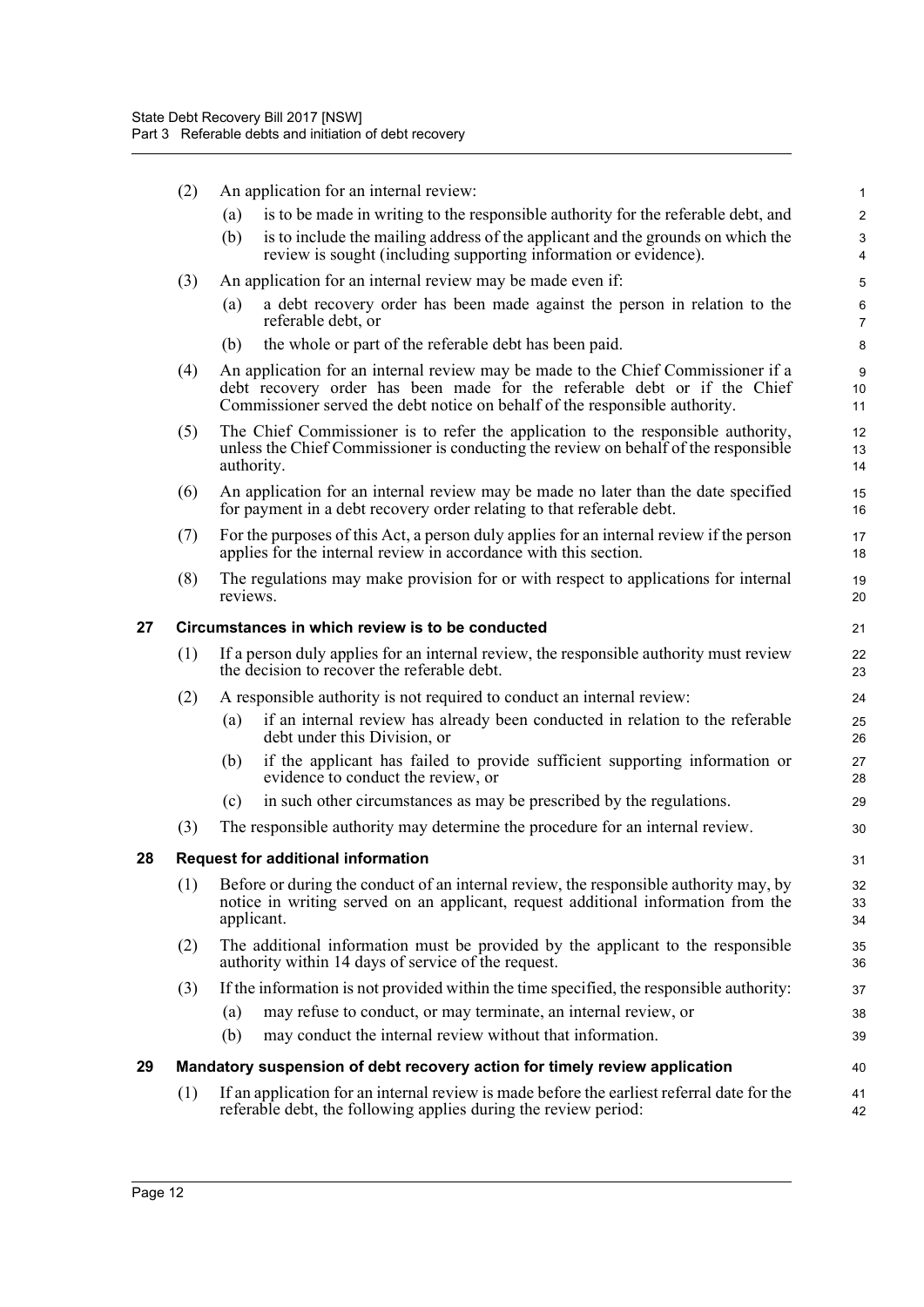<span id="page-29-1"></span><span id="page-29-0"></span>

|    |                                  | the responsible authority must not refer the referable debt to the Chief<br>(a)<br>Commissioner for the making of a debt recovery order,                                                                                                                                                                                     | $\mathbf{1}$<br>2             |  |  |  |
|----|----------------------------------|------------------------------------------------------------------------------------------------------------------------------------------------------------------------------------------------------------------------------------------------------------------------------------------------------------------------------|-------------------------------|--|--|--|
|    |                                  | the requirement to pay the referable debt under the debt notice is suspended.<br>(b)                                                                                                                                                                                                                                         | 3                             |  |  |  |
|    | (2)                              | The earliest referral date is the date that is 7 days after the due date for payment of<br>the referable debt specified in the debt notice for the referable debt.                                                                                                                                                           | $\overline{\mathbf{4}}$<br>5  |  |  |  |
|    | (3)                              | The review period is the period starting on (and including) the day on which the<br>application is received by the responsible authority and ending on (and including) the<br>day on which notice of the outcome of the review application is served on the person<br>who sought the review.                                 | 6<br>$\overline{7}$<br>8<br>9 |  |  |  |
|    |                                  | Note. Notice served by post is taken to be served on the person 7 days after it is sent, unless<br>the person establishes otherwise.                                                                                                                                                                                         | 10<br>11                      |  |  |  |
|    | (4)                              | After conducting the review or deciding not to conduct the review, the responsible<br>authority must extend the time to pay the referable debt by setting a new due date that<br>is at least 7 days after the end of the review period.                                                                                      | 12<br>13<br>14                |  |  |  |
|    | (5)                              | Subsection (4) does not apply if:                                                                                                                                                                                                                                                                                            | 15                            |  |  |  |
|    |                                  | the responsible authority decides to withdraw the debt notice for the referable<br>(a)<br>debt, or                                                                                                                                                                                                                           | 16<br>17                      |  |  |  |
|    |                                  | the due date for the referable debt falls more than 7 days after the end of the<br>(b)<br>review period.                                                                                                                                                                                                                     | 18<br>19                      |  |  |  |
| 30 |                                  | Discretionary suspension of debt recovery action in other cases                                                                                                                                                                                                                                                              | 20                            |  |  |  |
|    |                                  | A responsible authority that conducts an internal review on an application made after<br>a referable debt has been referred to the Chief Commissioner for the making of a debt<br>recovery order may, at its discretion, request the Chief Commissioner to suspend<br>debt recovery action in respect of the referable debt. | 21<br>22<br>23<br>24          |  |  |  |
| 31 | Actions to be taken after review |                                                                                                                                                                                                                                                                                                                              |                               |  |  |  |
|    | (1)                              | After conducting an internal review, the responsible authority may:                                                                                                                                                                                                                                                          | 26                            |  |  |  |
|    |                                  | confirm the debt notice, with or without changing the payment arrangements<br>(a)<br>for the referable debt, or                                                                                                                                                                                                              | 27<br>28                      |  |  |  |
|    |                                  | revoke the debt notice.<br>(b)                                                                                                                                                                                                                                                                                               | 29                            |  |  |  |
|    | (2)                              | The responsible authority must change the payment arrangements for a referable debt<br>by reducing the amount payable if the amount of the debt was overstated on the debt<br>notice.                                                                                                                                        | 30<br>31<br>32                |  |  |  |
|    | (3)                              | The responsible authority must change the payment arrangements for a referable debt<br>in any other circumstances required by this Act or the regulations.                                                                                                                                                                   | 33<br>34                      |  |  |  |
|    | (4)                              | The responsible authority must revoke the debt notice:                                                                                                                                                                                                                                                                       | 35                            |  |  |  |
|    |                                  | if the applicant is not liable for the referable debt (including if the issue of the<br>(a)<br>debt notice involved a mistake of identity), or                                                                                                                                                                               | 36<br>37                      |  |  |  |
|    |                                  | in any circumstances prescribed by the regulations.<br>(b)                                                                                                                                                                                                                                                                   | 38                            |  |  |  |
|    | (5)                              | If the responsible authority revokes a debt notice, the responsible authority must, if<br>the matter has already been referred to the Chief Commissioner for the making of a<br>debt recovery order, revoke the referral.                                                                                                    | 39<br>40<br>41                |  |  |  |
|    | (6)                              | If a debt notice is revoked because of a mistake of identity, the responsible authority<br>may serve a new debt notice for the referable debt on a person who is liable for<br>payment of the debt.                                                                                                                          | 42<br>43<br>44                |  |  |  |
|    | (7)                              | The regulations may provide for other circumstances in which a new debt notice can<br>be served.                                                                                                                                                                                                                             | 45<br>46                      |  |  |  |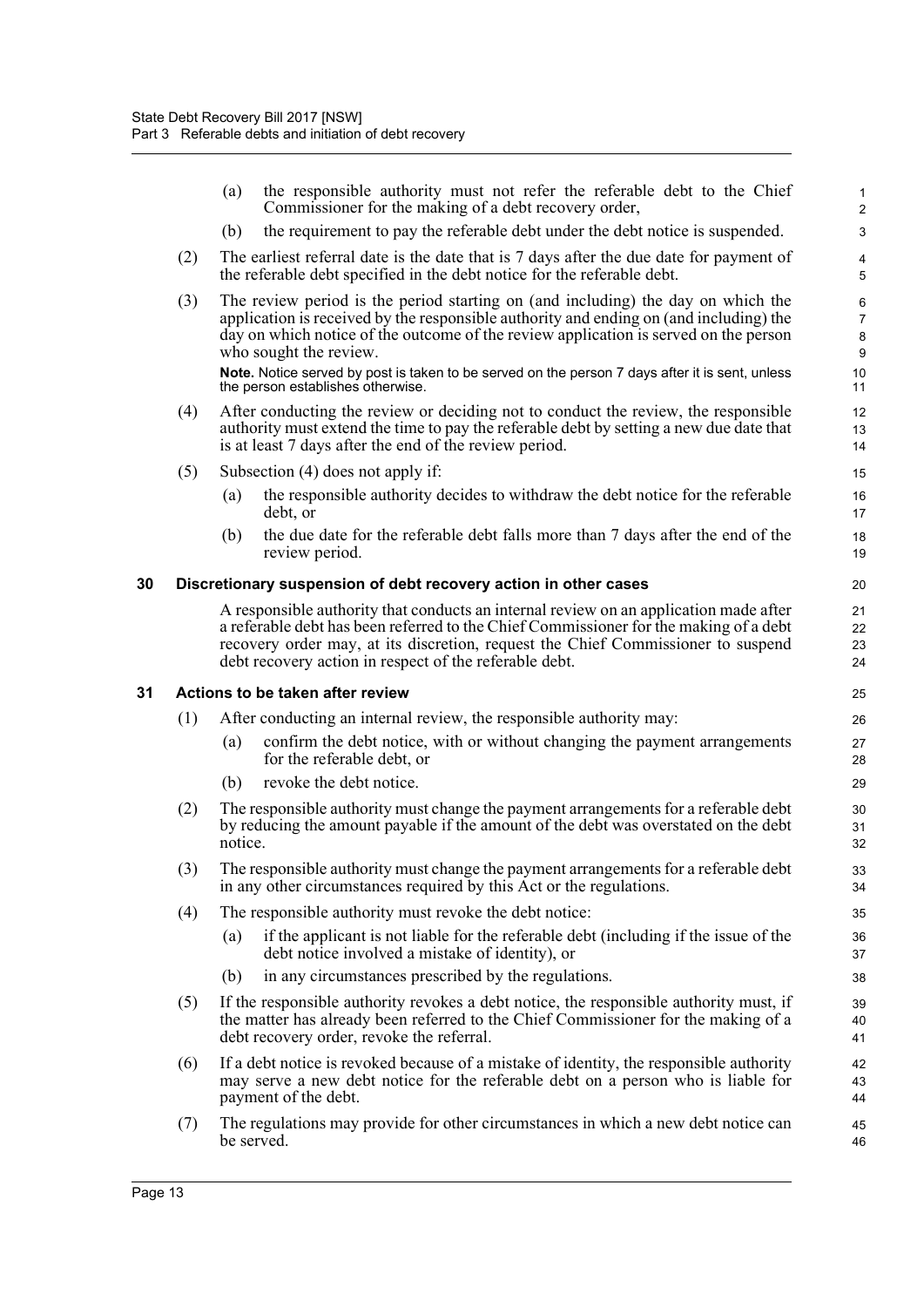#### <span id="page-30-0"></span>**32 Change of payment arrangements**

(1) The responsible authority may, after conducting a review under this Division, change the payment arrangements for a referable debt by:

- (a) reducing the amount payable, or
- (b) extending the time to pay, or
- (c) permitting the debt to be paid by instalments or reducing instalments.
- (2) The responsible authority must change the payment arrangements if required to do so by this Division.
- (3) Otherwise, a decision to change the payment arrangements is at the discretion of the responsible authority.
- (4) The responsible authority changes the payment arrangements for a referable debt by serving notice in writing of the change on the person who has been served with a debt notice for the referable debt.
- (5) Any debt notice served on the person before notice of the change is taken to be amended in accordance with the changed payment arrangements.
- (6) If the responsible authority permits payment of a referable debt by instalments and an instalment of the referable debt is not paid by a due date for payment of the instalment, the remaining instalments immediately become payable.
- (7) The responsible authority must not change payment arrangements for a referable debt after the referable debt has been referred to the Chief Commissioner for the making of a debt recovery order, unless the referral is first revoked. **Note.** The Chief Commissioner must withdraw a debt recovery order made in relation to a referable debt if the referral is revoked.

#### <span id="page-30-1"></span>**33 Notice of outcome of application**

- (1) The responsible authority is to give an applicant for an internal review notice in writing of the outcome of the application as soon as practicable after the review is completed.
- (2) A reference in this Act to the outcome of an application includes a reference to a decision not to conduct a review on an application.

#### <span id="page-30-2"></span>**34 Chief Commissioner exercising functions of responsible authority**

- (1) A reference in this Division to the responsible authority includes a reference to the Chief Commissioner acting on behalf of the responsible authority.
- (2) If the Chief Commissioner conducts an internal review on behalf of a responsible authority, a requirement to revoke a referral of a referable debt to the Chief Commissioner is satisfied if the Chief Commissioner revokes the debt recovery order made as a result of that referral.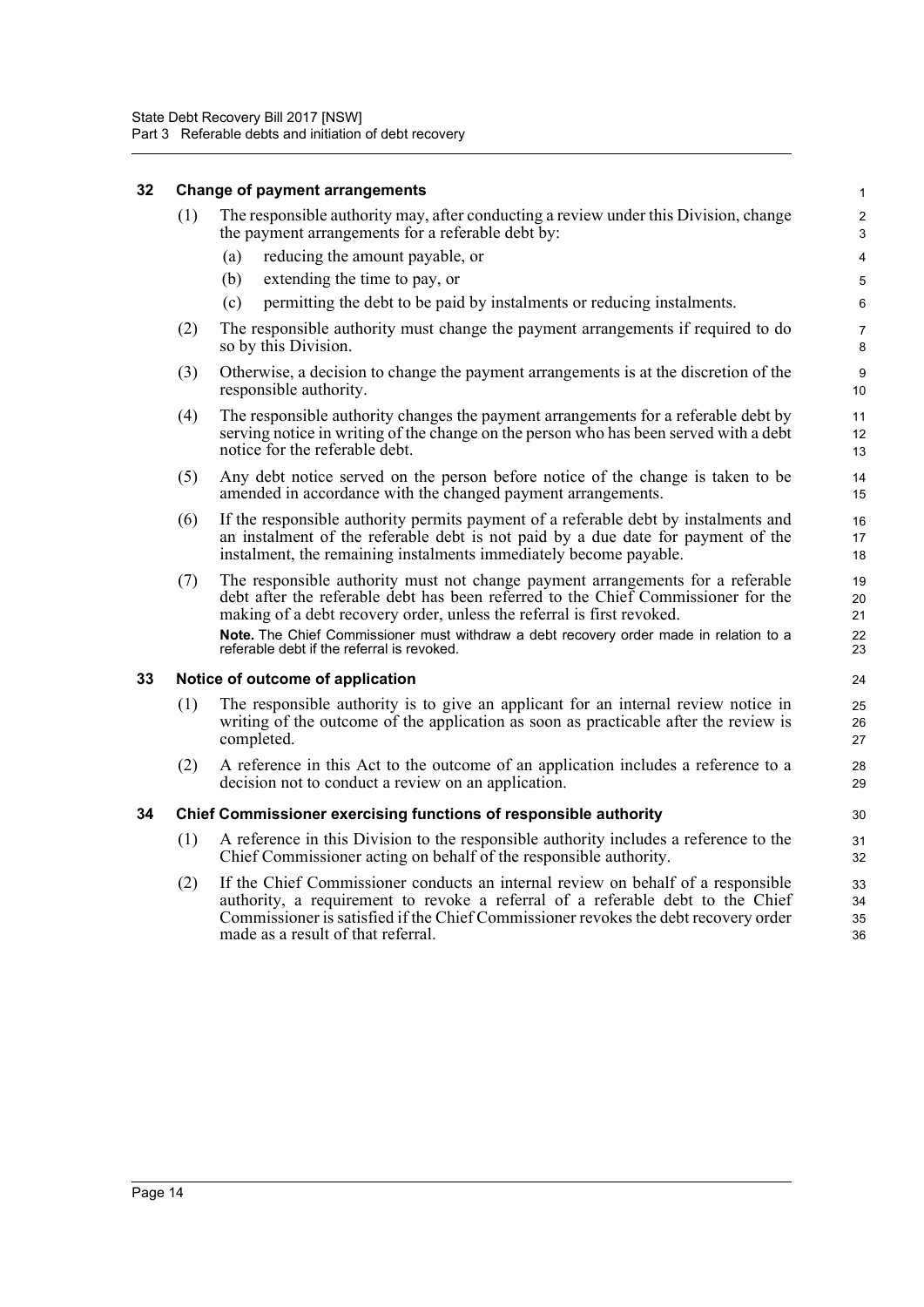#### <span id="page-31-6"></span><span id="page-31-5"></span><span id="page-31-4"></span><span id="page-31-3"></span><span id="page-31-2"></span><span id="page-31-1"></span><span id="page-31-0"></span>**Part 4 Debt recovery orders Note.** A debt recovery order is the pre-cursor to the taking of debt recovery action under Part 6. **Division 1 Debt recovery orders 35 What is a debt recovery order** (1) The Chief Commissioner may make an order for the recovery of a State debt (a *debt recovery order*). (2) A single order may be made for the recovery of 2 or more State debts payable by a person. (3) A debt recovery order may be made in the absence of, and without notice to, the debtor. (4) The Chief Commissioner may make, but is not required to make, a debt recovery order if a State debt to which it is to apply has previously been the subject of a debt recovery order in respect of which any debt recovery action has been taken. **36 When order can be made—referable debts** (1) The Chief Commissioner may make a debt recovery order in respect of a referable debt if the responsible authority for the referable debt refers the referable debt to the Chief Commissioner for the making of a debt recovery order. (2) The Chief Commissioner is not required to inquire into whether this Act authorises a matter to be referred to the Chief Commissioner for the making of a debt recovery order. (3) If the Chief Commissioner serves a debt notice in relation to a referable debt on behalf of a responsible authority, it is not necessary for the debt to be referred to the Chief Commissioner for the making of a debt recovery order. (4) However, the Chief Commissioner is not to make a debt recovery order unless the matter could have been referred to the Chief Commissioner if the responsible authority had served the debt notice. **37 When order can be made—tax debts and grant debts** The Chief Commissioner may make a debt recovery order in respect of a tax debt or grant debt if: (a) the person by whom the debt is payable has been served with a debt notice for the State debt, and (b) the debtor does not pay the State debt within 7 days of the time for payment specified in the notice, and (c) the State debt remains unpaid. **Division 2 Form and notice of debt recovery order 38 Content of debt recovery order** A debt recovery order must specify the following matters: (a) the debtor's name and address, (b) the debtor's date of birth (if known), (c) a description of the matter in respect of which the State debt is payable, (d) the date or dates on which the State debt became payable under the debt notice, 1  $\mathcal{D}$ 3 4 5 6 7 8 9 10 11 12 13 14 15 16 17 18 19  $20$ 21 22 23 24 25 26 27 28 29 30 31 32 33 34 35 36 37 38 39 40 41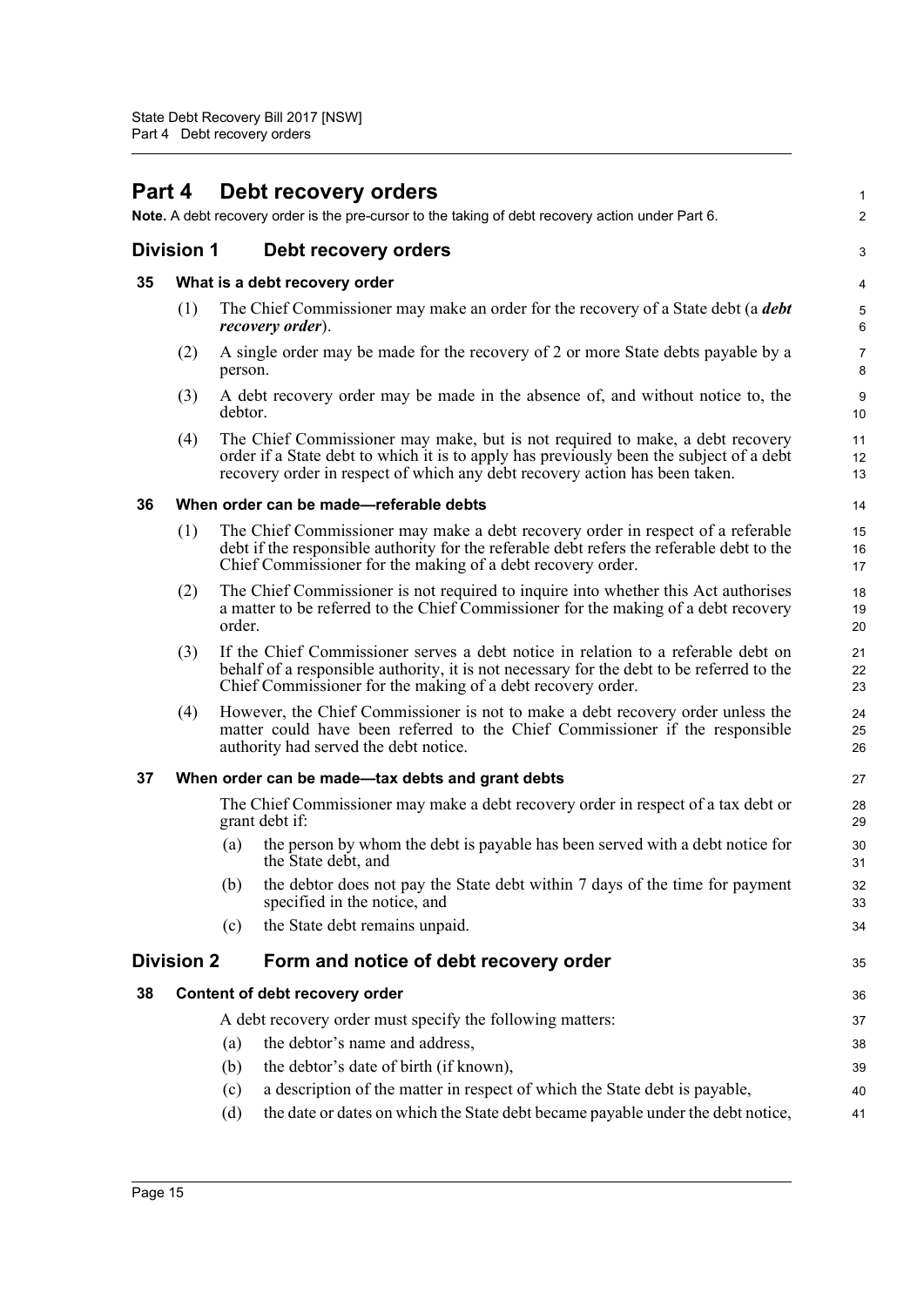<span id="page-32-2"></span><span id="page-32-1"></span><span id="page-32-0"></span>

|    |                                   | (e)                                                                                                                           | the amount required to be paid, being the amount of the State debt that remains<br>to be paid, together with specified debt recovery costs.                                                                                                                                                   | $\mathbf{1}$<br>$\overline{2}$ |  |  |
|----|-----------------------------------|-------------------------------------------------------------------------------------------------------------------------------|-----------------------------------------------------------------------------------------------------------------------------------------------------------------------------------------------------------------------------------------------------------------------------------------------|--------------------------------|--|--|
| 39 |                                   |                                                                                                                               | Service on debtor of notice of order                                                                                                                                                                                                                                                          | 3                              |  |  |
|    |                                   |                                                                                                                               | As soon as practicable after a debt recovery order is made, the Chief Commissioner<br>is to serve notice of the order on the debtor.                                                                                                                                                          | $\overline{\mathbf{4}}$<br>5   |  |  |
| 40 |                                   |                                                                                                                               | What notice must say                                                                                                                                                                                                                                                                          | 6                              |  |  |
|    | (1)                               |                                                                                                                               | The notice of a debt recovery order must inform the debtor of the following:                                                                                                                                                                                                                  | $\overline{7}$                 |  |  |
|    |                                   | (a)                                                                                                                           | that the order has been made,                                                                                                                                                                                                                                                                 | 8                              |  |  |
|    |                                   | (b)                                                                                                                           | that the debtor has until the final date specified in the notice to pay the State<br>debt and debt recovery costs specified in the notice,                                                                                                                                                    | 9<br>10                        |  |  |
|    |                                   | (c)                                                                                                                           | that, if the payment is not made by that final date, debt recovery action will be<br>taken against the debtor to recover the State debt in accordance with this Act,                                                                                                                          | 11<br>12                       |  |  |
|    |                                   | (d)                                                                                                                           | that, if the payment is not made by that final date, further debt recovery costs<br>will be payable (indicating, except as provided by subsection $(2)$ , the amount<br>of those costs and the circumstances in which they are payable),                                                      | 13<br>14<br>15                 |  |  |
|    |                                   | (e)                                                                                                                           | of the interest that is payable or that may become payable on the State debt if<br>it is not paid by that final date,                                                                                                                                                                         | 16<br>17                       |  |  |
|    |                                   | (f)                                                                                                                           | of the types of debt recovery actions that can be taken under this Act, including<br>licence suspension,                                                                                                                                                                                      | 18<br>19                       |  |  |
|    |                                   | (g)                                                                                                                           | of the review options that are available relating to the debt recovery order,<br>including time to pay and hardship,                                                                                                                                                                          | 20<br>21                       |  |  |
|    |                                   | (h)                                                                                                                           | of any special arrangements for vulnerable persons,                                                                                                                                                                                                                                           | 22                             |  |  |
|    |                                   | (i)                                                                                                                           | that, if the State debt is a referable debt, the person can elect to have the matter<br>dealt with by a court,                                                                                                                                                                                | 23<br>24                       |  |  |
|    |                                   | (i)                                                                                                                           | that, if the person elects to have the matter dealt with by a court and the<br>judgment of the court is favourable to the Chief Commissioner, the person<br>may be required to pay the State's costs in the proceedings,                                                                      | 25<br>26<br>27                 |  |  |
|    |                                   | (k)                                                                                                                           | that, if the person is the holder of a relevant licence and is not financially able<br>to satisfy the State debt, the person should provide evidence to the Chief<br>Commissioner that the person is not financially able to satisfy the State debt,<br>in order to avoid licence suspension. | 28<br>29<br>30<br>31           |  |  |
|    | (2)                               |                                                                                                                               | The notice of a debt recovery order may (but need not) contain information relating<br>to the Sheriff's additional costs.                                                                                                                                                                     | 32<br>33                       |  |  |
|    | (3)                               | notice.                                                                                                                       | The inclusion in the notice of additional information and directions for the assistance<br>or guidance of the person on whom it is served does not affect the validity of the                                                                                                                 | 34<br>35<br>36                 |  |  |
| 41 | Final date for payment in notices |                                                                                                                               |                                                                                                                                                                                                                                                                                               |                                |  |  |
|    | (1)                               | The final date for payment in a notice of a debt recovery order must be at least<br>21 days after it is served on the person. |                                                                                                                                                                                                                                                                                               |                                |  |  |
|    | (2)                               |                                                                                                                               | Accordingly, a notice that is posted may specify a date that is at least 28 days after<br>the notice of the debt recovery order is posted as the final date for making the<br>payment concerned.                                                                                              | 40<br>41<br>42                 |  |  |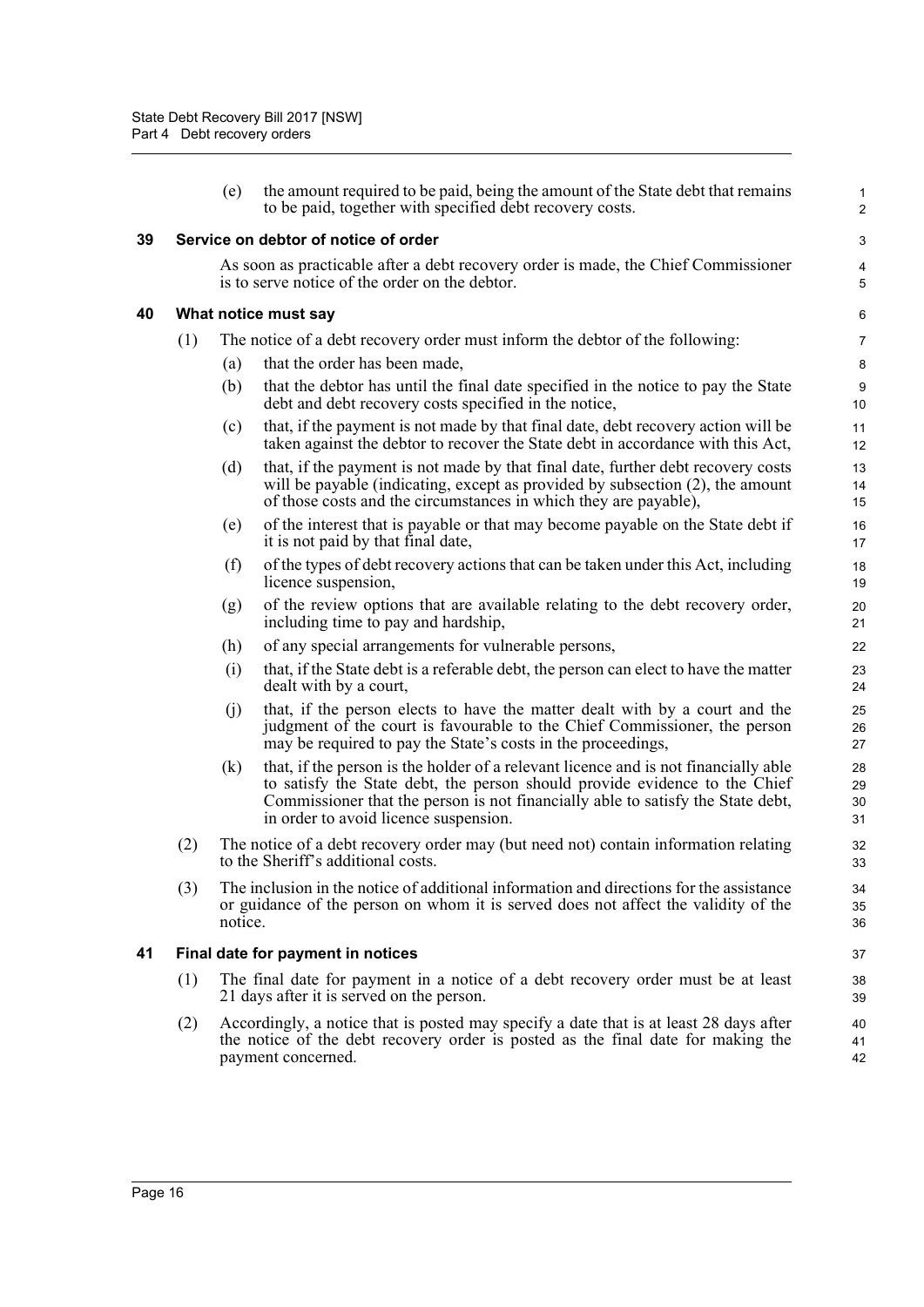#### <span id="page-33-0"></span>**42 Extension of final date if notice takes more than 7 days**

| $(1)$ If a notice is served on a person more than 7 days after it was posted, the notice is not |
|-------------------------------------------------------------------------------------------------|
| invalid merely because it specifies as the final date a date that is less than 21 days          |
| after it was served on the person.                                                              |

(2) In such a case, however, the final date is extended to a date that is 21 days after the notice was served and the notice is taken to specify that date as the final date.

#### <span id="page-33-1"></span>**43 Amendment of debt recovery order**

- (1) The Chief Commissioner may, on the application of the person liable to pay a State debt or on the Chief Commissioner's own initiative, amend a debt recovery order to correct an error.
- (2) An amendment is to be made by notice in writing served on the debtor in the same way as the notice of the debt recovery order.
- (3) An amendment cannot increase the amount payable under the order.
- (4) The Chief Commissioner must give the debtor written notice of the amendment as soon as practicable after amending the debt recovery order. 14 15
- (5) An amendment made to a debt recovery order does not affect the validity of anything done before that amendment in relation to the State debt. 16 17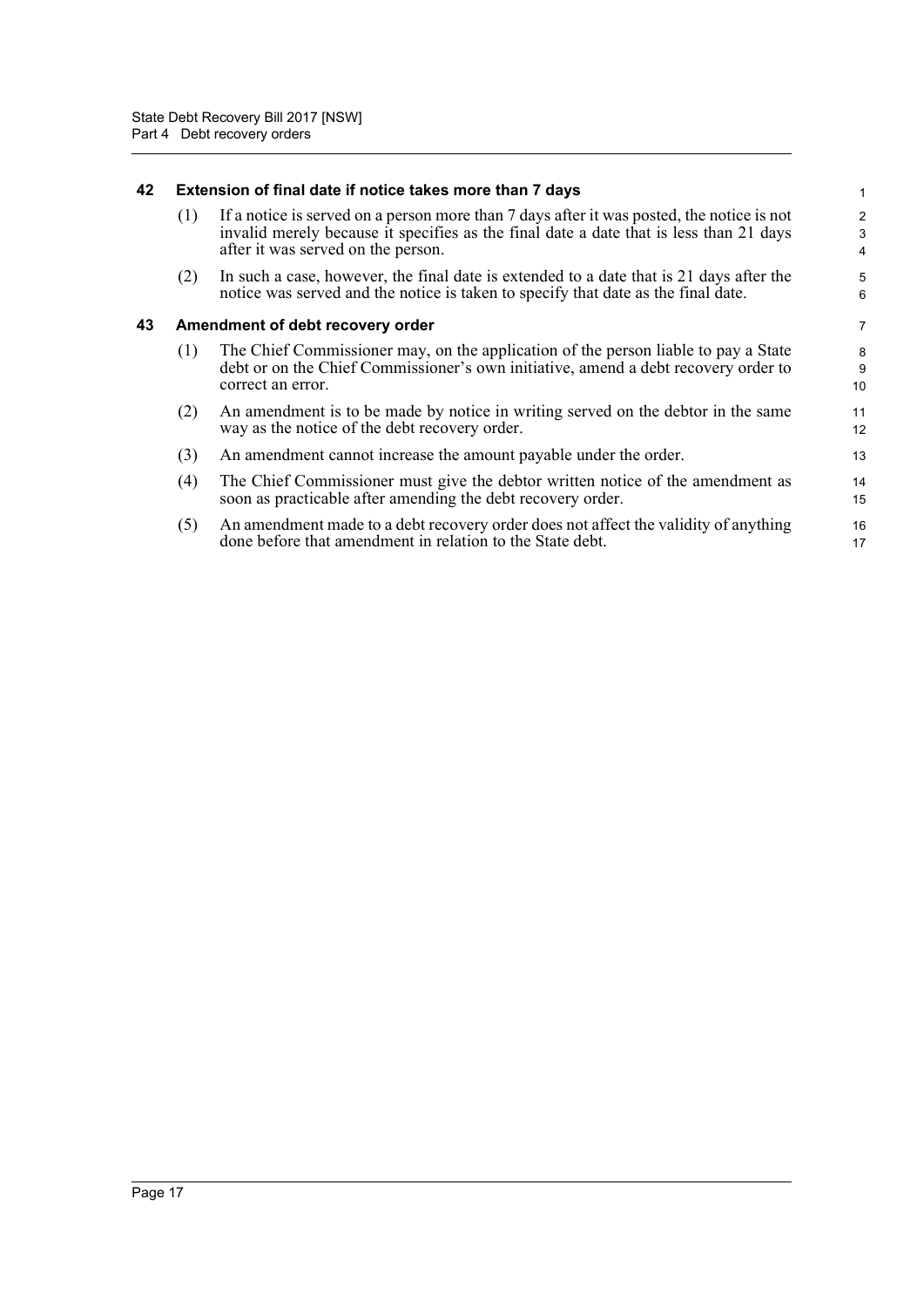<span id="page-34-0"></span>

| <b>Part 5</b> | Election to have matter dealt with by court-referable |
|---------------|-------------------------------------------------------|
|               | debts                                                 |

<span id="page-34-1"></span>

| 44 | Election to have referable debt dealt with by court |  |
|----|-----------------------------------------------------|--|
|    |                                                     |  |

(1) A debtor who is served with notice of a debt recovery order for a referable debt may, by notice in writing to the Chief Commissioner, elect to have the referable debt dealt with by a court.

1  $\mathfrak{p}$ 

(2) A person cannot make that election if judgment for the debt has already been obtained from a court.

#### <span id="page-34-2"></span>**45 Deadline for court election**

- (1) An election to have a referable debt dealt with by a court is to be made before the deadline for a court election.
- (2) For the purposes of this Act, the *deadline for a court election* is:
	- (a) the date for payment of the referable debt specified in a debt recovery order, or
	- (b) the date that is 28 days after the date notice of the outcome of an internal review or a statutory internal review in relation to the referable debt is served on the person,

whichever is the later.

| (3) | The Chief Commissioner may, by notice in writing to a debtor, accept an election |
|-----|----------------------------------------------------------------------------------|
|     | made after the deadline for a court election if:                                 |

- (a) the Chief Commissioner has not yet commenced debt recovery action in respect of the referable debt, or
- (b) the Chief Commissioner is satisfied that the debtor was not aware that a debt recovery order had been made, but only if the election is made within a reasonable time after service of the debt recovery order, or
- (c) the Chief Commissioner is satisfied that the debtor was hindered by accident, illness, misadventure or other cause from taking action in relation to the debt recovery order, but only if the election is made within a reasonable time after the person ceased being so hindered.
- (4) For the purposes of this Act, a debtor duly elects to have a referable debt dealt with by a court if:
	- (a) the debtor makes an election to have the referable debt dealt with by a court on or before the deadline for a court election, or
	- (b) the debtor makes an election to have the referable debt dealt with by a court after the deadline for a court election and the Chief Commissioner accepts the election under this section.
- (5) An election is made when notice of the election is served on the Chief Commissioner.

#### <span id="page-34-3"></span>**46 Internal review to be conducted**

- (1) If a debtor duly elects to have a referable debt dealt with by a court, and an internal review has not been conducted in relation to the referable debt, the Chief Commissioner is to arrange for an internal review to be conducted.
- (2) The Chief Commissioner must not take proceedings in a court for the recovery of the referable debt unless the debt notice for the referable debt is confirmed following that review.
- (3) This section applies only if an internal review is available in respect of the referable debt.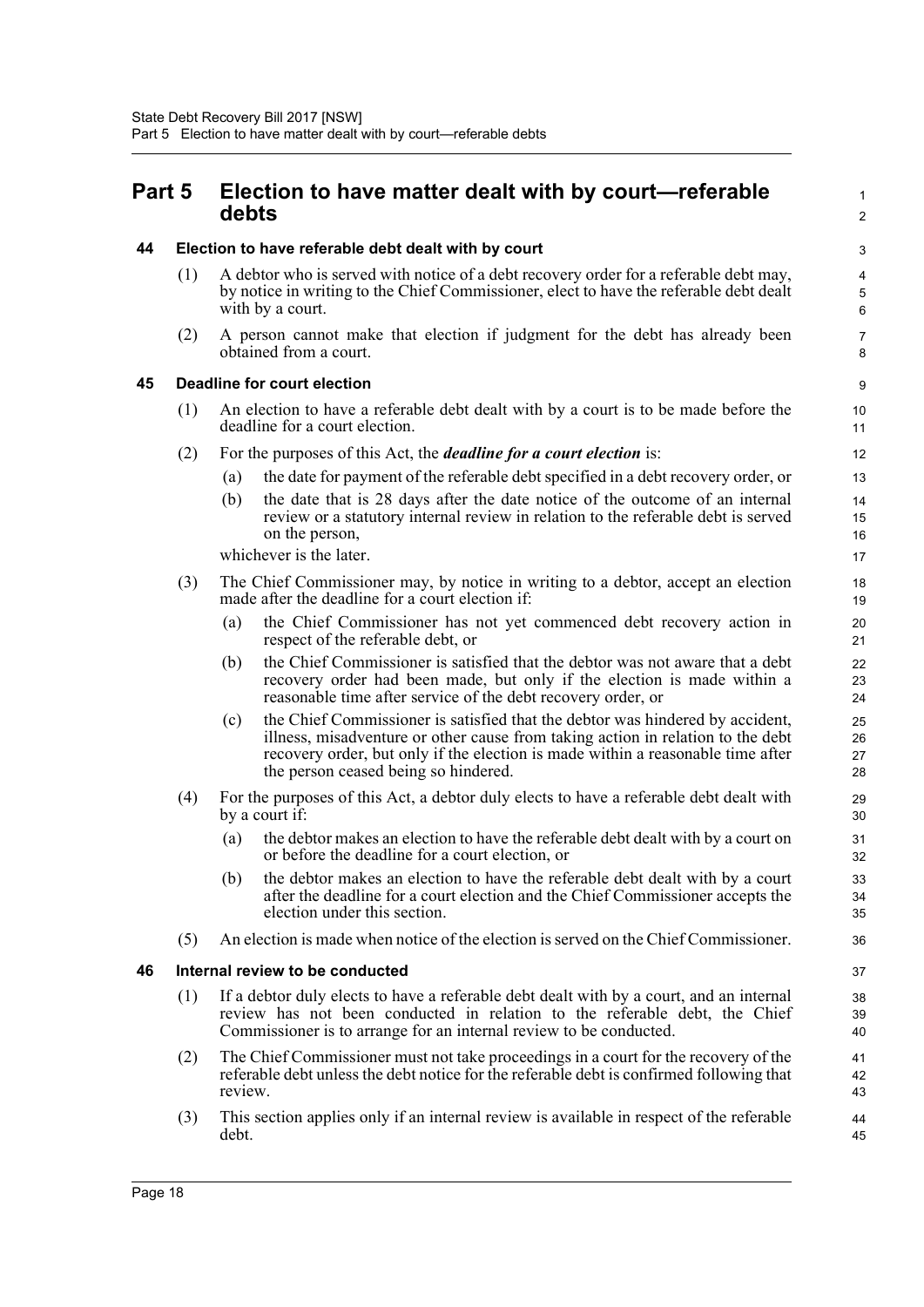#### <span id="page-35-0"></span>**47 Debt recovery order to be revoked**

<span id="page-35-2"></span><span id="page-35-1"></span>

| 47 | Debt recovery order to be revoked                         |                                                                                                                                                                                                                                                                                                                                                                                                 |                                 |  |  |
|----|-----------------------------------------------------------|-------------------------------------------------------------------------------------------------------------------------------------------------------------------------------------------------------------------------------------------------------------------------------------------------------------------------------------------------------------------------------------------------|---------------------------------|--|--|
|    | (1)                                                       | If a debtor duly elects to have a referable debt dealt with by a court, the Chief<br>Commissioner must revoke the debt recovery order relating to that referable debt to<br>the extent that it relates to that referable debt.                                                                                                                                                                  | $\mathbf 2$<br>$\mathsf 3$<br>4 |  |  |
|    | (2)                                                       | This section does not prevent the Chief Commissioner from making a further debt<br>recovery order if the Chief Commissioner obtains judgment against the person for<br>payment of the debt, or any part of the debt, from a court of competent jurisdiction.                                                                                                                                    | 5<br>6<br>$\overline{7}$        |  |  |
| 48 | Chief Commissioner may obtain judgment for referable debt |                                                                                                                                                                                                                                                                                                                                                                                                 |                                 |  |  |
|    | (1)                                                       | The Chief Commissioner may take proceedings in a court of competent jurisdiction<br>to recover a referable debt that has been referred to the Chief Commissioner as a debt<br>owed to the Chief Commissioner.                                                                                                                                                                                   | $\boldsymbol{9}$<br>10<br>11    |  |  |
|    | (2)                                                       | If the Chief Commissioner obtains judgment for the debt, the Chief Commissioner<br>may:                                                                                                                                                                                                                                                                                                         | 12<br>13                        |  |  |
|    |                                                           | make a debt recovery order for the amount for which judgment was obtained<br>(a)<br>(including any costs payable under the judgment), and                                                                                                                                                                                                                                                       | 14<br>15                        |  |  |
|    |                                                           | take debt recovery action under that order in respect of the amount in the<br>(b)<br>circumstances authorised by this Act.                                                                                                                                                                                                                                                                      | 16<br>17                        |  |  |
|    | (3)                                                       | If the Chief Commissioner makes a debt recovery order in respect of the debt, the<br>Chief Commissioner cannot take action for the enforcement of the judgment under<br>Part 8 of the <i>Civil Procedure Act 2005</i> unless the debt recovery order is revoked.                                                                                                                                | 18<br>19<br>20                  |  |  |
|    | (4)                                                       | Subsection (3) does not limit the Chief Commissioner's functions under Part 6.                                                                                                                                                                                                                                                                                                                  | 21                              |  |  |
| 49 |                                                           | Chief Commissioner entitled to costs if judgment for debt is obtained from a court                                                                                                                                                                                                                                                                                                              | 22                              |  |  |
|    | (1)                                                       | If a debtor duly elects to have a referable debt dealt with by a court, and the Chief<br>Commissioner obtains a judgment from a court in the matter that is favourable to the<br>Chief Commissioner, the court is to award the Chief Commissioner costs in respect<br>of the claim unless it appears to the court that some other order should be made as to<br>the whole or part of the costs. | 23<br>24<br>25<br>26<br>27      |  |  |
|    | (2)                                                       | An order or judgment is favourable to the Chief Commissioner if it requires the<br>debtor to pay to the Chief Commissioner the whole of the amount specified in the<br>debt notice or such part of that amount that has not yet been paid (disregarding any<br>amount awarded by the court for interest or costs).                                                                              | 28<br>29<br>30<br>31            |  |  |
|    | (3)                                                       | This section does not apply to a debt notice that is revoked.                                                                                                                                                                                                                                                                                                                                   | 32                              |  |  |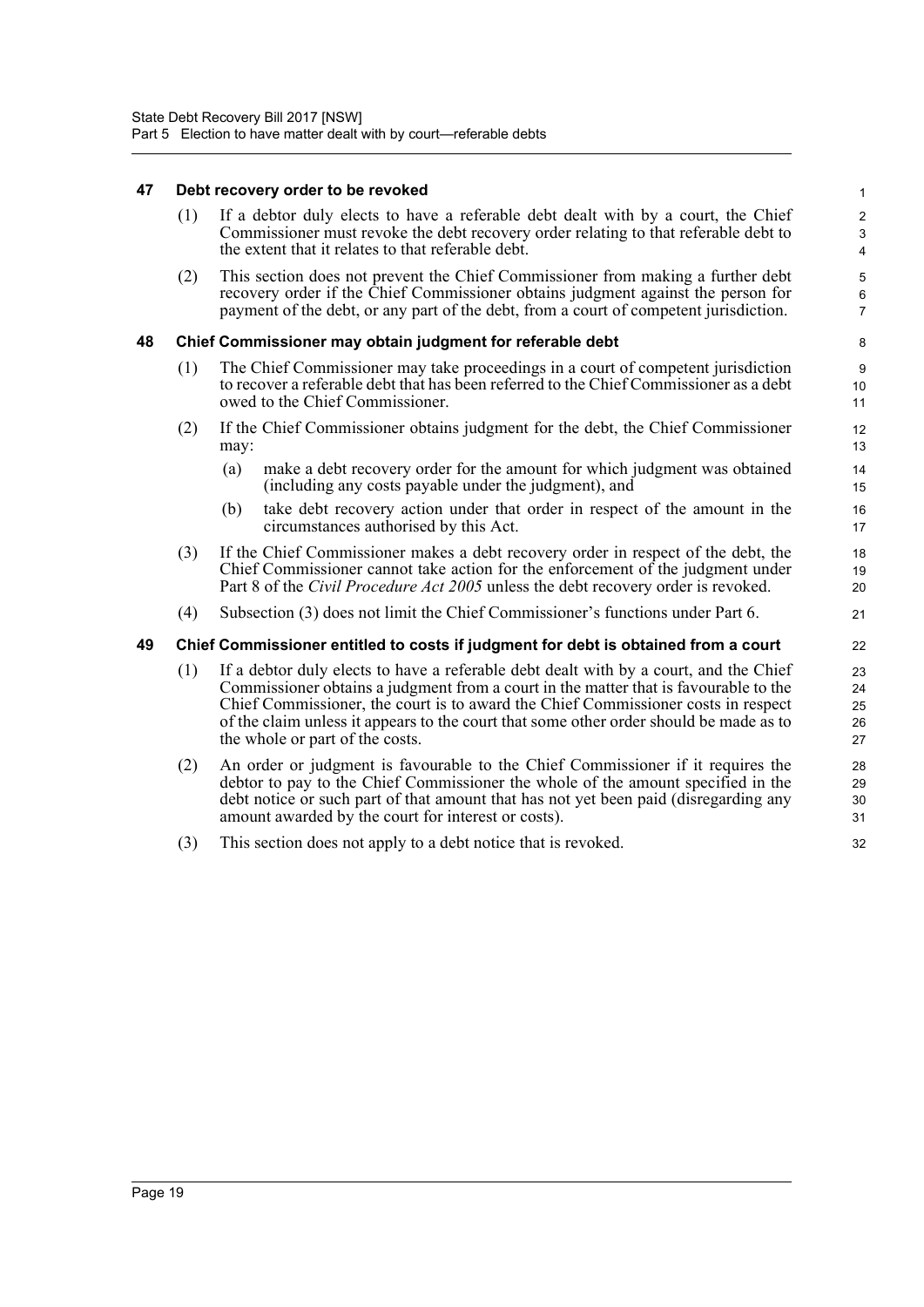| Part 6 |                   |           | Debt recovery actions                                                                                                                                                                             | 1                   |
|--------|-------------------|-----------|---------------------------------------------------------------------------------------------------------------------------------------------------------------------------------------------------|---------------------|
|        | <b>Division 1</b> |           | General                                                                                                                                                                                           | 2                   |
| 50     |                   |           | When debt recovery action is authorised                                                                                                                                                           | 3                   |
|        |                   |           | The Chief Commissioner is authorised to take debt recovery action in respect of a<br>State debt only if:                                                                                          | 4<br>5              |
|        |                   | (a)       | the Chief Commissioner makes a debt recovery order in relation to the State<br>debt and serves notice of the order on the debtor, and                                                             | 6<br>$\overline{7}$ |
|        |                   | (b)       | the debtor does not pay the State debt as required by the notice, and                                                                                                                             | 8                   |
|        |                   | (c)       | the State debt remains unpaid 7 days after the due date specified in the notice.                                                                                                                  | $\boldsymbol{9}$    |
| 51     |                   |           | Debt recovery action-meaning                                                                                                                                                                      | 10                  |
|        |                   |           | The Chief Commissioner takes <i>debt recovery action</i> by exercising any of the<br>functions conferred on the Chief Commissioner by this Part.                                                  | 11<br>12            |
| 52     |                   |           | More than one type of debt recovery action can be taken                                                                                                                                           | 13                  |
|        |                   |           | The Chief Commissioner may take any or all, or any combination, of debt recovery<br>actions, subject to this Act.                                                                                 | 14<br>15            |
| 53     |                   |           | When licence suspension action can be taken                                                                                                                                                       | 16                  |
|        | (1)               |           | Debt recovery action may be taken against a debtor under Division 3 only if the Chief<br>Commissioner is authorised to take debt recovery action under this Act and is<br>satisfied that:         | 17<br>18<br>19      |
|        |                   | (a)       | debt recovery action is not available under Division 2 to recover the State debt,<br>or                                                                                                           | 20<br>21            |
|        |                   | (b)       | debt recovery action under Division 2 has not been effective to recover the<br>State debt.                                                                                                        | 22<br>23            |
|        | (2)               |           | Debt recovery action is not to be taken against a debtor under Division 3 if:                                                                                                                     | 24                  |
|        |                   | (a)       | it appears to the Chief Commissioner that the debtor is a vulnerable person, or                                                                                                                   | 25                  |
|        |                   | (b)       | the Chief Commissioner is satisfied, on the basis of evidence provided by the<br>debtor, that the debtor is not financially able to satisfy the State debt.                                       | 26<br>27            |
| 54     |                   |           | Debt recovery guidelines                                                                                                                                                                          | 28                  |
|        |                   |           | The Chief Commissioner's functions under this Part are subject to the debt recovery<br>guidelines.                                                                                                | 29<br>30            |
|        | <b>Division 2</b> |           | <b>Principal debt recovery actions</b>                                                                                                                                                            | 31                  |
| 55     |                   |           | <b>Property seizure order</b>                                                                                                                                                                     | 32                  |
|        | (1)               |           | The Chief Commissioner may make an order (a <i>property seizure order</i> ) for the<br>seizure of the property of a debtor for the purpose of recovering the State debt<br>payable by the debtor. | 33<br>34<br>35      |
|        |                   | property. | Note. The Interpretation Act 1987 defines property to include land as well as personal                                                                                                            | 36<br>37            |
|        | (2)               |           | A property seizure order is to be directed to the Sheriff and provided to the Sheriff<br>by the Chief Commissioner for execution.                                                                 | 38<br>39            |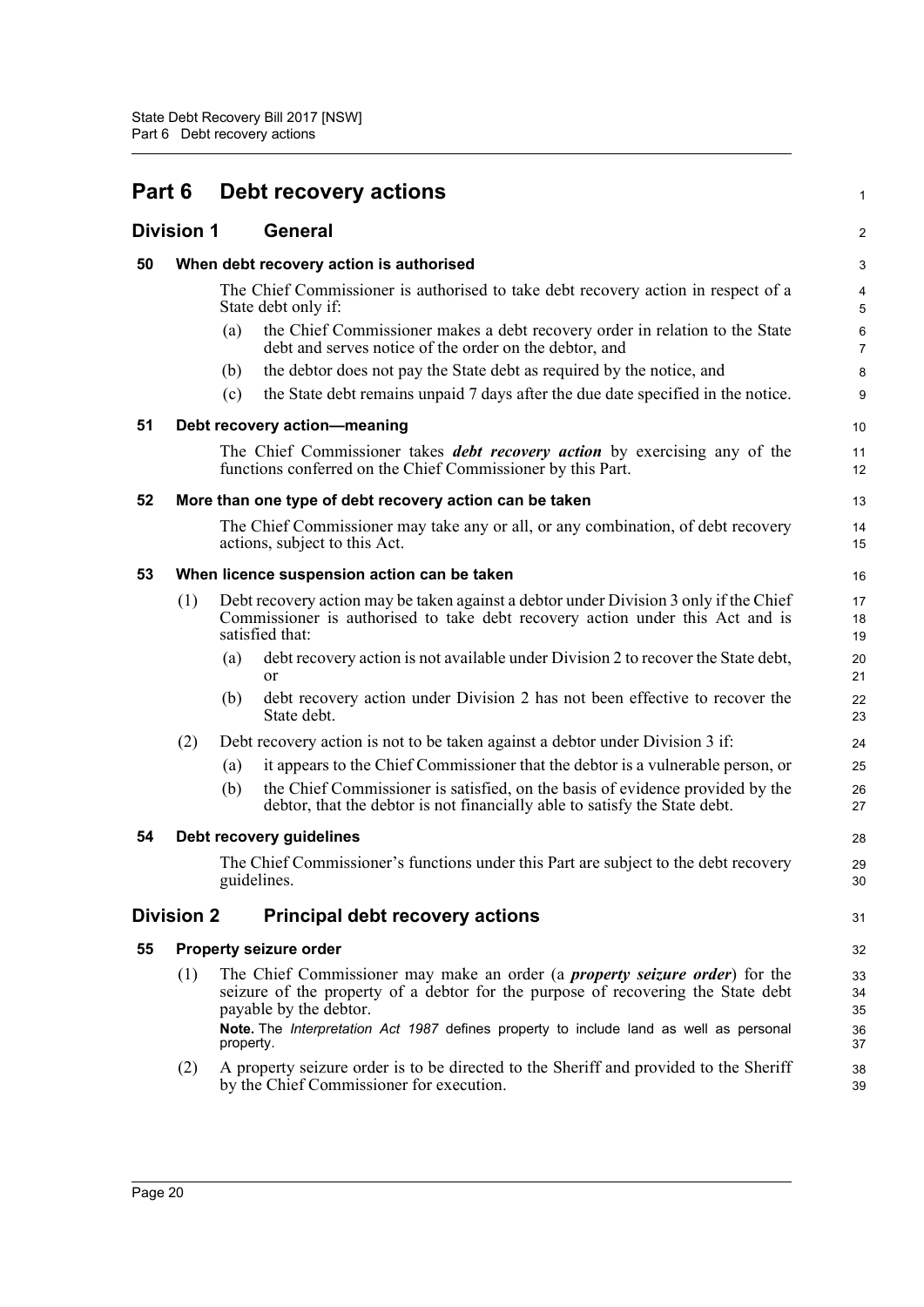| (3) A property seizure order operates as a writ for the levy of property issued by the |
|----------------------------------------------------------------------------------------|
| Local Court under Part 8 of the Civil Procedure Act 2005 and, for that purpose, the    |
| Chief Commissioner is taken to be the judgment creditor.                               |

- (4) If the Sheriff is required to execute a property seizure order and a writ of execution issued by a court, or to execute more than one property seizure order, priority to their execution is to be given in the order in which they are received by the Sheriff, subject to subsection (5).
- (5) The Chief Commissioner may direct the Sheriff to give priority to a property seizure order over another property seizure order, regardless of the order in which they are received by the Sheriff.
- (6) A property seizure order under the *Fines Act 1996* takes priority over a property seizure order under this Act.
- (7) The Sheriff is to return a property seizure order to the Chief Commissioner if the order has not been executed within 12 months after it was made or if the Sheriff is satisfied that the order is not capable of execution. The Chief Commissioner is to cancel an order so returned, but nothing in this subsection prevents the making of a further order in the matter.
- (8) The Sheriff or other person executing a property seizure order is to cease executing the order if the order is revoked by the Chief Commissioner.
- (9) A property seizure order remains in force until revoked under this Act.

#### **56 Garnishee order**

- (1) The Chief Commissioner may make an order (a *garnishee order*) that all debts due and accruing to a debtor from any person specified in the order are attached for the purposes of satisfying the State debt payable by the debtor (including an order expressed to be for the continuous attachment of the wage or salary of the debtor).
- (2) A garnishee order operates as a garnishee order made by the Local Court under Part 8 of the *Civil Procedure Act 2005* and, for that purpose:
	- (a) the Chief Commissioner is taken to be the judgment creditor, and
	- (b) an instalment order under section 107 of that Act includes an order under this Act by the Chief Commissioner for the payment of a State debt by instalments.
- (3) A garnishee order is sufficiently served on a corporation if the order is transmitted electronically to the corporation and received through an information system designated by or on behalf of the corporation as the system to be used for the purpose of receiving the order.
- (4) An order served electronically pursuant to subsection (3):
	- (a) if served after 5 pm on any day—is taken (subject to paragraph (b)) to have been served on the next day, and
	- (b) if served on a Saturday, Sunday or public holiday—is taken to have been served on the next day that is not a Saturday, Sunday or public holiday.
- (5) A garnishee order remains in force until revoked under this Act.

### **57 Registration of debt recovery order as charge on land**

(1) The Chief Commissioner may apply to the Registrar-General for registration of a debt recovery order in relation to any land owned by the debtor (including any land owned jointly with another person).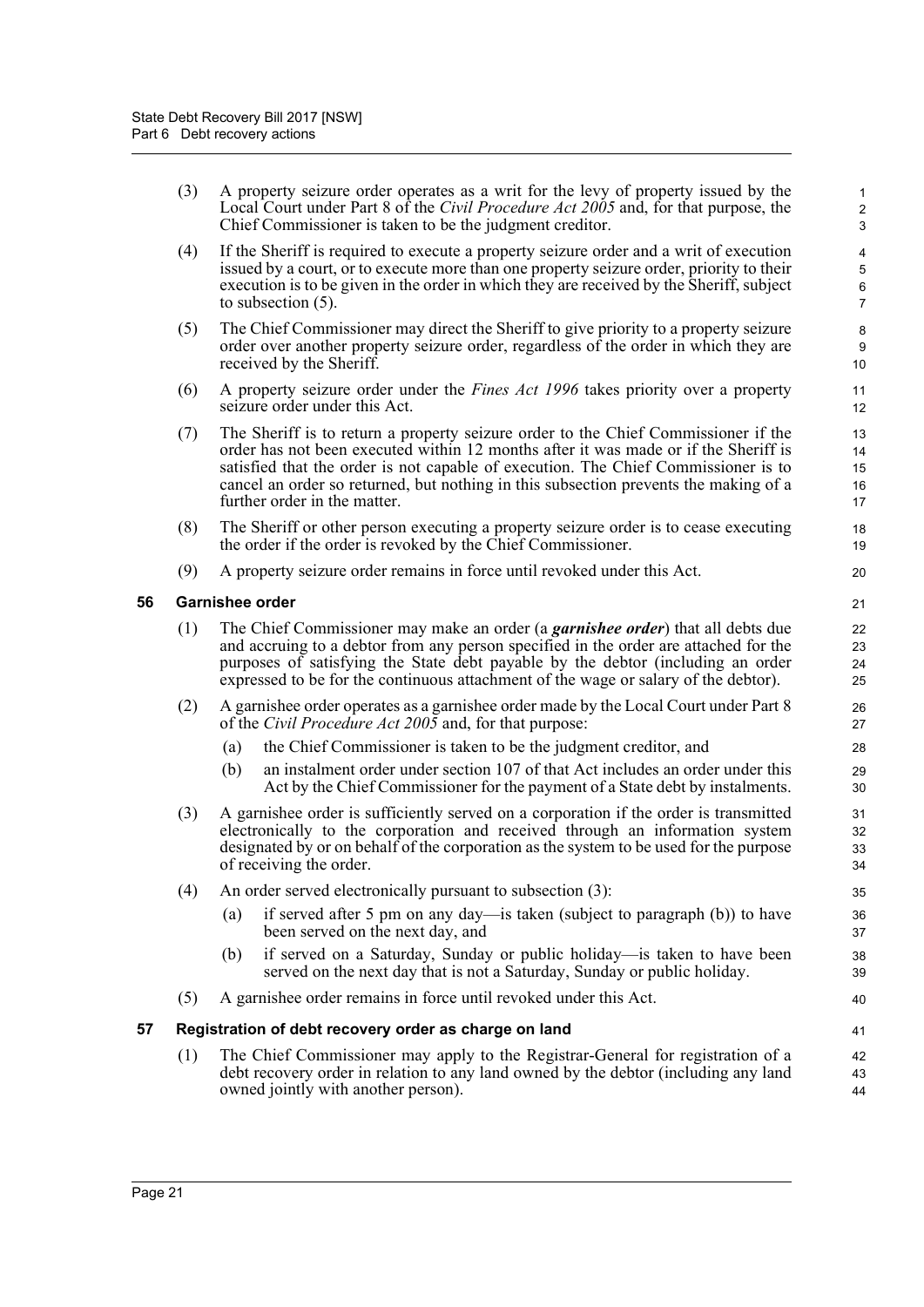|    | (2)               | An application may not be made under this section unless the amount payable under<br>the order (or the total amount payable under the orders) to which the application<br>relates exceeds \$1,000 or such other amount as is prescribed by the regulations.                                                                               | 1<br>$\overline{\mathbf{c}}$<br>3 |
|----|-------------------|-------------------------------------------------------------------------------------------------------------------------------------------------------------------------------------------------------------------------------------------------------------------------------------------------------------------------------------------|-----------------------------------|
|    | (3)               | An application under this section must define the land to which it relates.                                                                                                                                                                                                                                                               | 4                                 |
|    | (4)               | The Registrar-General must, on application under this section and lodgment of a<br>copy of the debt recovery order, register the order in relation to the land in such<br>manner as the Registrar-General thinks fit.                                                                                                                     | 5<br>6<br>$\overline{7}$          |
|    | (5)               | There is created by force of this section, on the registration of the order, a charge on<br>the land in relation to which the order is registered to secure the payment to the Chief<br>Commissioner of the amount payable under the order.                                                                                               | 8<br>9<br>10                      |
|    | (6)               | Such a charge ceases to have effect in relation to the land:                                                                                                                                                                                                                                                                              | 11                                |
|    |                   | when the Registrar-General registers the cancellation of the charge on the<br>(a)<br>application of the Chief Commissioner, or                                                                                                                                                                                                            | 12<br>13                          |
|    |                   | on the sale or other disposition of the property with the consent of the Chief<br>(b)<br>Commissioner, or                                                                                                                                                                                                                                 | 14<br>15                          |
|    |                   | on the sale of the land to a purchaser in good faith for value who, at the time<br>(c)<br>of the sale, has no notice of the charge,                                                                                                                                                                                                       | 16<br>17                          |
|    |                   | whichever first occurs.                                                                                                                                                                                                                                                                                                                   | 18                                |
|    | (7)               | Such a charge is subject to every charge or encumbrance to which the land was<br>subject immediately before the order was registered and, in the case of land under the<br>provisions of the <i>Real Property Act 1900</i> , is subject to every prior mortgage, lease or<br>other interest recorded in the Register kept under that Act. | 19<br>20<br>21<br>22              |
|    | (8)               | Such a charge is not affected by any change of ownership of the land, except as<br>provided by subsection (6).                                                                                                                                                                                                                            | 23<br>24                          |
|    | (9)               | A person who purchases or otherwise acquires land after the registration of the<br>charge is, for the purposes of subsection (6), taken to have notice of the charge if:                                                                                                                                                                  | 25<br>26                          |
|    |                   | the provisions of any law of the State provide for the registration of title to, or<br>(a)<br>charges over, land of the kind to which the charge applies, and                                                                                                                                                                             | 27<br>28                          |
|    |                   | the charge is registered in accordance with that law.<br>(b)                                                                                                                                                                                                                                                                              | 29                                |
|    | (10)              | If such a charge relates to land under the provisions of the <i>Real Property Act 1900</i> ,<br>the charge has no effect until it is registered under that Act.                                                                                                                                                                           | 30<br>31                          |
|    | <b>Division 3</b> | <b>Licence suspensions</b>                                                                                                                                                                                                                                                                                                                | 32                                |
| 58 |                   | <b>Licence suspension order</b>                                                                                                                                                                                                                                                                                                           | 33                                |
|    | (1)               | The Chief Commissioner may make an order (a licence suspension order) directing<br>a licence authority to suspend a relevant licence held by a debtor.                                                                                                                                                                                    | 34<br>35                          |
|    | (2)               | The Chief Commissioner is to serve notice of the order on the licence authority.                                                                                                                                                                                                                                                          | 36                                |
|    | (3)               | A licence suspension order may specify the period during which it has effect, in<br>which case it ceases to have effect at the end of that period.                                                                                                                                                                                        | 37<br>38                          |
|    | (4)               | In any other case, a licence suspension order remains in force until it is revoked under<br>this Act.                                                                                                                                                                                                                                     | 39<br>40                          |
|    | (5)               | The Chief Commissioner may revoke a licence suspension order by giving notice in<br>writing of the revocation to the licence authority.                                                                                                                                                                                                   | 41<br>42                          |
|    | (6)               | A second or subsequent licence suspension order may be made in relation to the same<br>relevant licence and State debt.                                                                                                                                                                                                                   | 43<br>44                          |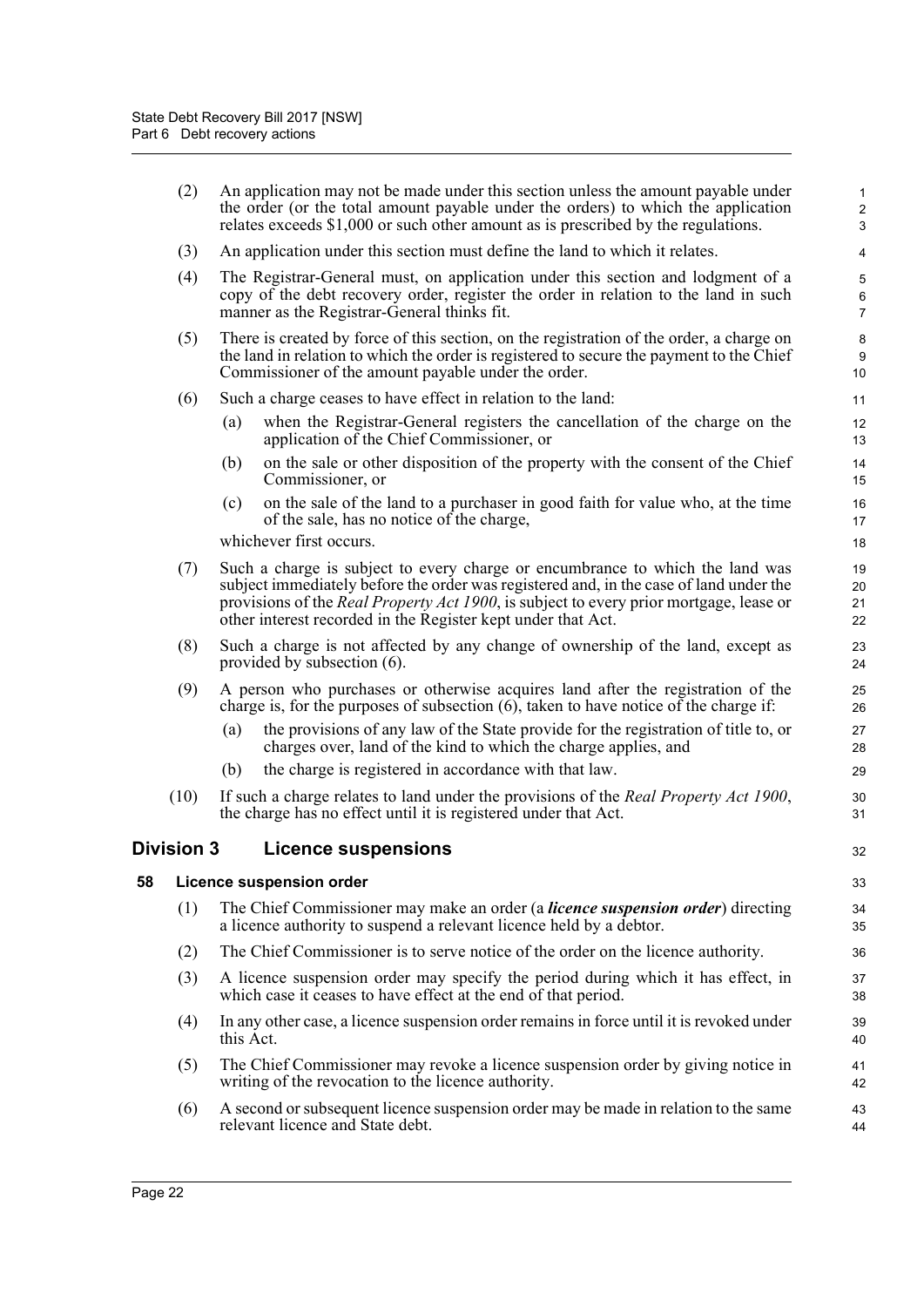| 59 |                                                         | <b>Suspension of relevant licence</b>                                                                                                                                                                                                                                                                       | 1                          |  |  |  |  |
|----|---------------------------------------------------------|-------------------------------------------------------------------------------------------------------------------------------------------------------------------------------------------------------------------------------------------------------------------------------------------------------------|----------------------------|--|--|--|--|
|    | (1)                                                     | A licence authority must give effect to a licence suspension order by suspending the<br>relevant licence that is specified in the order.                                                                                                                                                                    | 2<br>3                     |  |  |  |  |
|    | (2)                                                     | The licence authority is to suspend the licence by notice served on the licensee.                                                                                                                                                                                                                           | 4                          |  |  |  |  |
|    | (3)                                                     | The licence authority is not required to give the licensee prior notice of the<br>suspension or an opportunity to be heard about whether the licence should be<br>suspended.                                                                                                                                | 5<br>6<br>$\boldsymbol{7}$ |  |  |  |  |
|    | (4)                                                     | The suspension has effect on service of the notice or a later date specified in the<br>notice, until the suspension is terminated.                                                                                                                                                                          | 8<br>9                     |  |  |  |  |
|    | (5)                                                     | This section has effect despite the provisions of any other Act.                                                                                                                                                                                                                                            | 10                         |  |  |  |  |
|    | (6)                                                     | The power conferred by this section is in addition to, and does not limit or displace,<br>a provision of the licensing Act or any other Act that authorises the licence authority<br>or any other person to suspend, cancel, revoke or terminate a licence or take other<br>action in respect of a licence. | 11<br>12<br>13<br>14       |  |  |  |  |
| 60 |                                                         | Licensee to be advised of reason for suspension                                                                                                                                                                                                                                                             | 15                         |  |  |  |  |
|    | (1)                                                     | A licence authority that suspends a relevant licence as required by this Act must, in<br>the notice by which the licence is suspended:                                                                                                                                                                      | 16<br>17                   |  |  |  |  |
|    |                                                         | advise the licensee that the licence is being suspended because a State debt<br>(a)<br>payable by the licensee has not been paid in full, and                                                                                                                                                               | 18<br>19                   |  |  |  |  |
|    |                                                         | identify the State debt or advise the licensee about how to find out particulars<br>(b)<br>of the State debt.                                                                                                                                                                                               | 20<br>21                   |  |  |  |  |
|    | (2)                                                     | A licence authority is not required to give any further reasons for the suspension,<br>despite the provisions of any other Act.                                                                                                                                                                             | 22<br>23                   |  |  |  |  |
| 61 | <b>Return of suspended licence</b>                      |                                                                                                                                                                                                                                                                                                             |                            |  |  |  |  |
|    |                                                         | If a licensing Act, or any other Act, requires a licensee or former licensee to return a<br>relevant licence to the licence authority if the relevant licence is suspended by the<br>licence authority, that provision also applies if the licence is suspended under this<br>Act.                          | 25<br>26<br>27<br>28       |  |  |  |  |
| 62 | No appeals against suspension under licensing Act<br>29 |                                                                                                                                                                                                                                                                                                             |                            |  |  |  |  |
|    |                                                         | A provision of a licensing Act that gives a licensee a right to appeal against, or seek<br>a review of, a decision of the licence authority to suspend a relevant licence does not<br>apply to a suspension of a relevant licence under this Act.                                                           | 30<br>31<br>32             |  |  |  |  |
| 63 |                                                         | <b>Termination of suspension</b>                                                                                                                                                                                                                                                                            | 33                         |  |  |  |  |
|    | (1)                                                     | A suspension of a licence under this Act is terminated if:                                                                                                                                                                                                                                                  | 34                         |  |  |  |  |
|    |                                                         | the licence suspension order directing the suspension ceases to have effect, or<br>(a)                                                                                                                                                                                                                      | 35                         |  |  |  |  |
|    |                                                         | debt recovery action in respect of the State debt is suspended or cancelled.<br>(b)                                                                                                                                                                                                                         | 36                         |  |  |  |  |
|    | (2)                                                     | The Chief Commissioner must notify the licence authority if debt recovery action in<br>respect of the State debt is suspended or cancelled.                                                                                                                                                                 | 37<br>38                   |  |  |  |  |
|    | (3)                                                     | The licence authority must notify the licensee that the suspension has been<br>terminated.                                                                                                                                                                                                                  | 39<br>40                   |  |  |  |  |
| 64 | <b>Notices</b>                                          |                                                                                                                                                                                                                                                                                                             | 41                         |  |  |  |  |
|    | (1)                                                     | A notice given by a licence authority under this Act may be served in any way in<br>which the licence authority can serve notices on the licensee under the licensing Act.                                                                                                                                  | 42<br>43                   |  |  |  |  |
|    |                                                         |                                                                                                                                                                                                                                                                                                             |                            |  |  |  |  |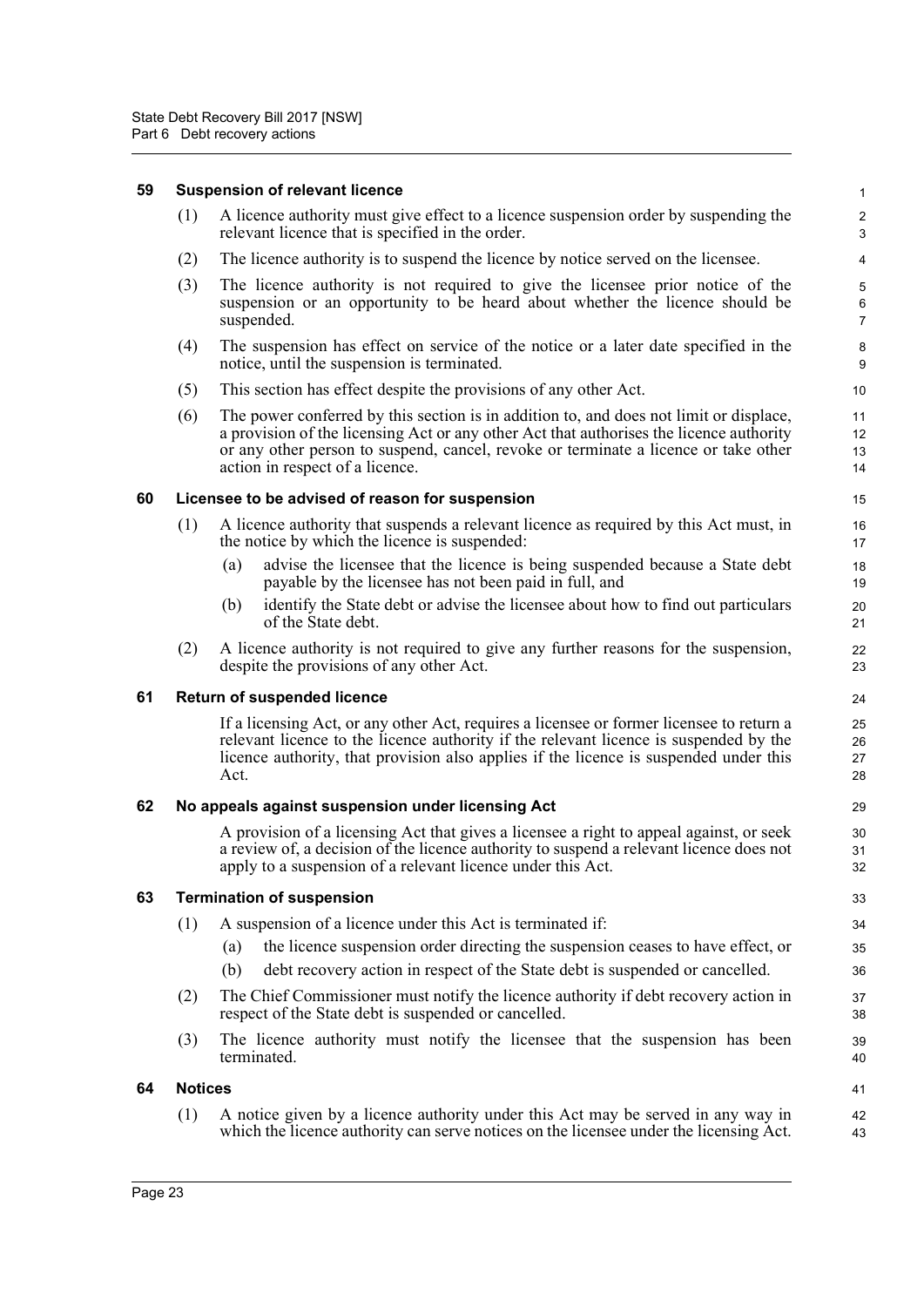|    | (2)               | A provision of the licensing Act that provides for the circumstances in which, or time<br>in which, a notice is taken to be served on a licensee under the licensing Act also<br>applies in relation to a notice served under this Act.                                    | $\mathbf{1}$<br>$\overline{2}$<br>3 |
|----|-------------------|----------------------------------------------------------------------------------------------------------------------------------------------------------------------------------------------------------------------------------------------------------------------------|-------------------------------------|
|    | (3)               | In this Division:                                                                                                                                                                                                                                                          | 4                                   |
|    |                   | serve includes give or send.                                                                                                                                                                                                                                               | 5                                   |
|    | <b>Division 4</b> | <b>Ancillary functions</b>                                                                                                                                                                                                                                                 | 6                                   |
| 65 |                   | Power to require information, records and attendance                                                                                                                                                                                                                       | 7                                   |
|    | (1)               | The Chief Commissioner may, by notice served on a person, require the person to do<br>any one or more of the following:                                                                                                                                                    | 8<br>9                              |
|    |                   | provide to the Chief Commissioner (either orally or in writing) information<br>(a)<br>that is described in the notice,                                                                                                                                                     | 10<br>11                            |
|    |                   | produce to the Chief Commissioner a record in the person's custody or control<br>(b)<br>that is described in the notice,                                                                                                                                                   | 12<br>13                            |
|    |                   | attend and give evidence before the Chief Commissioner or an authorised<br>(c)<br>officer at a place and time that is reasonable in the circumstances.                                                                                                                     | 14<br>15                            |
|    | (2)               | Information, records or evidence may be required under this section for the following<br>purposes only:                                                                                                                                                                    | 16<br>17                            |
|    |                   | enabling debt recovery action to be taken under this Act,<br>(a)                                                                                                                                                                                                           | 18                                  |
|    |                   | (b)<br>ascertaining the debtor's financial circumstances, including the debtor's<br>property and other means of satisfying a State debt.                                                                                                                                   | 19<br>20                            |
|    | (3)               | A notice may be directed:                                                                                                                                                                                                                                                  | 21                                  |
|    |                   | if the debtor is a natural person—to the debtor, or<br>(a)                                                                                                                                                                                                                 | 22                                  |
|    |                   | if the debtor is a corporation—to an officer or former officer of the<br>(b)<br>corporation.                                                                                                                                                                               | 23<br>24                            |
|    | (4)               | The Chief Commissioner may require information or evidence that is not given orally<br>to be provided in the form of, or verified by, a statutory declaration.                                                                                                             | 25<br>26                            |
|    | (5)               | The Chief Commissioner may require evidence that is given orally to be given on<br>oath or by affirmation and for that purpose the Chief Commissioner or an authorised<br>officer may administer an oath or affirmation.                                                   | 27<br>28<br>29                      |
|    | (6)               | The Chief Commissioner may make a recording, by such means as the Chief<br>Commissioner determines, of the evidence given orally by a person.                                                                                                                              | 30<br>31                            |
|    | (7)               | A person is not bound to produce any document or other thing that is not specified or<br>sufficiently described in the notice or that the person would not be bound to produce<br>on a subpoena for production in the Supreme Court.                                       | 32<br>33<br>34                      |
|    | (8)               | A notice must not require the attendance of a person if the person has previously<br>attended before the Chief Commissioner or an authorised officer in accordance with<br>a requirement under this section in connection with the matter within the previous<br>3 months. | 35<br>36<br>37<br>38                |
|    | (9)               | A person who, without reasonable excuse, fails to comply with a notice under this<br>section within such period as is specified in the notice or any extended period as the<br>Chief Commissioner may allow is guilty of an offence.                                       | 39<br>40<br>41                      |
|    |                   | Maximum penalty (subsection (9)): 100 penalty units.                                                                                                                                                                                                                       | 42                                  |
|    |                   |                                                                                                                                                                                                                                                                            |                                     |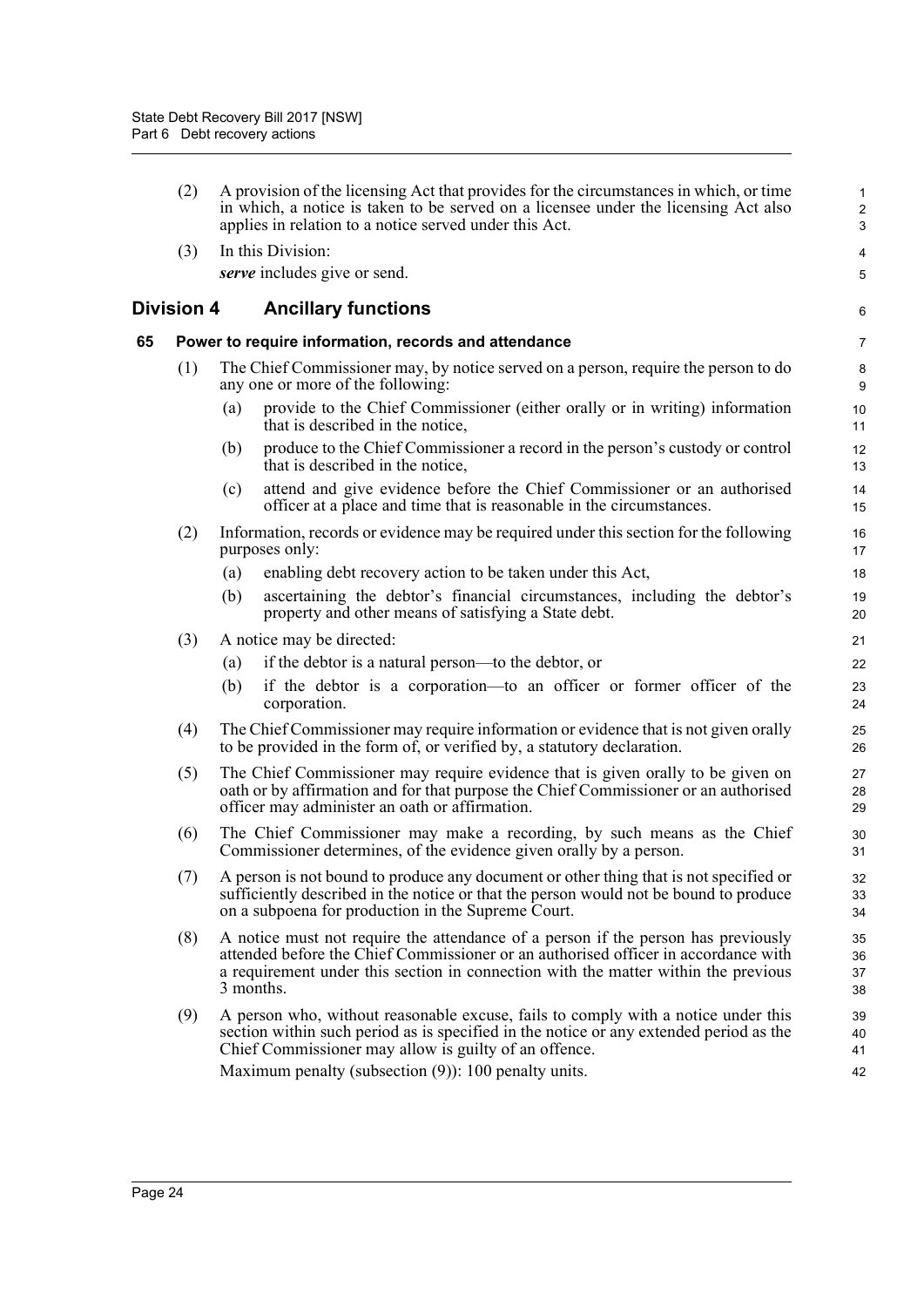| 66 | Power of entry to execute property seizure order |                                                                                                                                                                                                                                                                                                                                                       |                              |  |  |  |  |
|----|--------------------------------------------------|-------------------------------------------------------------------------------------------------------------------------------------------------------------------------------------------------------------------------------------------------------------------------------------------------------------------------------------------------------|------------------------------|--|--|--|--|
|    | (1)                                              | The person executing a property seizure order may, at any reasonable time of the day<br>or night, enter any premises for the purposes of executing the order.                                                                                                                                                                                         | $\overline{\mathbf{c}}$<br>3 |  |  |  |  |
|    | (2)                                              | Subsection (1) does not authorise any such person to enter any part of premises used<br>only for residential purposes without the permission of the occupier of the premises<br>or the authority of a search warrant under this section.                                                                                                              | 4<br>5<br>6                  |  |  |  |  |
|    | (3)                                              | Any such person may apply to an authorised officer for the issue of a search warrant<br>if the person believes on reasonable grounds that there may be property liable to<br>seizure under the property seizure order in any premises.                                                                                                                | 7<br>8<br>9                  |  |  |  |  |
|    | (4)                                              | An authorised officer to whom any such application is made may, if satisfied that<br>there are reasonable grounds for doing so, issue a search warrant authorising any<br>person who is executing the property seizure order to enter the premises and seize<br>property in the premises in accordance with that or any other property seizure order. | 10<br>11<br>12<br>13         |  |  |  |  |
|    | (5)                                              | Division 4 of Part 5 of the Law Enforcement (Powers and Responsibilities) Act 2002<br>applies to a search warrant issued under this section.                                                                                                                                                                                                          | 14<br>15                     |  |  |  |  |
|    | (6)                                              | Without affecting the generality of section 71 of the Law Enforcement (Powers and<br><i>Responsibilities) Act 2002</i> , a police officer:                                                                                                                                                                                                            | 16<br>17                     |  |  |  |  |
|    |                                                  | may accompany a person executing a search warrant, and<br>(a)                                                                                                                                                                                                                                                                                         | 18                           |  |  |  |  |
|    |                                                  | (b)<br>may take all reasonable steps to assist the person in the exercise of the person's<br>functions under this section.                                                                                                                                                                                                                            | 19<br>20                     |  |  |  |  |
|    | (7)                                              | This section does not authorise a person to seize property under any warrant of<br>execution or order (other than a property seizure order) while the person is in<br>premises in pursuance only of the authority conferred by this section.                                                                                                          | 21<br>22<br>23               |  |  |  |  |
|    | (8)                                              | In this section:                                                                                                                                                                                                                                                                                                                                      | 24                           |  |  |  |  |
|    |                                                  | <b>authorised officer</b> has the same meaning as it has in the Law Enforcement (Powers<br>and Responsibilities) Act 2002.                                                                                                                                                                                                                            | 25<br>26                     |  |  |  |  |
|    |                                                  | <i>premises</i> includes any structure, building, aircraft, vehicle, vessel or place (whether<br>built upon or not).                                                                                                                                                                                                                                  | 27<br>28                     |  |  |  |  |
| 67 |                                                  | Power of person executing order or warrant to demand name and address                                                                                                                                                                                                                                                                                 | 29                           |  |  |  |  |
|    | (1)                                              | The Sheriff or other person executing an order or warrant under this Part may require<br>a person whom the Sheriff or other person suspects on reasonable grounds to be the<br>debtor to state the person's full name and residential address and to produce evidence<br>of the person's identity.                                                    | 30<br>31<br>32<br>33         |  |  |  |  |
|    | (2)                                              | A person is not required to comply with such a requirement unless the person was<br>warned on that occasion that a failure to comply is an offence.                                                                                                                                                                                                   | 34<br>35                     |  |  |  |  |
|    | (3)                                              | A person who, without reasonable excuse, fails to comply with such a requirement is<br>guilty of an offence.                                                                                                                                                                                                                                          | 36<br>37                     |  |  |  |  |
|    |                                                  | Maximum penalty: 10 penalty units.                                                                                                                                                                                                                                                                                                                    | 38                           |  |  |  |  |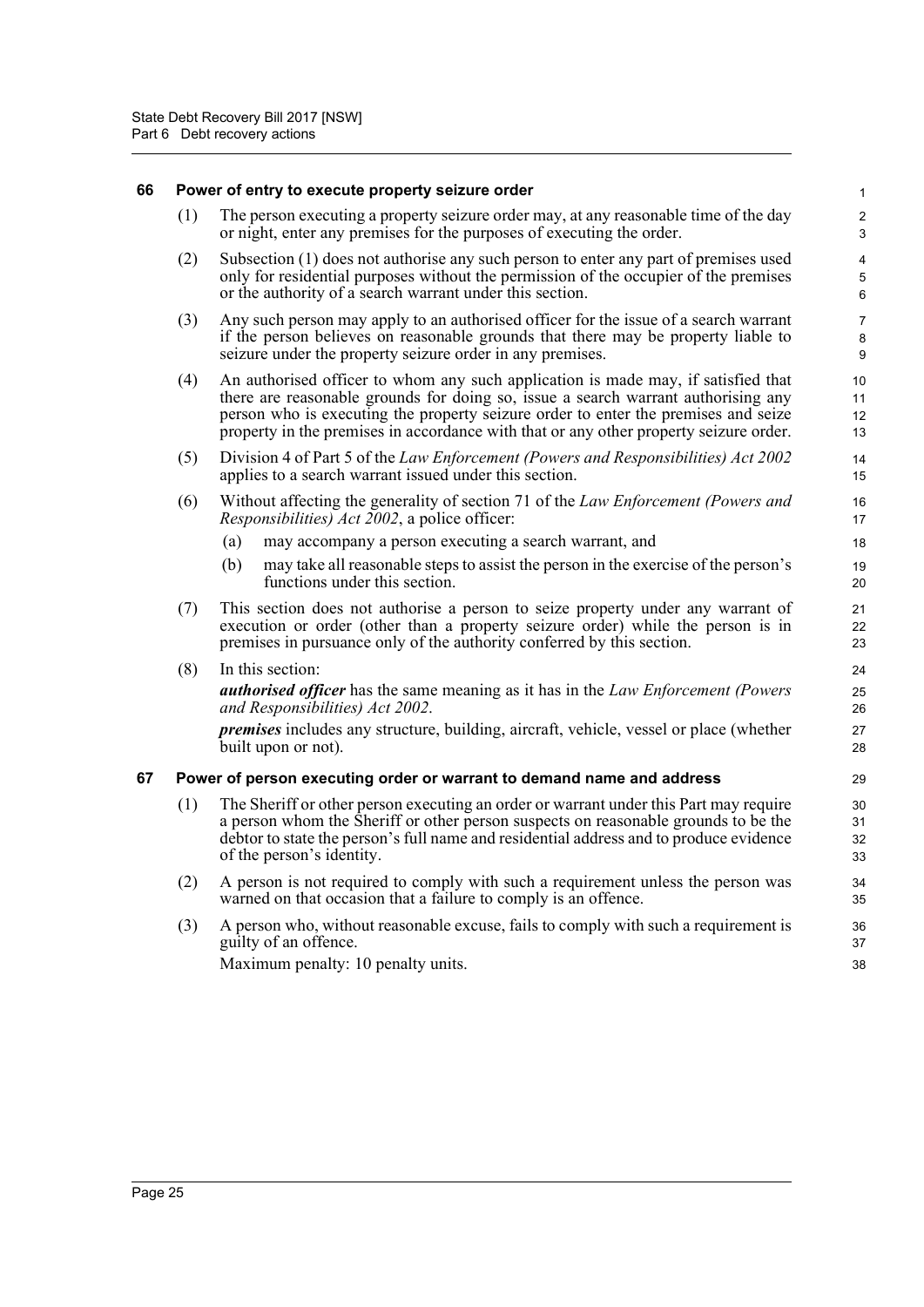| <b>Part 7</b> |                   | Time to pay and hardship |                                                                                                                                                                                                                                                                                               |                      |  |
|---------------|-------------------|--------------------------|-----------------------------------------------------------------------------------------------------------------------------------------------------------------------------------------------------------------------------------------------------------------------------------------------|----------------------|--|
|               | <b>Division 1</b> | Time to pay              |                                                                                                                                                                                                                                                                                               | 2                    |  |
| 68            |                   |                          | Time to pay order                                                                                                                                                                                                                                                                             | 3                    |  |
|               | (1)               |                          | The Chief Commissioner may, on application by or with the consent of a debtor,<br>make an order (a <i>time to pay order</i> ) allowing further time to pay a State debt.                                                                                                                      | 4<br>5               |  |
|               | (2)               |                          | A time to pay order may be made:                                                                                                                                                                                                                                                              | 6                    |  |
|               |                   | (a)                      | after a debt recovery order is made, or                                                                                                                                                                                                                                                       | $\overline{7}$       |  |
|               |                   | (b)                      | in conjunction with the making of a debt recovery order.                                                                                                                                                                                                                                      | 8                    |  |
|               |                   |                          | Note. Section 16 enables a responsible authority to refer a referable debt to the Chief<br>Commissioner for the making of a debt recovery order if the debtor has applied to the<br>responsible authority for the referable debt for time to pay.                                             | 9<br>10<br>11        |  |
|               | (3)               |                          | A time to pay order may:                                                                                                                                                                                                                                                                      | 12                   |  |
|               |                   | (a)                      | extend the time for payment of the whole State debt, or                                                                                                                                                                                                                                       | 13                   |  |
|               |                   | (b)                      | allow the State debt to be paid by instalments of such amounts, and at such<br>times, as are specified in the order.                                                                                                                                                                          | 14<br>15             |  |
|               | (4)               |                          | In particular, a time to pay order may allow a person to pay the State debt in<br>instalments, as a regular direct debit, if the Chief Commissioner:                                                                                                                                          | 16<br>17             |  |
|               |                   | (a)                      | is satisfied that adequate arrangements are in place for such a regular payment<br>to be made, and                                                                                                                                                                                            | 18<br>19             |  |
|               |                   | (b)                      | agrees to the State debt being paid in this manner.                                                                                                                                                                                                                                           | 20                   |  |
|               | (5)               |                          | If an instalment of a State debt is not paid by the due date, the remaining instalments<br>then become due and payable unless the Chief Commissioner otherwise orders.                                                                                                                        | 21<br>22             |  |
|               | (6)               |                          | A time to pay order may be made in relation to more than one State debt and may<br>provide for a combined payment arrangement (meaning an arrangement for the<br>payment of a State debt in conjunction with payment of another State debt for which<br>a debt recovery order has been made). | 23<br>24<br>25<br>26 |  |
| 69            |                   |                          | Amendment of time to pay order                                                                                                                                                                                                                                                                | 27                   |  |
|               | (1)               |                          | The Chief Commissioner may amend a time to pay order by a further order made on<br>the application of the person liable to pay the State debt or on the Chief<br>Commissioner's own initiative.                                                                                               | 28<br>29<br>30       |  |
|               | (2)               |                          | Without limiting subsection (1), the Chief Commissioner may, on the Chief<br>Commissioner's own initiative, amend a time to pay order by extending the<br>arrangements under the order to payment of another State debt for which a debt<br>recovery order has been made against the debtor.  | 31<br>32<br>33<br>34 |  |
|               | (3)               |                          | The Chief Commissioner must give the debtor written notice of the amendment as<br>soon as practicable after amending the time to pay order.                                                                                                                                                   | 35<br>36             |  |
|               | (4)               |                          | On being given notice by the debtor that the debtor does not agree to an amendment<br>made under subsection (2), the Chief Commissioner must amend the time to pay<br>order to remove the extension to the other State debt.                                                                  | 37<br>38<br>39       |  |
|               | (5)               |                          | An amendment made to a time to pay order does not affect the validity of anything<br>done before that amendment in relation to the State debt or any other State debt.                                                                                                                        | 40<br>41             |  |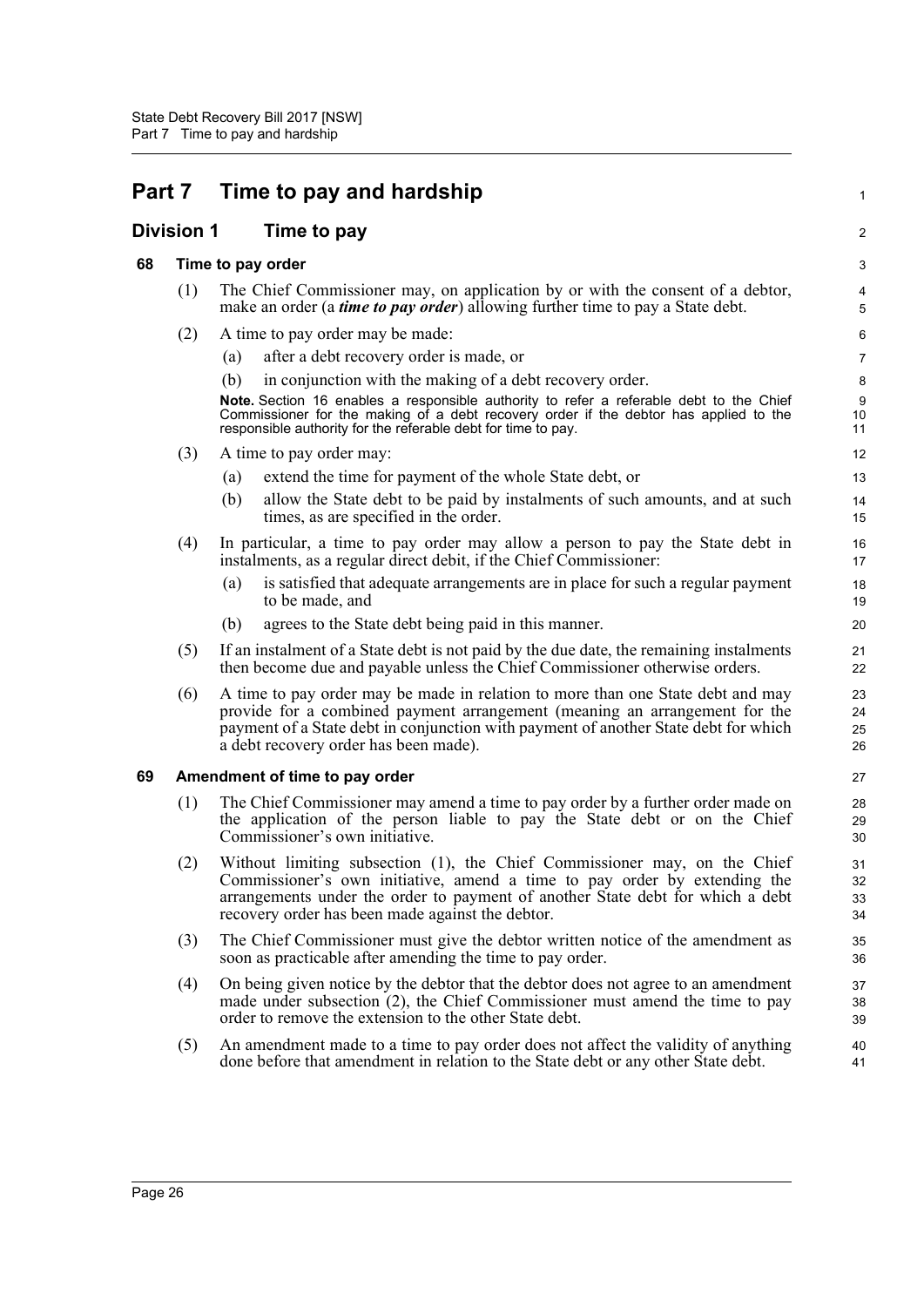#### **70 Revocation of time to pay order**

(1) The Chief Commissioner may revoke a time to pay order by a further order made on the application of the person liable to pay the State debt or on the Chief Commissioner's own initiative.

12

31 32 33

34

(2) The Chief Commissioner must give the debtor written notice of the revocation as soon as practicable after the order is made.

#### **71 Time to pay order taken to be refused**

The Chief Commissioner is taken to have refused to make a time to pay order if an application for the order is duly made to the Chief Commissioner and the Chief Commissioner does not determine the application within 30 days of it having been made to the Chief Commissioner.

### **Division 2 Powers of Chief Commissioner in hardship cases**

#### **72 Power to revoke debt recovery order (referable debts)**

The Chief Commissioner may, on application by a debtor, revoke a debt recovery order in respect of the whole or part of an unpaid referable debt if satisfied that, due to any financial, medical or personal circumstances of the debtor:

- (a) the debtor does not have sufficient means to pay the State debt and is not likely to have sufficient means to pay the State debt, and
- (b) debt recovery action has not been or is unlikely to be successful in satisfying the State debt.

**Note.** Part 8 provides for the cancellation of debt recovery action following the revocation of a debt recovery order.

### **73 Garnishee order refunds in case of hardship**

- (1) The Chief Commissioner may, on the Chief Commissioner's own initiative or on the application of a debtor, refund all or part of an amount paid to the Chief Commissioner under a garnishee order if the Chief Commissioner thinks it appropriate to do so on the ground of hardship experienced by the debtor or a dependant of the debtor because of payments under the garnishee order.
- (2) A refund does not affect the liability of the debtor for any debt that is the subject of the garnishee order, including for any amount refunded to the debtor.

### **74 Functions of Hardship Review Board not affected**

This Part does not limit the functions of the Hardship Review Board in respect of a State debt under this or any other Act.

# **Division 3 Hardship Review Board**

### **75 Hardship Review Board**

- (1) There is to be a Hardship Review Board consisting of:
	- (a) the Secretary of the Department of Finance, Services and Innovation, and
	- (b) the Secretary of the Treasury, and
	- (c) the Secretary of the Department of Justice.
- (2) A member of the Hardship Review Board may appoint a person to act in the place of the member at meetings of the Board.
- (3) An acting member, while so acting, has the functions of, and is taken to be, a member of the Hardship Review Board.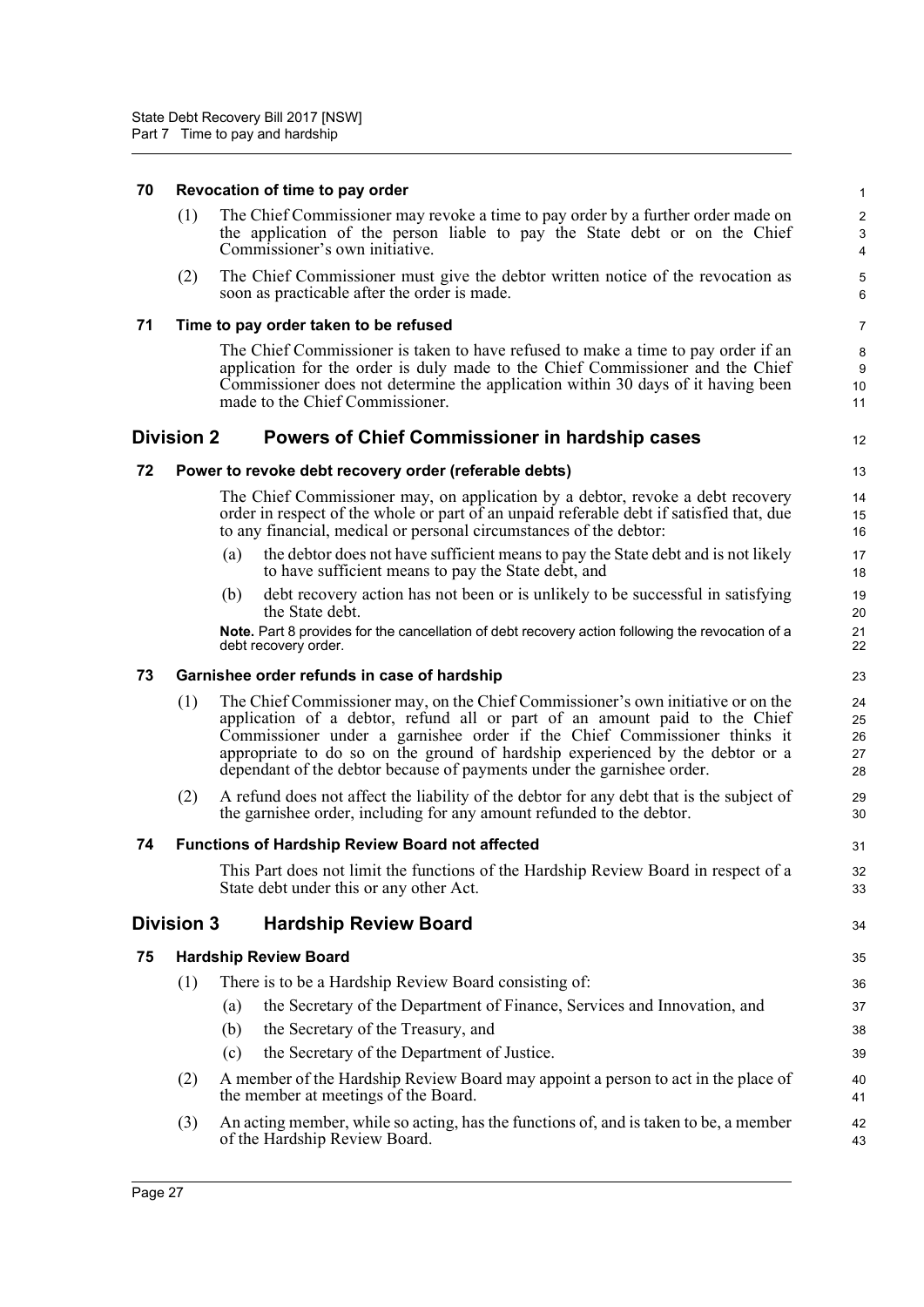# **76 Functions of Hardship Review Board**

|    | (1) | The Hardship Review Board may conduct a review (a <i>hardship review</i> ) in relation<br>to any of the following decisions:                                                                                                                                                                                                                                    | 2<br>$\mathbf{3}$    |
|----|-----|-----------------------------------------------------------------------------------------------------------------------------------------------------------------------------------------------------------------------------------------------------------------------------------------------------------------------------------------------------------------|----------------------|
|    |     | a decision by the Chief Commissioner to make or refuse to make a time to pay<br>(a)<br>order,                                                                                                                                                                                                                                                                   | 4<br>5               |
|    |     | a decision by the Chief Commissioner to refuse to revoke a debt recovery<br>(b)<br>order in respect of the whole or part of a referable debt under Division 2.                                                                                                                                                                                                  | 6<br>$\overline{7}$  |
|    | (2) | The Hardship Review Board has any other functions that are conferred on it by this<br>or any other Act.                                                                                                                                                                                                                                                         | 8<br>9               |
|    | (3) | The Hardship Review Board may exercise its functions under this Act in conjunction<br>with any functions that the Board may exercise under the <i>Taxation Administration</i><br>Act 1996 or the Fines Act 1996.                                                                                                                                                | 10<br>11<br>12       |
|    |     | Note. For tax debts, the Taxation Administration Act 1996 enables the Hardship Review Board<br>to waive the payment of all or part of a tax debt payable by a person in hardship cases, if<br>authorised by a taxation law (within the meaning of that Act).<br>For grant debts, the Chief Commissioner has power to write off or remit a liability for payment | 13<br>14<br>15<br>16 |
|    |     | of the debt in hardship cases under the Acts under which those debts are incurred.                                                                                                                                                                                                                                                                              | 17                   |
| 77 |     | <b>Applications for review</b>                                                                                                                                                                                                                                                                                                                                  | 18                   |
|    | (1) | The Hardship Review Board may conduct a hardship review if an application is made<br>by or on behalf of the debtor for the review.                                                                                                                                                                                                                              | 19<br>20             |
|    | (2) | The debtor must be a natural person.                                                                                                                                                                                                                                                                                                                            | 21                   |
|    | (3) | A debtor may not make more than one application under this section in relation to the<br>same State debt.                                                                                                                                                                                                                                                       | 22<br>23             |
| 78 |     | <b>Review procedure</b>                                                                                                                                                                                                                                                                                                                                         | 24                   |
|    | (1) | The Hardship Review Board may determine the procedure for a hardship review.                                                                                                                                                                                                                                                                                    | 25                   |
|    | (2) | A hardship review may be conducted in the absence of the parties.                                                                                                                                                                                                                                                                                               | 26                   |
| 79 |     | Suspension of debt recovery action                                                                                                                                                                                                                                                                                                                              | 27                   |
|    | (1) | The Hardship Review Board may direct that debt recovery action under this Act<br>against a debtor be suspended pending its review if it thinks it appropriate in the<br>circumstances.                                                                                                                                                                          | 28<br>29<br>30       |
|    | (2) | The Hardship Review Board may revoke that direction at any time.                                                                                                                                                                                                                                                                                                | 31                   |
|    | (3) | The Chief Commissioner may suspend debt recovery action against a debtor who<br>makes an application under this section but is not required to do so unless given a<br>direction under this section.                                                                                                                                                            | 32<br>33<br>34       |
| 80 |     | Powers of Hardship Review Board following review                                                                                                                                                                                                                                                                                                                | 35                   |
|    | (1) | The Hardship Review Board may:                                                                                                                                                                                                                                                                                                                                  | 36                   |
|    |     | affirm a decision of the Chief Commissioner that the Board has power to<br>(a)<br>review, or                                                                                                                                                                                                                                                                    | 37<br>38             |
|    |     | direct the Chief Commissioner to change any decision that the Board has<br>(b)<br>power to review, or                                                                                                                                                                                                                                                           | 39<br>40             |
|    |     | exercise any other functions it is authorised to exercise under any other Act<br>(c)<br>that confers functions on the Hardship Review Board.                                                                                                                                                                                                                    | 41<br>42             |
|    | (2) | The Hardship Review Board may give a direction under this section if it thinks it is<br>appropriate to do so having regard to the circumstances of the debtor.                                                                                                                                                                                                  | 43<br>44             |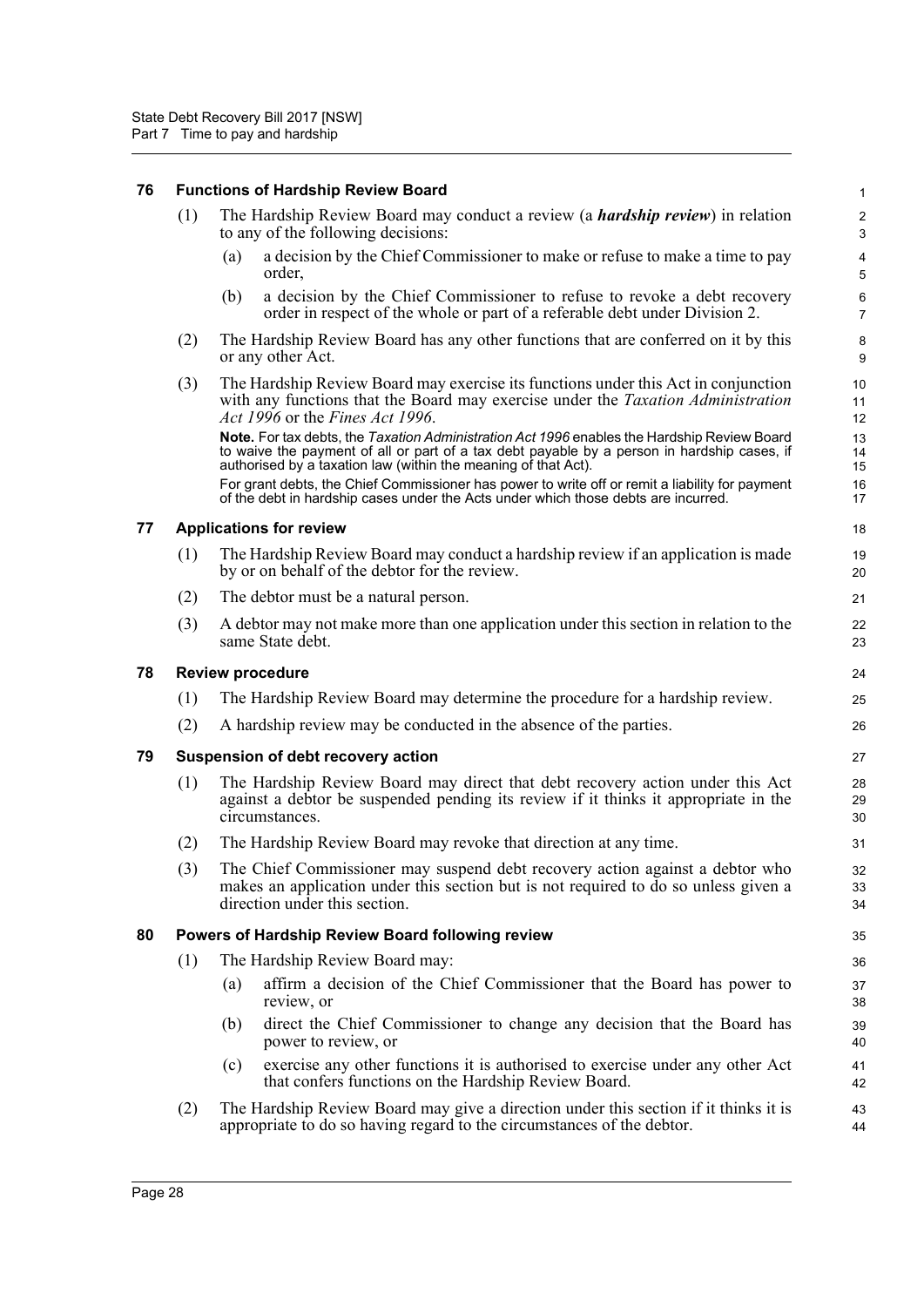(3) The Chief Commissioner must give effect to any direction of the Hardship Review Board.

(4) A decision that is made by the Chief Commissioner in accordance with the direction of the Hardship Review Board is not subject to review by the Hardship Review Board.

#### **81 Disclosure of information by Hardship Review Board**

The Hardship Review Board, a member of the Board, or a person otherwise engaged in the administration of this Part or any other statutory provisions that confer functions on the Hardship Review Board, may disclose to the Chief Commissioner or any other person engaged in the administration of this Act or any other Act that confers functions on the Hardship Review Board, information obtained in connection with the exercise of the Board's functions.

### **82 Refunds to be given if required by Board**

The Chief Commissioner is to refund any money already paid or recovered to the extent necessary to give effect to a decision of the Hardship Review Board under this Part.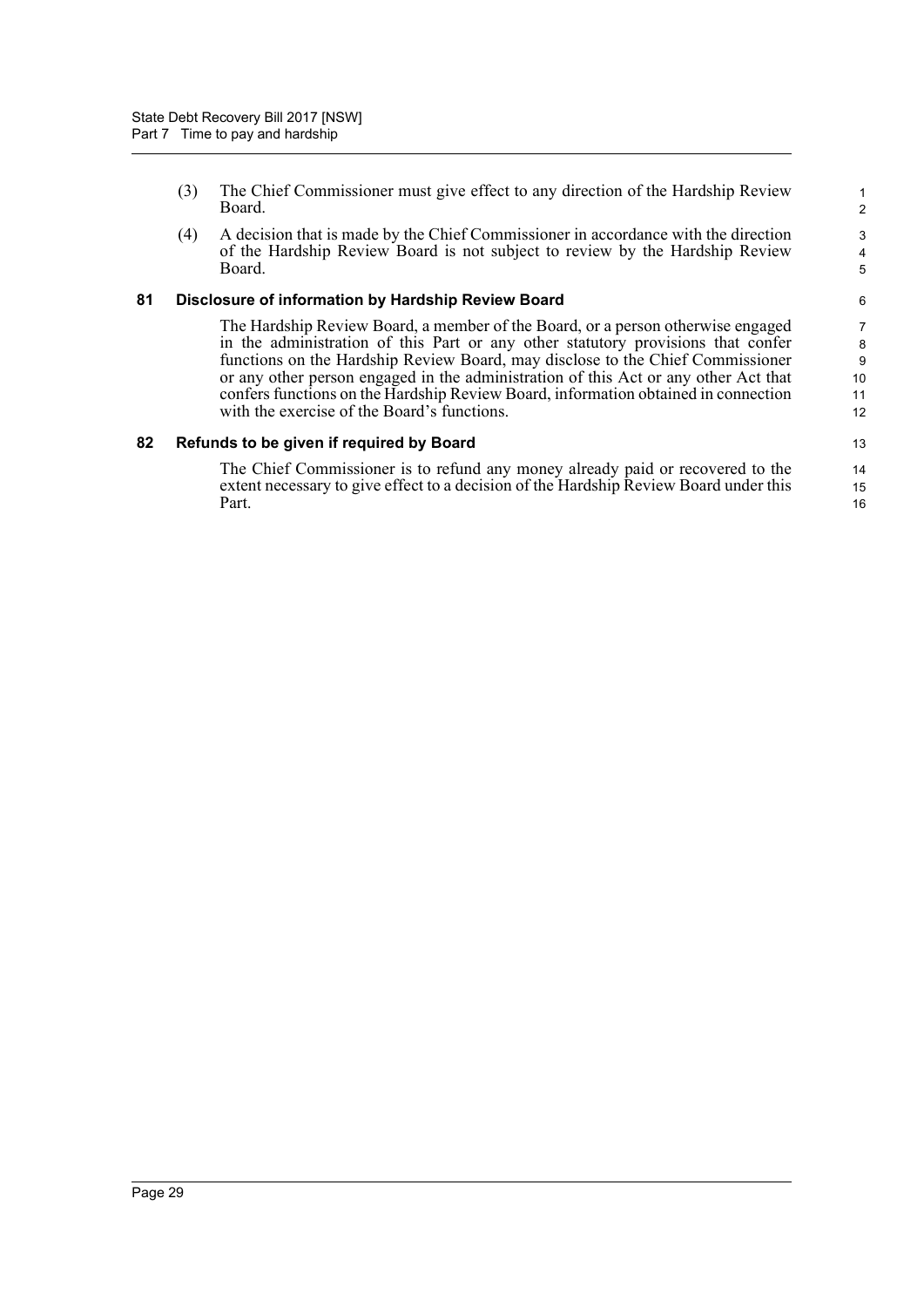# **Part 8 Suspension and cancellation of debt recovery action**

| Part 8<br><b>Division 1</b> |                   | Suspension and cancellation of debt recovery action |                                                                                                                                                                                                                                                                                                                       |                          |  |  |
|-----------------------------|-------------------|-----------------------------------------------------|-----------------------------------------------------------------------------------------------------------------------------------------------------------------------------------------------------------------------------------------------------------------------------------------------------------------------|--------------------------|--|--|
|                             |                   | <b>Preliminary</b>                                  |                                                                                                                                                                                                                                                                                                                       |                          |  |  |
| 83                          |                   |                                                     | <b>Review-meaning</b>                                                                                                                                                                                                                                                                                                 | 3                        |  |  |
|                             |                   |                                                     | In this Part:                                                                                                                                                                                                                                                                                                         | 4                        |  |  |
|                             |                   |                                                     | <i>review</i> means:                                                                                                                                                                                                                                                                                                  | 5                        |  |  |
|                             |                   | (a)                                                 | in relation to a tax debt—an objection under the Taxation Administration Act<br>1996 to the Chief Commissioner's decision to require the person to pay the tax<br>debt or a review by the Civil and Administrative Tribunal of that decision, or                                                                      | 6<br>$\overline{7}$<br>8 |  |  |
|                             |                   | (b)                                                 | in relation to a grant debt-an objection under the Act under which the grant<br>debt is incurred to the Chief Commissioner's decision to require the person to<br>pay the grant debt or a review by the Civil and Administrative Tribunal of that<br>decision, or                                                     | 9<br>10<br>11<br>12      |  |  |
|                             |                   | (c)                                                 | in relation to a referable debt—an internal review or a statutory internal<br>review.                                                                                                                                                                                                                                 | 13<br>14                 |  |  |
|                             | <b>Division 2</b> |                                                     | <b>Suspension of debt recovery action</b>                                                                                                                                                                                                                                                                             | 15                       |  |  |
| 84                          |                   |                                                     | Circumstances in which debt recovery action must be suspended                                                                                                                                                                                                                                                         | 16                       |  |  |
|                             |                   |                                                     | The Chief Commissioner is to suspend debt recovery action if:                                                                                                                                                                                                                                                         | 17                       |  |  |
|                             |                   | (a)                                                 | the Chief Commissioner makes a time to pay order in respect of the relevant<br>State debt and the debt is being paid in accordance with that order, or                                                                                                                                                                | 18<br>19                 |  |  |
|                             |                   | (b)                                                 | the Chief Commissioner is satisfied that the debtor has duly applied for a<br>review of the State debt and that review has not been finalised, or                                                                                                                                                                     | 20<br>21                 |  |  |
|                             |                   | (c)                                                 | the Chief Commissioner is directed to do so by the Hardship Review Board, or                                                                                                                                                                                                                                          | 22                       |  |  |
|                             |                   | (d)                                                 | in the case of a referable debt, the referring officer or responsible authority<br>requests the suspension of debt recovery action.                                                                                                                                                                                   | 23<br>24                 |  |  |
| 85                          |                   |                                                     | How debt recovery action is suspended                                                                                                                                                                                                                                                                                 | 25                       |  |  |
|                             | (1)               |                                                     | The Chief Commissioner suspends debt recovery action by:                                                                                                                                                                                                                                                              | 26                       |  |  |
|                             |                   | (a)                                                 | revoking any property seizure order that is in force in relation to the State debt<br>and has not been executed, and                                                                                                                                                                                                  | 27<br>28                 |  |  |
|                             |                   | (b)                                                 | revoking any garnishee order that is in force in relation to the State debt, and                                                                                                                                                                                                                                      | 29                       |  |  |
|                             |                   | (c)                                                 | revoking any licence suspension order that is in force in relation to the State<br>debt.                                                                                                                                                                                                                              | 30<br>31                 |  |  |
|                             | (2)               |                                                     | If the Chief Commissioner suspends debt recovery action, any property obtained as<br>a result of debt recovery action is not required to be returned, and a charge on land<br>created under this Act need not be cancelled, unless the relevant debt recovery order<br>is revoked or the relevant State debt is paid. | 32<br>33<br>34<br>35     |  |  |
|                             | (3)               |                                                     | Interest on an unpaid State debt is not to be charged in respect of any days occurring<br>while the suspension has effect.                                                                                                                                                                                            | 36<br>37                 |  |  |
|                             | (4)               |                                                     | The Chief Commissioner must give notice in writing of the suspension of debt<br>recovery action:                                                                                                                                                                                                                      | 38<br>39                 |  |  |
|                             |                   | (a)                                                 | to the Sheriff, if a property seizure order has already been made in relation to<br>the State debt, and                                                                                                                                                                                                               | 40<br>41                 |  |  |
|                             |                   | (b)                                                 | to any person on whom a garnishee order that is revoked as a result of the<br>suspension is required to be served, and                                                                                                                                                                                                | 42<br>43                 |  |  |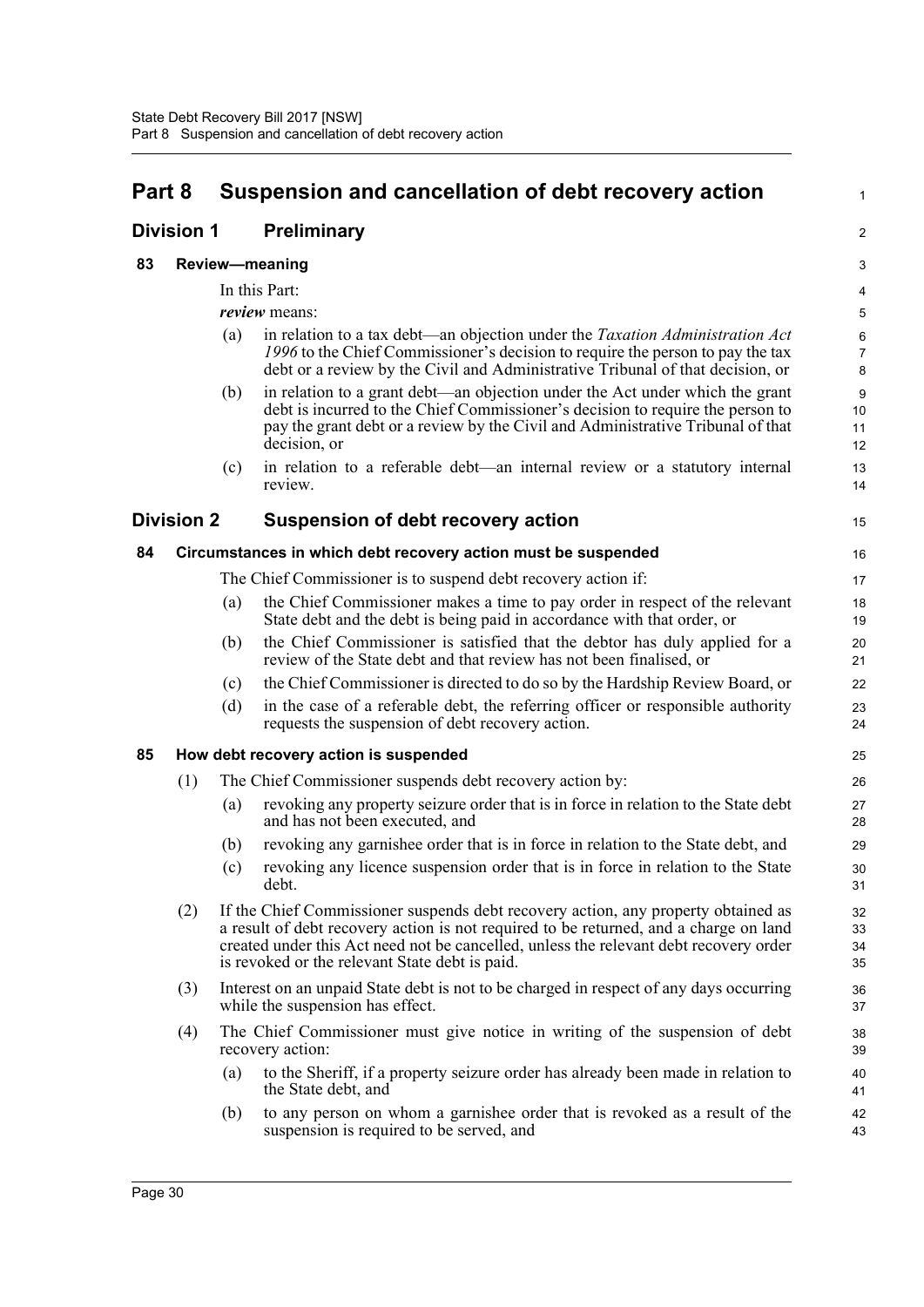|    |                                                            | (c)      | to the licence authority for a relevant licence, if a licence suspension order<br>made in relation to the licence is revoked as a result of the suspension.                                                                                                                                                  | $\mathbf{1}$<br>2                          |  |  |  |
|----|------------------------------------------------------------|----------|--------------------------------------------------------------------------------------------------------------------------------------------------------------------------------------------------------------------------------------------------------------------------------------------------------------|--------------------------------------------|--|--|--|
| 86 | Circumstances in which debt recovery action may be resumed |          |                                                                                                                                                                                                                                                                                                              |                                            |  |  |  |
|    | (1)                                                        | revoked. | If debt recovery action is suspended because of the making of a time to pay order, the<br>Chief Commissioner may resume debt recovery action if the time to pay order is                                                                                                                                     | $\overline{\mathbf{4}}$<br>$\sqrt{5}$<br>6 |  |  |  |
|    | (2)                                                        |          | If debt recovery action is suspended because of review, the Chief Commissioner may<br>resume debt recovery action if the review is finalised (unless resumption of the debt<br>recovery action is inconsistent with the outcome of the review).                                                              | 7<br>8<br>$\boldsymbol{9}$                 |  |  |  |
|    | (3)                                                        |          | If debt recovery action is suspended at the direction of the Hardship Review Board,<br>the Chief Commissioner may resume debt recovery action if the direction is revoked.                                                                                                                                   | 10<br>11                                   |  |  |  |
|    | (4)                                                        | action.  | If debt recovery action is suspended at the request of the referring officer or<br>responsible authority, the Chief Commissioner may resume debt recovery action if<br>the referring officer or responsible authority requests the resumption of debt recovery                                               | 12<br>13<br>14<br>15                       |  |  |  |
| 87 |                                                            |          | How debt recovery action is resumed                                                                                                                                                                                                                                                                          | 16                                         |  |  |  |
|    |                                                            |          | The Chief Commissioner resumes debt recovery action by taking or continuing any<br>debt recovery action that the Chief Commissioner was authorised to take before the<br>suspension.                                                                                                                         | 17<br>18<br>19                             |  |  |  |
|    | <b>Division 3</b>                                          |          | <b>Cancellation of debt recovery action</b>                                                                                                                                                                                                                                                                  | 20                                         |  |  |  |
| 88 |                                                            |          | Power to revoke debt recovery order                                                                                                                                                                                                                                                                          | 21                                         |  |  |  |
|    | (1)                                                        |          | The Chief Commissioner may, on application or on the Chief Commissioner's own<br>initiative, revoke a debt recovery order.                                                                                                                                                                                   | 22<br>23                                   |  |  |  |
|    | (2)                                                        |          | A debt recovery order may be revoked completely or only to the extent of some of<br>the amount or amounts to which it applies.                                                                                                                                                                               | 24<br>25                                   |  |  |  |
|    | (3)                                                        |          | The Chief Commissioner must give the responsible authority notice in writing of a<br>decision to revoke a debt recovery order in respect of a referable debt, unless notice<br>is not required under a debt recovery agreement that applies to the debt.                                                     | 26<br>27<br>28                             |  |  |  |
| 89 |                                                            |          | Circumstances in which power may be exercised                                                                                                                                                                                                                                                                | 29                                         |  |  |  |
|    | (1)                                                        |          | The Chief Commissioner may revoke a debt recovery order if satisfied that:                                                                                                                                                                                                                                   | 30                                         |  |  |  |
|    |                                                            |          | (a) the State debt is not payable by the debtor, or                                                                                                                                                                                                                                                          | 31                                         |  |  |  |
|    |                                                            | (b)      | the State debt is not recoverable by debt recovery action.                                                                                                                                                                                                                                                   | 32                                         |  |  |  |
|    | (2)                                                        |          | The Chief Commissioner must revoke a debt recovery order:                                                                                                                                                                                                                                                    | 33                                         |  |  |  |
|    |                                                            | (a)      | if the State debt is a referable debt and the referring officer revokes the referral<br>of the referable debt to the Chief Commissioner, or                                                                                                                                                                  | 34<br>35                                   |  |  |  |
|    |                                                            | (b)      | if the State debt is a referable debt and debtor duly elects to have the referable<br>debt dealt with by a court, or                                                                                                                                                                                         | 36<br>37                                   |  |  |  |
|    |                                                            | (c)      | if the State debt is a referable debt and the Chief Commissioner decides to<br>revoke the debt recovery order under Part 7, or is directed to do so by the<br>Hardship Review Board under Part 7, but only to the extent necessary to give<br>effect to the decision or direction (as the case requires), or | 38<br>39<br>40<br>41                       |  |  |  |
|    |                                                            | (d)      | if the State debt is a tax debt and the revocation is necessary to give effect to a<br>decision of the Hardship Review Board under the Taxation Administration Act<br>1996, or a decision of the Chief Commissioner exercising the functions of the                                                          | 42<br>43<br>44                             |  |  |  |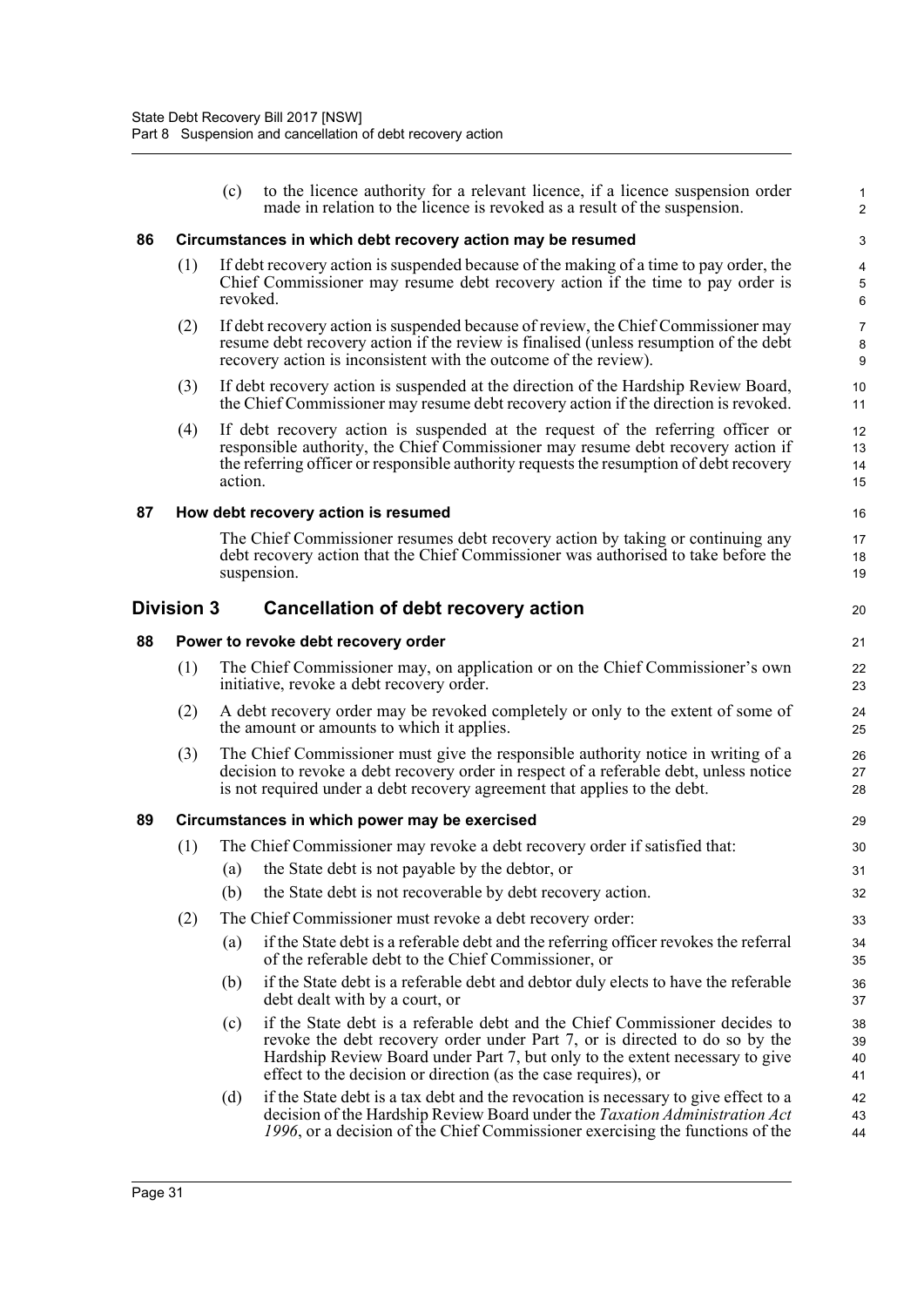Hardship Review Board under that Act, to waive payment of the debt in whole or in part, but only to the extent necessary to give effect to the decision, or

|    |     |     | or in part, but only to the extent necessary to give effect to the decision, or                                                                                                                                                                                               | $\overline{\mathbf{c}}$ |
|----|-----|-----|-------------------------------------------------------------------------------------------------------------------------------------------------------------------------------------------------------------------------------------------------------------------------------|-------------------------|
|    |     | (e) | if the State debt is a grant debt and the Chief Commissioner decides to write<br>off or remit the whole or part of the liability for the debt under the Act under<br>which the grant debt is incurred, but only to the extent necessary to give effect<br>to the decision, or | 3<br>4<br>5<br>6        |
|    |     | (f) | if the revocation is required to give effect to the outcome of a review.                                                                                                                                                                                                      | 7                       |
| 90 |     |     | <b>Consequences of revocation</b>                                                                                                                                                                                                                                             | 8                       |
|    | (1) |     | If a debt recovery order is revoked completely:                                                                                                                                                                                                                               | 9                       |
|    |     | (a) | the order then ceases to have effect, and                                                                                                                                                                                                                                     | 10                      |
|    |     | (b) | any debt recovery action is to be cancelled, and                                                                                                                                                                                                                              | 11                      |
|    |     | (c) | any debt recovery action already taken is to be reversed, unless the same debt<br>recovery action is authorised under another debt recovery order, and                                                                                                                        | 12<br>13                |
|    |     | (d) | debt recovery costs are not payable under the order and, if paid, are repayable.                                                                                                                                                                                              | 14                      |
|    | (2) |     | If a debt recovery order is revoked only to the extent of some of the amount or<br>amounts to which it applies:                                                                                                                                                               | 15<br>16                |
|    |     | (a) | the order continues to have effect in respect of the remaining amount or<br>amounts to which it applies, and                                                                                                                                                                  | 17<br>18                |
|    |     | (b) | any debt recovery action under the order is to be limited to that remaining<br>amount or amounts, and                                                                                                                                                                         | 19<br>20                |
|    |     | (c) | any amount that has been paid under the order is to be applied to payment of<br>the remaining amount or amounts to which it applies and any debt recovery<br>costs payable under the order.                                                                                   | 21<br>22<br>23          |
|    | (3) |     | The revocation of a debt recovery order does not prevent the making of a further debt<br>recovery order in respect of the State debt.                                                                                                                                         | 24<br>25                |
| 91 |     |     | How Chief Commissioner cancels debt recovery action                                                                                                                                                                                                                           | 26                      |
|    | (1) |     | The Chief Commissioner cancels debt recovery action in respect of a State debt:                                                                                                                                                                                               | 27                      |
|    |     | (a) | by revoking any property seizure order or garnishee order in respect of the<br>State debt, and                                                                                                                                                                                | 28<br>29                |
|    |     | (b) | if the debt recovery order has been registered as a charge on land, by applying<br>to the Registrar-General for a cancellation of that registration, and                                                                                                                      | 30<br>31                |
|    |     | (c) | by revoking any licence suspension order that is in force in relation to the State<br>debt.                                                                                                                                                                                   | 32<br>33                |
|    | (2) |     | The Chief Commissioner must give notice in writing of the cancellation of debt<br>recovery action:                                                                                                                                                                            | 34<br>35                |
|    |     | (a) | to the Sheriff, if a property seizure order has already been made in relation to<br>the State debt, and                                                                                                                                                                       | 36<br>37                |
|    |     | (b) | to any person on whom a garnishee order that is revoked as a result of the<br>cancellation is required to be served, and                                                                                                                                                      | 38<br>39                |
|    |     | (c) | to the licence authority for a relevant licence, if a licence suspension order<br>made in relation to the licence is revoked as a result of the cancellation.                                                                                                                 | 40<br>41                |
|    | (3) |     | The Registrar-General must, on application of the Chief Commissioner under this<br>section, cancel the registration of a debt recovery order as a charge on land.                                                                                                             | 42<br>43                |
|    | (4) |     | The cancellation of a charge on land does not take effect until the Registrar-General<br>registers the cancellation of the charge.                                                                                                                                            | 44<br>45                |
|    |     |     |                                                                                                                                                                                                                                                                               |                         |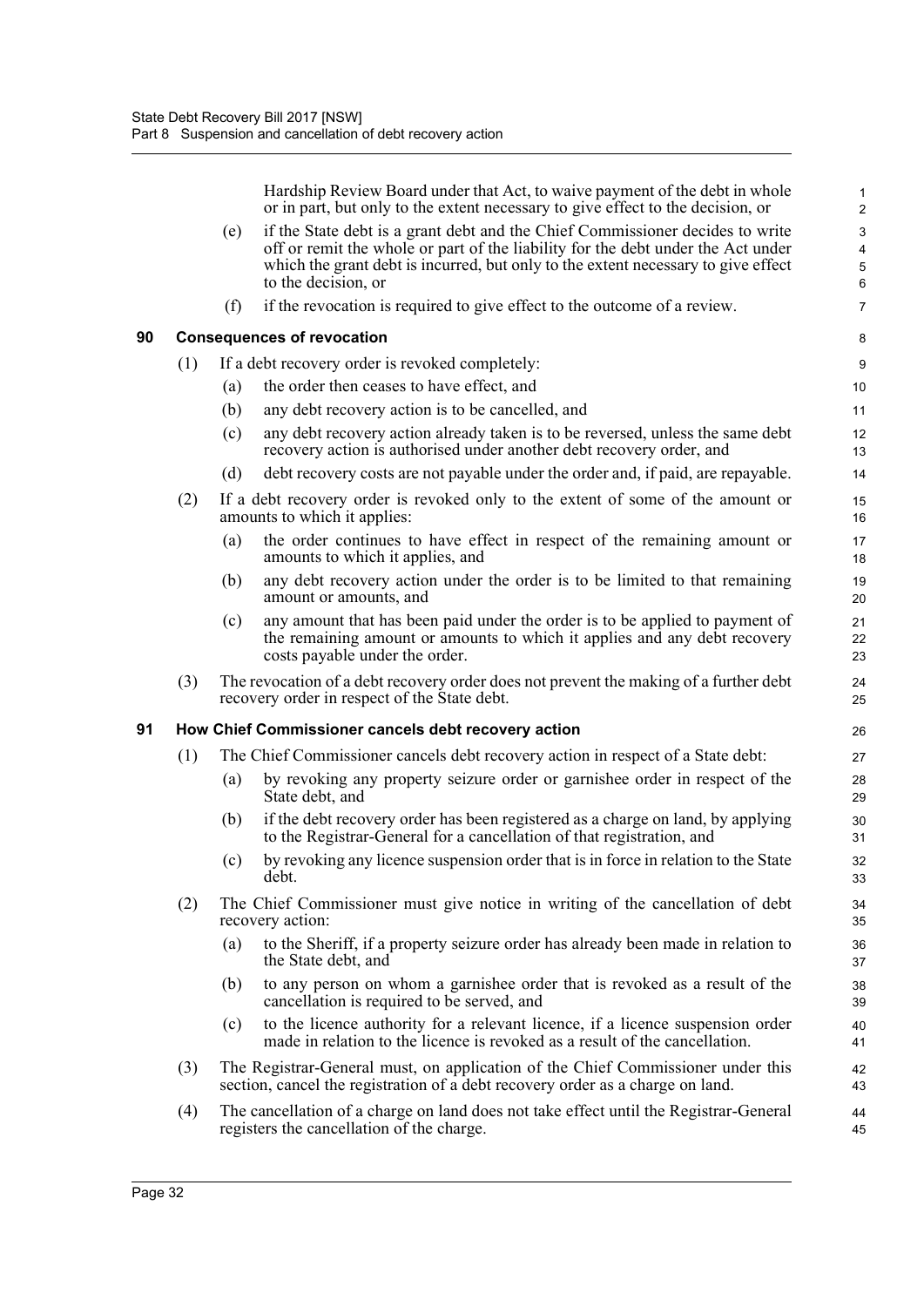| 92 | Debt recovery action taken to be cancelled in certain circumstances |                                                                                                                                    |                      |  |  |
|----|---------------------------------------------------------------------|------------------------------------------------------------------------------------------------------------------------------------|----------------------|--|--|
|    |                                                                     | Debt recovery action in respect of a State debt is taken to be cancelled on payment in<br>full of the State debt.                  | $\overline{2}$<br>-3 |  |  |
|    |                                                                     | The cancellation of a charge on land does not take effect until the Registrar-General<br>registers the cancellation of the charge. | $\overline{4}$<br>.5 |  |  |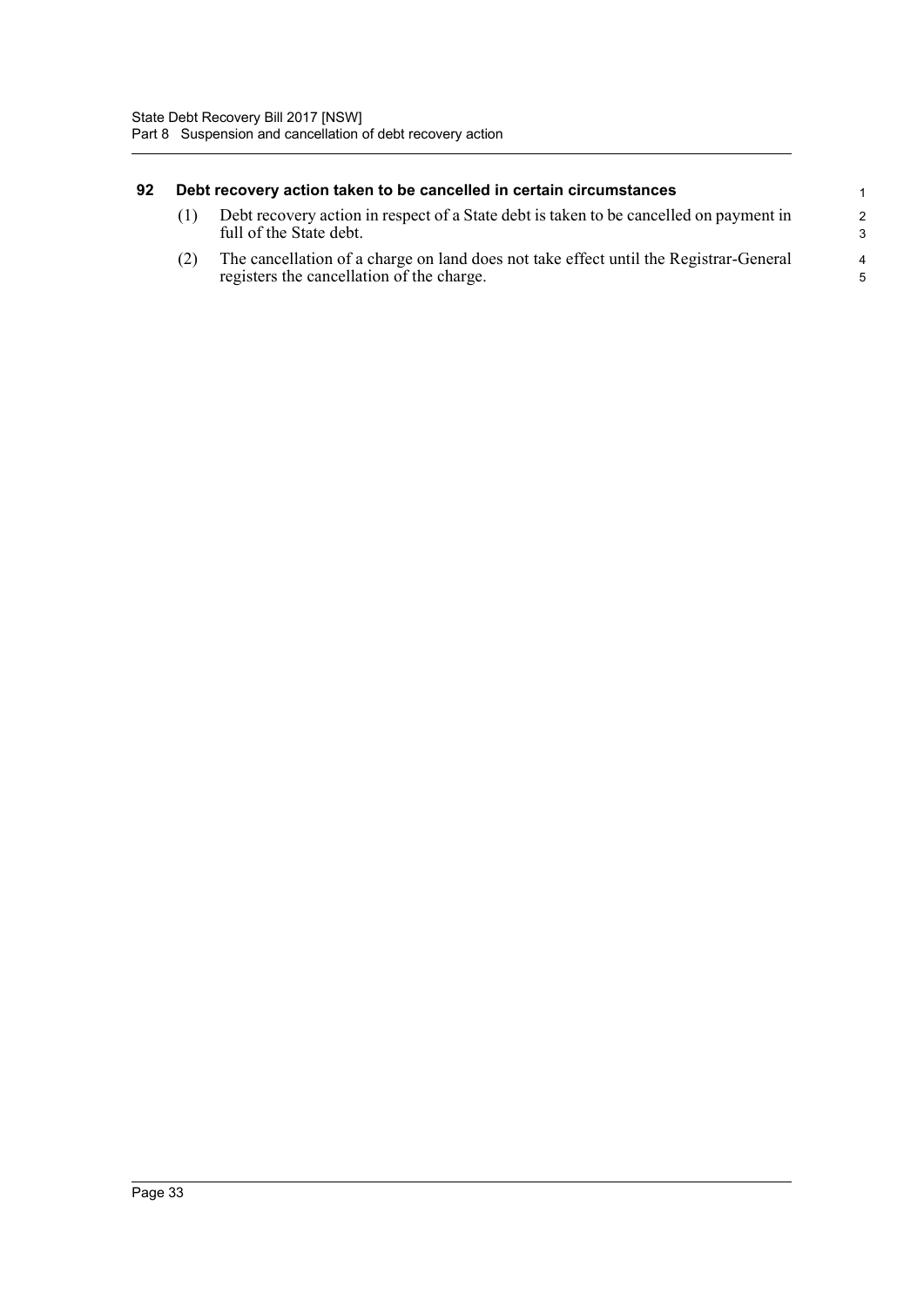| Part 9 |                   | Interest and debt recovery costs                                                                                                                                                                                              | 1                                  |
|--------|-------------------|-------------------------------------------------------------------------------------------------------------------------------------------------------------------------------------------------------------------------------|------------------------------------|
|        | <b>Division 1</b> | <b>Interest</b>                                                                                                                                                                                                               | $\overline{c}$                     |
| 93     |                   | Interest may be charged                                                                                                                                                                                                       | 3                                  |
|        | (1)               | Interest is payable on the amount of any State debt that is unpaid after the due date<br>specified for payment in the notice of a debt recovery order served on a debtor, unless<br>the Chief Commissioner otherwise directs. | $\overline{4}$<br>$\,$ 5 $\,$<br>6 |
|        | (2)               | Interest is also payable in respect of any debt recovery costs that are unpaid after that<br>due date.                                                                                                                        | 7<br>8                             |
|        | (3)               | Interest is to be calculated on a daily basis from the day after the day that is the due<br>date for payment until the day it is paid.                                                                                        | 9<br>10                            |
|        | (4)               | The interest rate payable is the prescribed rate under section 101 of the Civil<br>Procedure Act 2005.                                                                                                                        | 11<br>12                           |
|        | (5)               | This section does not apply to the following:                                                                                                                                                                                 | 13                                 |
|        |                   | a tax debt,<br>(a)                                                                                                                                                                                                            | 14                                 |
|        |                   | (b)<br>any State debt for which a judgment has been given by a court.                                                                                                                                                         | 15                                 |
|        | (6)               | In the case of a tax debt, interest is payable as provided for by the <i>Taxation</i><br>Administration Act 1996.                                                                                                             | 16<br>17                           |
|        | (7)               | In the case of a State debt for which judgment has been given by a court, interest is<br>payable as provided for by the Civil Procedure Act 2005 or any other Act or as<br>otherwise directed by the court.                   | 18<br>19<br>20                     |
| 94     |                   | Interest forms part of State debt                                                                                                                                                                                             | 21                                 |
|        | (1)               | The State debt to which a debt recovery order applies is taken to include any interest<br>that becomes payable on the State debt after the order is made.                                                                     | 22<br>23                           |
|        | (2)               | Accordingly, a reference in this Act to a State debt includes a reference to any interest<br>payable on the State debt.                                                                                                       | 24<br>25                           |
|        | (3)               | Interest is not payable on the interest component of a State debt.                                                                                                                                                            | 26                                 |
|        | (4)               | This section extends to any interest and penalty tax payable under the <i>Taxation</i><br>Administration Act 1996 or payable in respect of a State debt for which judgment has<br>been given by a court.                      | 27<br>28<br>29                     |
|        | <b>Division 2</b> | Debt recovery costs                                                                                                                                                                                                           | 30                                 |
| 95     |                   | Debt recovery costs to be paid                                                                                                                                                                                                | 31                                 |
|        | (1)               | Debt recovery costs are payable under a debt recovery order.                                                                                                                                                                  | 32                                 |
|        | (2)               | The following amounts are the only amounts payable as debt recovery costs under a<br>debt recovery order:                                                                                                                     | 33<br>34                           |
|        |                   | the prescribed debt recovery costs,<br>(a)                                                                                                                                                                                    | 35                                 |
|        |                   | (b)<br>the Sheriff's additional costs (if any).                                                                                                                                                                               | 36                                 |
| 96     |                   | Prescribed debt recovery costs                                                                                                                                                                                                | 37                                 |
|        | (1)               | The regulations may prescribe the debt recovery costs payable under a debt recovery<br>order.                                                                                                                                 | 38<br>39                           |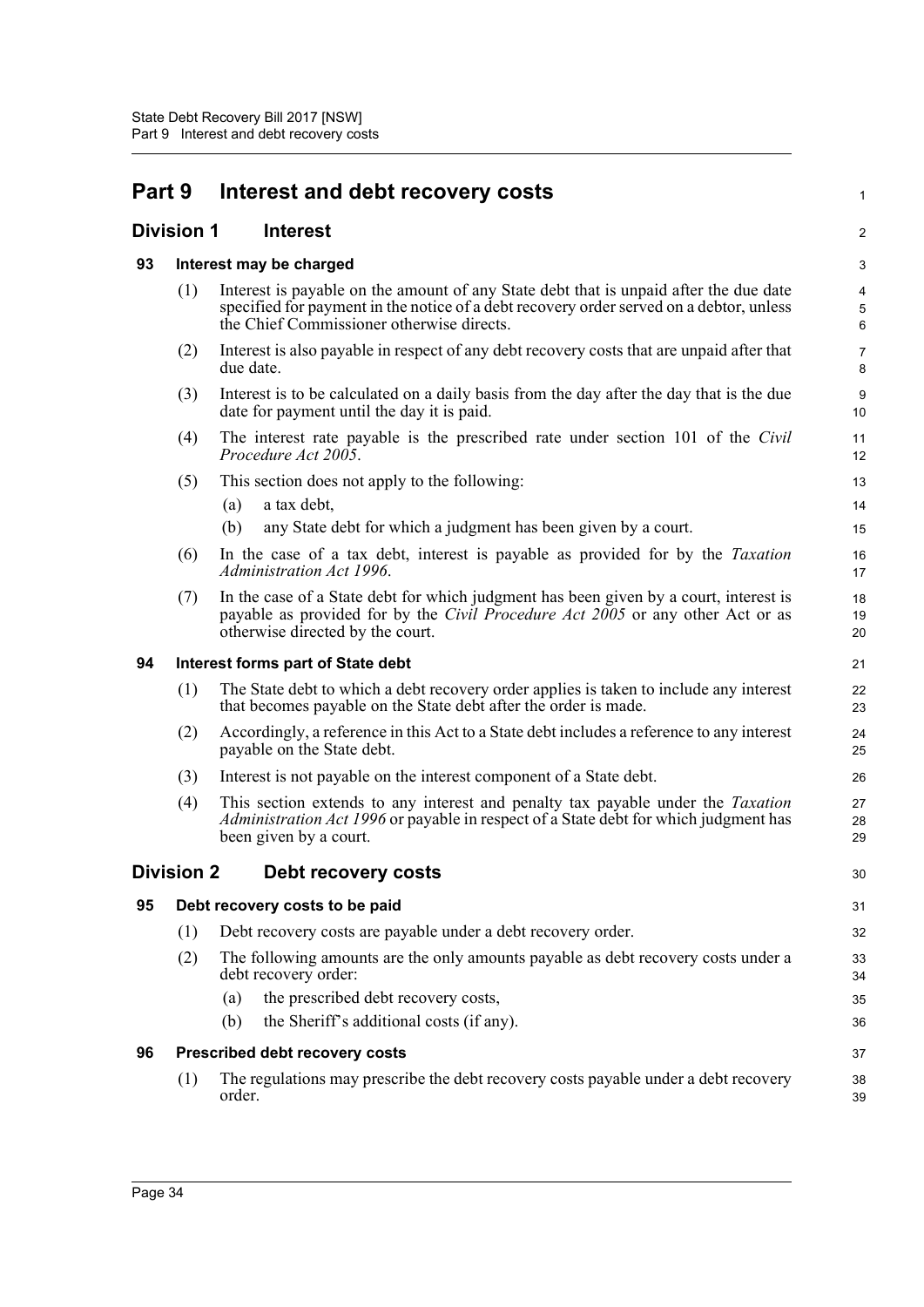- (2) The regulations may:
	- (a) prescribe an amount as the debt recovery costs payable to the Chief Commissioner on the making of the order, and

- (b) prescribe any amount as the debt recovery costs payable to a licence authority if any action is taken by the licence authority under Division 3 of Part 6 before payment is made under the order, and
- (c) prescribe an amount as the debt recovery costs payable into the Consolidated Fund for any action taken by the Sheriff or other official under this Act before payment is made under the order.

#### **97 Sheriff's additional costs**

- (1) The Chief Commissioner may approve any costs and expenses reasonably incurred by the Sheriff in taking action to recover a debt under this Act as debt recovery costs payable by the debtor under the debt recovery order.
- (2) The amount of those costs and expenses is to be determined in accordance with the scale applicable to the enforcement of judgment debts under the *Civil Procedure Act 2005*, but is to be reduced by the prescribed debt recovery costs payable to the Consolidated Fund for any action taken by the Sheriff or other official under this Act.
- (3) For the purposes of this section, the Chief Commissioner has the functions of the registrar of the relevant court with respect to the approval of those costs and expenses.
- (4) Debt recovery costs recoverable under this section are payable to the Sheriff and not to the Consolidated Fund.
- (5) The power of the Local Court to review a decision of a registrar of the Court in respect of any such debt recovery costs applies to a decision of the Chief Commissioner under this section.

#### **98 Debt recovery costs form part of State debt**

- (1) The State debt to which a debt recovery order applies is taken to include the debt recovery costs payable under the debt recovery order.
- (2) Accordingly, a reference in this Act to a State debt includes a reference to any debt recovery costs payable under the debt recovery order.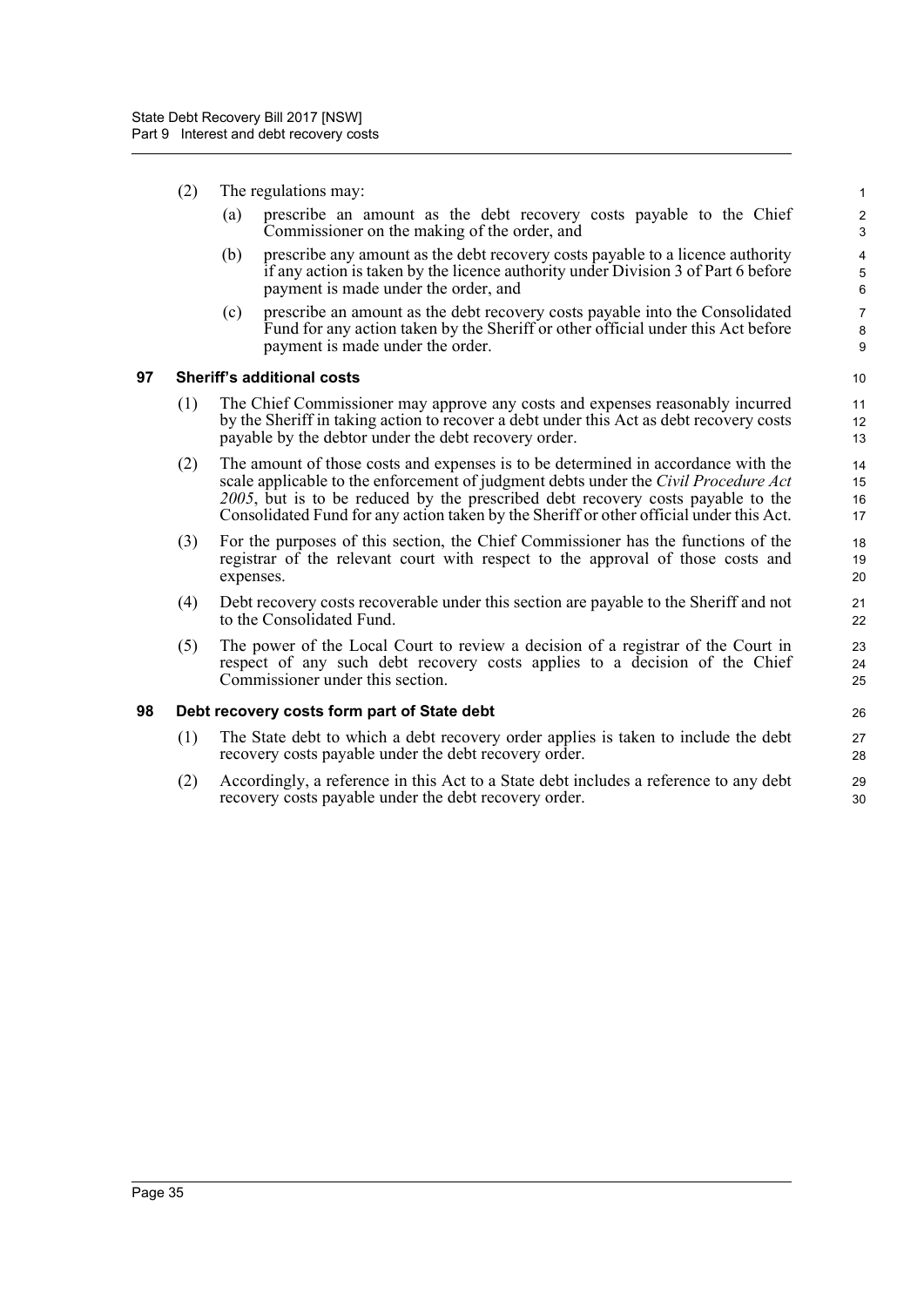#### **Part 10 Payment, allocation of payments and refunds 99 Disposition of money paid by or recovered from debtors** (1) After the making of a debt recovery order in respect of a State debt, the State debt is payable to the Chief Commissioner. (2) However, with the approval of the Chief Commissioner, the State debt may be paid to another person or body and directly credited to the Consolidated Fund or another account, or retained, in accordance with this or any other Act or law. **100 Payment of tax debts and grant debts** (1) A tax debt or grant debt, including any interest or penalty tax payable on the debt, is, when recovered, to be paid into the Consolidated Fund. (2) This section is subject to the requirements of this Act with respect to the payment of debt recovery costs. **101 Payment of referable debts** (1) A referable debt, including any interest payable on the debt, is, when recovered under this Act, to be paid to the responsible authority, subject to this Act. (2) Payment is to be made in accordance with any debt recovery agreement relating to the referable debt. (3) The Chief Commissioner may, in accordance with a debt recovery agreement, deduct or retain from any amount paid or to be paid to a responsible authority under this section the Chief Commissioner's fee or payment for exercising functions under this Act in relation to the amount concerned. (4) This section is subject to the requirements of this Act with respect to the payment of debt recovery costs. **102 Amounts recovered to be applied towards debt recovery costs first** Any amount recovered under a debt recovery order is to be applied as follows: (a) firstly, towards payment of the debt recovery costs payable under the debt recovery order, (b) secondly, towards payment of the remainder of the State debt. **103 Allocation of recovered amounts between State debts** (1) If more than one State debt is payable under a debt recovery order, and the amount recovered is insufficient to satisfy all of the State debts: (a) tax debts have priority over all other State debts, and (b) tax debts and grant debts have priority over referable debts. (2) Accordingly, the amount recovered is to be applied as follows: (a) firstly, towards payment of tax debts, (b) secondly, towards payment of grant debts, (c) thirdly, towards payment of referable debts. (3) If there is more than one tax debt, and the amount recovered is insufficient to satisfy all of them, the amount recovered is to be allocated pro rata between those tax debts. (4) If there is more than one grant debt, and the amount recovered is insufficient, after payment of any tax debts, to satisfy all of the grant debts, the amount recovered is to 1  $\overline{2}$ 3 4 5 6 7 8  $\overline{Q}$ 10 11 12 13 14 15 16 17 18 19 20 21 22 23 24 25 26 27 28 29 30 31 32 33 34 35 36 37 38 39  $40$ 41

42

be allocated pro rata between those grant debts.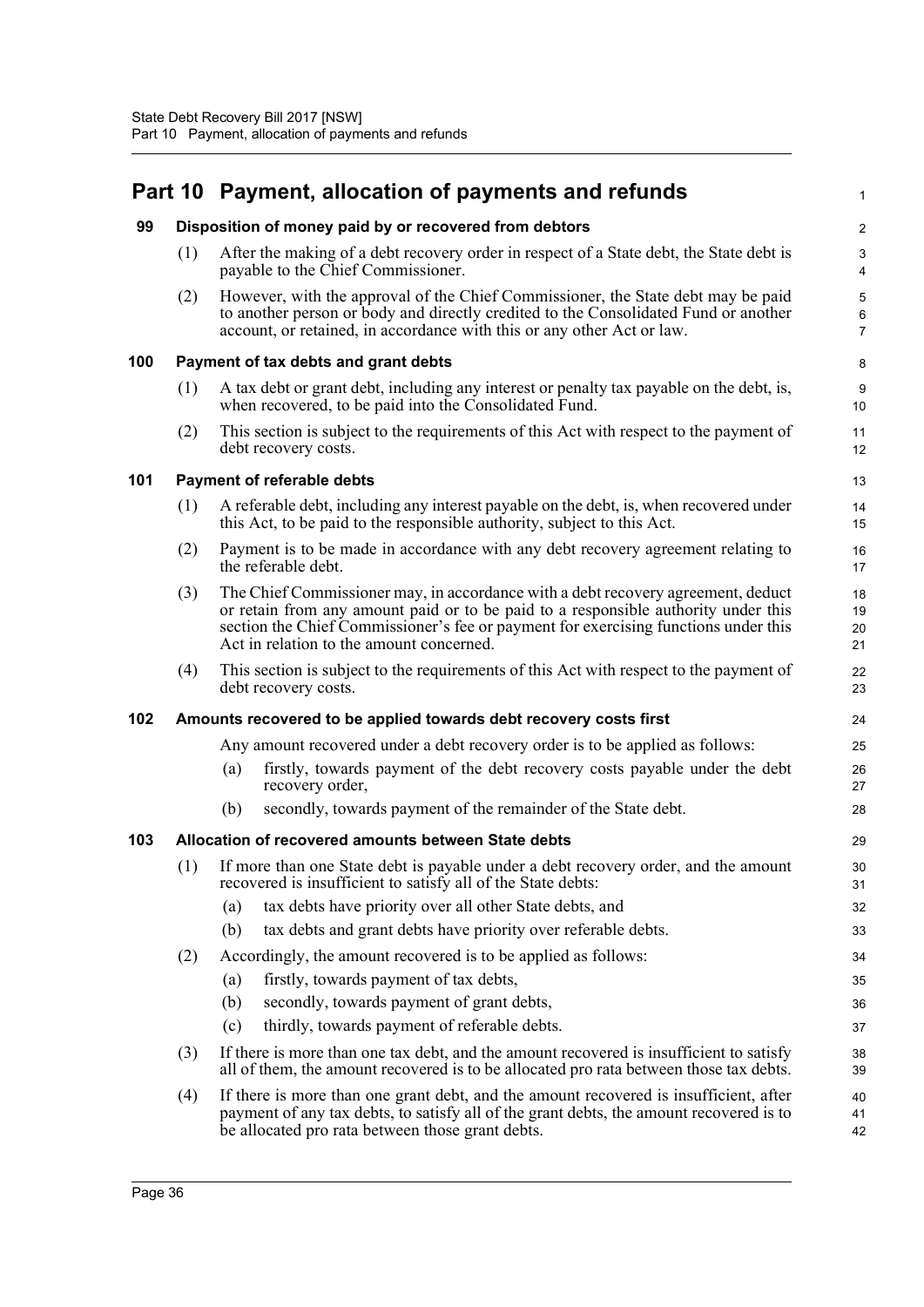| (5) | If there is more than one referable debt, priority between those debts is determined<br>on the basis of the referral date, with an earlier referral date taking priority over a later<br>referral date.                         |                           |  |  |  |  |  |
|-----|---------------------------------------------------------------------------------------------------------------------------------------------------------------------------------------------------------------------------------|---------------------------|--|--|--|--|--|
| (6) | Accordingly, the amount recovered is to be applied firstly towards payment of the<br>referable debt with the oldest referral date, next towards payment of the referable<br>debt with the next oldest referral date, and so on. | 4<br>5<br>$6\phantom{1}6$ |  |  |  |  |  |
| (7) | The Chief Commissioner may, at his or her discretion, apply any amount recovered<br>under a debt recovery order otherwise than as provided for by this section having<br>regard to any of the following:                        |                           |  |  |  |  |  |
|     | the wishes of the debtor,<br>(a)                                                                                                                                                                                                | 10                        |  |  |  |  |  |
|     | (b)<br>the nature of the debt,                                                                                                                                                                                                  | 11                        |  |  |  |  |  |
|     | the consequences of non-payment of the debt,<br>(c)                                                                                                                                                                             | 12                        |  |  |  |  |  |
|     | the date on which the debt became payable.<br>(d)                                                                                                                                                                               | 13                        |  |  |  |  |  |
| (8) | The Chief Commissioner is to exercise that discretion in accordance with the debt<br>recovery guidelines.                                                                                                                       | 14<br>15                  |  |  |  |  |  |
|     | <b>Entitlement to refund</b>                                                                                                                                                                                                    | 16                        |  |  |  |  |  |
| (1) | If the Chief Commissioner recovers from a debtor an amount that exceeds the State<br>debt payable by the debtor, the Chief Commissioner must refund the difference to the<br>debtor, subject to this section.                   | 17<br>18<br>19            |  |  |  |  |  |
| (2) | Instead of making a refund to a debtor, the Chief Commissioner may apply the<br>amount that would otherwise be refunded to meet any of the following:                                                                           | 20<br>21                  |  |  |  |  |  |
|     | a referable debt for which a debt recovery order has been made against the<br>(a)<br>debtor,                                                                                                                                    | 22<br>23                  |  |  |  |  |  |
|     | a tax debt or grant debt (whether or not a debt recovery order has been made<br>(b)<br>against the debtor).                                                                                                                     | 24<br>25                  |  |  |  |  |  |
|     | <b>Payment of refunds</b>                                                                                                                                                                                                       | 26                        |  |  |  |  |  |
|     | If the Chief Commissioner is authorised or required to refund an amount under this<br>Act, the amount is to be paid from the Consolidated Fund or as otherwise authorised<br>by a debt recovery agreement.                      | 27<br>28<br>29            |  |  |  |  |  |
|     |                                                                                                                                                                                                                                 |                           |  |  |  |  |  |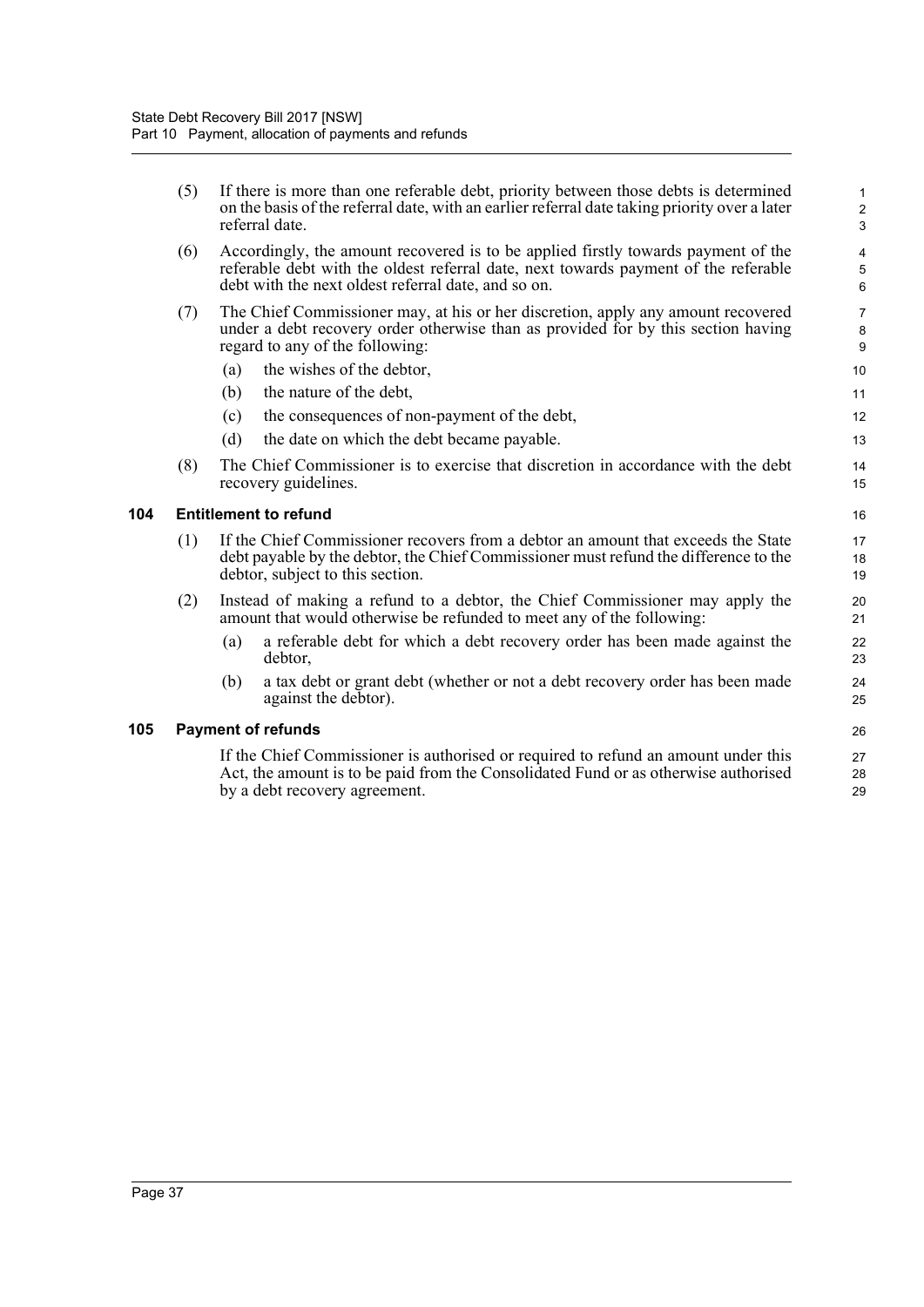|     |     | <b>Part 11 Administration</b>                                                                                                                                                                                                                                                                                                                                                                                                     |                            |  |  |  |  |  |
|-----|-----|-----------------------------------------------------------------------------------------------------------------------------------------------------------------------------------------------------------------------------------------------------------------------------------------------------------------------------------------------------------------------------------------------------------------------------------|----------------------------|--|--|--|--|--|
| 106 |     | Chief Commissioner to administer debt recovery action                                                                                                                                                                                                                                                                                                                                                                             | $\overline{2}$             |  |  |  |  |  |
|     | (1) | The Chief Commissioner has the function of administering the following:                                                                                                                                                                                                                                                                                                                                                           | 3                          |  |  |  |  |  |
|     |     | the making of debt recovery orders,<br>(a)                                                                                                                                                                                                                                                                                                                                                                                        | $\overline{\mathbf{4}}$    |  |  |  |  |  |
|     |     | the taking of debt recovery action under this Act,<br>(b)                                                                                                                                                                                                                                                                                                                                                                         | $\mathbf 5$                |  |  |  |  |  |
|     |     | the receipt and collection of State debts.<br>(c)                                                                                                                                                                                                                                                                                                                                                                                 | 6                          |  |  |  |  |  |
|     | (2) | The Chief Commissioner has any other functions that are conferred or imposed on<br>the Chief Commissioner by or under this Act.                                                                                                                                                                                                                                                                                                   | $\overline{7}$<br>8        |  |  |  |  |  |
| 107 |     | Use of name "State Debt Recovery"                                                                                                                                                                                                                                                                                                                                                                                                 | $\boldsymbol{9}$           |  |  |  |  |  |
|     |     | A person must not take proceedings or carry on any other activity under the name<br>"State Debt Recovery" unless authorised to do so by the Chief Commissioner or by<br>or under any other Act.<br>Maximum penalty: 10 penalty units.                                                                                                                                                                                             | 10<br>11<br>12<br>13       |  |  |  |  |  |
| 108 |     | <b>Employees</b>                                                                                                                                                                                                                                                                                                                                                                                                                  | 14                         |  |  |  |  |  |
|     | (1) | Persons may be employed in the Public Service to assist the Chief Commissioner in<br>the exercise of his or her functions under this Act.                                                                                                                                                                                                                                                                                         | 15<br>16                   |  |  |  |  |  |
|     | (2) | The Chief Commissioner may engage consultants or contractors to assist the Chief<br>Commissioner in the exercise of his or her functions under this Act.                                                                                                                                                                                                                                                                          | 17<br>18                   |  |  |  |  |  |
| 109 |     | <b>Delegation</b>                                                                                                                                                                                                                                                                                                                                                                                                                 | 19                         |  |  |  |  |  |
|     | (1) | The Chief Commissioner may delegate to any person a function of the Chief<br>Commissioner under this Act, other than this power of delegation, a principal debt<br>recovery function or an information gathering function.                                                                                                                                                                                                        | 20<br>21<br>22             |  |  |  |  |  |
|     | (2) | The Chief Commissioner may delegate a principal debt recovery function or<br>information gathering function to any person employed in the Public Service.                                                                                                                                                                                                                                                                         | 23<br>24                   |  |  |  |  |  |
|     | (3) | The Chief Commissioner and any person to whom a principal debt recovery function<br>is delegated has, in the exercise of principal debt recovery functions, the same<br>protection and immunities as an officer of a court.                                                                                                                                                                                                       | 25<br>26<br>27             |  |  |  |  |  |
|     | (4) | In this section:                                                                                                                                                                                                                                                                                                                                                                                                                  | 28                         |  |  |  |  |  |
|     |     | <i>information gathering function</i> means a function of the Chief Commissioner under<br>this Act that enables the Chief Commissioner to obtain personal information about a<br>person.                                                                                                                                                                                                                                          | 29<br>30<br>31             |  |  |  |  |  |
|     |     | principal debt recovery function means a function of the Chief Commissioner of:                                                                                                                                                                                                                                                                                                                                                   | 32                         |  |  |  |  |  |
|     |     | making, amending or revoking an order under this Act, or<br>(a)                                                                                                                                                                                                                                                                                                                                                                   | 33                         |  |  |  |  |  |
|     |     | (b)<br>suspending or cancelling debt recovery action under this Act.                                                                                                                                                                                                                                                                                                                                                              | 34                         |  |  |  |  |  |
| 110 |     | <b>Personal liability</b>                                                                                                                                                                                                                                                                                                                                                                                                         | 35                         |  |  |  |  |  |
|     | (1) | A matter or thing done or omitted by the Chief Commissioner, a Public Service<br>delegate or any other person engaged in the administration or execution of this Act<br>does not, if the matter or thing was done or omitted in good faith for the purpose of<br>administering or executing this Act, subject the Chief Commissioner, delegate or<br>other person so acting personally to any action, liability, claim or demand. | 36<br>37<br>38<br>39<br>40 |  |  |  |  |  |
|     | (2) | Any liability that would, but for subsection (1), attach to a person, attaches instead to<br>the State.                                                                                                                                                                                                                                                                                                                           | 41<br>42                   |  |  |  |  |  |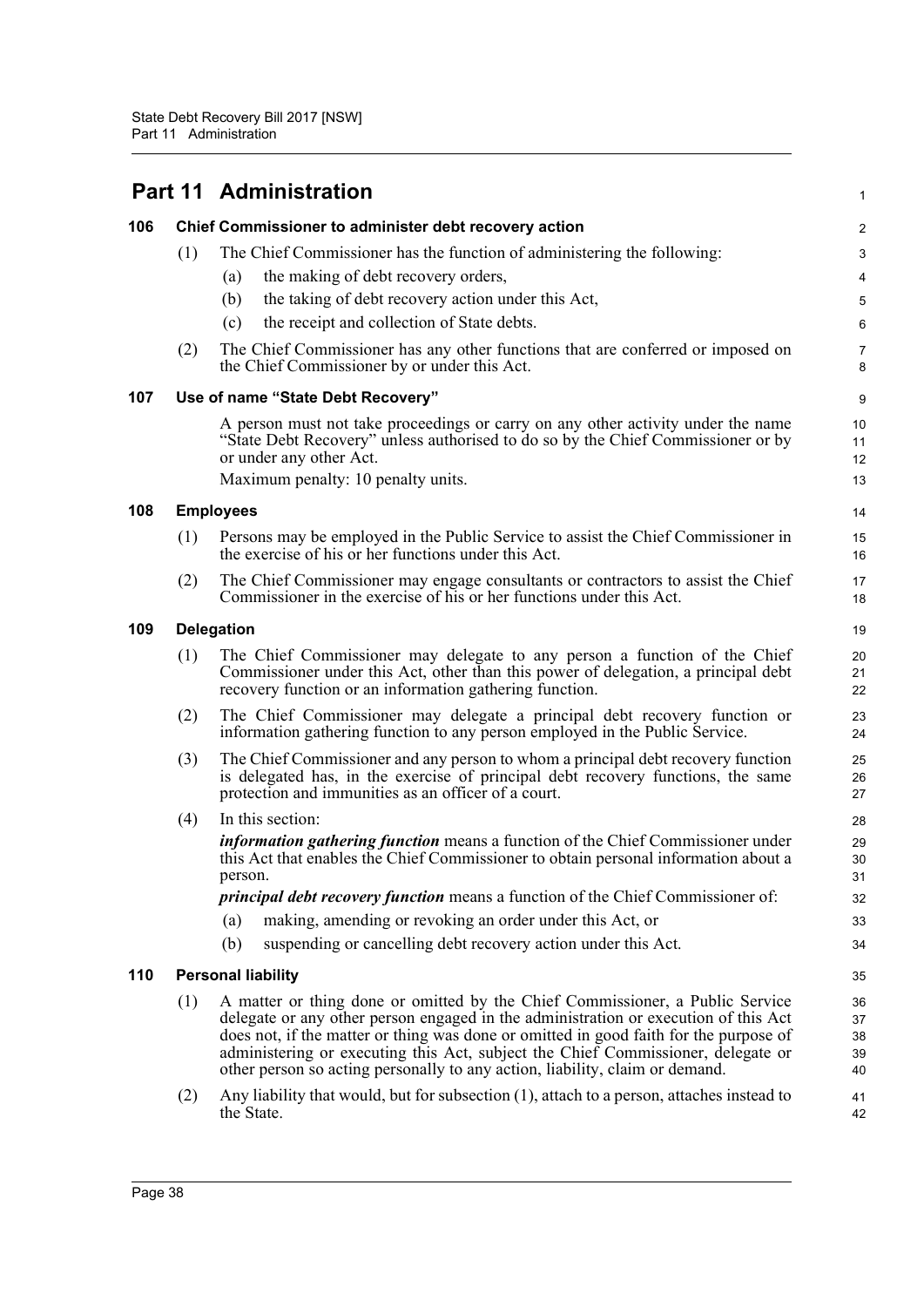|     | In this section:<br><b>Public Service delegate</b> means a person employed in the Public Service to whom a<br>function of the Chief Commissioner under this Act is delegated. | $\mathbf{1}$<br>$\mathcal{P}$<br>3 |
|-----|-------------------------------------------------------------------------------------------------------------------------------------------------------------------------------|------------------------------------|
| 111 | <b>Registration of debt recovery orders</b>                                                                                                                                   | $\overline{4}$                     |
|     | The Chief Commissioner is to register each debt recovery order made and to record<br>details of payment of a State debt and the taking of debt recovery action.               | $\sqrt{5}$<br>6                    |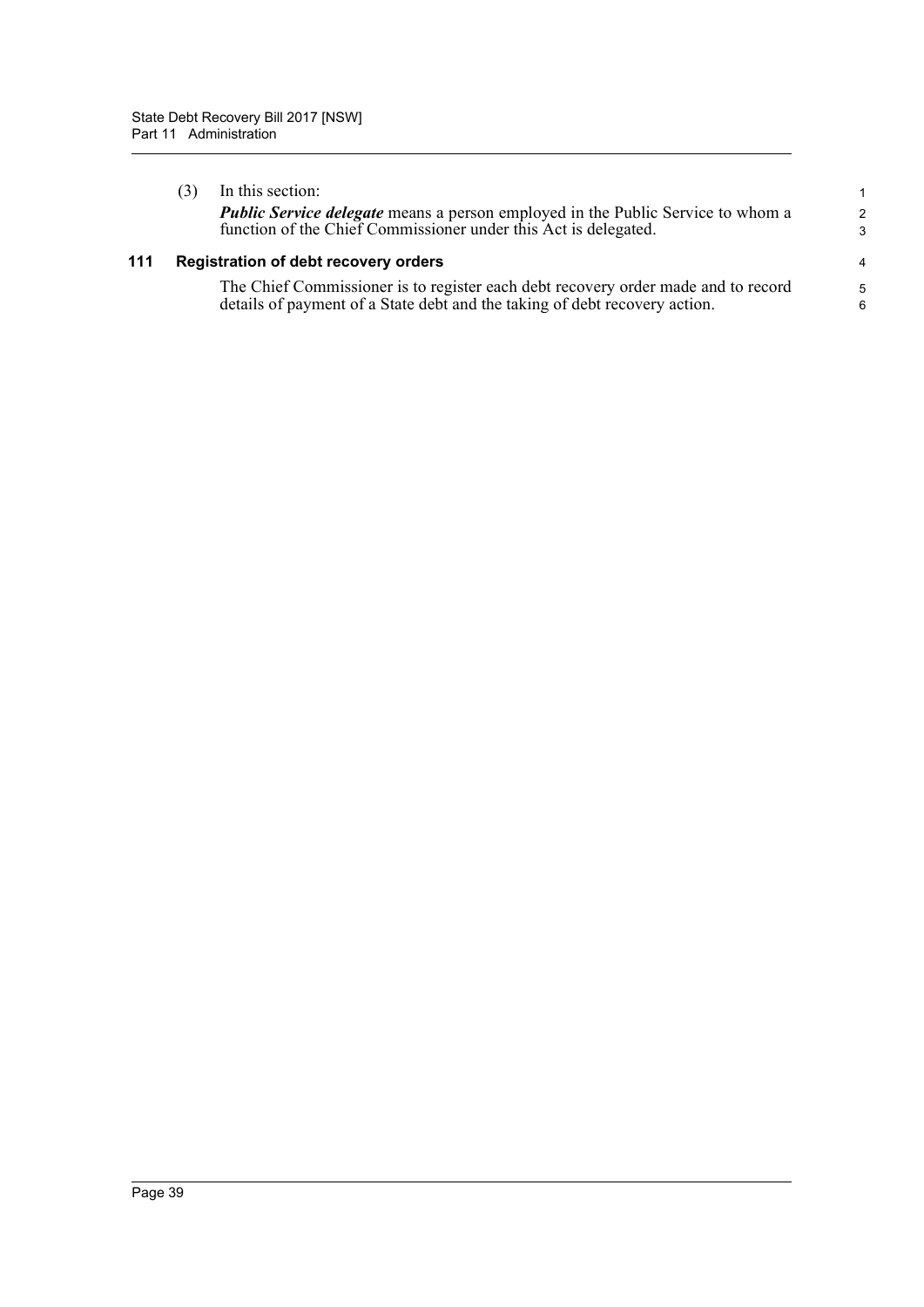# **Part 12 Access to and disclosure of information**

### **112 Disclosure of identifying information**

| 112 | Disclosure of identifying information |                                                                                                     |                                                                                                                                                                                                                                                                                                                                                                                                                                        |                                                    |  |  |  |  |  |  |
|-----|---------------------------------------|-----------------------------------------------------------------------------------------------------|----------------------------------------------------------------------------------------------------------------------------------------------------------------------------------------------------------------------------------------------------------------------------------------------------------------------------------------------------------------------------------------------------------------------------------------|----------------------------------------------------|--|--|--|--|--|--|
|     | (1)                                   |                                                                                                     | If a provision of this Act or another Act authorises or requires identifying<br>information about a person to be provided to the Chief Commissioner for the<br>purposes of enabling the Chief Commissioner to exercise functions under this Act,<br>that provision authorises or requires the following information about the person<br>(which is <i>identifying information</i> for the purposes of this Act) to be provided:         | 3<br>4<br>$\mathbf 5$<br>$\,6\,$<br>$\overline{7}$ |  |  |  |  |  |  |
|     |                                       | (a)                                                                                                 | name,                                                                                                                                                                                                                                                                                                                                                                                                                                  | 8                                                  |  |  |  |  |  |  |
|     |                                       | (b)                                                                                                 | ACN (if applicable),                                                                                                                                                                                                                                                                                                                                                                                                                   | $\boldsymbol{9}$                                   |  |  |  |  |  |  |
|     |                                       | (c)                                                                                                 | if the person is an individual—the following information:                                                                                                                                                                                                                                                                                                                                                                              | 10                                                 |  |  |  |  |  |  |
|     |                                       |                                                                                                     | date of birth,<br>(i)                                                                                                                                                                                                                                                                                                                                                                                                                  | 11                                                 |  |  |  |  |  |  |
|     |                                       |                                                                                                     | driver licence number,<br>(ii)                                                                                                                                                                                                                                                                                                                                                                                                         | 12                                                 |  |  |  |  |  |  |
|     |                                       | (d)                                                                                                 | residential or business address,                                                                                                                                                                                                                                                                                                                                                                                                       | 13                                                 |  |  |  |  |  |  |
|     |                                       | (e)                                                                                                 | email address,                                                                                                                                                                                                                                                                                                                                                                                                                         | 14                                                 |  |  |  |  |  |  |
|     |                                       | (f)                                                                                                 | contact telephone details,                                                                                                                                                                                                                                                                                                                                                                                                             | 15                                                 |  |  |  |  |  |  |
|     |                                       | (g)                                                                                                 | information declared to be identifying information by the regulations.                                                                                                                                                                                                                                                                                                                                                                 | 16                                                 |  |  |  |  |  |  |
|     | (2)                                   | A regulation under this section is to be made only with the concurrence of the<br>Attorney General. |                                                                                                                                                                                                                                                                                                                                                                                                                                        |                                                    |  |  |  |  |  |  |
|     | (3)                                   |                                                                                                     | The Minister administering this Act is not to recommend the making of a regulation<br>under this section unless the Minister certifies that:                                                                                                                                                                                                                                                                                           | 19<br>20                                           |  |  |  |  |  |  |
|     |                                       | (a)                                                                                                 | the Attorney General has concurred in the making of the regulation, and                                                                                                                                                                                                                                                                                                                                                                | 21                                                 |  |  |  |  |  |  |
|     |                                       | (b)                                                                                                 | the Privacy Commissioner was consulted about the proposed regulation.                                                                                                                                                                                                                                                                                                                                                                  | 22                                                 |  |  |  |  |  |  |
| 113 |                                       | corporations                                                                                        | Access to information held by police, NSW government agencies and State owned                                                                                                                                                                                                                                                                                                                                                          | 23<br>24                                           |  |  |  |  |  |  |
|     | (1)                                   | made:                                                                                               | The Chief Commissioner is authorised to request a police officer, a member of the<br>NSW Police Force, a public authority or a State owned corporation to provide any of<br>the following information held about a debtor for the purpose of enabling the Chief<br>Commissioner to take debt recovery action against the debtor or to ascertain the<br>financial circumstances of a debtor against whom a debt recovery order has been | 25<br>26<br>27<br>28<br>29<br>30                   |  |  |  |  |  |  |
|     |                                       | (a)                                                                                                 | identifying information about the debtor,                                                                                                                                                                                                                                                                                                                                                                                              | 31                                                 |  |  |  |  |  |  |
|     |                                       | (b)                                                                                                 | bank account details,                                                                                                                                                                                                                                                                                                                                                                                                                  | 32                                                 |  |  |  |  |  |  |
|     |                                       | (c)                                                                                                 | information about relevant licences held by the debtor,                                                                                                                                                                                                                                                                                                                                                                                | 33                                                 |  |  |  |  |  |  |
|     |                                       | (d)                                                                                                 | information about property of the debtor,                                                                                                                                                                                                                                                                                                                                                                                              | 34                                                 |  |  |  |  |  |  |
|     |                                       | (e)                                                                                                 | information that identifies the debtor's employer.                                                                                                                                                                                                                                                                                                                                                                                     | 35                                                 |  |  |  |  |  |  |
|     | (2)                                   |                                                                                                     | Police officers, members of the NSW Police Force, public authorities and State<br>owned corporations are authorised and required to provide the Chief Commissioner<br>with any available information held by them that is requested by the Chief<br>Commissioner under subsection (1).                                                                                                                                                 | 36<br>37<br>38<br>39                               |  |  |  |  |  |  |
| 114 |                                       |                                                                                                     | Access to information held by employers                                                                                                                                                                                                                                                                                                                                                                                                | 40                                                 |  |  |  |  |  |  |
|     | (1)                                   |                                                                                                     | The Chief Commissioner is authorised to obtain from any employer or previous                                                                                                                                                                                                                                                                                                                                                           | 41                                                 |  |  |  |  |  |  |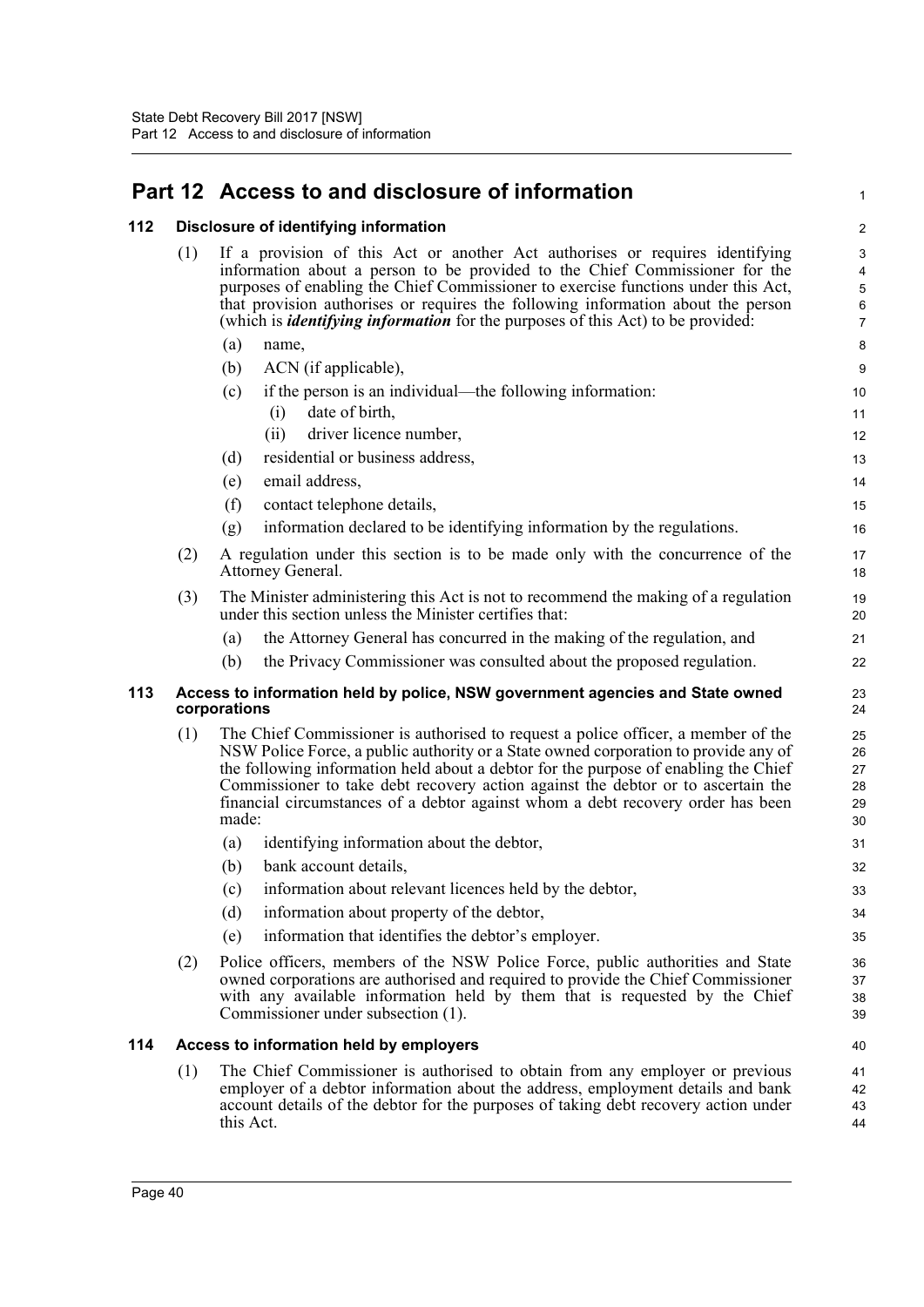|     | (2) |     | Any such employer or previous employer is authorised to disclose to the Chief<br>Commissioner the name, address, employer (and any previous address or employer)<br>and bank account details of a debtor if the Chief Commissioner makes a request in<br>writing for that information. | 1<br>$\sqrt{2}$<br>3<br>4 |
|-----|-----|-----|----------------------------------------------------------------------------------------------------------------------------------------------------------------------------------------------------------------------------------------------------------------------------------------|---------------------------|
| 115 |     |     | Access to and use of information held by credit reporting bodies                                                                                                                                                                                                                       | 5                         |
|     | (1) |     | A credit reporting body is authorised to disclose to the Chief Commissioner, on<br>written request, relevant information about a debtor for the purposes of the Chief<br>Commissioner taking debt recovery action against the debtor.                                                  | 6<br>$\overline{7}$<br>8  |
|     | (2) |     | In this section:                                                                                                                                                                                                                                                                       | $\boldsymbol{9}$          |
|     |     |     | <i>credit reporting body</i> and <i>identification information</i> have the same meanings as in<br>the <i>Privacy Act 1988</i> of the Commonwealth.                                                                                                                                    | 10<br>11                  |
|     |     |     | <i>relevant information</i> about a debtor means any of the following information:                                                                                                                                                                                                     | 12                        |
|     |     | (a) | identification information,                                                                                                                                                                                                                                                            | 13                        |
|     |     | (b) | the name of an authorised deposit-taking institution of which the debtor is a<br>customer and details of any account of the debtor with the institution.                                                                                                                               | 14<br>15                  |
|     |     |     | Note. Identification information under the Privacy Act 1988 of the Commonwealth consists of<br>the following information:                                                                                                                                                              | 16<br>17                  |
|     |     | (a) | full name (including any known aliases), sex and date of birth,                                                                                                                                                                                                                        | 18                        |
|     |     | (b) | a maximum of 3 addresses consisting of a current or last known address and<br>2 immediately previous addresses,                                                                                                                                                                        | 19<br>20                  |
|     |     | (c) | name of current or last known employer,                                                                                                                                                                                                                                                | 21                        |
|     |     | (d) | driver licence number.                                                                                                                                                                                                                                                                 | 22                        |
| 116 |     |     | <b>Disclosure of information</b>                                                                                                                                                                                                                                                       | 23                        |
|     | (1) |     | The Chief Commissioner, or any other person engaged in the administration or<br>execution of this Act, may disclose personal information obtained in relation to a<br>person in the administration or execution of this Act:                                                           | 24<br>25<br>26            |
|     |     | (a) | in connection with the administration or execution of this Act (including for<br>the purpose of the recovery of a State debt), or                                                                                                                                                      | 27<br>28                  |
|     |     | (b) | to a referring officer, or a delegate of a referring officer, for the purposes of the<br>administration or execution of this Act, or                                                                                                                                                   | 29<br>30                  |
|     |     | (c) | with the consent of the person to whom the information relates or at the request<br>of a person acting on behalf of the person to whom the information relates, or                                                                                                                     | 31<br>32                  |
|     |     | (d) | to the Commissioner of Fines Administration under the Fines Act 1996, in<br>connection with the exercise of the functions of the Commissioner of Fines<br>Administration under that Act with respect to State debts and the debt recovery<br>guidelines, or                            | 33<br>34<br>35<br>36      |
|     |     | (e) | to a tax officer, in connection with the administration or execution of a taxation<br>law, or                                                                                                                                                                                          | 37<br>38                  |
|     |     | (f) | to the Hardship Review Board, or                                                                                                                                                                                                                                                       | 39                        |
|     |     | (g) | as authorised or required by or under this Act or any other Act or law.                                                                                                                                                                                                                | 40                        |
|     | (2) |     | Without limiting subsection (1) (a), personal information may be disclosed to an<br>employer or past employer of a debtor for the purposes of the administration,<br>enforcement or execution of a garnishee order.                                                                    | 41<br>42<br>43            |
|     | (3) |     | A person engaged in the administration or execution of this Act must not disclose any<br>personal information obtained in relation to any person in the administration or                                                                                                              | 44<br>45                  |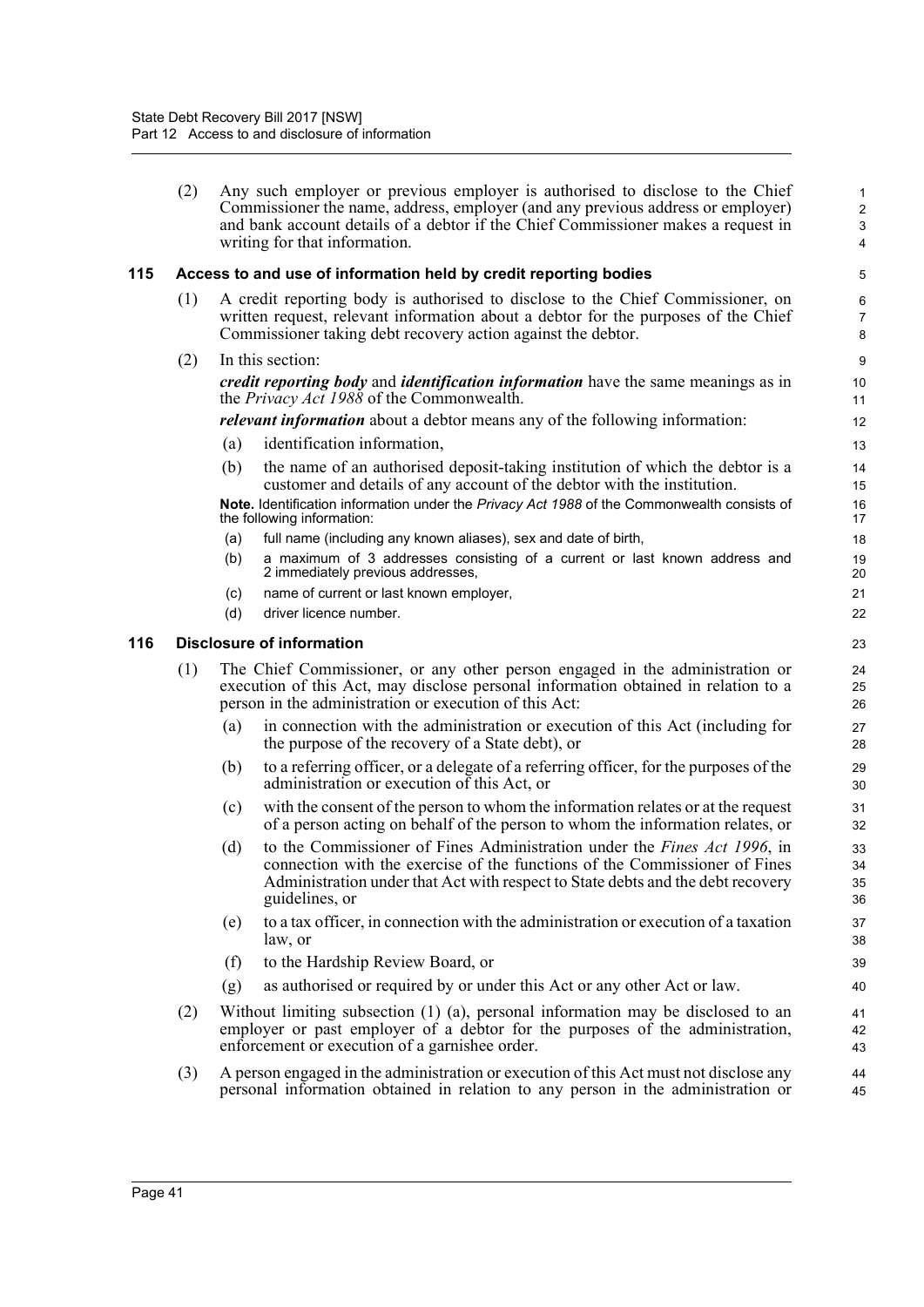|     | law. | execution of this Act except as authorised or required by this Act or any other Act or                                                                                                                                                                                                                      | $\mathcal{P}$                 |
|-----|------|-------------------------------------------------------------------------------------------------------------------------------------------------------------------------------------------------------------------------------------------------------------------------------------------------------------|-------------------------------|
|     |      | Maximum penalty: 100 penalty units.                                                                                                                                                                                                                                                                         | 3                             |
| (4) |      | A person to whom any personal information about a person is disclosed by the Chief<br>Commissioner or by a person engaged in the administration or execution of this Act<br>in accordance with this section must not disclose that personal information to another<br>person unless the disclosure is made: | $\overline{4}$<br>5<br>6<br>7 |
|     | (a)  | with the consent of the Chief Commissioner, or                                                                                                                                                                                                                                                              | 8                             |
|     | (b)  | so as to enable the person to exercise a function conferred on the person by<br>law, or                                                                                                                                                                                                                     | 9<br>10                       |
|     | (c)  | as authorised or required by or under this Act or any other Act or law.                                                                                                                                                                                                                                     | 11                            |
|     |      | Maximum penalty: 100 penalty units.                                                                                                                                                                                                                                                                         | 12                            |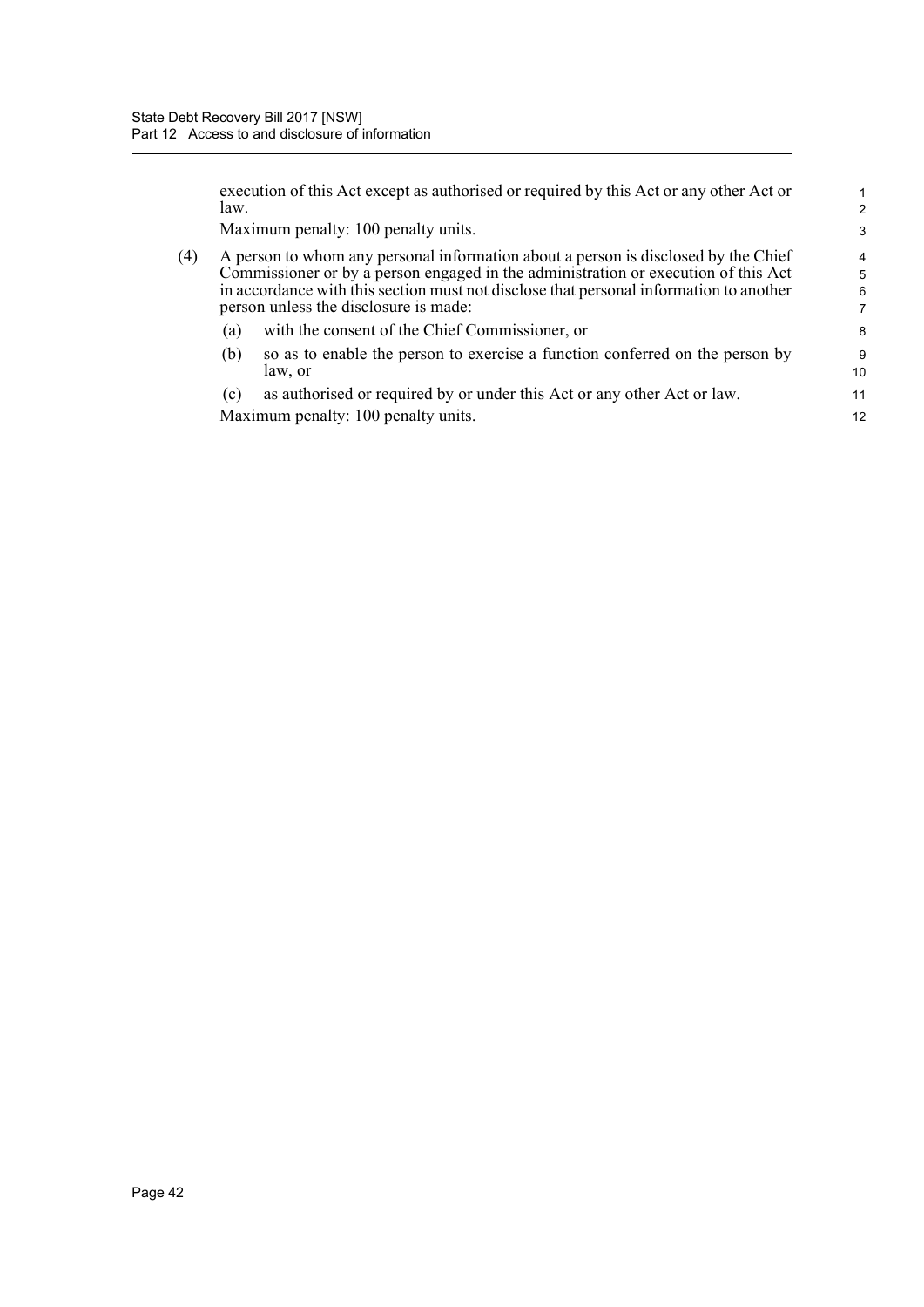|     |     |                                                                                                                                        | 1                                                                                                                                                                                                                                                                                                                                                                                                                                                                                                                                                                                                                                                                                                                                                                                                                                                                                                                                                                                                                                                                                                                                                                                                                                                                                                                                                                                                                                                                                                                                                                                                                                                                                                                                                                                                                                                                                                                                                                                                                                                                                                                                                     |
|-----|-----|----------------------------------------------------------------------------------------------------------------------------------------|-------------------------------------------------------------------------------------------------------------------------------------------------------------------------------------------------------------------------------------------------------------------------------------------------------------------------------------------------------------------------------------------------------------------------------------------------------------------------------------------------------------------------------------------------------------------------------------------------------------------------------------------------------------------------------------------------------------------------------------------------------------------------------------------------------------------------------------------------------------------------------------------------------------------------------------------------------------------------------------------------------------------------------------------------------------------------------------------------------------------------------------------------------------------------------------------------------------------------------------------------------------------------------------------------------------------------------------------------------------------------------------------------------------------------------------------------------------------------------------------------------------------------------------------------------------------------------------------------------------------------------------------------------------------------------------------------------------------------------------------------------------------------------------------------------------------------------------------------------------------------------------------------------------------------------------------------------------------------------------------------------------------------------------------------------------------------------------------------------------------------------------------------------|
|     |     |                                                                                                                                        | $\overline{2}$                                                                                                                                                                                                                                                                                                                                                                                                                                                                                                                                                                                                                                                                                                                                                                                                                                                                                                                                                                                                                                                                                                                                                                                                                                                                                                                                                                                                                                                                                                                                                                                                                                                                                                                                                                                                                                                                                                                                                                                                                                                                                                                                        |
| (1) |     |                                                                                                                                        | $\ensuremath{\mathsf{3}}$                                                                                                                                                                                                                                                                                                                                                                                                                                                                                                                                                                                                                                                                                                                                                                                                                                                                                                                                                                                                                                                                                                                                                                                                                                                                                                                                                                                                                                                                                                                                                                                                                                                                                                                                                                                                                                                                                                                                                                                                                                                                                                                             |
|     | (a) | a debt notice may be served on any of those persons, and                                                                               | $\overline{4}$                                                                                                                                                                                                                                                                                                                                                                                                                                                                                                                                                                                                                                                                                                                                                                                                                                                                                                                                                                                                                                                                                                                                                                                                                                                                                                                                                                                                                                                                                                                                                                                                                                                                                                                                                                                                                                                                                                                                                                                                                                                                                                                                        |
|     | (b) | a debt recovery order may be made against any of the persons on whom the<br>debt notice was served, and                                | $\mathbf 5$<br>6                                                                                                                                                                                                                                                                                                                                                                                                                                                                                                                                                                                                                                                                                                                                                                                                                                                                                                                                                                                                                                                                                                                                                                                                                                                                                                                                                                                                                                                                                                                                                                                                                                                                                                                                                                                                                                                                                                                                                                                                                                                                                                                                      |
|     | (c) | any person against whom an order is made is liable to pay any debt recovery<br>costs payable under the order made against him or her.  | $\overline{7}$<br>8                                                                                                                                                                                                                                                                                                                                                                                                                                                                                                                                                                                                                                                                                                                                                                                                                                                                                                                                                                                                                                                                                                                                                                                                                                                                                                                                                                                                                                                                                                                                                                                                                                                                                                                                                                                                                                                                                                                                                                                                                                                                                                                                   |
| (2) |     |                                                                                                                                        | $\boldsymbol{9}$<br>10                                                                                                                                                                                                                                                                                                                                                                                                                                                                                                                                                                                                                                                                                                                                                                                                                                                                                                                                                                                                                                                                                                                                                                                                                                                                                                                                                                                                                                                                                                                                                                                                                                                                                                                                                                                                                                                                                                                                                                                                                                                                                                                                |
| (3) |     |                                                                                                                                        | 11<br>12                                                                                                                                                                                                                                                                                                                                                                                                                                                                                                                                                                                                                                                                                                                                                                                                                                                                                                                                                                                                                                                                                                                                                                                                                                                                                                                                                                                                                                                                                                                                                                                                                                                                                                                                                                                                                                                                                                                                                                                                                                                                                                                                              |
| (4) |     |                                                                                                                                        | 13<br>14<br>15<br>16                                                                                                                                                                                                                                                                                                                                                                                                                                                                                                                                                                                                                                                                                                                                                                                                                                                                                                                                                                                                                                                                                                                                                                                                                                                                                                                                                                                                                                                                                                                                                                                                                                                                                                                                                                                                                                                                                                                                                                                                                                                                                                                                  |
|     |     |                                                                                                                                        | 17                                                                                                                                                                                                                                                                                                                                                                                                                                                                                                                                                                                                                                                                                                                                                                                                                                                                                                                                                                                                                                                                                                                                                                                                                                                                                                                                                                                                                                                                                                                                                                                                                                                                                                                                                                                                                                                                                                                                                                                                                                                                                                                                                    |
|     |     |                                                                                                                                        | 18<br>19<br>20                                                                                                                                                                                                                                                                                                                                                                                                                                                                                                                                                                                                                                                                                                                                                                                                                                                                                                                                                                                                                                                                                                                                                                                                                                                                                                                                                                                                                                                                                                                                                                                                                                                                                                                                                                                                                                                                                                                                                                                                                                                                                                                                        |
|     |     |                                                                                                                                        | 21                                                                                                                                                                                                                                                                                                                                                                                                                                                                                                                                                                                                                                                                                                                                                                                                                                                                                                                                                                                                                                                                                                                                                                                                                                                                                                                                                                                                                                                                                                                                                                                                                                                                                                                                                                                                                                                                                                                                                                                                                                                                                                                                                    |
|     |     |                                                                                                                                        | 22<br>23                                                                                                                                                                                                                                                                                                                                                                                                                                                                                                                                                                                                                                                                                                                                                                                                                                                                                                                                                                                                                                                                                                                                                                                                                                                                                                                                                                                                                                                                                                                                                                                                                                                                                                                                                                                                                                                                                                                                                                                                                                                                                                                                              |
|     |     |                                                                                                                                        | 24                                                                                                                                                                                                                                                                                                                                                                                                                                                                                                                                                                                                                                                                                                                                                                                                                                                                                                                                                                                                                                                                                                                                                                                                                                                                                                                                                                                                                                                                                                                                                                                                                                                                                                                                                                                                                                                                                                                                                                                                                                                                                                                                                    |
|     |     |                                                                                                                                        | 25<br>26                                                                                                                                                                                                                                                                                                                                                                                                                                                                                                                                                                                                                                                                                                                                                                                                                                                                                                                                                                                                                                                                                                                                                                                                                                                                                                                                                                                                                                                                                                                                                                                                                                                                                                                                                                                                                                                                                                                                                                                                                                                                                                                                              |
|     |     |                                                                                                                                        | 27                                                                                                                                                                                                                                                                                                                                                                                                                                                                                                                                                                                                                                                                                                                                                                                                                                                                                                                                                                                                                                                                                                                                                                                                                                                                                                                                                                                                                                                                                                                                                                                                                                                                                                                                                                                                                                                                                                                                                                                                                                                                                                                                                    |
| (1) |     |                                                                                                                                        | 28<br>29<br>30                                                                                                                                                                                                                                                                                                                                                                                                                                                                                                                                                                                                                                                                                                                                                                                                                                                                                                                                                                                                                                                                                                                                                                                                                                                                                                                                                                                                                                                                                                                                                                                                                                                                                                                                                                                                                                                                                                                                                                                                                                                                                                                                        |
| (2) |     |                                                                                                                                        | 31<br>32                                                                                                                                                                                                                                                                                                                                                                                                                                                                                                                                                                                                                                                                                                                                                                                                                                                                                                                                                                                                                                                                                                                                                                                                                                                                                                                                                                                                                                                                                                                                                                                                                                                                                                                                                                                                                                                                                                                                                                                                                                                                                                                                              |
| (3) |     |                                                                                                                                        | 33<br>34                                                                                                                                                                                                                                                                                                                                                                                                                                                                                                                                                                                                                                                                                                                                                                                                                                                                                                                                                                                                                                                                                                                                                                                                                                                                                                                                                                                                                                                                                                                                                                                                                                                                                                                                                                                                                                                                                                                                                                                                                                                                                                                                              |
|     |     |                                                                                                                                        | 35                                                                                                                                                                                                                                                                                                                                                                                                                                                                                                                                                                                                                                                                                                                                                                                                                                                                                                                                                                                                                                                                                                                                                                                                                                                                                                                                                                                                                                                                                                                                                                                                                                                                                                                                                                                                                                                                                                                                                                                                                                                                                                                                                    |
| (1) |     |                                                                                                                                        | 36<br>37                                                                                                                                                                                                                                                                                                                                                                                                                                                                                                                                                                                                                                                                                                                                                                                                                                                                                                                                                                                                                                                                                                                                                                                                                                                                                                                                                                                                                                                                                                                                                                                                                                                                                                                                                                                                                                                                                                                                                                                                                                                                                                                                              |
|     | (a) | a property seizure order directed to the Sheriff,                                                                                      | 38                                                                                                                                                                                                                                                                                                                                                                                                                                                                                                                                                                                                                                                                                                                                                                                                                                                                                                                                                                                                                                                                                                                                                                                                                                                                                                                                                                                                                                                                                                                                                                                                                                                                                                                                                                                                                                                                                                                                                                                                                                                                                                                                                    |
|     | (b) | a garnishee order, or a summons requiring a garnishee under such a garnishee<br>order to show cause, given to the Sheriff for service, | 39<br>40                                                                                                                                                                                                                                                                                                                                                                                                                                                                                                                                                                                                                                                                                                                                                                                                                                                                                                                                                                                                                                                                                                                                                                                                                                                                                                                                                                                                                                                                                                                                                                                                                                                                                                                                                                                                                                                                                                                                                                                                                                                                                                                                              |
|     | (c) | an order for examination given to the Sheriff for service.                                                                             | 41                                                                                                                                                                                                                                                                                                                                                                                                                                                                                                                                                                                                                                                                                                                                                                                                                                                                                                                                                                                                                                                                                                                                                                                                                                                                                                                                                                                                                                                                                                                                                                                                                                                                                                                                                                                                                                                                                                                                                                                                                                                                                                                                                    |
|     |     |                                                                                                                                        | <b>Part 13 Miscellaneous</b><br>Joint and several liability<br>If 2 or more persons are jointly and severally liable for the payment of a State debt:<br>Accordingly, more than one debt recovery order may be made in respect of the<br>amount payable.<br>The total amount that may be recovered under the debt recovery orders is not to<br>exceed the total State debt (excluding interest and debt recovery costs).<br>If 2 or more persons are jointly and severally liable for payment of a State debt, and<br>the State debt or part of the State debt is recovered from any one of them, the person<br>from whom it is recovered has such rights of contribution or indemnity from the other<br>person or persons as are just.<br>Functions of responsible authority<br>The functions of a responsible authority under this Act may be exercised by any<br>person, or member of a class of persons, who is authorised in writing by the chief<br>executive officer of the responsible authority to exercise those functions.<br><b>Act binds Crown</b><br>This Act binds the Crown in right of New South Wales and, in so far as the legislative<br>power of Parliament permits, the Crown in all its other capacities.<br>Form of notices<br>Any notice given by the Chief Commissioner to a referring officer under this Act<br>may be given by post, by means of document exchange or by electronic transmission.<br>Requirement for notices to be in writing<br>A provision of this Act that requires or permits the Chief Commissioner or an<br>authorised officer to give a notice in writing may be met by the Chief Commissioner<br>or authorised officer giving the notice by electronic transmission.<br>Subsection (1) does not affect the requirements of this Act relating to the<br>circumstances in which notices may be served by electronic transmission.<br>In this section:<br><i>notice</i> includes a document.<br><b>Electronic transmission of documents to Sheriff</b><br>The following directions and orders under this Act may be transmitted electronically<br>to the persons to whom they are given or directed: |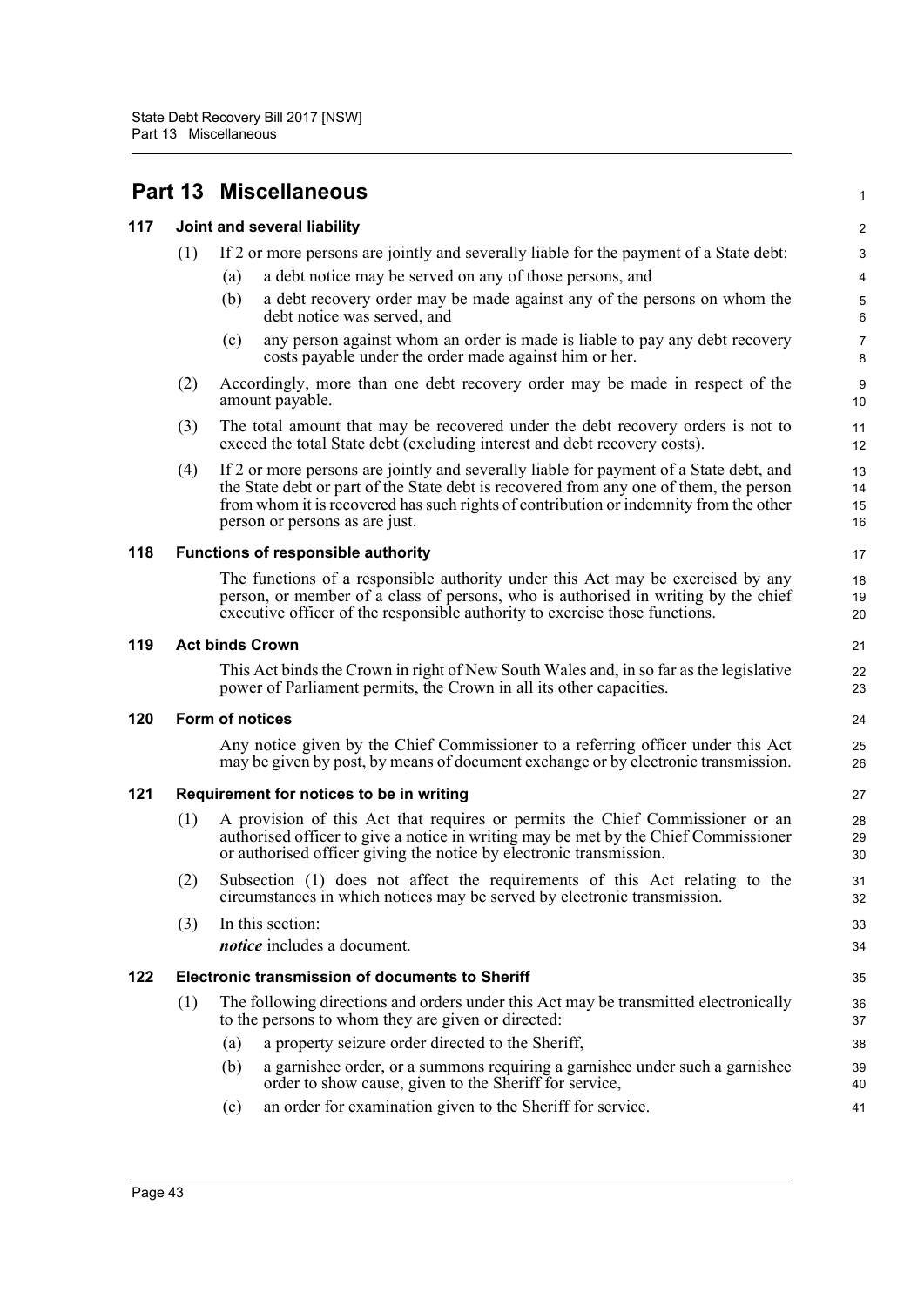|     | (2)       |                                                                                                                                                                             | For the purpose of executing any such order, the Sheriff or other officer to whom the<br>order is so transmitted is to cause a copy of the order to be converted into written<br>form and to be endorsed with the following words:                                                        |                      |  |  |  |  |  |  |
|-----|-----------|-----------------------------------------------------------------------------------------------------------------------------------------------------------------------------|-------------------------------------------------------------------------------------------------------------------------------------------------------------------------------------------------------------------------------------------------------------------------------------------|----------------------|--|--|--|--|--|--|
|     |           |                                                                                                                                                                             | This document has been transmitted electronically by the Chief Commissioner of<br>State Revenue in accordance with section 122 of the State Debt Recovery Act 2017.                                                                                                                       |                      |  |  |  |  |  |  |
| 123 |           |                                                                                                                                                                             | <b>Service of notices</b>                                                                                                                                                                                                                                                                 | 6                    |  |  |  |  |  |  |
|     | (1)       |                                                                                                                                                                             | A notice that is required by this Act to be served by the Chief Commissioner or a<br>responsible authority on a person may be served on the person:                                                                                                                                       | 7<br>8               |  |  |  |  |  |  |
|     |           | (a)                                                                                                                                                                         | personally, or                                                                                                                                                                                                                                                                            | 9                    |  |  |  |  |  |  |
|     |           | (b)                                                                                                                                                                         | by post, or                                                                                                                                                                                                                                                                               | 10                   |  |  |  |  |  |  |
|     |           | (c)                                                                                                                                                                         | by electronic transmission, or                                                                                                                                                                                                                                                            | 11                   |  |  |  |  |  |  |
|     |           | (d)                                                                                                                                                                         | by any other manner prescribed by the regulations.                                                                                                                                                                                                                                        | 12                   |  |  |  |  |  |  |
|     | (2)       |                                                                                                                                                                             | The address for service by post of any such notice includes, subject to this section:                                                                                                                                                                                                     | 13                   |  |  |  |  |  |  |
|     |           | (a)                                                                                                                                                                         | the address supplied by the person in connection with the matter for which the<br>State debt is payable, and                                                                                                                                                                              | 14<br>15             |  |  |  |  |  |  |
|     |           | (b)                                                                                                                                                                         | in the case of a notice served by the Chief Commissioner—the address<br>obtained for the person by the Chief Commissioner under this Act, if the Chief<br>Commissioner is satisfied that it is the most recent address available for the<br>person.                                       | 16<br>17<br>18<br>19 |  |  |  |  |  |  |
|     | (3)       |                                                                                                                                                                             | A notice may be served on a person by electronic transmission only if:                                                                                                                                                                                                                    | 20                   |  |  |  |  |  |  |
|     | (a)<br>or |                                                                                                                                                                             | the person has consented to receiving communications by electronic<br>transmission in connection with the matter for which the State debt is payable,                                                                                                                                     | 21<br>22<br>23       |  |  |  |  |  |  |
|     |           | (b)                                                                                                                                                                         | the person has consented to receiving notices or other documents in<br>connection with the State debt by electronic transmission.                                                                                                                                                         | 24<br>25             |  |  |  |  |  |  |
|     | (4)       | If subsection (3) permits the service of the order by electronic transmission, the<br>address for service by electronic transmission is the address provided by the person. |                                                                                                                                                                                                                                                                                           | 26<br>27             |  |  |  |  |  |  |
|     | (5)       |                                                                                                                                                                             | Despite any other provision of this Act:                                                                                                                                                                                                                                                  | 28                   |  |  |  |  |  |  |
|     |           | (a)                                                                                                                                                                         | notice served by post is taken to be served on a person 7 days after it is posted,<br>unless the person establishes that it was not served within that period, and                                                                                                                        | 29<br>30             |  |  |  |  |  |  |
|     |           | (b)                                                                                                                                                                         | notice served by electronic transmission is taken to be served on a person the<br>next working day after the electronic transmission is sent, unless the person<br>establishes that it was not served within that period.                                                                 | 31<br>32<br>33       |  |  |  |  |  |  |
|     | (6)       |                                                                                                                                                                             | In this section:                                                                                                                                                                                                                                                                          | 34                   |  |  |  |  |  |  |
|     |           |                                                                                                                                                                             | notice includes a document.                                                                                                                                                                                                                                                               | 35                   |  |  |  |  |  |  |
|     |           |                                                                                                                                                                             | serve includes give or send.                                                                                                                                                                                                                                                              | 36                   |  |  |  |  |  |  |
| 124 |           |                                                                                                                                                                             | Nature of proceedings for offences                                                                                                                                                                                                                                                        | 37                   |  |  |  |  |  |  |
|     |           |                                                                                                                                                                             | Proceedings for an offence under this Act or the regulations are to be dealt with<br>summarily before the Local Court.                                                                                                                                                                    | 38<br>39             |  |  |  |  |  |  |
| 125 |           |                                                                                                                                                                             |                                                                                                                                                                                                                                                                                           | 40                   |  |  |  |  |  |  |
|     | (1)       | Act.                                                                                                                                                                        | <b>Regulations</b><br>The Governor may make regulations, not inconsistent with this Act, for or with<br>respect to any matter that by this Act is required or permitted to be prescribed or that<br>is necessary or convenient to be prescribed for carrying out or giving effect to this |                      |  |  |  |  |  |  |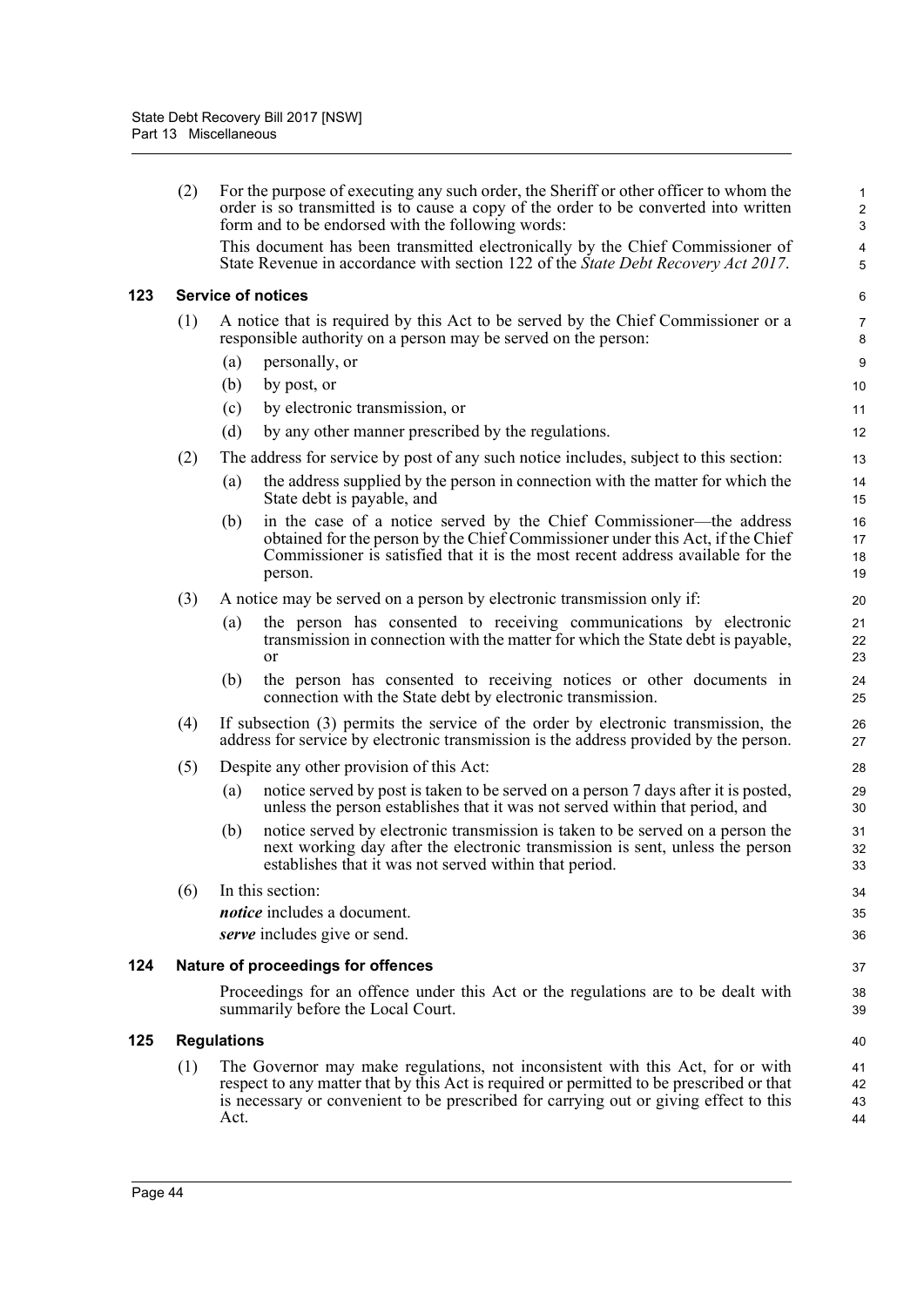|  | (2) The regulations may create offences punishable by a penalty not exceeding |  |  |  |  |  |
|--|-------------------------------------------------------------------------------|--|--|--|--|--|
|  | 50 penalty units.                                                             |  |  |  |  |  |

(3) The regulations may make provision for or with respect to the waiver, remittance, postponement or refund of any interest, costs or fees payable under this Act.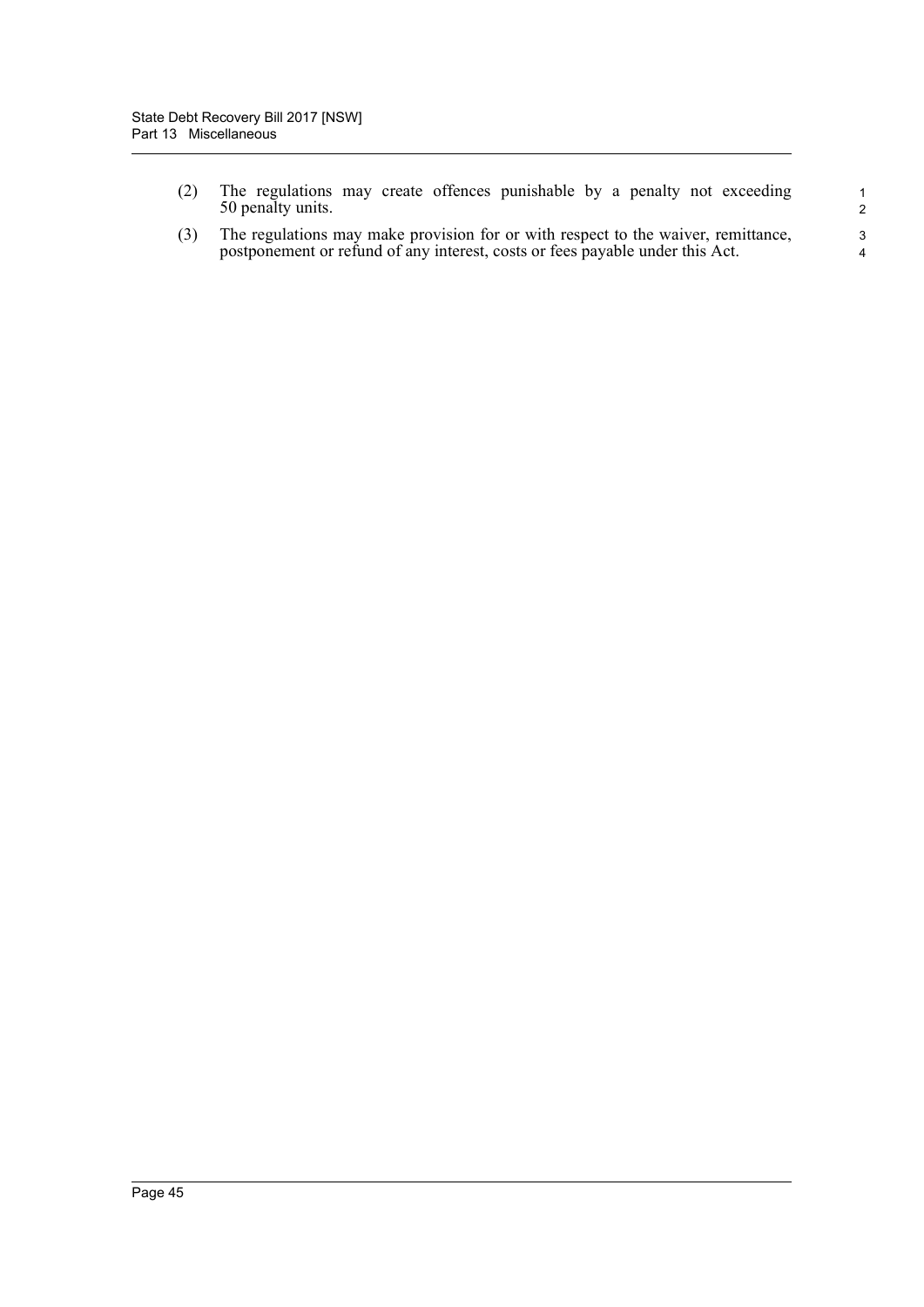# **Schedule 1 Referable debts**

(Sections 3 (1) and 7)

| Column 1                                     | Column 2                                           |  |  |
|----------------------------------------------|----------------------------------------------------|--|--|
| Referable debt                               | <b>Referring officer</b>                           |  |  |
| Ambulance fee under Chapter 5A of the Health | Health Secretary under the Health Services Act     |  |  |
| Services Act 1997                            | 1997                                               |  |  |
| Rates, charges, fees and other amounts under | General Manager of the council to which the rates, |  |  |
| Chapter 15 of the Local Government Act 1993  | charges, fees or other amounts are payable         |  |  |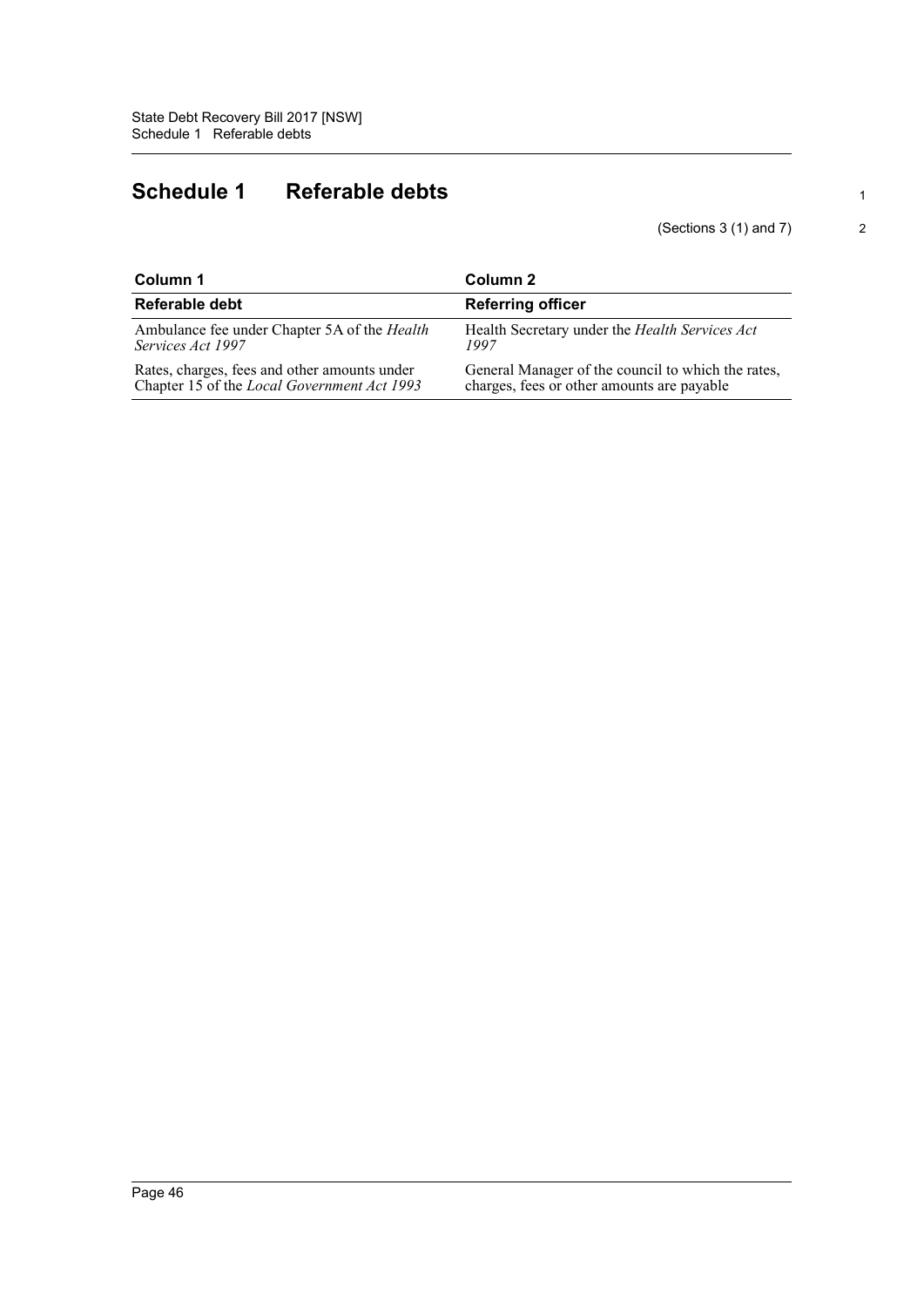# **Schedule 2 Licence suspension orders**

(Section 3 (1))

| Column 1                                                                                                                 | Column <sub>2</sub>                                                                |
|--------------------------------------------------------------------------------------------------------------------------|------------------------------------------------------------------------------------|
| <b>Relevant licences</b>                                                                                                 | <b>Licence authority</b>                                                           |
| <b>Conveyancers Licensing Act 2003</b>                                                                                   |                                                                                    |
| Licence under the Conveyancers Licensing Act<br>2003                                                                     | Secretary under the Conveyancers Licensing Act<br>2003                             |
| <b>Driving Instructors Act 1992</b>                                                                                      |                                                                                    |
| Licence under the Driving Instructors Act 1992                                                                           | Authority under the Driving Instructors Act 1992                                   |
| Home Building Act 1989                                                                                                   |                                                                                    |
| Contractor licence under the Home Building Act<br>1989                                                                   | Secretary under the Home Building Act 1989                                         |
| Tradesperson certificate under the Home Building<br>Act 1989                                                             | Secretary under the Home Building Act 1989                                         |
| Supervisor certificate under the Home Building Act Secretary under the Home Building Act 1989<br>1989                    |                                                                                    |
| <b>Motor Dealers and Repairers Act 2013</b>                                                                              |                                                                                    |
| Motor dealer's licence under the Motor Dealers and Secretary under the Motor Dealers and Repairers<br>Repairers Act 2013 | Act 2013                                                                           |
| Motor vehicle repairer's licence under the Motor<br>Dealers and Repairers Act 2013                                       | Secretary under the Motor Dealers and Repairers<br>Act 2013                        |
| Motor vehicle recycler's licence under the Motor<br>Dealers and Repairers Act 2013                                       | Secretary under the Motor Dealers and Repairers<br>Act 2013                        |
| Tradesperson's certificate under the Motor Dealers<br>and Repairers Act 2013                                             | Secretary under the Motor Dealers and Repairers<br>Act 2013                        |
| <b>Pawnbrokers and Second-hand Dealers Act 1996</b>                                                                      |                                                                                    |
| Pawnbrokers licence under the Pawnbrokers and<br>Second-hand Dealers Act 1996                                            | Secretary under the Pawnbrokers and Second-hand<br>Dealers Act 1996                |
| Second-hand dealers licence under the Pawnbrokers<br>and Second-hand Dealers Act 1996                                    | Secretary under the Pawnbrokers and Second-hand<br>Dealers Act 1996                |
| Combined pawnbrokers and second-hand dealers<br>licence under the Pawnbrokers and Second-hand<br>Dealers Act 1996        | Secretary under the Pawnbrokers and Second-hand<br>Dealers Act 1996                |
| <b>Property, Stock and Business Agents Act 2002</b>                                                                      |                                                                                    |
| Real estate agent's licence under the <i>Property</i> , Stock<br>and Business Agents Act 2002                            | Secretary under the Property, Stock and Business<br>Agents Act 2002                |
| Stock and station agent's licence under the<br>Property, Stock and Business Agents Act 2002                              | Secretary under the Property, Stock and Business<br>Agents Act 2002                |
| Business agent's licence under the Property, Stock<br>and Business Agents Act 2002                                       | Secretary under the Property, Stock and Business<br>Agents Act 2002                |
| Strata managing agent's licence under the Property,<br>Stock and Business Agents Act 2002                                | Secretary under the <i>Property</i> , <i>Stock and Business</i><br>Agents Act 2002 |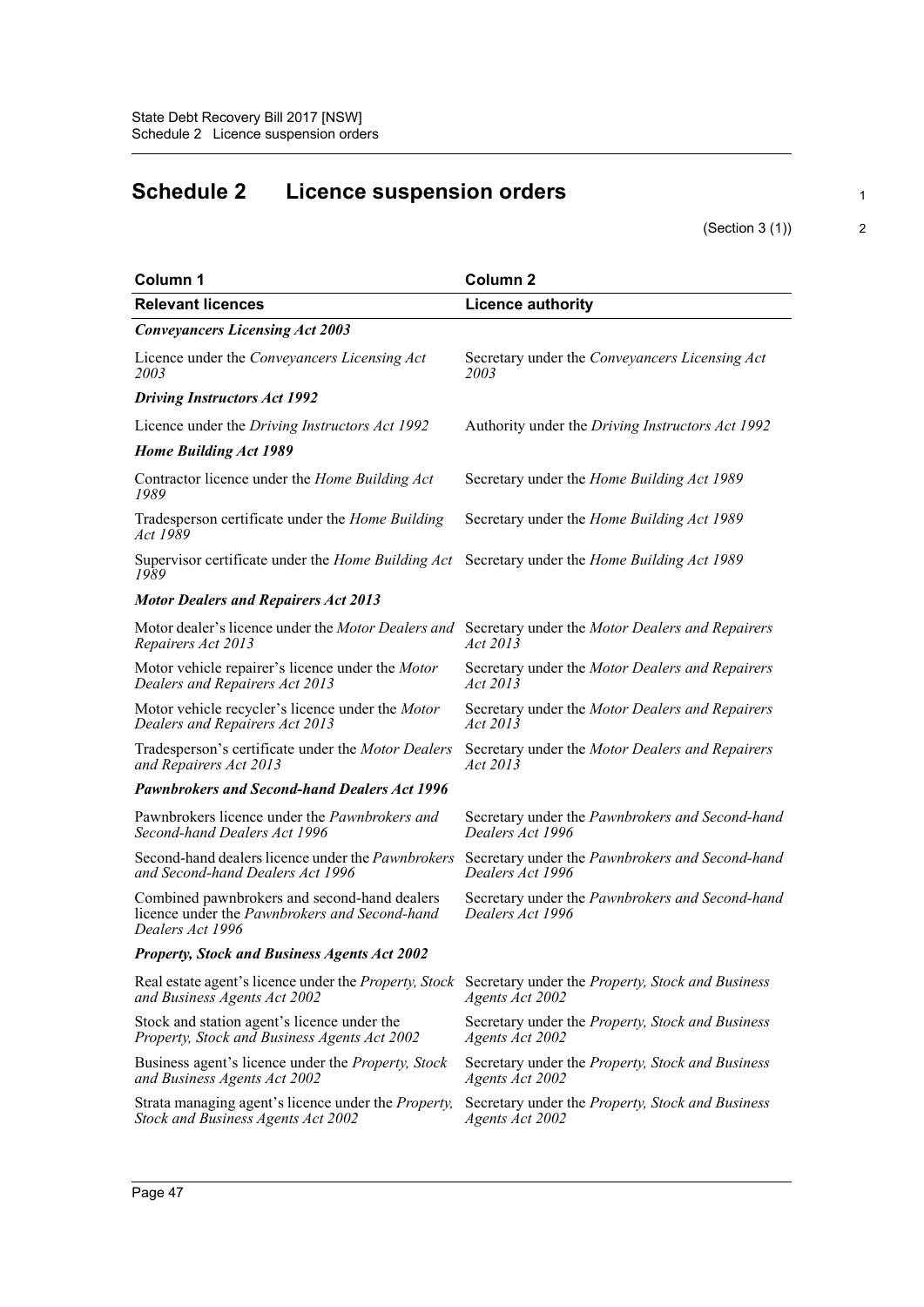| Column 1                                                                                                                    | Column <sub>2</sub>                                                                |
|-----------------------------------------------------------------------------------------------------------------------------|------------------------------------------------------------------------------------|
| <b>Relevant licences</b>                                                                                                    | <b>Licence authority</b>                                                           |
| On-site residential property manager's licence<br>under the Property, Stock and Business Agents Act<br>2002                 | Secretary under the Property, Stock and Business<br>Agents Act 2002                |
| Corporation licence under the <i>Property</i> , Stock and<br>Business Agents Act 2002                                       | Secretary under the Property, Stock and Business<br>Agents Act 2002                |
| Certificate of registration as a real estate<br>salesperson under the Property, Stock and Business<br>Agents Act 2002       | Secretary under the Property, Stock and Business<br>Agents Act 2002                |
| Certificate of registration as a stock and station<br>salesperson under the Property, Stock and Business<br>Agents Act 2002 | Secretary under the <i>Property</i> , <i>Stock and Business</i><br>Agents Act 2002 |
| Certificate of registration as a business salesperson<br>under the Property, Stock and Business Agents Act<br>2002          | Secretary under the Property, Stock and Business<br>Agents Act 2002                |
| Certificate of registration as a registered manager<br>under the Property, Stock and Business Agents Act<br>2002            | Secretary under the Property, Stock and Business<br>Agents Act 2002                |
| <b>Tattoo Parlours Act 2012</b>                                                                                             |                                                                                    |
| Operator licence under the Tattoo Parlours Act<br>2012                                                                      | Secretary under the Tattoo Parlours Act 2012                                       |
| Tattooist licence under the Tattoo Parlours Act 2012 Secretary under the Tattoo Parlours Act 2012                           |                                                                                    |
| Tow Truck Industry Act 1998                                                                                                 |                                                                                    |
| Tow truck operators licence under the Tow Truck<br>Industry Act 1998                                                        | Secretary under the Tow Truck Industry Act 1998                                    |
| Tow truck drivers certificate under the Tow Truck<br>Industry Act 1998                                                      | Secretary under the Tow Truck Industry Act 1998                                    |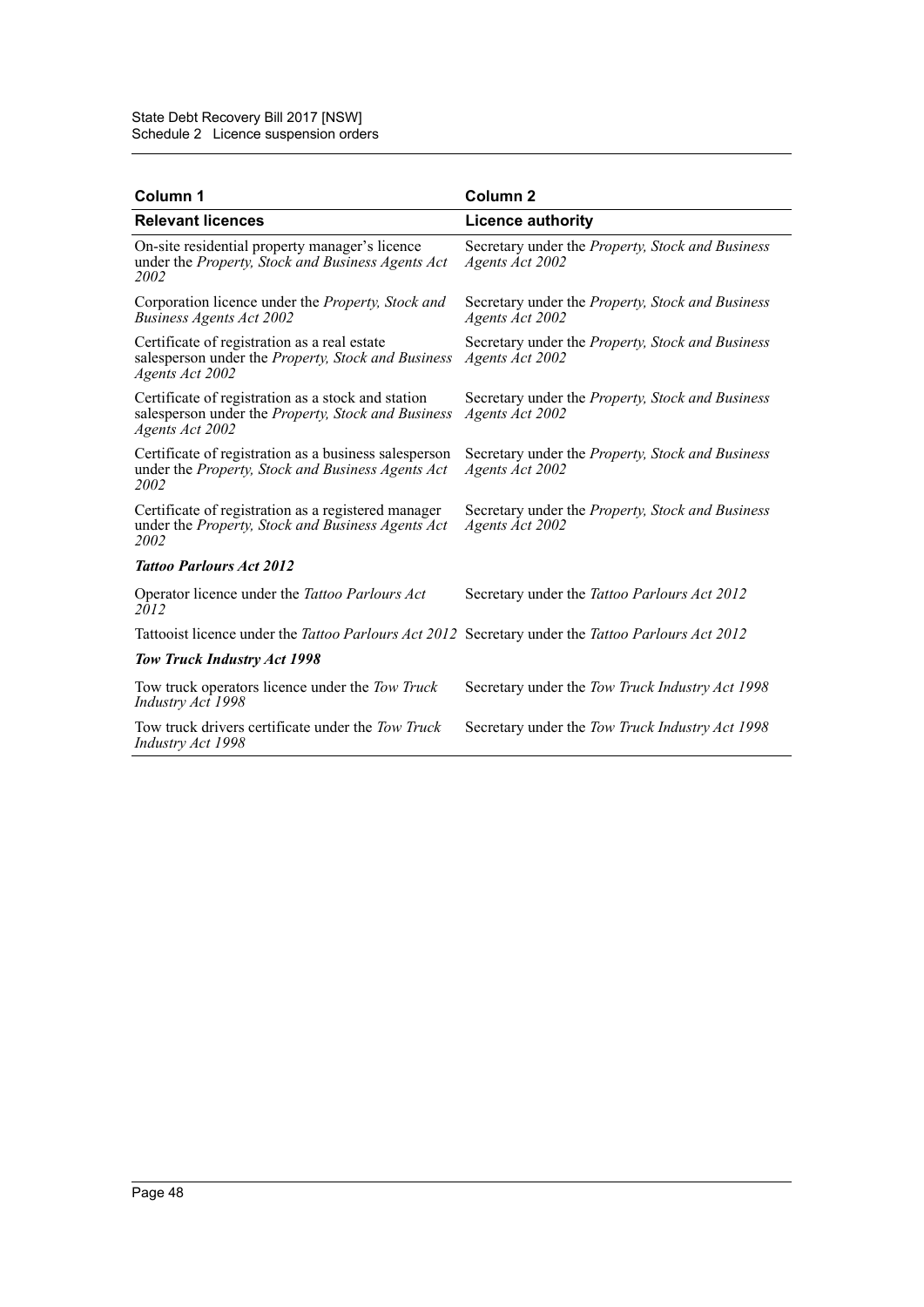# **Schedule 3 Savings, transitional and other provisions**

# **Part 1 General**

# **1 Regulations**

(1) The regulations may contain provisions of a savings or transitional nature consequent on the enactment of this Act or any Act that amends this Act.

1

2

17

- (2) Any such provision may, if the regulations so provide, take effect from the date of assent to the Act concerned or a later date.
- (3) To the extent to which any such provision takes effect from a date that is earlier than the date of its publication on the NSW legislation website, the provision does not operate so as:
	- (a) to affect, in a manner prejudicial to any person (other than the State or an authority of the State), the rights of that person existing before the date of its publication, or
	- (b) to impose liabilities on any person (other than the State or an authority of the State) in respect of anything done or omitted to be done before the date of its publication.

# **Part 2 Provisions consequent on enactment of this Act**

# **2 Application to existing debts**

- (1) This Act, and the amendments made by this Act, extend to an amount that became payable, or a debt that was incurred, before the commencement of this Act.
- (2) Accordingly, a debt recovery order may be made in relation to the amount or debt in accordance with this Act.
- (3) This clause is subject to the *Limitation Act 1969*.
- (4) This clause is subject to any specific provision to the contrary in the *Health Services Act 1997*.  $24$ 25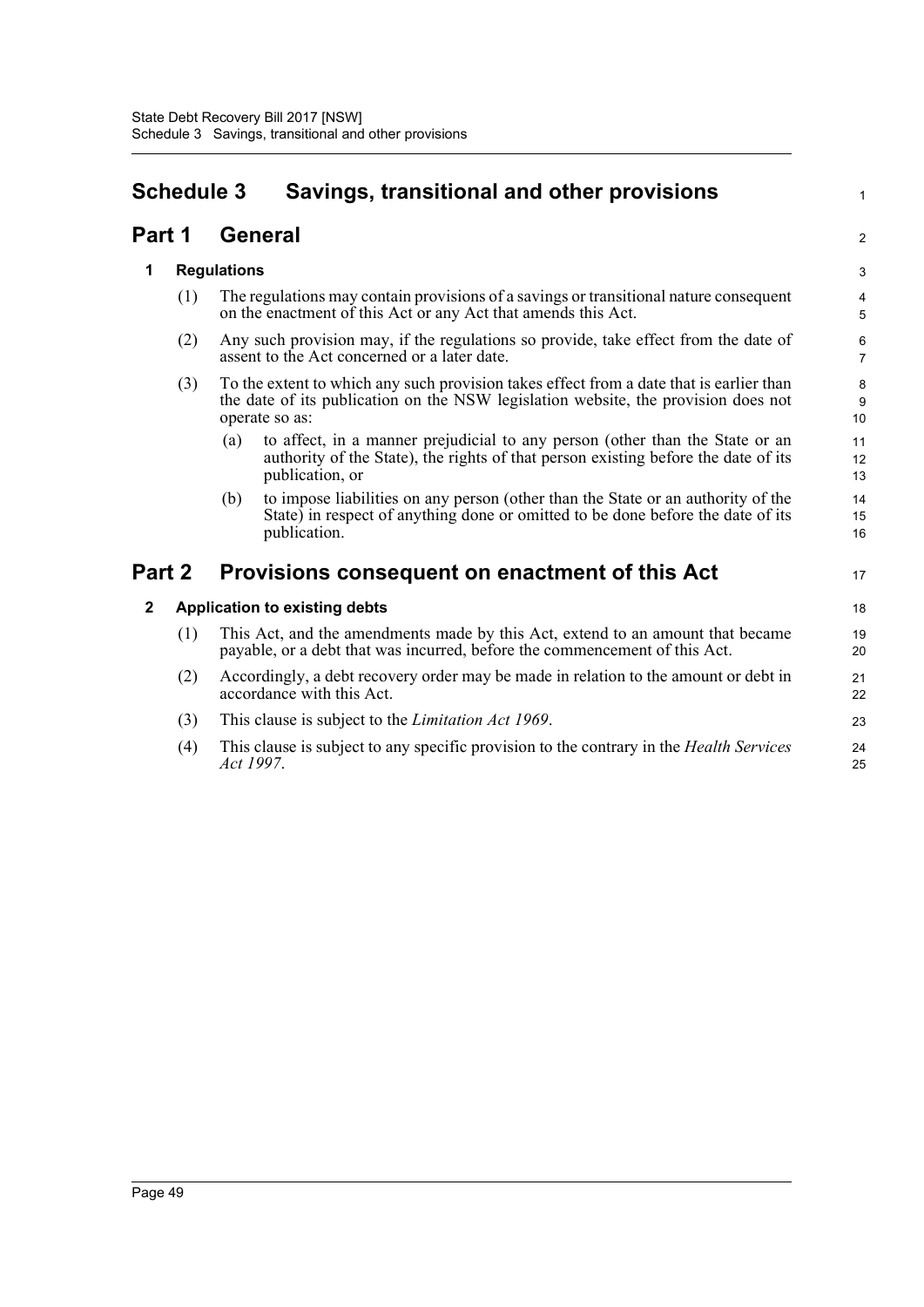|       | <b>Schedule 4</b>                                           |                                                                                        | <b>Consequential amendments</b>                                                                                                                                                                                                                                                                            | 1                    |  |
|-------|-------------------------------------------------------------|----------------------------------------------------------------------------------------|------------------------------------------------------------------------------------------------------------------------------------------------------------------------------------------------------------------------------------------------------------------------------------------------------------|----------------------|--|
| 4.1   |                                                             | <b>Conveyancers Licensing Act 2003 No 3</b>                                            |                                                                                                                                                                                                                                                                                                            |                      |  |
|       |                                                             | <b>Section 144A</b>                                                                    |                                                                                                                                                                                                                                                                                                            | 3                    |  |
|       |                                                             |                                                                                        | Insert after section 144:                                                                                                                                                                                                                                                                                  | 4                    |  |
|       | 144A                                                        |                                                                                        | <b>Suspension under State Debt Recovery Act 2017</b>                                                                                                                                                                                                                                                       | 5                    |  |
|       |                                                             | (1)                                                                                    | The suspension of a licence under the State Debt Recovery Act 2017 is not<br>disciplinary action for the purposes of this Act.                                                                                                                                                                             | 6<br>$\overline{7}$  |  |
|       |                                                             | (2)                                                                                    | The suspension of a licence under that Act has the same effect as the<br>suspension of a licence under this Part.<br>Note. The State Debt Recovery Act 2017 contains provisions which require a licence<br>to be suspended for non-payment of a State debt in certain circumstances.                       | 8<br>9<br>10<br>11   |  |
| 4.2   |                                                             |                                                                                        | Driving Instructors Act 1992 No 3                                                                                                                                                                                                                                                                          | 12                   |  |
| [1]   | <b>Section 30A</b>                                          |                                                                                        |                                                                                                                                                                                                                                                                                                            | 13                   |  |
|       |                                                             | Insert after section 30:                                                               |                                                                                                                                                                                                                                                                                                            |                      |  |
|       | 30A<br><b>Suspension under State Debt Recovery Act 2017</b> |                                                                                        |                                                                                                                                                                                                                                                                                                            |                      |  |
|       |                                                             | (1)                                                                                    | This Part does not limit the operation of the State Debt Recovery Act 2017.                                                                                                                                                                                                                                | 16                   |  |
|       |                                                             | (2)                                                                                    | The suspension of a licence under the State Debt Recovery Act 2017 has the<br>same effect as a suspension of a licence under this Part.<br>Note. The State Debt Recovery Act 2017 contains provisions which require a licence<br>to be suspended for non-payment of a State debt in certain circumstances. | 17<br>18<br>19<br>20 |  |
| $[2]$ |                                                             |                                                                                        | Section 31 Appeal against decision of Authority                                                                                                                                                                                                                                                            | 21                   |  |
|       |                                                             |                                                                                        | Insert after section $31(7)$ :                                                                                                                                                                                                                                                                             | 22                   |  |
|       |                                                             | (8)                                                                                    | This section is subject to the State Debt Recovery Act 2017.                                                                                                                                                                                                                                               | 23                   |  |
| 4.3   |                                                             |                                                                                        | Duties Act 1997 No 123                                                                                                                                                                                                                                                                                     | 24                   |  |
| [1]   |                                                             |                                                                                        | Section 290 Special procedures for electronic registry instruments                                                                                                                                                                                                                                         | 25                   |  |
|       |                                                             | Omit "the Office of State Revenue" from section 290 (5). Insert instead "Revenue NSW". |                                                                                                                                                                                                                                                                                                            |                      |  |
| $[2]$ | Section 310                                                 |                                                                                        |                                                                                                                                                                                                                                                                                                            | 27                   |  |
|       |                                                             |                                                                                        | Omit the section. Insert instead:                                                                                                                                                                                                                                                                          | 28                   |  |
|       | 310                                                         |                                                                                        | <b>Functions of Hardship Review Board</b>                                                                                                                                                                                                                                                                  | 29                   |  |
|       |                                                             |                                                                                        | The Hardship Review Board constituted under the State Debt Recovery Act<br>2017 may exercise its functions under that Act and the Taxation<br>Administration Act 1996 in relation to duty payable under this Act.                                                                                          | 30<br>31<br>32       |  |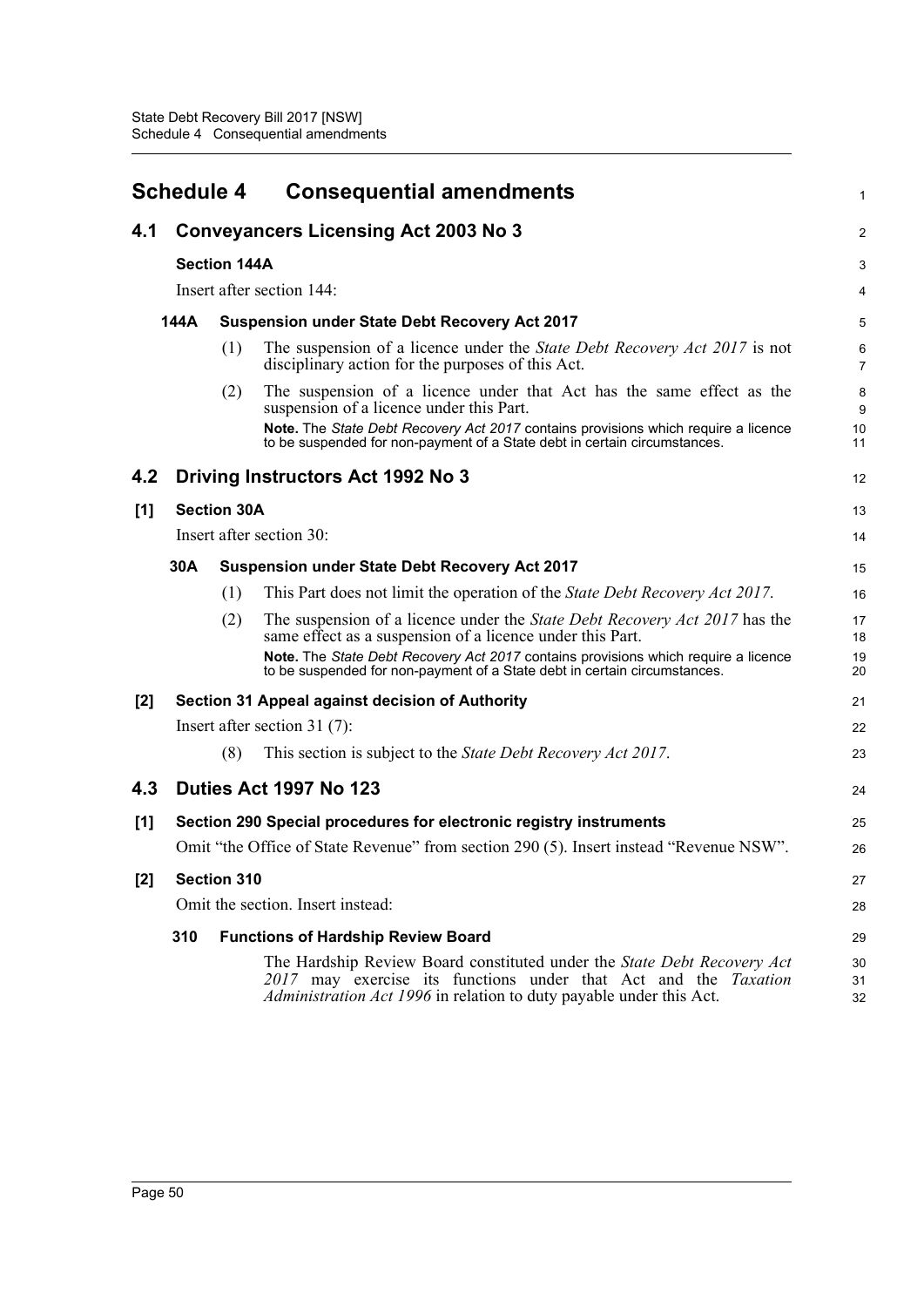| 4.4   |                                                                                                                             |                                                                             | <b>Fines Act 1996 No 99</b>                                                                                                                                                                                                                                   | 1                       |  |
|-------|-----------------------------------------------------------------------------------------------------------------------------|-----------------------------------------------------------------------------|---------------------------------------------------------------------------------------------------------------------------------------------------------------------------------------------------------------------------------------------------------------|-------------------------|--|
| [1]   |                                                                                                                             |                                                                             | <b>Section 3 Definitions</b>                                                                                                                                                                                                                                  | $\overline{\mathbf{c}}$ |  |
|       |                                                                                                                             |                                                                             | Omit the definition of <i>Hardship Review Board</i> from section $3(1)$ . Insert instead:                                                                                                                                                                     | 3                       |  |
|       |                                                                                                                             |                                                                             | Hardship Review Board means the Hardship Review Board constituted under<br>the State Debt Recovery Act 2017.                                                                                                                                                  | 4<br>5                  |  |
| $[2]$ |                                                                                                                             |                                                                             | Section 19A Official caution may be given instead of penalty notice                                                                                                                                                                                           | 6                       |  |
|       |                                                                                                                             |                                                                             | Omit "the Office of State Revenue" from the definition of <i>guidelines</i> in section 19A (3).                                                                                                                                                               | 7                       |  |
|       |                                                                                                                             |                                                                             | Insert instead "Revenue NSW".                                                                                                                                                                                                                                 | 8                       |  |
| [3]   |                                                                                                                             | Section 22 Persons who may deal with penalty notices (appropriate officers) |                                                                                                                                                                                                                                                               |                         |  |
|       |                                                                                                                             |                                                                             | Omit "the Office of State Revenue" from section 22 (2) (b) (i).                                                                                                                                                                                               | 10                      |  |
|       |                                                                                                                             |                                                                             | Insert instead "Revenue NSW".                                                                                                                                                                                                                                 | 11                      |  |
| [4]   |                                                                                                                             |                                                                             | Section 23A Person may elect to have matter dealt with by court                                                                                                                                                                                               | 12                      |  |
|       |                                                                                                                             |                                                                             | Omit the note to section 23A (2B).                                                                                                                                                                                                                            | 13                      |  |
| [5]   | Section 23A (2BA)                                                                                                           |                                                                             |                                                                                                                                                                                                                                                               | 14                      |  |
|       |                                                                                                                             |                                                                             | Insert after section 23A (2B):                                                                                                                                                                                                                                | 15                      |  |
|       |                                                                                                                             | (2BA)                                                                       | If a person elects to have a matter dealt with by a court while a review under<br>Division 2A is in progress, court proceedings must not be taken unless,<br>following the review, the reviewing agency confirms the decision to issue the<br>penalty notice. | 16<br>17<br>18<br>19    |  |
| [6]   |                                                                                                                             |                                                                             | Section 24I Review terminated if matter dealt with by court                                                                                                                                                                                                   | 20                      |  |
|       |                                                                                                                             | Omit the section.                                                           |                                                                                                                                                                                                                                                               | 21                      |  |
| $[7]$ |                                                                                                                             |                                                                             | Section 72 Order to seize property of fine defaulter                                                                                                                                                                                                          | 22                      |  |
|       | Insert "or if the Sheriff is satisfied that the order is not capable of execution" after "was<br>made" in section $72(8)$ . |                                                                             |                                                                                                                                                                                                                                                               |                         |  |
| [8]   | Section 77A Garnishee order refunds in case of hardship                                                                     |                                                                             |                                                                                                                                                                                                                                                               |                         |  |
|       |                                                                                                                             |                                                                             | Insert "all or part of" after "refund" in section 77A (1).                                                                                                                                                                                                    | 26                      |  |
| [9]   |                                                                                                                             | <b>Section 99K</b>                                                          |                                                                                                                                                                                                                                                               | 27                      |  |
|       |                                                                                                                             | Insert after section 99J:                                                   |                                                                                                                                                                                                                                                               |                         |  |
|       | 99K                                                                                                                         |                                                                             | <b>Orders may extend to State debt</b>                                                                                                                                                                                                                        | 29                      |  |
|       |                                                                                                                             | (1)                                                                         | The Commissioner may make or vary a work and development order so that it                                                                                                                                                                                     | 30                      |  |
|       |                                                                                                                             |                                                                             | extends to all or part of an unpaid State debt that is payable by the person, in<br>addition to a fine, if:                                                                                                                                                   | 31<br>32                |  |
|       |                                                                                                                             |                                                                             | the Commissioner has power to make, or has made, a work and<br>(a)<br>development order with respect to the person in relation to the fine, and                                                                                                               | 33<br>34                |  |
|       |                                                                                                                             |                                                                             | the person requests or agrees to the extension of the order to that State<br>(b)<br>debt, and                                                                                                                                                                 | 35<br>36                |  |
|       |                                                                                                                             |                                                                             | the approved person agrees to the extension of the order to that State<br>(c)<br>debt, and                                                                                                                                                                    | 37<br>38                |  |
|       |                                                                                                                             |                                                                             |                                                                                                                                                                                                                                                               |                         |  |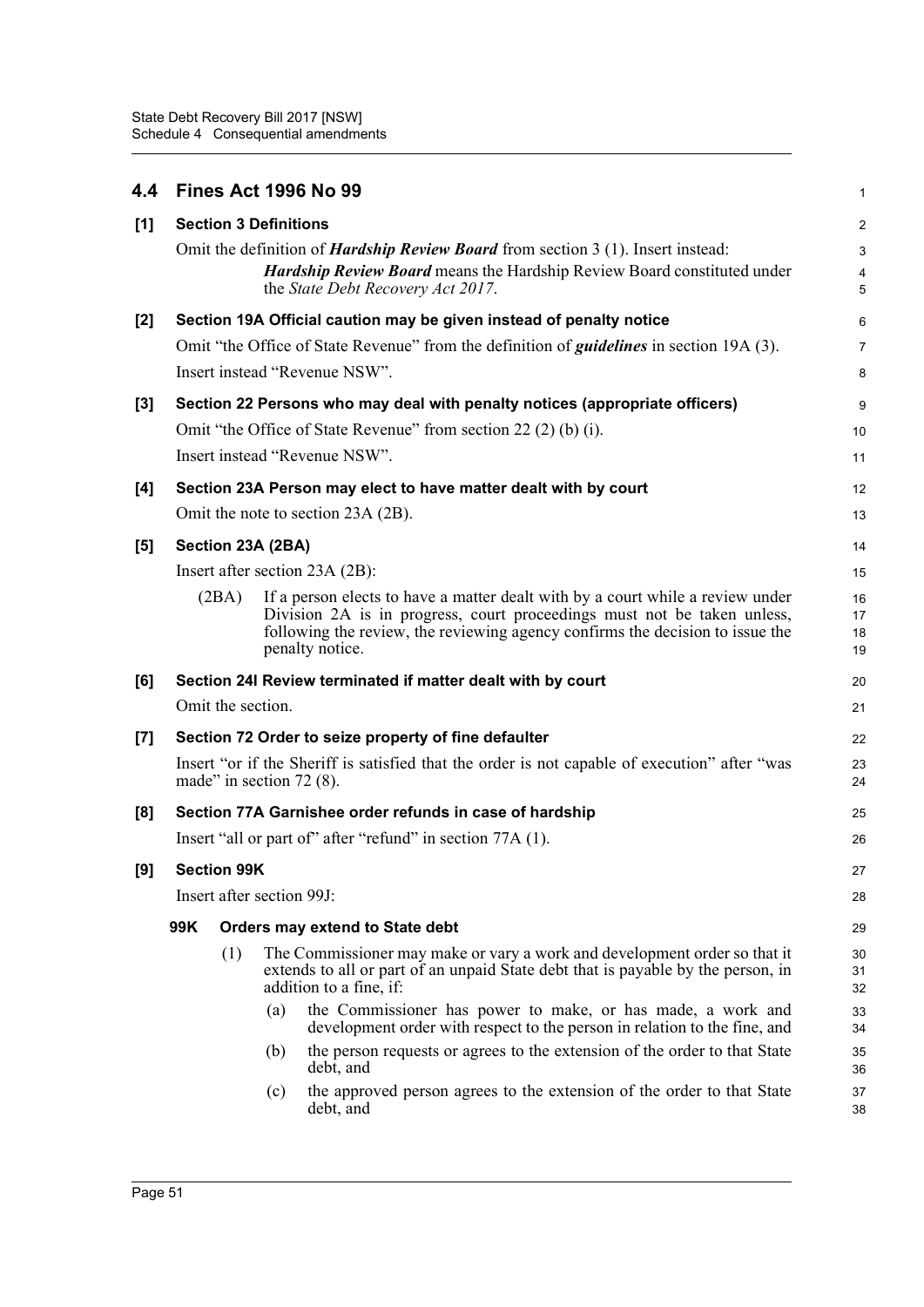|        |                                  | (d) | a debt recovery order has been made with respect to the person in<br>relation to the State debt.                                                                                                                                                                                 | $\mathbf{1}$<br>$\overline{2}$              |
|--------|----------------------------------|-----|----------------------------------------------------------------------------------------------------------------------------------------------------------------------------------------------------------------------------------------------------------------------------------|---------------------------------------------|
|        | (2)                              |     | A request may be made in anticipation of a debt recovery order being made<br>with respect to the person in relation to the State debt.                                                                                                                                           | $\ensuremath{\mathsf{3}}$<br>$\overline{4}$ |
|        | (3)                              |     | If the Commissioner makes a work and development order that applies to both<br>a fine and State debt, this Subdivision (except section 99E) applies in relation<br>to the State debt as if it were a fine.                                                                       | $\sqrt{5}$<br>6<br>$\overline{7}$           |
|        | (4)                              |     | If a person subject to a work and development order that extends to a State debt<br>or part of a State debt:                                                                                                                                                                     | 8<br>$\boldsymbol{9}$                       |
|        |                                  | (a) | complies with the order—the State debt, or the part of the State debt, to<br>which the order relates is taken to be satisfied, or                                                                                                                                                | 10<br>11                                    |
|        |                                  | (b) | pays both the fine and the State debt (or the unsatisfied balance of the<br>fine and the State debt having regard to the activities already undertaken<br>under the order)—the order is taken to be satisfied.                                                                   | 12<br>13<br>14                              |
|        | (5)                              |     | If a person subject to a work and development order complies with some but<br>not all of the activities required by the order, the State debt is taken to be<br>satisfied to the value of the activities that have been undertaken at the rate or<br>rates set out in the order. | 15<br>16<br>17<br>18                        |
|        | (6)                              |     | However, an activity that is undertaken is to be counted towards satisfaction<br>of a State debt only if the fine to which the order relates has been satisfied.                                                                                                                 | 19<br>20                                    |
|        | (7)                              |     | No debt recovery action is to be taken against a person under the State Debt<br><i>Recovery Act 2017</i> in respect of a State debt to which a work and development<br>order relates while the order is in force.                                                                | 21<br>22<br>23                              |
|        | (8)                              |     | The Commissioner is required, in the exercise of the Commissioner's<br>functions under this section, to comply with the debt recovery guidelines<br>under the <i>State Debt Recovery Act 2017</i> .                                                                              | 24<br>25<br>26                              |
|        | (9)                              |     | In this section:                                                                                                                                                                                                                                                                 | 27                                          |
|        |                                  |     | <b>debt recovery order</b> means a debt recovery order under the State Debt<br>Recovery Act 2017.                                                                                                                                                                                | 28<br>29                                    |
|        |                                  |     | <b>State debt</b> has the same meaning as it has in the <i>State Debt Recovery Act 2017</i> .                                                                                                                                                                                    | 30                                          |
| [10]   | Section 100 Time to pay          |     |                                                                                                                                                                                                                                                                                  | 31                                          |
|        | section $100(2)$ .               |     | Omit "if satisfied the application is genuine and it appears expedient to do so" from                                                                                                                                                                                            | 32<br>33                                    |
| $[11]$ |                                  |     | <b>Section 101A Hardship Review Board</b>                                                                                                                                                                                                                                        | 34                                          |
|        | Omit the section.                |     |                                                                                                                                                                                                                                                                                  | 35                                          |
| [12]   |                                  |     | Section 101B Reviews by Hardship Review Board                                                                                                                                                                                                                                    | 36                                          |
|        | Insert after section 101B (1):   |     |                                                                                                                                                                                                                                                                                  | 37                                          |
|        | (1A)                             |     | The fine defaulter must be a natural person.                                                                                                                                                                                                                                     | 38                                          |
| [13]   | <b>Section 101B (8)</b>          |     |                                                                                                                                                                                                                                                                                  |                                             |
|        | Insert after section $101B(7)$ : |     |                                                                                                                                                                                                                                                                                  | 40                                          |
|        | (8)                              |     | The Hardship Review Board may exercise its functions under this Act in<br>conjunction with any functions that the Board may exercise under the State<br>Debt Recovery Act 2017 or the Taxation Administration Act 1996.                                                          | 41<br>42<br>43                              |

[10]

 $[13]$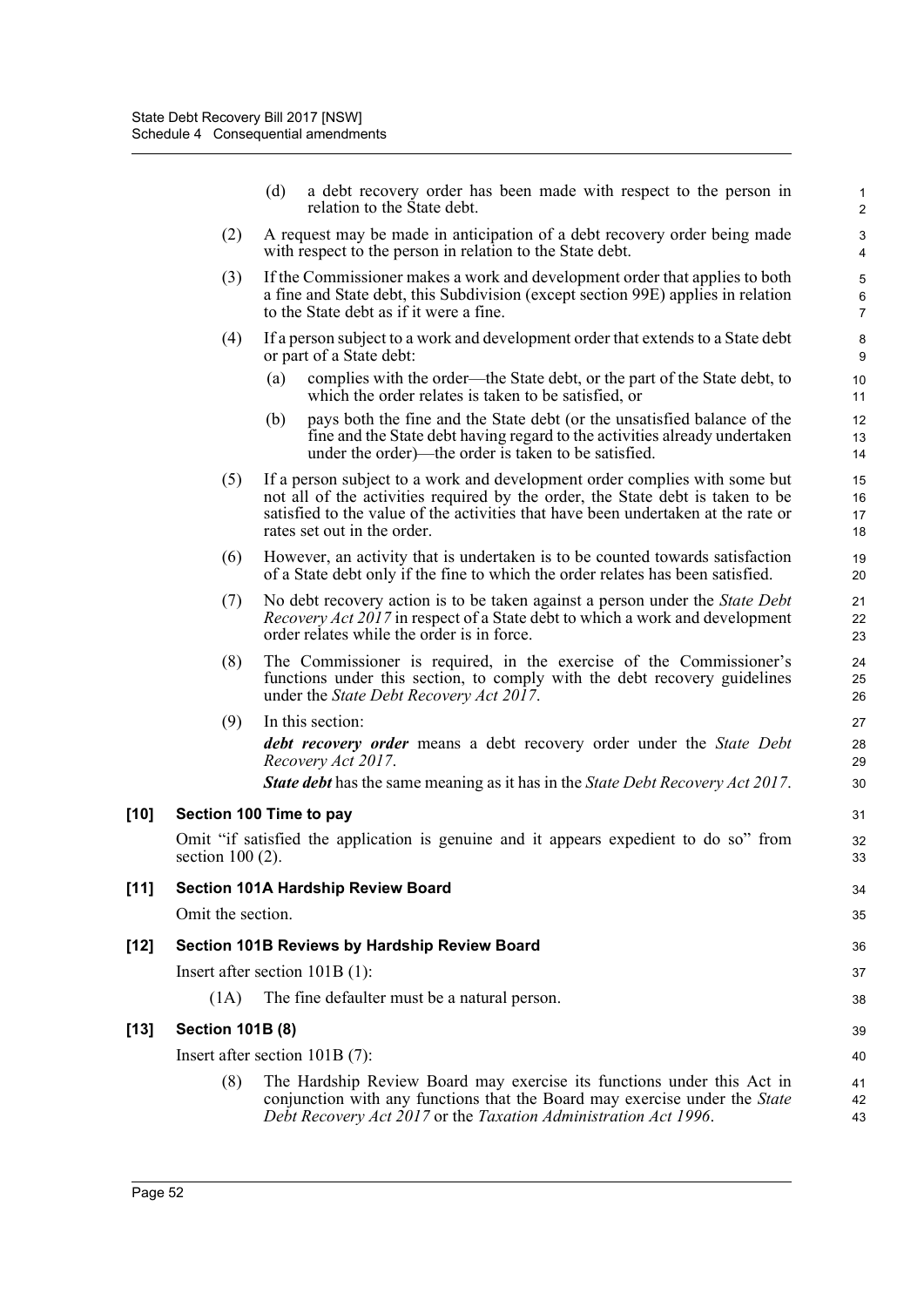| $[14]$ |                                                                                |                                                 | Section 115 Use of name "State Debt Recovery"                                                                                                                                                                                                                                             | 1                        |  |
|--------|--------------------------------------------------------------------------------|-------------------------------------------------|-------------------------------------------------------------------------------------------------------------------------------------------------------------------------------------------------------------------------------------------------------------------------------------------|--------------------------|--|
|        |                                                                                | Omit the section.                               |                                                                                                                                                                                                                                                                                           | $\overline{\mathbf{c}}$  |  |
| [15]   |                                                                                |                                                 | Section 117A Disclosure of information by Commissioner                                                                                                                                                                                                                                    | 3                        |  |
|        |                                                                                |                                                 | Insert after section $117A(1)(a2)$ :                                                                                                                                                                                                                                                      | 4                        |  |
|        |                                                                                |                                                 | to the Chief Commissioner under the State Debt Recovery Act 2017 in<br>(a3)<br>connection with the administration or execution of the debt recovery<br>guidelines under that Act, or                                                                                                      | 5<br>6<br>$\overline{7}$ |  |
| [16]   |                                                                                |                                                 | Schedule 3 Savings, transitional and other provisions                                                                                                                                                                                                                                     | 8                        |  |
|        | Insert at the end of the Schedule, with appropriate Part and clause numbering: |                                                 |                                                                                                                                                                                                                                                                                           |                          |  |
|        | <b>Part</b>                                                                    |                                                 | <b>Provision consequent on enactment of State Debt</b><br><b>Recovery Act 2017</b>                                                                                                                                                                                                        | 10<br>11                 |  |
|        |                                                                                |                                                 | Use of name "State Debt Recovery"                                                                                                                                                                                                                                                         | 12                       |  |
|        |                                                                                |                                                 | The Commissioner is taken to be authorised under the State Debt Recovery Act<br>2017 to use the name "State Debt Recovery" in the exercise of any functions<br>under this Act, unless the Chief Commissioner under the State Debt Recovery<br><i>Act 2017</i> revokes that authorisation. | 13<br>14<br>15<br>16     |  |
| 4.5    |                                                                                |                                                 | First Home Owner Grant (New Homes) Act 2000 No 21                                                                                                                                                                                                                                         | 17                       |  |
| [1]    | <b>Section 3 Definitions</b>                                                   |                                                 |                                                                                                                                                                                                                                                                                           |                          |  |
|        |                                                                                |                                                 | Insert in alphabetical order in section $3(1)$ :<br>grant debt—see section 46.                                                                                                                                                                                                            | 19<br>20                 |  |
| $[2]$  |                                                                                |                                                 | <b>Section 25 Objections</b>                                                                                                                                                                                                                                                              | 21                       |  |
|        |                                                                                |                                                 | Omit section 25 (1A).                                                                                                                                                                                                                                                                     | 22                       |  |
| $[3]$  | Section 46 Power to recover certain amounts                                    |                                                 |                                                                                                                                                                                                                                                                                           | 23                       |  |
|        |                                                                                |                                                 | Omit section 46 $(3)$ – $(3B)$ .                                                                                                                                                                                                                                                          | 24                       |  |
| [4]    | Section 46 (5) and (6)                                                         |                                                 |                                                                                                                                                                                                                                                                                           |                          |  |
|        |                                                                                | Omit section 46 $(5)$ – $(8)$ . Insert instead: |                                                                                                                                                                                                                                                                                           |                          |  |
|        |                                                                                |                                                 | (5) An amount payable by a person under this section is a debt payable to the<br>Crown.                                                                                                                                                                                                   | 27<br>28                 |  |
|        |                                                                                | (6)                                             | A debt payable to the Crown under this section is a grant debt under this Act.                                                                                                                                                                                                            | 29                       |  |
| [5]    |                                                                                |                                                 | Sections 46A and 46B                                                                                                                                                                                                                                                                      | 30                       |  |
|        |                                                                                | Omit section 46A. Insert instead:               |                                                                                                                                                                                                                                                                                           |                          |  |
|        | 46A                                                                            |                                                 | <b>Recovery of grant debts</b>                                                                                                                                                                                                                                                            | 32                       |  |
|        |                                                                                | (1)                                             | The Chief Commissioner may, by notice served on a person by whom a grant<br>debt is payable (a <i>debt notice</i> ), require the person to pay to the Chief<br>Commissioner that grant debt or any part of it that is unpaid.                                                             | 33<br>34<br>35           |  |
|        |                                                                                | (2)                                             | The notice must specify the amount payable and the due date for payment.                                                                                                                                                                                                                  | 36                       |  |
|        |                                                                                | (3)                                             | The due date specified must not be less than 28 days after the notice is served<br>on the person.                                                                                                                                                                                         | 37<br>38                 |  |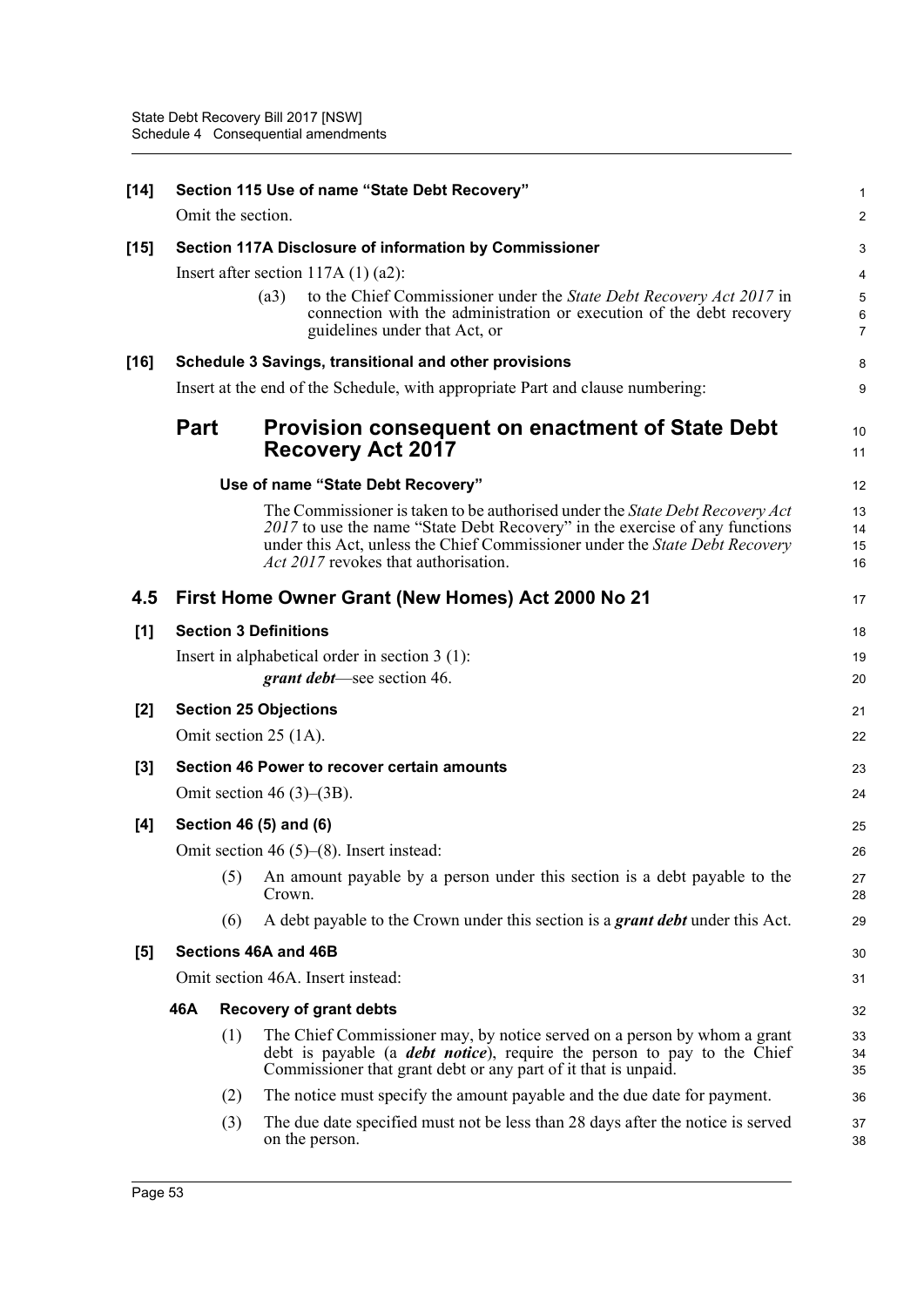- (4) The amount is payable by that due date or by a later date specified by the Chief Commissioner.
- (5) A debt notice must inform the person that, if the amount payable is not paid by the due date:
	- (a) debt recovery action may be taken under the *State Debt Recovery Act 2017*, and

(b) that, if that action is taken, additional debt recovery costs may become payable under that Act.

#### **46B Payment arrangements and writing off**

- (1) The Chief Commissioner may enter into an arrangement (which may include provision for the payment of interest) for payment of an outstanding grant debt by instalments.
- (2) The Chief Commissioner may write off the whole or part of a liability for a grant debt if satisfied that action, or further action, to recover the amount outstanding is impracticable or unwarranted.
- (3) Without limiting subsection (2), the Chief Commissioner may write off the whole or part of the liability for a grant debt if satisfied that:
	- (a) the person liable to pay it is in such circumstances that the exaction of the full amount of grant debt would result in serious hardship for the person or the person's dependants, or
	- (b) the person liable to pay it has died and that person's dependants are in such circumstances that the exaction of the full amount of grant debt would result in serious hardship for them.
- (4) The Chief Commissioner must not enter into an arrangement for payment of a grant debt, or write off any liability for a grant debt, under this section if a debt recovery order has been made in respect of the amount under the *State Debt Recovery Act 2017*.
- (5) Subsection (4) ceases to apply if the debt recovery order is revoked in respect of that amount.
- (6) This section does not limit any of the Chief Commissioner's functions under the *State Debt Recovery Act 2017*. **Note.** The *State Debt Recovery Act 2017* makes separate provision for time to pay arrangements.

#### **[6] Section 48A**

Insert after section 48:

#### **48A Service of notices**

Section 116 of the *Taxation Administration Act 1996* applies to the service of notices by the Chief Commissioner under this Act in the same way as it applies to the service of documents under a taxation law.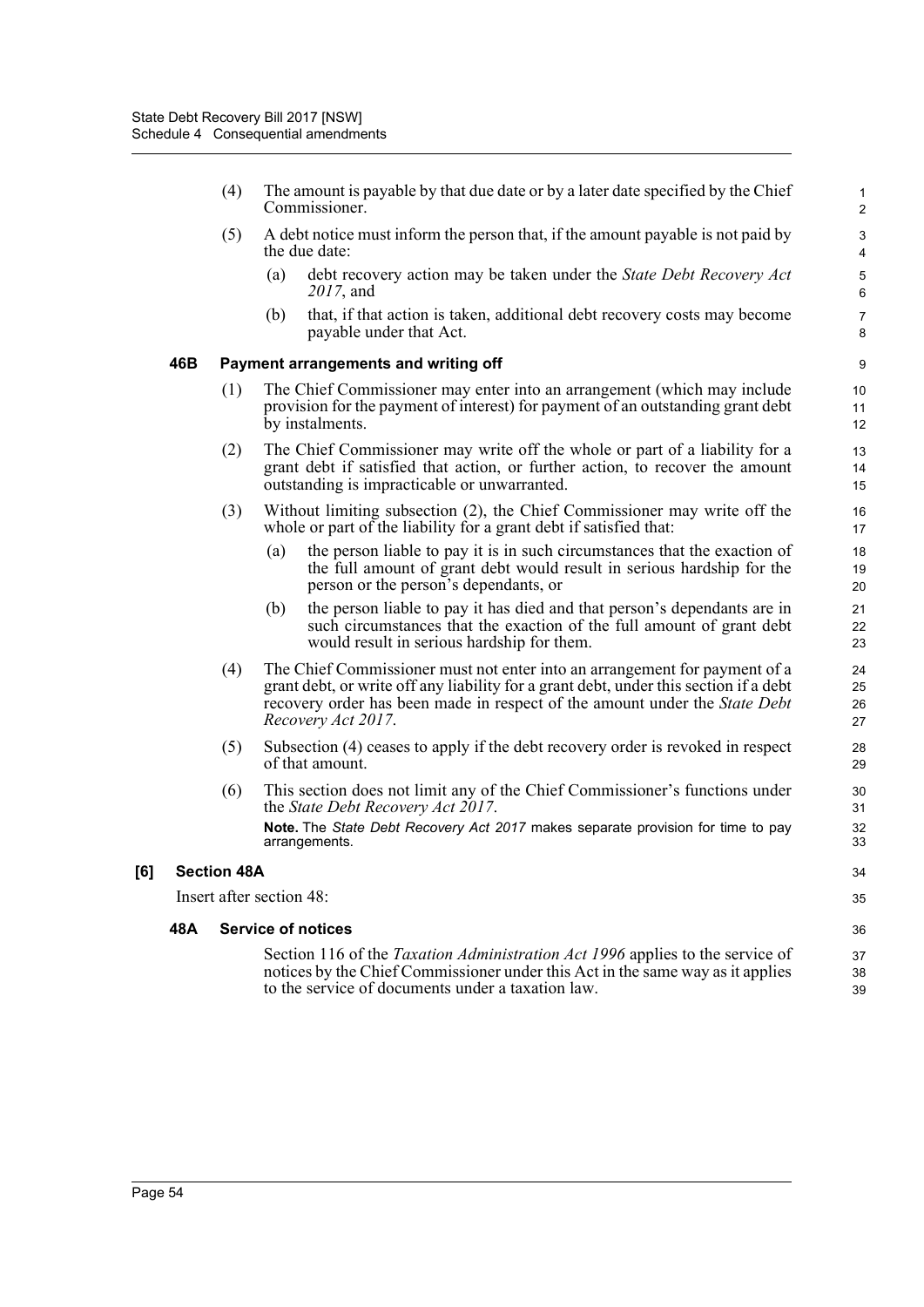| $[7]$ | Schedule 1 Savings, transitional and other provisions                                            |                                                                                                                                                                                                                  |                |  |  |  |
|-------|--------------------------------------------------------------------------------------------------|------------------------------------------------------------------------------------------------------------------------------------------------------------------------------------------------------------------|----------------|--|--|--|
|       | Insert at the end of the Schedule, with appropriate Part and clause numbering:                   |                                                                                                                                                                                                                  |                |  |  |  |
|       | <b>Part</b>                                                                                      | <b>Provisions consequent on enactment of State Debt</b><br><b>Recovery Act 2017</b>                                                                                                                              | 3<br>4         |  |  |  |
|       |                                                                                                  | <b>Recovery of grant debts</b>                                                                                                                                                                                   | 5              |  |  |  |
|       | (1)                                                                                              | The amendments made to this Act by the <i>State Debt Recovery Act 2017</i> extend<br>to amounts that became payable under section 46 before the commencement<br>of those amendments.                             | 6<br>7<br>8    |  |  |  |
|       | (2)                                                                                              | Accordingly, those amounts can be recovered under the <i>State Debt Recovery</i><br>Act 2017.                                                                                                                    | 9<br>10        |  |  |  |
|       | (3)                                                                                              | Section 46, as in force immediately before its amendment by the State Debt<br><i>Recovery Act 2017</i> , continues to apply to any charge created under that section<br>before that amendment.                   | 11<br>12<br>13 |  |  |  |
|       | (4)                                                                                              | Section 46A, as in force immediately before its substitution by the <i>State Debt</i><br><i>Recovery Act 2017</i> , continues to apply to any requirement made under that<br>section before that substitution.   | 14<br>15<br>16 |  |  |  |
| 4.6   |                                                                                                  | <b>Gaming Machine Tax Act 2001 No 72</b>                                                                                                                                                                         | 17             |  |  |  |
|       | <b>Section 18</b>                                                                                |                                                                                                                                                                                                                  |                |  |  |  |
|       | Omit the section. Insert instead:                                                                |                                                                                                                                                                                                                  |                |  |  |  |
|       | 18<br><b>Functions of Hardship Review Board</b>                                                  |                                                                                                                                                                                                                  |                |  |  |  |
|       |                                                                                                  | The Hardship Review Board constituted under the State Debt Recovery Act<br>2017 may exercise its functions under that Act and the Taxation<br>Administration Act 1996 in relation to tax payable under this Act. | 21<br>22<br>23 |  |  |  |
| 4.7   |                                                                                                  | <b>Government Information (Public Access) Regulation 2009</b>                                                                                                                                                    | 24             |  |  |  |
| [1]   |                                                                                                  | Schedule 3 Agencies declared to be part of other agencies                                                                                                                                                        | 25             |  |  |  |
|       | 1996.                                                                                            | Omit the matter relating to the Hardship Review Board constituted under the <i>Fines Act</i>                                                                                                                     | 26<br>27       |  |  |  |
| $[2]$ | <b>Schedule 3</b>                                                                                |                                                                                                                                                                                                                  |                |  |  |  |
|       |                                                                                                  | Omit "Hardship Review Board constituted under the Taxation Administration Act 1996".                                                                                                                             | 29             |  |  |  |
|       | 2017".                                                                                           | Insert instead "Hardship Review Board constituted under the State Debt Recovery Act                                                                                                                              | 30<br>31       |  |  |  |
| 4.8   |                                                                                                  | <b>Health Services Act 1997 No 154</b>                                                                                                                                                                           | 32             |  |  |  |
| [1]   | <b>Section 67AA Definitions</b>                                                                  |                                                                                                                                                                                                                  |                |  |  |  |
|       | Omit the definitions of <i>Commissioner</i> , <i>debt notice</i> and <i>fee recovery order</i> . |                                                                                                                                                                                                                  |                |  |  |  |
|       |                                                                                                  | Insert in alphabetical order:                                                                                                                                                                                    | 35             |  |  |  |
|       |                                                                                                  | <b>Chief Commissioner</b> has the same meaning as in the State Debt Recovery Act<br>2017.                                                                                                                        | 36<br>37       |  |  |  |
|       |                                                                                                  | <i>debt notice</i> —see section 67Q.                                                                                                                                                                             | 38             |  |  |  |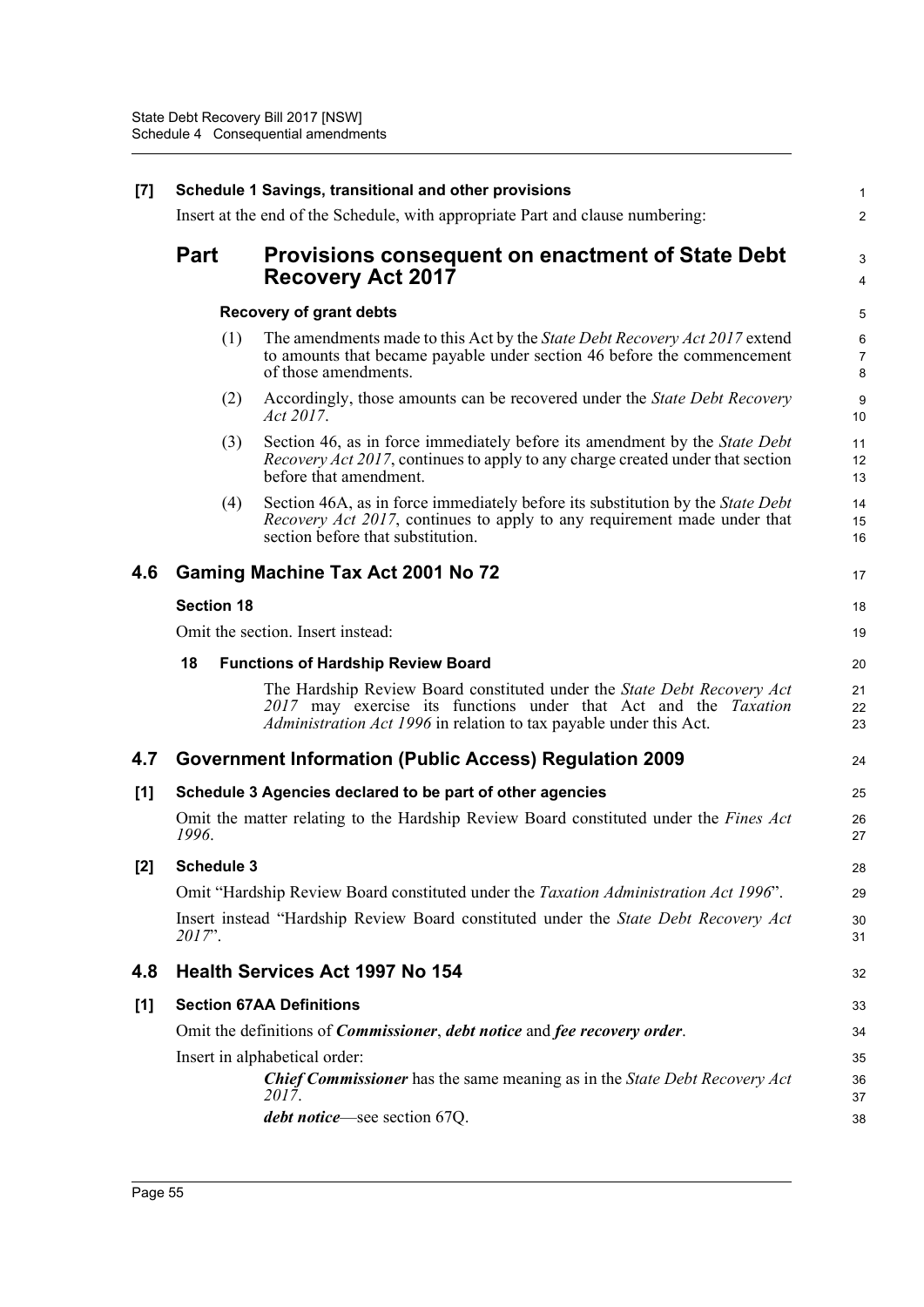|     |                                                                          |                    | <b>debt recovery order</b> has the same meaning as in the <i>State Debt Recovery Act</i><br>2017.                                                                                                                | 1<br>$\overline{2}$ |  |  |  |  |  |
|-----|--------------------------------------------------------------------------|--------------------|------------------------------------------------------------------------------------------------------------------------------------------------------------------------------------------------------------------|---------------------|--|--|--|--|--|
| [2] |                                                                          |                    | Section 67Q Debt notice may be issued if fee not paid                                                                                                                                                            | 3                   |  |  |  |  |  |
|     |                                                                          |                    | Omit "the fee to the Commissioner for the taking of fee recovery action under Schedule 9"<br>from section $67Q(2)$ (c) (i).                                                                                      | 4<br>5              |  |  |  |  |  |
|     |                                                                          |                    | Insert instead "the matter to the Chief Commissioner for the taking of debt recovery action<br>under the <i>State Debt Recovery Act 2017</i> ".                                                                  | 6<br>7              |  |  |  |  |  |
| [3] |                                                                          |                    | Section 67Q (2) (c) (ii)                                                                                                                                                                                         | 8                   |  |  |  |  |  |
|     | Omit the subparagraph. Insert instead:                                   |                    |                                                                                                                                                                                                                  |                     |  |  |  |  |  |
|     |                                                                          |                    | debt recovery costs may be payable by the person if debt recovery<br>(i)<br>action is taken under that Act, and                                                                                                  | 10<br>11            |  |  |  |  |  |
| [4] |                                                                          | Section 67Q (6)    |                                                                                                                                                                                                                  | 12                  |  |  |  |  |  |
|     |                                                                          |                    | Insert after section $67Q(5)$ :                                                                                                                                                                                  | 13                  |  |  |  |  |  |
|     |                                                                          | (6)                | A debt notice under this Act is declared to be a debt notice for the purposes of<br>the State Debt Recovery Act 2017.                                                                                            | 14<br>15            |  |  |  |  |  |
| [5] | <b>Section 67T Change of payment arrangements</b>                        |                    |                                                                                                                                                                                                                  |                     |  |  |  |  |  |
|     |                                                                          |                    | Omit "the ambulance fee has been referred to the Commissioner for the making of a fee<br>recovery order" from section 67T (5).                                                                                   | 17<br>18            |  |  |  |  |  |
|     |                                                                          |                    | Insert instead "the matter has been referred to the Chief Commissioner for the making of a<br>debt recovery order".                                                                                              | 19<br>20            |  |  |  |  |  |
| [6] | Section 67T, note                                                        |                    |                                                                                                                                                                                                                  |                     |  |  |  |  |  |
|     | Omit "Commissioner must withdraw a fee recovery order".                  |                    |                                                                                                                                                                                                                  |                     |  |  |  |  |  |
|     | Insert instead "Chief Commissioner must withdraw a debt recovery order". |                    |                                                                                                                                                                                                                  |                     |  |  |  |  |  |
| [7] |                                                                          | <b>Section 67U</b> |                                                                                                                                                                                                                  | 24                  |  |  |  |  |  |
|     |                                                                          |                    | Omit the section. Insert instead:                                                                                                                                                                                | 25                  |  |  |  |  |  |
|     | 67U                                                                      |                    | Ambulance fee is debt payable to Health Secretary                                                                                                                                                                | 26                  |  |  |  |  |  |
|     |                                                                          | (1)                | An ambulance fee specified in a debt notice served on a person is a debt<br>payable by the person to the Health Secretary.                                                                                       | 27<br>28            |  |  |  |  |  |
|     |                                                                          | (2)                | The Health Secretary may recover the debt from the person in proceedings in<br>a court of competent jurisdiction.                                                                                                | 29<br>30            |  |  |  |  |  |
|     |                                                                          | (3)                | Subsection (2) ceases to apply if the matter is referred to the Chief<br>Commissioner for the making of a debt recovery order under the State Debt<br><i>Recovery Act 2017</i> , unless the referral is revoked. | 31<br>32<br>33      |  |  |  |  |  |
| [8] |                                                                          |                    | Section 67V Referral of fee to Commissioner for fee recovery action                                                                                                                                              | 34                  |  |  |  |  |  |
|     |                                                                          |                    | Omit the section.                                                                                                                                                                                                | 35                  |  |  |  |  |  |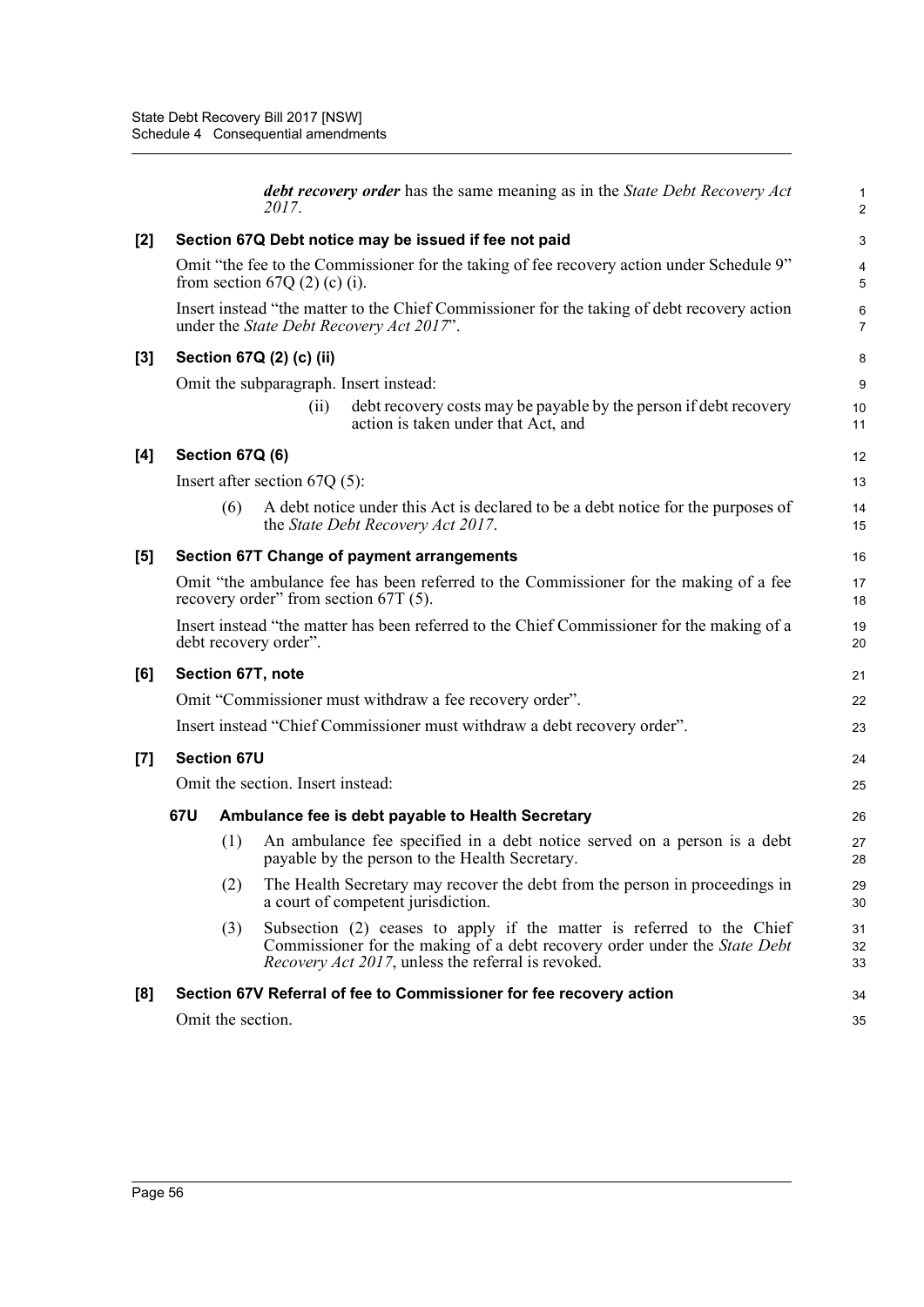| [9]    | <b>Section 67W</b> |                    |       |                                                                                                                                                                                                                                                                                                                        |                                    |  |
|--------|--------------------|--------------------|-------|------------------------------------------------------------------------------------------------------------------------------------------------------------------------------------------------------------------------------------------------------------------------------------------------------------------------|------------------------------------|--|
|        |                    |                    |       | Omit the section. Insert instead:                                                                                                                                                                                                                                                                                      | $\overline{\mathbf{c}}$            |  |
|        | 67W                |                    |       | Information to be provided if debt is referred to Chief Commissioner                                                                                                                                                                                                                                                   | 3                                  |  |
|        |                    | (1)                | Act:  | If the Health Secretary refers a matter to the Chief Commissioner for debt<br>recovery action under the State Debt Recovery Act 2017, the Health Secretary<br>must provide to the Chief Commissioner the following information for the<br>purposes of enabling the Chief Commissioner to exercise functions under that | 4<br>5<br>6<br>$\overline{7}$<br>8 |  |
|        |                    |                    | (a)   | identifying information about the person who was provided with the<br>ambulance services and, if that person was a child, about any parent or<br>guardian of the child,                                                                                                                                                | 9<br>10<br>11                      |  |
|        |                    |                    | (b)   | the date the ambulance services were provided,                                                                                                                                                                                                                                                                         | 12                                 |  |
|        |                    |                    | (c)   | the time the ambulance services were provided,                                                                                                                                                                                                                                                                         | 13                                 |  |
|        |                    |                    | (d)   | the location or pick up address at which ambulance services were<br>provided,                                                                                                                                                                                                                                          | 14<br>15                           |  |
|        |                    |                    | (e)   | the destination to which the person was taken after pick up,                                                                                                                                                                                                                                                           | 16                                 |  |
|        |                    |                    | (f)   | the distance travelled as part of the ambulance services,                                                                                                                                                                                                                                                              | 17                                 |  |
|        |                    |                    | (g)   | the unique identifying number allocated to the ambulance services by<br>the Health Secretary,                                                                                                                                                                                                                          | 18<br>19                           |  |
|        |                    |                    | (h)   | any other information of a kind prescribed by the regulations.                                                                                                                                                                                                                                                         | 20                                 |  |
|        |                    | (2)                |       | A requirement to provide information is a requirement to provide so much of<br>that information as is known to the Health Secretary.                                                                                                                                                                                   | 21<br>22                           |  |
|        |                    | (3)                |       | This section applies in addition to any requirement to provide information<br>under the State Debt Recovery Act 2017.                                                                                                                                                                                                  | 23<br>24                           |  |
|        |                    | (4)                |       | In this section:                                                                                                                                                                                                                                                                                                       | 25                                 |  |
|        |                    |                    | 2017. | <i>identifying information</i> has the meaning given by the State Debt Recovery Act                                                                                                                                                                                                                                    | 26<br>27                           |  |
| $[10]$ |                    | <b>Section 67X</b> |       |                                                                                                                                                                                                                                                                                                                        | 28                                 |  |
|        |                    |                    |       | Omit the section. Insert instead:                                                                                                                                                                                                                                                                                      | 29                                 |  |
|        | 67X                |                    |       | Suspension of debt recovery action                                                                                                                                                                                                                                                                                     | 30                                 |  |
|        |                    |                    |       | The Health Secretary may, at any time, by notice in writing to the Chief<br>Commissioner:                                                                                                                                                                                                                              | 31<br>32                           |  |
|        |                    |                    | (a)   | request the Chief Commissioner to suspend debt recovery action in<br>relation to an ambulance fee that has been referred to the Chief<br>Commissioner, or                                                                                                                                                              | 33<br>34<br>35                     |  |
|        |                    |                    | (b)   | request the Chief Commissioner to revoke the suspension of debt<br>recovery action in relation to an ambulance fee referred to the Chief<br>Commissioner.                                                                                                                                                              | 36<br>37<br>38                     |  |
|        |                    |                    |       | Note. Under Part 8 of the State Debt Recovery Act 2017, the Chief Commissioner is<br>required to suspend debt recovery action if a request for suspension is made.                                                                                                                                                     | 39<br>40                           |  |
| $[11]$ |                    |                    |       | <b>Section 67Z Review by Health Secretary</b>                                                                                                                                                                                                                                                                          | 41                                 |  |
|        |                    |                    |       | Insert after section $67Z(3)$ :                                                                                                                                                                                                                                                                                        | 42                                 |  |
|        |                    | (4)                |       | A review under this Part is a statutory internal review for the purposes of the<br>State Debt Recovery Act 2017.                                                                                                                                                                                                       | 43<br>44                           |  |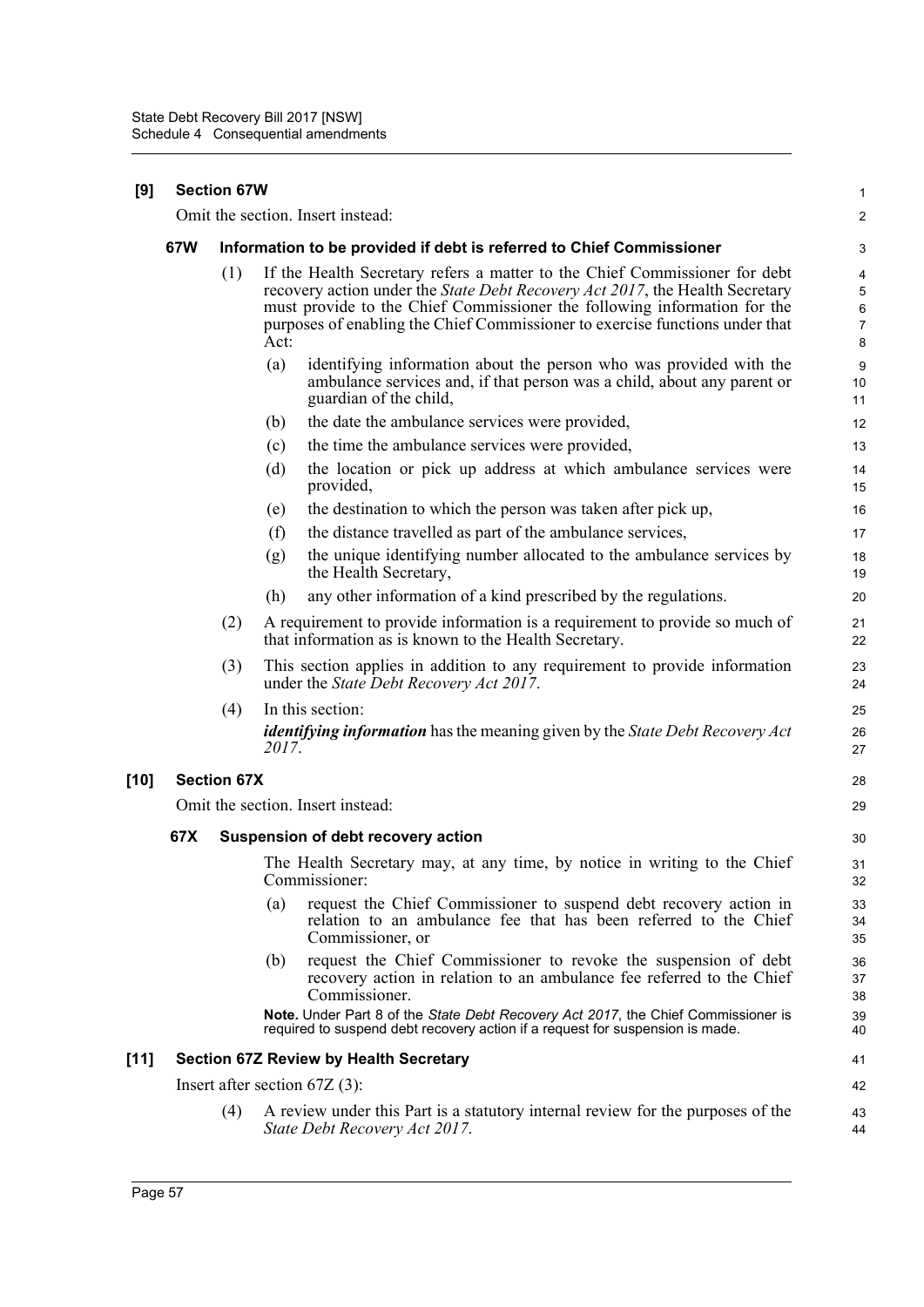| section $67ZA(1)(a)$ .<br>Section 67ZA, note | Omit "fee to the Commissioner for the making of a fee recovery order" from<br>Insert instead "matter to the Chief Commissioner for the making of a debt recovery order".<br>Omit "Commissioner to suspend fee recovery action".<br>Insert instead "Chief Commissioner to suspend debt recovery action".<br>Section 67ZC Actions to be taken after review<br>Omit "Commissioner for the making of a fee recovery order" from section $67ZC(5)$ (b).<br>Insert instead "Chief Commissioner for the making of a debt recovery order". | $\sqrt{2}$<br>$\mathbf{3}$<br>4<br>$\sqrt{5}$<br>6<br>$\overline{7}$<br>8<br>$\boldsymbol{9}$                                                                                                                                                                                                                                                                            |
|----------------------------------------------|------------------------------------------------------------------------------------------------------------------------------------------------------------------------------------------------------------------------------------------------------------------------------------------------------------------------------------------------------------------------------------------------------------------------------------------------------------------------------------------------------------------------------------|--------------------------------------------------------------------------------------------------------------------------------------------------------------------------------------------------------------------------------------------------------------------------------------------------------------------------------------------------------------------------|
|                                              |                                                                                                                                                                                                                                                                                                                                                                                                                                                                                                                                    |                                                                                                                                                                                                                                                                                                                                                                          |
|                                              |                                                                                                                                                                                                                                                                                                                                                                                                                                                                                                                                    |                                                                                                                                                                                                                                                                                                                                                                          |
|                                              |                                                                                                                                                                                                                                                                                                                                                                                                                                                                                                                                    |                                                                                                                                                                                                                                                                                                                                                                          |
|                                              |                                                                                                                                                                                                                                                                                                                                                                                                                                                                                                                                    |                                                                                                                                                                                                                                                                                                                                                                          |
|                                              |                                                                                                                                                                                                                                                                                                                                                                                                                                                                                                                                    |                                                                                                                                                                                                                                                                                                                                                                          |
|                                              |                                                                                                                                                                                                                                                                                                                                                                                                                                                                                                                                    |                                                                                                                                                                                                                                                                                                                                                                          |
|                                              |                                                                                                                                                                                                                                                                                                                                                                                                                                                                                                                                    |                                                                                                                                                                                                                                                                                                                                                                          |
|                                              |                                                                                                                                                                                                                                                                                                                                                                                                                                                                                                                                    | 10                                                                                                                                                                                                                                                                                                                                                                       |
|                                              | Section 67ZE Unpaid fees may be written off                                                                                                                                                                                                                                                                                                                                                                                                                                                                                        | 11                                                                                                                                                                                                                                                                                                                                                                       |
|                                              | Omit section 67ZE (2). Insert instead:                                                                                                                                                                                                                                                                                                                                                                                                                                                                                             | 12                                                                                                                                                                                                                                                                                                                                                                       |
| (2)                                          | If the ambulance fee has already been referred to the Chief Commissioner for<br>the making of a debt recovery order under the State Debt Recovery Act 2017,<br>the Health Secretary must not write off the unpaid ambulance fee unless the<br>referral has been revoked or debt recovery action has been suspended or<br>cancelled.                                                                                                                                                                                                | 13<br>14<br>15<br>16<br>17                                                                                                                                                                                                                                                                                                                                               |
|                                              |                                                                                                                                                                                                                                                                                                                                                                                                                                                                                                                                    | 18                                                                                                                                                                                                                                                                                                                                                                       |
|                                              |                                                                                                                                                                                                                                                                                                                                                                                                                                                                                                                                    | 19                                                                                                                                                                                                                                                                                                                                                                       |
|                                              |                                                                                                                                                                                                                                                                                                                                                                                                                                                                                                                                    | 20                                                                                                                                                                                                                                                                                                                                                                       |
|                                              |                                                                                                                                                                                                                                                                                                                                                                                                                                                                                                                                    | 21                                                                                                                                                                                                                                                                                                                                                                       |
| <b>Part</b>                                  | <b>Provisions consequent on enactment of State Debt</b><br><b>Recovery Act 2017</b>                                                                                                                                                                                                                                                                                                                                                                                                                                                | 22<br>23                                                                                                                                                                                                                                                                                                                                                                 |
|                                              |                                                                                                                                                                                                                                                                                                                                                                                                                                                                                                                                    | 24                                                                                                                                                                                                                                                                                                                                                                       |
| (1)                                          | This Act, the regulations under this Act, and the <i>Fines Act 1996</i> , as in force<br>immediately before the repeal of Schedule 9 by the State Debt Recovery Act<br>2017, continue to apply in respect of any fee recovery order made under this<br>Act before that repeal, as if the State Debt Recovery Act 2017 had not been<br>enacted.                                                                                                                                                                                     | 25<br>26<br>27<br>28<br>29                                                                                                                                                                                                                                                                                                                                               |
| (2)                                          | The State Debt Recovery Act 2017 extends to any ambulance fee that became<br>payable, or is incurred for a service that was provided, before the<br>commencement of that Act. Accordingly, that fee may be referred to the Chief<br>Commissioner of State Revenue for debt recovery action under that Act.                                                                                                                                                                                                                         | 30<br>31<br>32<br>33                                                                                                                                                                                                                                                                                                                                                     |
| (3)                                          | However, a fee cannot be referred to the Chief Commissioner for debt<br>recovery action under the <i>State Debt Recovery Act 2017</i> if the fee is the subject<br>of fee recovery action under Schedule 9, unless the fee recovery order is<br>withdrawn.                                                                                                                                                                                                                                                                         | 34<br>35<br>36<br>37                                                                                                                                                                                                                                                                                                                                                     |
|                                              |                                                                                                                                                                                                                                                                                                                                                                                                                                                                                                                                    | 38                                                                                                                                                                                                                                                                                                                                                                       |
|                                              |                                                                                                                                                                                                                                                                                                                                                                                                                                                                                                                                    | 39                                                                                                                                                                                                                                                                                                                                                                       |
|                                              |                                                                                                                                                                                                                                                                                                                                                                                                                                                                                                                                    | Section 67ZG Form of notices given to Chief Commissioner<br>Omit "Commissioner". Insert instead "Chief Commissioner".<br>Schedule 7 Savings, transitional and other provisions<br>Insert at the end of the Schedule, with appropriate Part and clause numbering:<br><b>Changes to fee recovery</b><br><b>Schedule 9 Recovery of ambulance fees</b><br>Omit the Schedule. |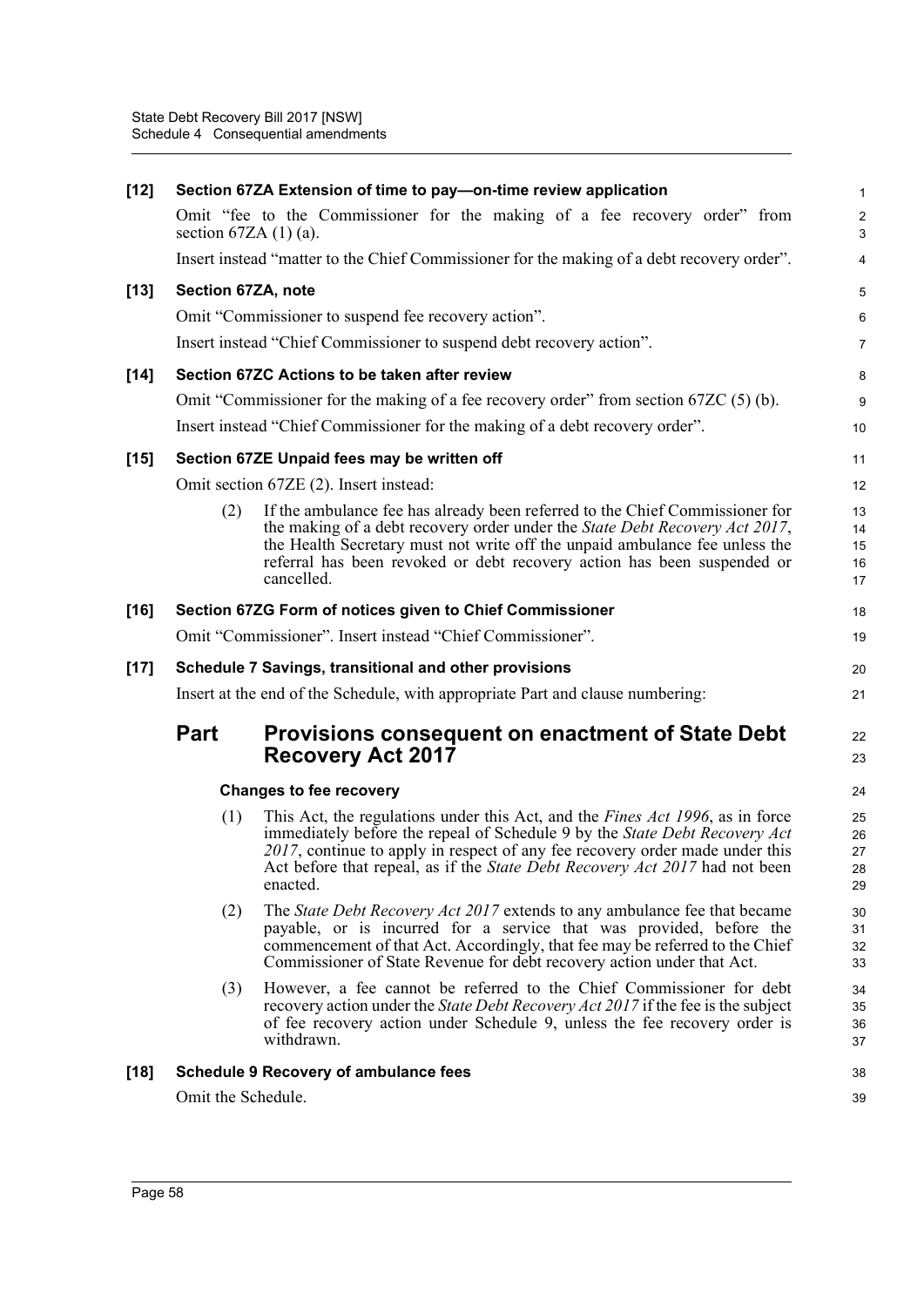| 4.9   | <b>Health Services Regulation 2013</b>                             |                    |                                                                                                                                                                                                                                                                                                                             |                      |  |  |  |  |  |  |
|-------|--------------------------------------------------------------------|--------------------|-----------------------------------------------------------------------------------------------------------------------------------------------------------------------------------------------------------------------------------------------------------------------------------------------------------------------------|----------------------|--|--|--|--|--|--|
|       | <b>Clause 26B Ambulance fee recovery costs</b><br>Omit the clause. |                    |                                                                                                                                                                                                                                                                                                                             |                      |  |  |  |  |  |  |
|       |                                                                    |                    |                                                                                                                                                                                                                                                                                                                             | 3                    |  |  |  |  |  |  |
|       | 4.10 Home Building Act 1989 No 147                                 |                    |                                                                                                                                                                                                                                                                                                                             |                      |  |  |  |  |  |  |
| [1]   |                                                                    | <b>Section 69A</b> |                                                                                                                                                                                                                                                                                                                             | 5                    |  |  |  |  |  |  |
|       | Insert after section 69:                                           |                    |                                                                                                                                                                                                                                                                                                                             |                      |  |  |  |  |  |  |
|       | 69A                                                                |                    | <b>Suspension under State Debt Recovery Act 2017</b>                                                                                                                                                                                                                                                                        | $\overline{7}$       |  |  |  |  |  |  |
|       |                                                                    | (1)                | The suspension of a licence, certificate or authority under the State Debt<br><i>Recovery Act 2017</i> is not disciplinary action for the purposes of this Act.                                                                                                                                                             | 8<br>9               |  |  |  |  |  |  |
|       |                                                                    | (2)                | The suspension of a licence, certificate or authority under that Act has the<br>same effect as the suspension of a licence, certificate or authority under this<br>Act.                                                                                                                                                     | 10<br>11<br>12       |  |  |  |  |  |  |
|       |                                                                    |                    | Note. The State Debt Recovery Act 2017 contains provisions which require a licence,<br>certificate or authority to be suspended for non-payment of a State debt in certain<br>circumstances.                                                                                                                                | 13<br>14<br>15       |  |  |  |  |  |  |
| $[2]$ |                                                                    |                    | Section 83B Administrative reviews by Tribunal                                                                                                                                                                                                                                                                              | 16                   |  |  |  |  |  |  |
|       |                                                                    |                    | Insert after section $83B(4)$ :                                                                                                                                                                                                                                                                                             | 17                   |  |  |  |  |  |  |
|       |                                                                    | (5)                | This section is subject to the State Debt Recovery Act 2017.                                                                                                                                                                                                                                                                | 18                   |  |  |  |  |  |  |
|       |                                                                    |                    | 4.11 Land Tax Management Act 1956 No 26                                                                                                                                                                                                                                                                                     | 19                   |  |  |  |  |  |  |
|       |                                                                    | <b>Section 50</b>  |                                                                                                                                                                                                                                                                                                                             | 20                   |  |  |  |  |  |  |
|       |                                                                    |                    | Omit the section. Insert instead:                                                                                                                                                                                                                                                                                           | 21                   |  |  |  |  |  |  |
|       | 50<br><b>Functions of Hardship Review Board</b>                    |                    |                                                                                                                                                                                                                                                                                                                             |                      |  |  |  |  |  |  |
|       |                                                                    |                    | The Hardship Review Board constituted under the State Debt Recovery Act<br>2017 may exercise its functions under that Act and the Taxation<br><i>Administration Act 1996</i> in relation to land tax payable under this Act.                                                                                                | 23<br>24<br>25       |  |  |  |  |  |  |
|       |                                                                    |                    | 4.12 Law Enforcement (Powers and Responsibilities) Act 2002 No 103                                                                                                                                                                                                                                                          | 26                   |  |  |  |  |  |  |
|       |                                                                    |                    | <b>Schedule 2 Search warrants under other Acts</b>                                                                                                                                                                                                                                                                          | 27                   |  |  |  |  |  |  |
|       |                                                                    |                    | Omit "Health Services Act 1997, clause 19 of Schedule 9".                                                                                                                                                                                                                                                                   | 28                   |  |  |  |  |  |  |
|       |                                                                    |                    | Insert in alphabetical order "State Debt Recovery Act 2017, section 66".                                                                                                                                                                                                                                                    | 29                   |  |  |  |  |  |  |
|       |                                                                    |                    | 4.13 Local Government Act 1993 No 30                                                                                                                                                                                                                                                                                        | 30                   |  |  |  |  |  |  |
| [1]   |                                                                    |                    | Section 566 Accrual of interest on overdue rates and charges                                                                                                                                                                                                                                                                | 31                   |  |  |  |  |  |  |
|       |                                                                    |                    | Insert after section $566(5)$ :                                                                                                                                                                                                                                                                                             | 32                   |  |  |  |  |  |  |
|       |                                                                    | (6)                | If an unpaid rate or charge is referred to the Chief Commissioner of State<br>Revenue for debt recovery action in accordance with the State Debt Recovery<br>Act 2017, interest ceases to accrue on the unpaid amount under this section on<br>and from the referral date. However, interest may be charged under that Act. | 33<br>34<br>35<br>36 |  |  |  |  |  |  |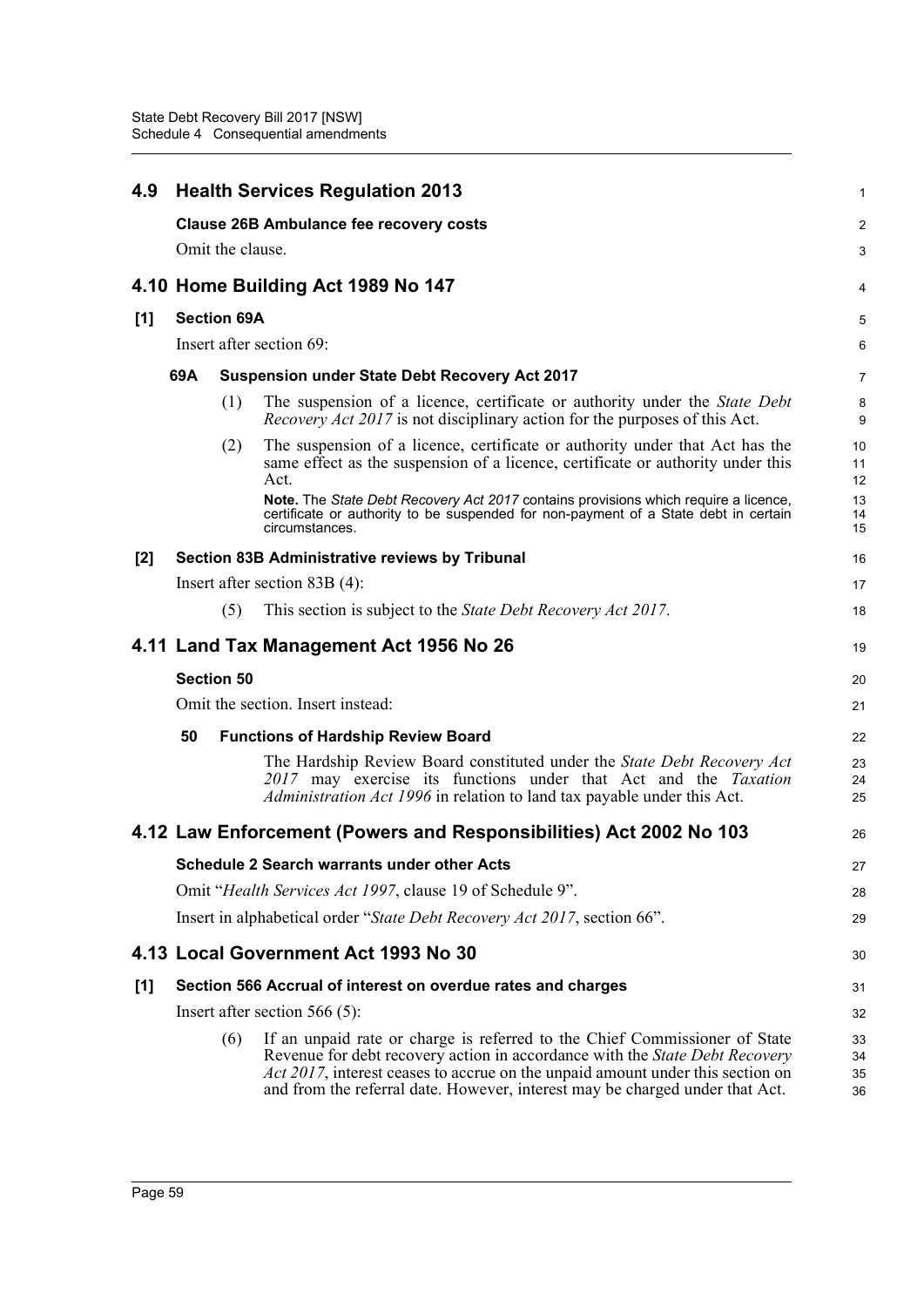- (7) If the council revokes the referral of the amount under the *State Debt Recovery Act 2017*: (a) interest starts to accrue again under this section on and from the date the referral is revoked, unless the council otherwise directs, and (b) any interest or debt recovery costs charged by the Chief Commissioner under that Act are not recoverable by the council. (8) In this section: *referral date* means the date on which the unpaid amount is referred by the council to the Chief Commissioner of State Revenue for the making of a debt recovery order under the *State Debt Recovery Act 2017*. **[2] Section 603 Certificate as to rates and charges** Insert after section 603 (5): 1 2 3 4 5 6 7 **8**  $\alpha$ 10 11 12
	- (6) If an unpaid rate, charge or other amount is referred to the Chief Commissioner of State Revenue for debt recovery action under the *State Debt Recovery Act 2017*:
		- (a) a reference in this section to the rates, charges or other amounts due or payable to the council includes a reference to an amount payable to the Chief Commissioner under that Act as a consequence of the making of a debt recovery order in respect of the rates, charges or other amounts, and

(b) the Chief Commissioner must, on request by a council, provide the council with any information about the amount payable to the Chief Commissioner that the council requires to issue a certificate under this section.

# **[3] Section 695A**

Insert after section 695:

# **695A Referral of unpaid amounts for debt recovery action**

- (1) Despite anything to the contrary in this Act, a council cannot exercise the following functions in respect of an unpaid rate, charge, fee or other amount (an *unpaid amount*), if the unpaid amount is referred to the Chief Commissioner of State Revenue for debt recovery action in accordance with the *State Debt Recovery Act 2017*:
	- (a) take proceedings to recover the unpaid amount,
	- (b) accept an amount or a transfer of land in or towards payment of the unpaid amount,
	- (c) enter into any agreement with a ratepayer regarding payment of the unpaid amount,
	- (d) write off, waive payment of or reduce the unpaid amount or any accrued interest,
	- (e) serve on an occupier of land a notice under section 569 in respect of the unpaid amount.
- (2) Subsection (1) applies on and from the referral date (within the meaning of the *State Debt Recovery Act 2017*).
- (3) Subsection (1) does not affect the validity of anything done by the council before the referral date.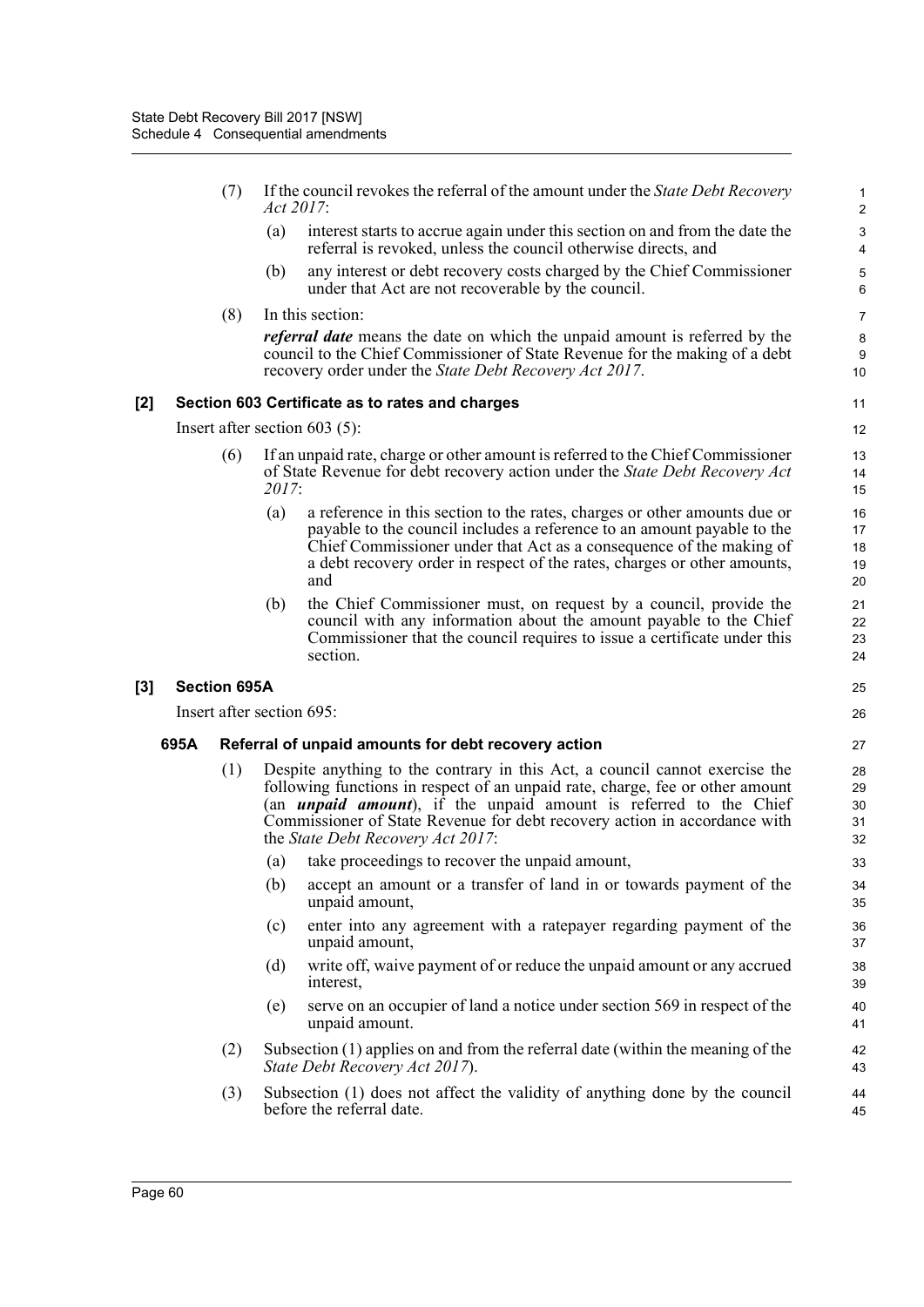|       |     | (4)                | Subsection (1) ceases to apply if the council revokes the referral of the unpaid<br>amount to the Chief Commissioner of State Revenue under the State Debt<br>Recovery Act 2017.                                                                                                                       | $\mathbf{1}$<br>$\sqrt{2}$<br>3 |
|-------|-----|--------------------|--------------------------------------------------------------------------------------------------------------------------------------------------------------------------------------------------------------------------------------------------------------------------------------------------------|---------------------------------|
|       |     | (5)                | This section is subject to the provisions of any debt recovery agreement<br>(within the meaning of the <i>State Debt Recovery Act 2017</i> ) between the council<br>and the Chief Commissioner of State Revenue.                                                                                       | 4<br>5<br>6                     |
|       |     |                    | Note. Under the State Debt Recovery Act 2017 the Chief Commissioner of State<br>Revenue assumes responsibility for the recovery of the debt and can take debt<br>recovery action as authorised under that Act. Applications for time to pay, and hardship<br>applications, can be made under that Act. | $\overline{7}$<br>8<br>9<br>10  |
|       |     |                    | 4.14 Motor Dealers and Repairers Act 2013 No 107                                                                                                                                                                                                                                                       | 11                              |
| [1]   |     | <b>Section 47A</b> |                                                                                                                                                                                                                                                                                                        | 12                              |
|       |     |                    | Insert after section 47:                                                                                                                                                                                                                                                                               | 13                              |
|       | 47A |                    | <b>Suspension under State Debt Recovery Act 2017</b>                                                                                                                                                                                                                                                   | 14                              |
|       |     | (1)                | The suspension of a licence or certificate under the State Debt Recovery Act<br>2017 is not disciplinary action for the purposes of this Act.                                                                                                                                                          | 15<br>16                        |
|       |     | (2)                | The suspension of a licence or certificate under the State Debt Recovery Act<br>$2017$ has the same effect as a suspension of a licence or certificate under this<br>Part.                                                                                                                             | 17<br>18<br>19                  |
|       |     |                    | <b>Note.</b> The <i>State Debt Recovery Act 2017</i> contains provisions which require a licence<br>or certificate to be suspended for non-payment of a State debt in certain circumstances.                                                                                                           | 20<br>21                        |
| $[2]$ |     |                    | Section 176 Administrative reviews by Civil and Administrative Tribunal                                                                                                                                                                                                                                | 22                              |
|       |     |                    | Insert after section 176 (3):                                                                                                                                                                                                                                                                          | 23                              |
|       |     | (4)                | This section is subject to the <i>State Debt Recovery Act 2017</i> .                                                                                                                                                                                                                                   | 24                              |
|       |     |                    | 4.15 Pawnbrokers and Second-hand Dealers Act 1996 No 13                                                                                                                                                                                                                                                | 25                              |
| [1]   |     | <b>Section 37A</b> |                                                                                                                                                                                                                                                                                                        | 26                              |
|       |     |                    | Insert after section 37:                                                                                                                                                                                                                                                                               | 27                              |
|       | 37A |                    | <b>Suspension under State Debt Recovery Act 2017</b>                                                                                                                                                                                                                                                   | 28                              |
|       |     | (1)                | This Part does not affect the operation of the <i>State Debt Recovery Act 2017</i> .                                                                                                                                                                                                                   | 29                              |
|       |     | (2)                | The suspension of a licence under that Act has the same effect as the<br>suspension of a licence under this Act.                                                                                                                                                                                       | 30<br>31                        |
|       |     |                    | Note. The State Debt Recovery Act 2017 contains provisions which require a licence<br>to be suspended for non-payment of a State debt in certain circumstances.                                                                                                                                        | 32<br>33                        |
| [2]   |     |                    | Section 39 Administrative reviews of decisions of Secretary                                                                                                                                                                                                                                            | 34                              |
|       |     |                    | Insert after section $39(2)$ :                                                                                                                                                                                                                                                                         | 35                              |
|       |     | (3)                | This section is subject to the <i>State Debt Recovery Act 2017</i> .                                                                                                                                                                                                                                   | 36                              |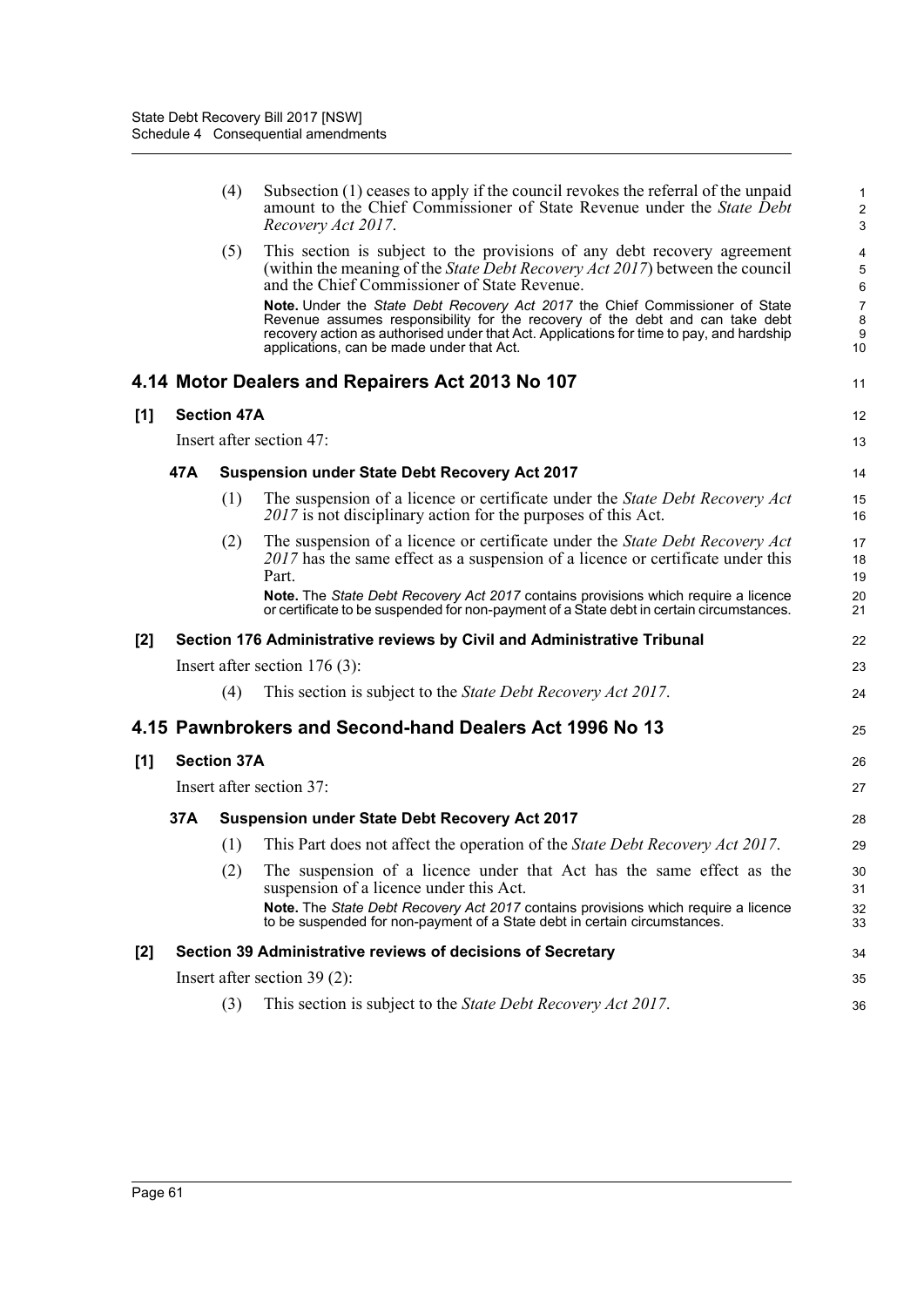|       |                                                       |                              |           | 4.16 Payroll Tax Act 2007 No 21                                                                                                                                                                                                 | 1                        |  |  |  |
|-------|-------------------------------------------------------|------------------------------|-----------|---------------------------------------------------------------------------------------------------------------------------------------------------------------------------------------------------------------------------------|--------------------------|--|--|--|
|       |                                                       |                              |           | <b>Schedule 2 NSW specific provisions</b>                                                                                                                                                                                       | 2                        |  |  |  |
|       | Omit clause 22. Insert instead:                       |                              |           |                                                                                                                                                                                                                                 |                          |  |  |  |
|       | 22                                                    |                              |           | <b>Functions of Hardship Review Board</b>                                                                                                                                                                                       | 4                        |  |  |  |
|       |                                                       |                              |           | The Hardship Review Board constituted under the State Debt Recovery Act<br>2017 may exercise its functions under that Act and the Taxation<br>Administration Act 1996 in relation to payroll tax payable under this Act.        | 5<br>6<br>$\overline{7}$ |  |  |  |
|       |                                                       |                              |           | 4.17 Payroll Tax Rebate Scheme (Jobs Action Plan) Act 2011 No 19                                                                                                                                                                | 8                        |  |  |  |
| [1]   |                                                       | <b>Section 4 Definitions</b> |           |                                                                                                                                                                                                                                 | 9                        |  |  |  |
|       |                                                       |                              |           | Omit the definition of <i>relevant third party</i> from section $4(1)$ .                                                                                                                                                        | 10                       |  |  |  |
|       |                                                       |                              |           | Insert in alphabetical order:                                                                                                                                                                                                   | 11                       |  |  |  |
|       |                                                       |                              |           | <i>rebate debt</i> —see sections 29 and 30.                                                                                                                                                                                     | 12                       |  |  |  |
| $[2]$ |                                                       |                              |           | Section 26 Use of rebate to offset liability                                                                                                                                                                                    | 13                       |  |  |  |
|       |                                                       |                              |           | Omit "claimant for payroll tax or any other tax of the State." from section 26 (1).                                                                                                                                             | 14                       |  |  |  |
|       | Insert instead:                                       |                              |           |                                                                                                                                                                                                                                 |                          |  |  |  |
|       |                                                       |                              | claimant: |                                                                                                                                                                                                                                 | 16                       |  |  |  |
|       |                                                       |                              | (a)       | for payroll tax or any other tax of the State, or                                                                                                                                                                               | 17                       |  |  |  |
|       |                                                       |                              | (b)       | for any State debt (within the meaning of the State Debt Recovery Act<br>2017) for which a debt recovery order has been made under that Act.                                                                                    | 18<br>19                 |  |  |  |
| $[3]$ | Section 29 Power to require payment from claimant     |                              |           |                                                                                                                                                                                                                                 |                          |  |  |  |
|       | Omit section 29 $(5)$ – $(7)$ . Insert instead:       |                              |           |                                                                                                                                                                                                                                 |                          |  |  |  |
|       |                                                       | (5)                          | Crown.    | An amount payable by a person under this section is a debt payable to the                                                                                                                                                       | 22<br>23                 |  |  |  |
|       |                                                       | (6)                          |           | A debt payable to the Crown under this section is a <i>rebate debt</i> under this Act.                                                                                                                                          | 24                       |  |  |  |
| [4]   | Section 30 Power to require payment from non-claimant |                              |           |                                                                                                                                                                                                                                 |                          |  |  |  |
|       |                                                       |                              |           | Omit section 30 $(3)$ – $(5)$ . Insert instead:                                                                                                                                                                                 | 26                       |  |  |  |
|       |                                                       |                              | Crown.    | (3) An amount payable by a person under this section is a debt payable to the                                                                                                                                                   | 27<br>28                 |  |  |  |
|       |                                                       | (4)                          |           | A debt payable to the Crown under this section is a <i>rebate debt</i> under this Act.                                                                                                                                          | 29                       |  |  |  |
| [5]   |                                                       | <b>Section 31</b>            |           |                                                                                                                                                                                                                                 | 30                       |  |  |  |
|       |                                                       |                              |           | Omit the section. Insert instead:                                                                                                                                                                                               | 31                       |  |  |  |
|       | 31                                                    |                              |           | Recovery of rebate debts                                                                                                                                                                                                        | 32                       |  |  |  |
|       |                                                       | (1)                          |           | The Chief Commissioner may, by notice served on a person by whom a rebate<br>debt is payable (a <i>debt notice</i> ), require the person to pay to the Chief<br>Commissioner that rebate debt or any part of it that is unpaid. | 33<br>34<br>35           |  |  |  |
|       |                                                       | (2)                          |           | The notice must specify the amount payable and the due date for payment.                                                                                                                                                        | 36                       |  |  |  |
|       |                                                       | (3)                          |           | The due date specified must not be less than 28 days after the notice is served<br>on the person.                                                                                                                               | 37<br>38                 |  |  |  |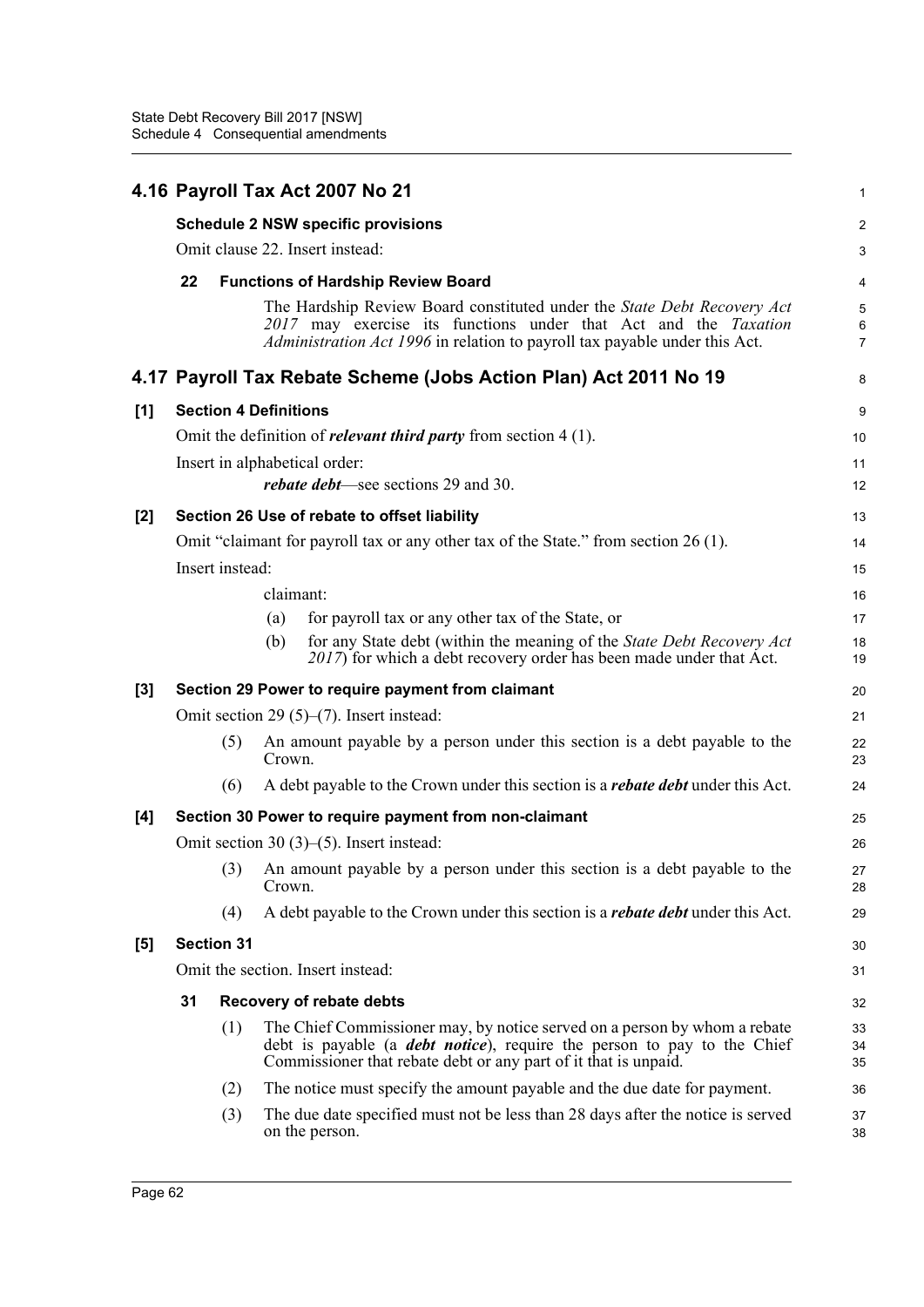- (4) The amount is payable by that due date or by a later date specified by the Chief Commissioner.
- (5) A debt notice must inform the person that, if the amount payable is not paid by the due date:
	- (a) debt recovery action may be taken under the *State Debt Recovery Act 2017*, and

36 37

(b) that, if that action is taken, additional debt recovery costs may become payable under that Act.

## **[6] Sections 34A and 34B**

Insert after section 34:

### **34A Hardship**

Without limiting the Chief Commissioner's functions under this Part, the Chief Commissioner may write off or remit the whole or part of the liability of a person for a rebate debt if the person is a natural person and the Chief Commissioner is satisfied that:

- (a) the person is in such circumstances that the exaction of the full amount of the rebate debt would result in serious hardship for the person or the person's dependants, or
- (b) the person has died and that person's dependants are in such circumstances that the exaction of the full amount of rebate debt would result in serious hardship for them.

### **34B Relationship with State Debt Recovery Act 2017**

- (1) The Chief Commissioner must not enter into an arrangement for payment of a rebate debt under this Part, or write off or remit the whole or part of a person's liability for payment of a rebate debt under this Part, if a debt recovery order has been made in respect of the amount payable under the *State Debt Recovery Act 2017*.
- (2) Subsection (1) ceases to apply if the debt recovery order is revoked in respect of that amount.
- (3) This section does not limit the Chief Commissioner's functions under the *State Debt Recovery Act 2017*. **Note.** The *State Debt Recovery Act 2017* makes separate provision for time to pay arrangements.

### **[7] Section 35 Objections**

Omit section 35 (3).

### **[8] Section 58A**

Insert after section 58:

### **58A Service of notices**

Section 116 of the *Taxation Administration Act 1996* applies to the service of notices by the Chief Commissioner under this Act in the same way as it applies to the service of documents under a taxation law.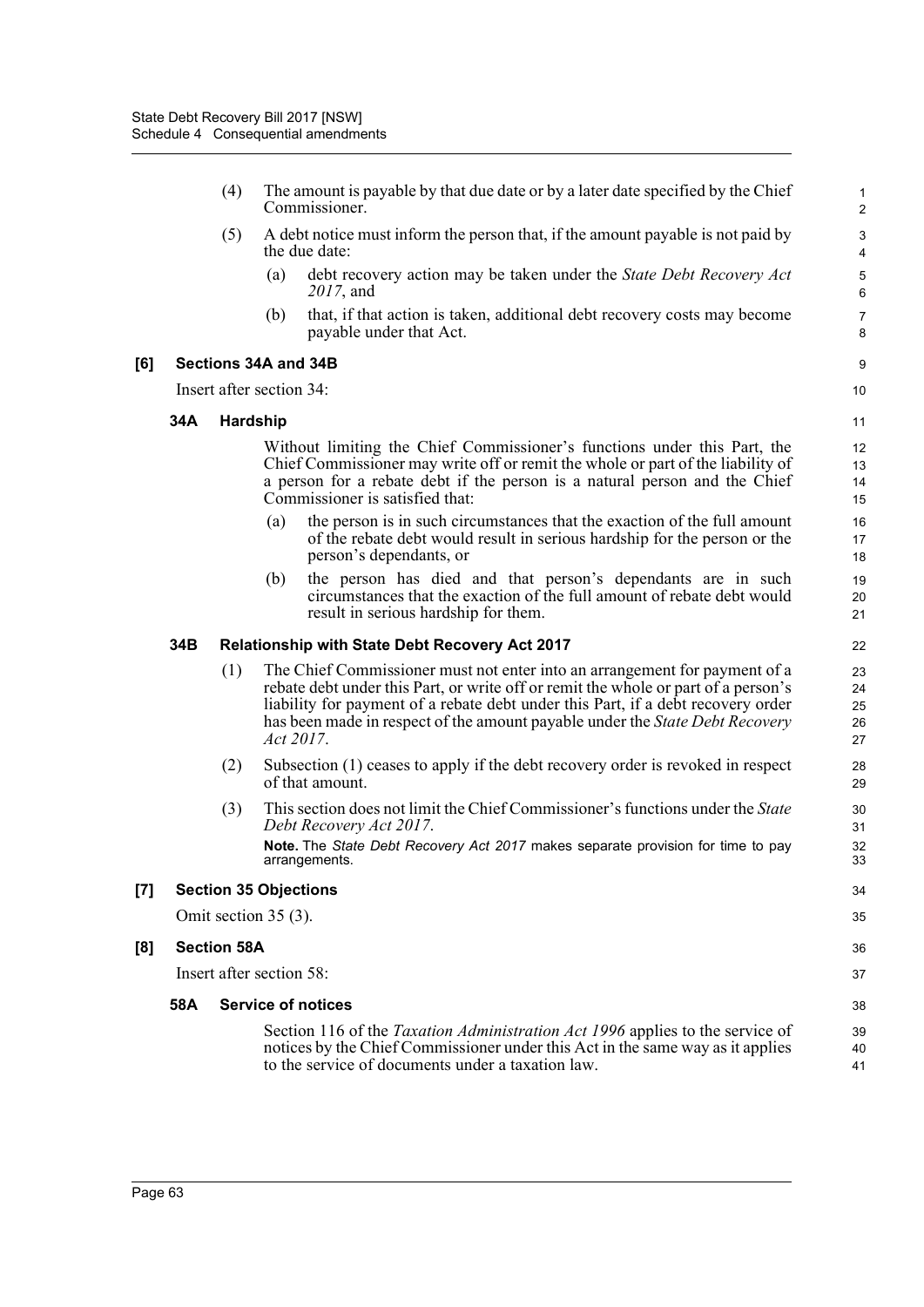| [9]   | Schedule 1 Savings, transitional and other provisions |                              |           |                                                                                                                                                                                                        |                |  |
|-------|-------------------------------------------------------|------------------------------|-----------|--------------------------------------------------------------------------------------------------------------------------------------------------------------------------------------------------------|----------------|--|
|       |                                                       |                              |           | Insert at the end of the Schedule, with appropriate Part and clause numbering:                                                                                                                         | $\overline{c}$ |  |
|       | <b>Part</b>                                           |                              |           | <b>Provisions consequent on enactment of State Debt</b><br><b>Recovery Act 2017</b>                                                                                                                    | 3<br>4         |  |
|       |                                                       |                              |           | <b>Recovery of rebate debts</b>                                                                                                                                                                        | 5              |  |
|       |                                                       | (1)                          |           | The amendments made to this Act by the <i>State Debt Recovery Act 2017</i> extend<br>to amounts that became payable under section 29 or 30 before the<br>commencement of those amendments.             | 6<br>7<br>8    |  |
|       |                                                       | (2)                          | Act 2017. | Accordingly, those amounts can be recovered under the State Debt Recovery                                                                                                                              | 9<br>10        |  |
|       |                                                       | (3)                          |           | Section 31, as in force immediately before its substitution by the State Debt<br><i>Recovery Act 2017</i> , continues to apply to any requirement made under that<br>section before that substitution. | 11<br>12<br>13 |  |
|       |                                                       |                              |           | 4.18 Property, Stock and Business Agents Act 2002 No 66                                                                                                                                                | 14             |  |
|       |                                                       | <b>Section 203A</b>          |           |                                                                                                                                                                                                        | 15             |  |
|       |                                                       | Insert after section 203:    |           |                                                                                                                                                                                                        | 16             |  |
|       | 203A                                                  |                              |           | <b>State Debt Recovery Act 2017</b>                                                                                                                                                                    | 17             |  |
|       |                                                       | (1)                          |           | The suspension of a licence or certificate under the State Debt Recovery Act<br>2017 is not disciplinary action for the purposes of this Act.                                                          | 18<br>19       |  |
|       |                                                       | (2)                          |           | The suspension of a licence or certificate under that Act has the same effect as<br>the suspension of a licence or certificate under this Act.                                                         | 20<br>21       |  |
|       |                                                       |                              |           | Note. The State Debt Recovery Act 2017 contains provisions which require a licence<br>or certificate to be suspended for non-payment of a State debt in certain circumstances.                         | 22<br>23       |  |
|       |                                                       |                              |           | 4.19 Small Business Grants (Employment Incentive) Act 2015 No 14                                                                                                                                       | 24             |  |
| [1]   |                                                       | <b>Section 4 Definitions</b> |           |                                                                                                                                                                                                        | 25             |  |
|       |                                                       |                              |           | Omit the definition of <i>relevant third party</i> from section $4(1)$ .                                                                                                                               | 26             |  |
|       |                                                       |                              |           | Insert in alphabetical order:                                                                                                                                                                          | 27             |  |
|       |                                                       |                              |           | <b>grant debt</b> —see sections 31 and 32.                                                                                                                                                             | 28             |  |
| $[2]$ |                                                       | <b>Section 28A</b>           |           |                                                                                                                                                                                                        | 29             |  |
|       |                                                       | Insert after section 28:     |           |                                                                                                                                                                                                        | 30             |  |
|       | 28A                                                   |                              |           | Use of grant to offset other liability                                                                                                                                                                 | 31             |  |
|       |                                                       | (1)                          |           | The Chief Commissioner may, instead of paying a grant, apply the amount of<br>the grant, or part of the grant, towards a liability of the claimant:                                                    | 32<br>33       |  |
|       |                                                       |                              | (a)       | for payroll tax or any other tax of the State, or                                                                                                                                                      | 34             |  |
|       |                                                       |                              | (b)       | for any State debt (within the meaning of the State Debt Recovery Act<br>2017) for which a debt recovery order has been made under that Act.                                                           | 35<br>36       |  |
|       |                                                       | (2)                          |           | Consent of the claimant is not required.                                                                                                                                                               | 37             |  |
|       |                                                       | (3)                          |           | An amount so applied is taken to be an amount paid by way of grant for the<br>purposes of this Act.                                                                                                    | 38<br>39       |  |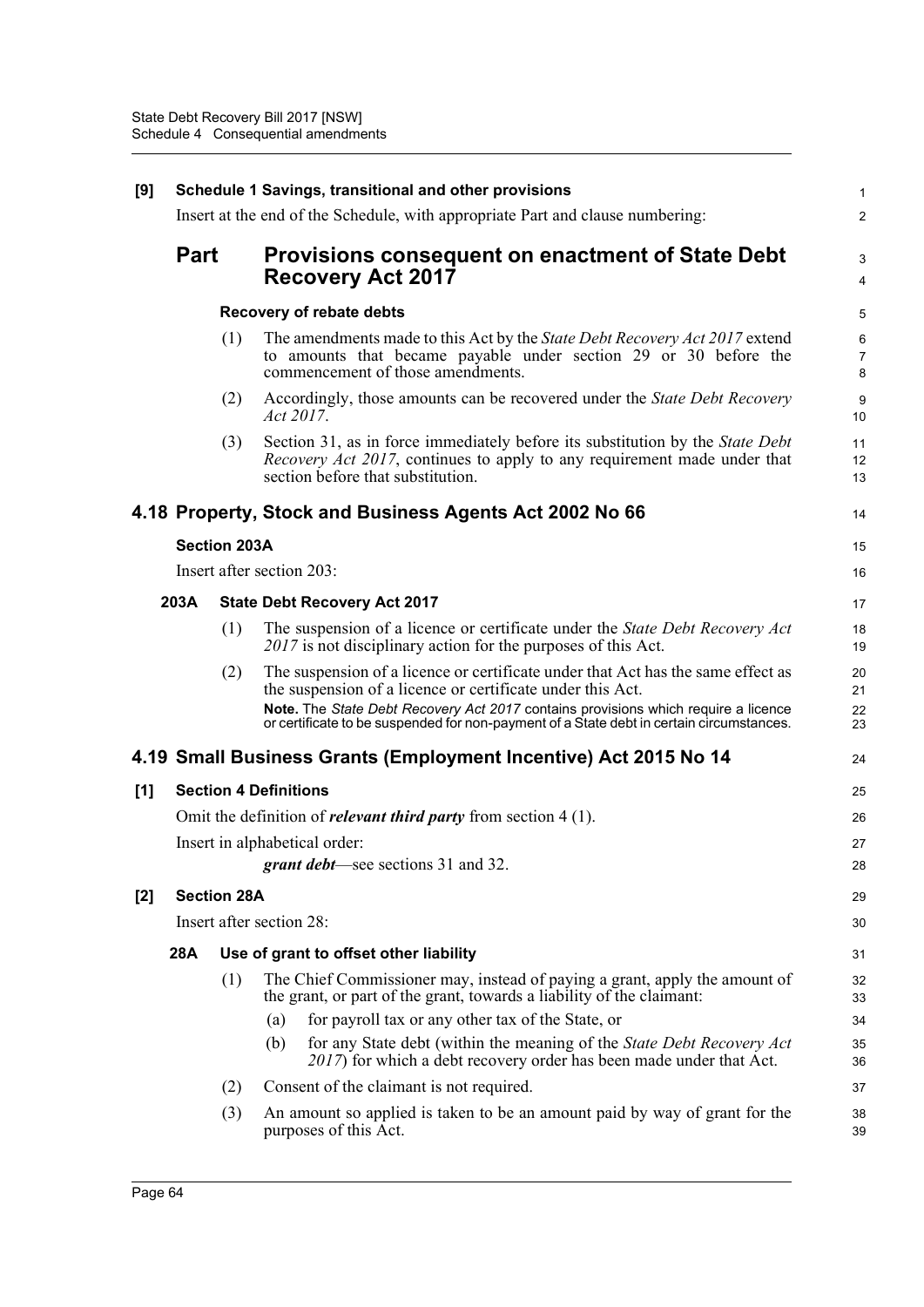| [3] |     |                          |        | Section 31 Power to require payment from claimant                                                                                                                                                                                                                           | $\mathbf{1}$         |
|-----|-----|--------------------------|--------|-----------------------------------------------------------------------------------------------------------------------------------------------------------------------------------------------------------------------------------------------------------------------------|----------------------|
|     |     |                          |        | Omit section 31 $(5)$ – $(7)$ . Insert instead:                                                                                                                                                                                                                             | $\overline{c}$       |
|     |     | (5)                      | Crown. | An amount payable by a person under this section is a debt payable to the                                                                                                                                                                                                   | 3<br>4               |
|     |     | (6)                      |        | A debt payable to the Crown under this section is a grant debt under this Act.                                                                                                                                                                                              | $\sqrt{5}$           |
| [4] |     |                          |        | Section 32 Power to require payment from non-claimant                                                                                                                                                                                                                       | 6                    |
|     |     |                          |        | Omit section $32(3)$ – $(5)$ . Insert instead:                                                                                                                                                                                                                              | $\overline{7}$       |
|     |     | (3)                      | Crown. | An amount payable by a person under this section is a debt payable to the                                                                                                                                                                                                   | 8<br>9               |
|     |     | (4)                      |        | A debt payable to the Crown under this section is a grant debt under this Act.                                                                                                                                                                                              | 10                   |
| [5] |     | <b>Section 33</b>        |        |                                                                                                                                                                                                                                                                             | 11                   |
|     |     |                          |        | Omit the section. Insert instead:                                                                                                                                                                                                                                           | 12                   |
|     | 33  |                          |        | <b>Recovery of grant debts</b>                                                                                                                                                                                                                                              | 13                   |
|     |     | (1)                      |        | The Chief Commissioner may, by notice served on a person by whom a grant<br>debt is payable (a <b><i>debt notice</i></b> ), require the person to pay to the Chief<br>Commissioner that grant debt or any part of it that is unpaid.                                        | 14<br>15<br>16       |
|     |     | (2)                      |        | The notice must specify the amount payable and the due date for payment.                                                                                                                                                                                                    | 17                   |
|     |     | (3)                      |        | The due date specified must not be less than 28 days after the notice is served<br>on the person.                                                                                                                                                                           | 18<br>19             |
|     |     | (4)                      |        | The amount is payable by that due date or by a later date specified by the Chief<br>Commissioner.                                                                                                                                                                           | 20<br>21             |
|     |     | (5)                      |        | A debt notice must inform the person that, if the amount payable is not paid by<br>the due date:                                                                                                                                                                            | 22<br>23             |
|     |     |                          | (a)    | debt recovery action may be taken under the State Debt Recovery Act<br>2017, and                                                                                                                                                                                            | 24<br>25             |
|     |     |                          | (b)    | that, if that action is taken, additional debt recovery costs may become<br>payable under that Act.                                                                                                                                                                         | 26<br>27             |
| [6] |     | Sections 36A and 36B     |        |                                                                                                                                                                                                                                                                             | 28                   |
|     |     | Insert after section 36: |        |                                                                                                                                                                                                                                                                             | 29                   |
|     | 36A | <b>Hardship</b>          |        |                                                                                                                                                                                                                                                                             | 30                   |
|     |     |                          |        | Without limiting the Chief Commissioner's functions under this Part, the<br>Chief Commissioner may write off or remit the whole or part of the liability of<br>a person for a grant debt if the person is a natural person and the Chief<br>Commissioner is satisfied that: | 31<br>32<br>33<br>34 |
|     |     |                          | (a)    | the person is in such circumstances that the exaction of the full amount<br>of the grant debt would result in serious hardship for the person or the<br>person's dependants, or                                                                                             | 35<br>36<br>37       |
|     |     |                          | (b)    | the person has died and that person's dependants are in such<br>circumstances that the exaction of the full amount of grant debt would<br>result in serious hardship for them.                                                                                              | 38<br>39<br>40       |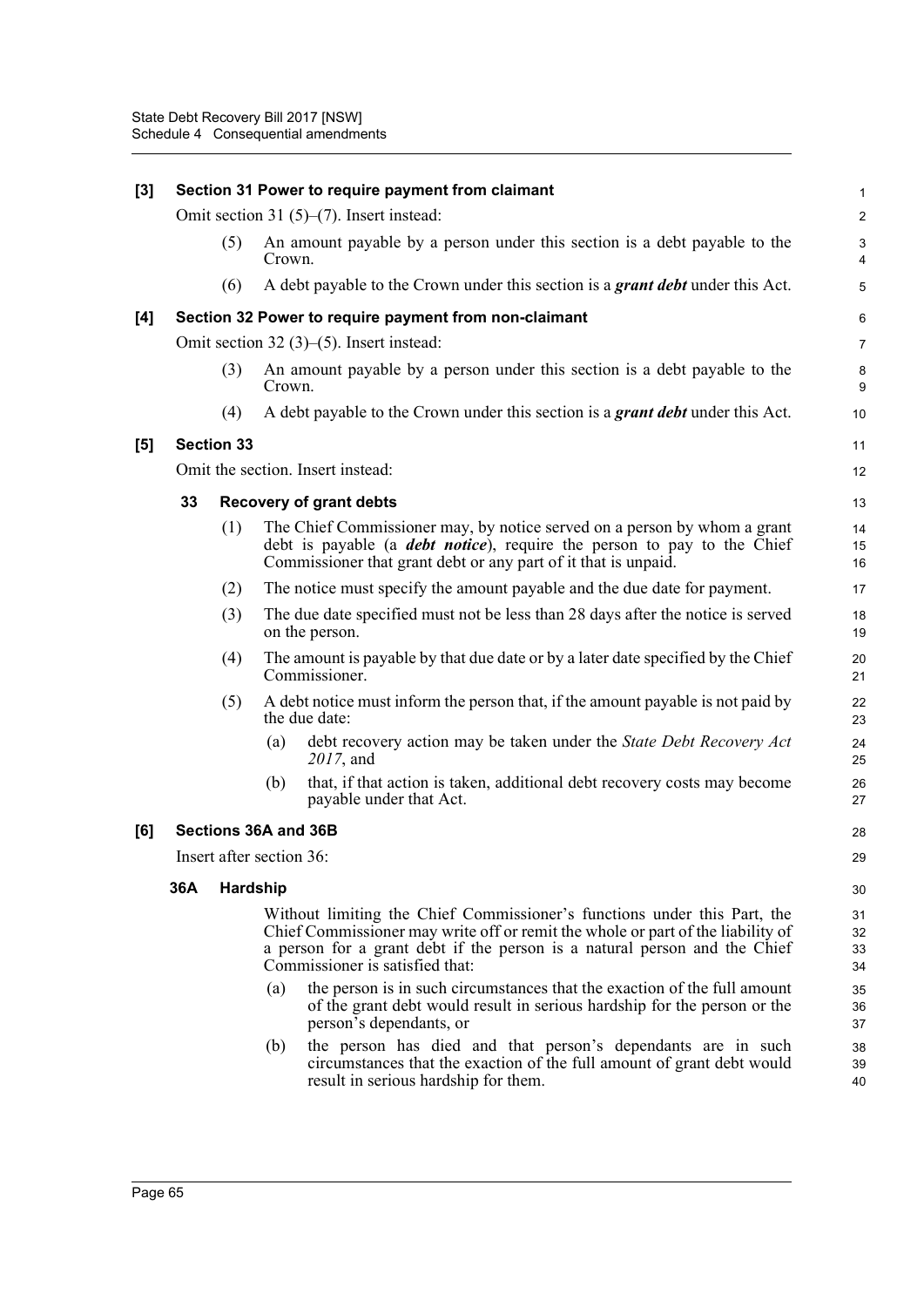|       | 36B                          |                    | <b>Relationship with State Debt Recovery Act 2017</b>                                                                                                                                                                                                                                                                                           | $\mathbf{1}$                                |  |  |  |
|-------|------------------------------|--------------------|-------------------------------------------------------------------------------------------------------------------------------------------------------------------------------------------------------------------------------------------------------------------------------------------------------------------------------------------------|---------------------------------------------|--|--|--|
|       |                              | (1)                | The Chief Commissioner must not enter into an arrangement for payment of a<br>grant debt under this Part, or write off or remit the whole or part of a person's<br>liability for payment of a grant debt under this Part, if a debt recovery order<br>has been made in respect of the amount payable under the State Debt Recovery<br>Act 2017. | $\overline{2}$<br>3<br>4<br>$\sqrt{5}$<br>6 |  |  |  |
|       |                              | (2)                | Subsection (1) ceases to apply if the debt recovery order is revoked in respect<br>of that amount.                                                                                                                                                                                                                                              | $\overline{7}$<br>8                         |  |  |  |
|       |                              | (3)                | This section does not limit the Chief Commissioner's functions under the State<br>Debt Recovery Act 2017.<br>Note. The State Debt Recovery Act 2017 makes separate provision for time to pay                                                                                                                                                    | 9<br>10<br>11                               |  |  |  |
|       |                              |                    | arrangements.                                                                                                                                                                                                                                                                                                                                   | 12                                          |  |  |  |
| $[7]$ | <b>Section 37 Objections</b> |                    |                                                                                                                                                                                                                                                                                                                                                 |                                             |  |  |  |
|       |                              |                    | Omit section 37 (3).                                                                                                                                                                                                                                                                                                                            | 14                                          |  |  |  |
| [8]   |                              | <b>Section 60A</b> |                                                                                                                                                                                                                                                                                                                                                 | 15                                          |  |  |  |
|       |                              |                    | Insert after section 60:                                                                                                                                                                                                                                                                                                                        | 16                                          |  |  |  |
|       | 60A                          |                    | <b>Service of notices</b>                                                                                                                                                                                                                                                                                                                       | 17                                          |  |  |  |
|       |                              |                    | Section 116 of the Taxation Administration Act 1996 applies to the service of<br>notices by the Chief Commissioner under this Act in the same way as it applies<br>to the service of documents under a taxation law.                                                                                                                            | 18<br>19<br>20                              |  |  |  |
| [9]   |                              |                    | Schedule 1 Savings, transitional and other provisions                                                                                                                                                                                                                                                                                           | 21                                          |  |  |  |
|       |                              |                    | Insert at the end of the Schedule, with appropriate Part and clause numbering:                                                                                                                                                                                                                                                                  | 22                                          |  |  |  |
|       | <b>Part</b>                  |                    | <b>Provisions consequent on enactment of State Debt</b><br><b>Recovery Act 2017</b>                                                                                                                                                                                                                                                             | 23<br>24                                    |  |  |  |
|       |                              |                    | <b>Recovery of grant debts</b>                                                                                                                                                                                                                                                                                                                  | 25                                          |  |  |  |
|       |                              | (1)                | The amendments made to this Act by the <i>State Debt Recovery Act 2017</i> extend<br>to amounts that became payable under section 31 or 32 before the<br>commencement of those amendments.                                                                                                                                                      | 26<br>27<br>28                              |  |  |  |
|       |                              | (2)                | Accordingly, those amounts can be recovered under the <i>State Debt Recovery</i><br>Act 2017.                                                                                                                                                                                                                                                   | 29<br>30                                    |  |  |  |
|       |                              | (3)                | Section 33, as in force immediately before its substitution by the <i>State Debt</i><br>Recovery Act 2017, continues to apply to any requirement made under that<br>section before that substitution.                                                                                                                                           | 31<br>32<br>33                              |  |  |  |
|       |                              |                    | 4.20 Tattoo Parlours Act 2012 No 32                                                                                                                                                                                                                                                                                                             | 34                                          |  |  |  |
| [1]   |                              | <b>Section 26A</b> |                                                                                                                                                                                                                                                                                                                                                 | 35                                          |  |  |  |
|       |                              |                    | Insert after section 26:                                                                                                                                                                                                                                                                                                                        | 36                                          |  |  |  |
|       | 26A                          |                    | <b>Suspension under State Debt Recovery Act 2017</b>                                                                                                                                                                                                                                                                                            | 37                                          |  |  |  |
|       |                              | (1)                | This Part does not affect the operation of the State Debt Recovery Act 2017.                                                                                                                                                                                                                                                                    | 38                                          |  |  |  |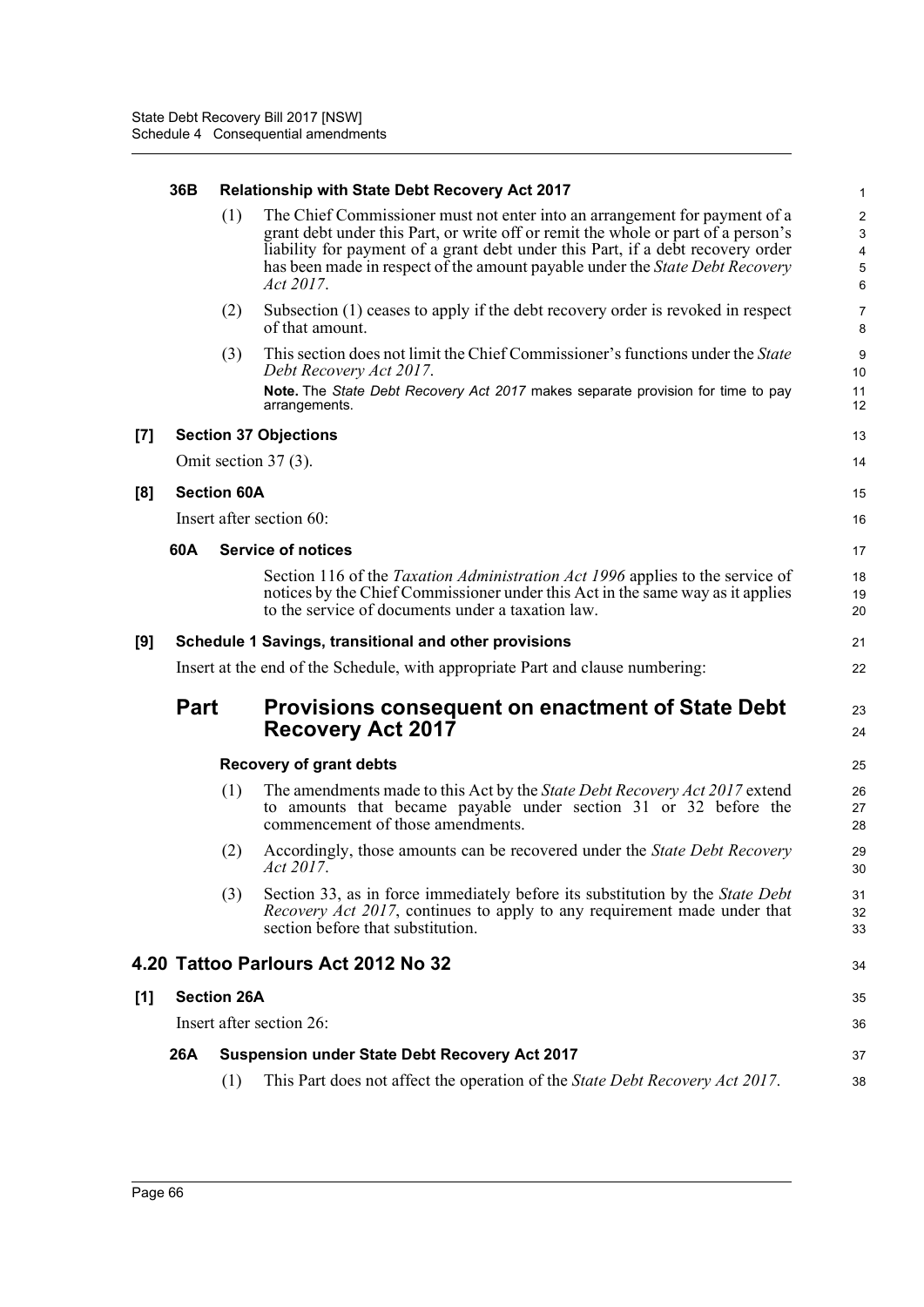|       |                   | (2) | The suspension of a licence under that Act has the same effect as the<br>suspension of a licence under this Act.                                                                                                    | 1<br>$\overline{\mathbf{c}}$ |
|-------|-------------------|-----|---------------------------------------------------------------------------------------------------------------------------------------------------------------------------------------------------------------------|------------------------------|
|       |                   |     | Note. The State Debt Recovery Act 2017 contains provisions which require a licence<br>to be suspended for non-payment of a State debt in certain circumstances.                                                     | 3<br>4                       |
| $[2]$ |                   |     | Section 27 Right to seek administrative review from Civil and Administrative Tribunal                                                                                                                               | 5                            |
|       |                   |     | Insert after section $27(5)$ :                                                                                                                                                                                      | 6                            |
|       |                   | (6) | This section is subject to the <i>State Debt Recovery Act 2017</i> .                                                                                                                                                | 7                            |
|       |                   |     | 4.21 Taxation Administration Act 1996 No 97                                                                                                                                                                         | 8                            |
| [1]   |                   |     | <b>Section 3 Definitions</b>                                                                                                                                                                                        | 9                            |
|       |                   |     | Insert in alphabetical order in section $3(1)$ :<br><b>Hardship Review Board means the Hardship Review Board constituted under</b><br>the State Debt Recovery Act 2017.<br>tax debt—see section 44.                 | 10<br>11<br>12<br>13         |
| $[2]$ |                   |     | Section 19 Offset of refund against other liability                                                                                                                                                                 | 14                           |
|       |                   |     | Omit section 19 (1). Insert instead:                                                                                                                                                                                | 15                           |
|       |                   | (1) | Instead of making a refund to a taxpayer, the Chief Commissioner may apply<br>the amount that would otherwise be refunded to meet any of the following:                                                             | 16<br>17                     |
|       |                   |     | a tax debt or any other amount payable by the taxpayer under a taxation<br>(a)<br>law,                                                                                                                              | 18<br>19                     |
|       |                   |     | a grant debt (within the meaning of the State Debt Recovery Act 2017)<br>(b)<br>payable by the taxpayer, whether or not a debt recovery order has been<br>made under that Act against the taxpayer for the debt,    | 20<br>21<br>22               |
|       |                   |     | a referable debt (within the meaning of the State Debt Recovery Act<br>(c)<br>2017) payable by the taxpayer, but only if a debt recovery order has<br>been made against the taxpayer for the debt.                  | 23<br>24<br>25               |
| $[3]$ | <b>Section 44</b> |     |                                                                                                                                                                                                                     | 26                           |
|       |                   |     | Omit the section. Insert instead:                                                                                                                                                                                   | 27                           |
|       | 44                |     | Unpaid tax is debt payable to Chief Commissioner                                                                                                                                                                    | 28                           |
|       |                   | (1) | If the whole or part of tax payable by a taxpayer is not paid to the Chief<br>Commissioner as required by a notice of assessment, the amount unpaid is a<br>debt payable to the Chief Commissioner by the taxpayer. | 29<br>30<br>31               |
|       |                   | (2) | A debt payable by a taxpayer to the Chief Commissioner under this Act is a<br>tax debt under this Act.                                                                                                              | 32<br>33                     |
| [4]   |                   |     | Section 45 Joint and several liability                                                                                                                                                                              | 34                           |
|       |                   |     | Omit section 45 (1). Insert instead:                                                                                                                                                                                | 35                           |
|       |                   | (1) | If 2 or more persons are jointly and severally liable to pay an amount under a<br>taxation law, the amount that is unpaid is a tax debt payable to the Chief<br>Commissioner by each of them.                       | 36<br>37<br>38               |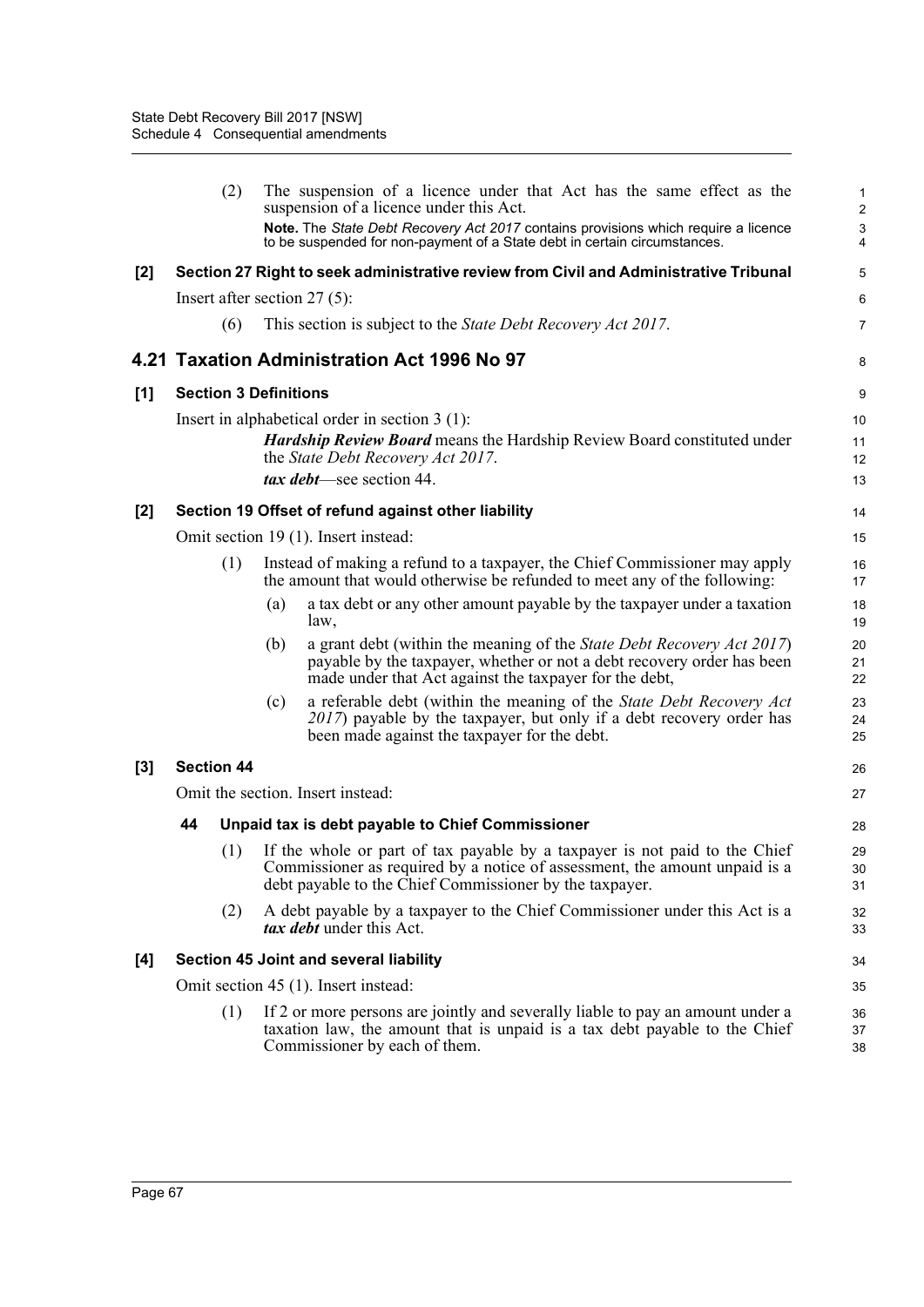| $\left[ 5\right]$<br>Sections 46 and 46A             |     |                                                                                                                                                                                                                                                                                          |                                                                                                                                                                                                                                                                                                                                                                                                                                                                                                                                                                                                  |  |  |  |  |
|------------------------------------------------------|-----|------------------------------------------------------------------------------------------------------------------------------------------------------------------------------------------------------------------------------------------------------------------------------------------|--------------------------------------------------------------------------------------------------------------------------------------------------------------------------------------------------------------------------------------------------------------------------------------------------------------------------------------------------------------------------------------------------------------------------------------------------------------------------------------------------------------------------------------------------------------------------------------------------|--|--|--|--|
|                                                      |     |                                                                                                                                                                                                                                                                                          | 2                                                                                                                                                                                                                                                                                                                                                                                                                                                                                                                                                                                                |  |  |  |  |
| 46<br>Debt payable as required by debt notice<br>(1) |     |                                                                                                                                                                                                                                                                                          |                                                                                                                                                                                                                                                                                                                                                                                                                                                                                                                                                                                                  |  |  |  |  |
|                                                      |     | The Chief Commissioner may, if a person fails to pay an amount of tax that<br>the person is required to pay under a notice of assessment served on the person,<br>serve a debt notice on the person by whom any tax is payable.                                                          | 4<br>$\,$ 5 $\,$<br>6                                                                                                                                                                                                                                                                                                                                                                                                                                                                                                                                                                            |  |  |  |  |
|                                                      | (2) | A debt notice is a notice to the effect that the person to whom it is directed is<br>required to pay a specified amount of tax to the Chief Commissioner by a date<br>specified in the notice.                                                                                           | 7<br>8<br>$\boldsymbol{9}$                                                                                                                                                                                                                                                                                                                                                                                                                                                                                                                                                                       |  |  |  |  |
|                                                      | (3) | The due date specified must not be less than 28 days after the notice is served<br>on the person.                                                                                                                                                                                        | 10<br>11                                                                                                                                                                                                                                                                                                                                                                                                                                                                                                                                                                                         |  |  |  |  |
|                                                      | (4) | The notice must inform the person that, if the amount payable is not paid by<br>the due date:                                                                                                                                                                                            | 12<br>13                                                                                                                                                                                                                                                                                                                                                                                                                                                                                                                                                                                         |  |  |  |  |
|                                                      |     | debt recovery action may be taken under the State Debt Recovery Act<br>(a)<br>2017, and                                                                                                                                                                                                  | 14<br>15                                                                                                                                                                                                                                                                                                                                                                                                                                                                                                                                                                                         |  |  |  |  |
|                                                      |     | that, if that action is taken, additional debt recovery costs may become<br>(b)<br>payable under that Act.                                                                                                                                                                               | 16<br>17                                                                                                                                                                                                                                                                                                                                                                                                                                                                                                                                                                                         |  |  |  |  |
| 46A                                                  |     |                                                                                                                                                                                                                                                                                          | 18                                                                                                                                                                                                                                                                                                                                                                                                                                                                                                                                                                                               |  |  |  |  |
|                                                      | (1) | If the whole or part of tax payable by a taxpayer is not paid to the Chief<br>Commissioner as required by a debt notice served on the taxpayer, the Chief<br>Commissioner may recover the tax debt, in a court of competent jurisdiction,<br>as a debt to the Chief Commissioner.        | 19<br>20<br>21<br>22                                                                                                                                                                                                                                                                                                                                                                                                                                                                                                                                                                             |  |  |  |  |
|                                                      | (2) | However, the Chief Commissioner cannot take proceedings under subsection<br>(1) to recover the tax debt if the Chief Commissioner makes a debt recovery<br>order against the person under the State Debt Recovery Act 2017 in respect of<br>that tax debt, unless that order is revoked. | 23<br>24<br>25<br>26                                                                                                                                                                                                                                                                                                                                                                                                                                                                                                                                                                             |  |  |  |  |
|                                                      | (3) | This section does not limit the Chief Commissioner's functions under the State<br>Debt Recovery Act 2017.                                                                                                                                                                                | 27<br>28                                                                                                                                                                                                                                                                                                                                                                                                                                                                                                                                                                                         |  |  |  |  |
|                                                      |     |                                                                                                                                                                                                                                                                                          | 29                                                                                                                                                                                                                                                                                                                                                                                                                                                                                                                                                                                               |  |  |  |  |
|                                                      |     |                                                                                                                                                                                                                                                                                          | 30                                                                                                                                                                                                                                                                                                                                                                                                                                                                                                                                                                                               |  |  |  |  |
|                                                      | (4) | This section ceases to apply if a debt recovery order under the State Debt<br><i>Recovery Act 2017</i> is made against the taxpayer in respect of the amount<br>payable.                                                                                                                 | 31<br>32<br>33                                                                                                                                                                                                                                                                                                                                                                                                                                                                                                                                                                                   |  |  |  |  |
|                                                      | (5) | Subsection (4) does not limit the functions of the Chief Commissioner under<br>the State Debt Recovery Act 2017.                                                                                                                                                                         | 34<br>35                                                                                                                                                                                                                                                                                                                                                                                                                                                                                                                                                                                         |  |  |  |  |
|                                                      |     |                                                                                                                                                                                                                                                                                          | 36<br>37                                                                                                                                                                                                                                                                                                                                                                                                                                                                                                                                                                                         |  |  |  |  |
|                                                      |     |                                                                                                                                                                                                                                                                                          | 38                                                                                                                                                                                                                                                                                                                                                                                                                                                                                                                                                                                               |  |  |  |  |
|                                                      |     |                                                                                                                                                                                                                                                                                          | 39                                                                                                                                                                                                                                                                                                                                                                                                                                                                                                                                                                                               |  |  |  |  |
|                                                      |     |                                                                                                                                                                                                                                                                                          | 40                                                                                                                                                                                                                                                                                                                                                                                                                                                                                                                                                                                               |  |  |  |  |
|                                                      |     |                                                                                                                                                                                                                                                                                          | 41<br>42                                                                                                                                                                                                                                                                                                                                                                                                                                                                                                                                                                                         |  |  |  |  |
|                                                      |     |                                                                                                                                                                                                                                                                                          | Omit section 46. Insert instead:<br>Recovery of tax debt<br>Section 47 Arrangements for payment of tax<br>Insert after section 47 $(3)$ :<br>Section 47B Liability of directors and former directors of corporation for failure to<br>pay corporate tax liability<br>Omit "Board of Review" from section 47B (3) (c). Insert instead "Hardship Review Board".<br><b>Section 60 The Chief Commissioner</b><br>Omit "Executive Director, Office of State Revenue" from section 60 (2).<br>Insert instead "Deputy Secretary, Revenue NSW in the Department of Finance, Services<br>and Innovation". |  |  |  |  |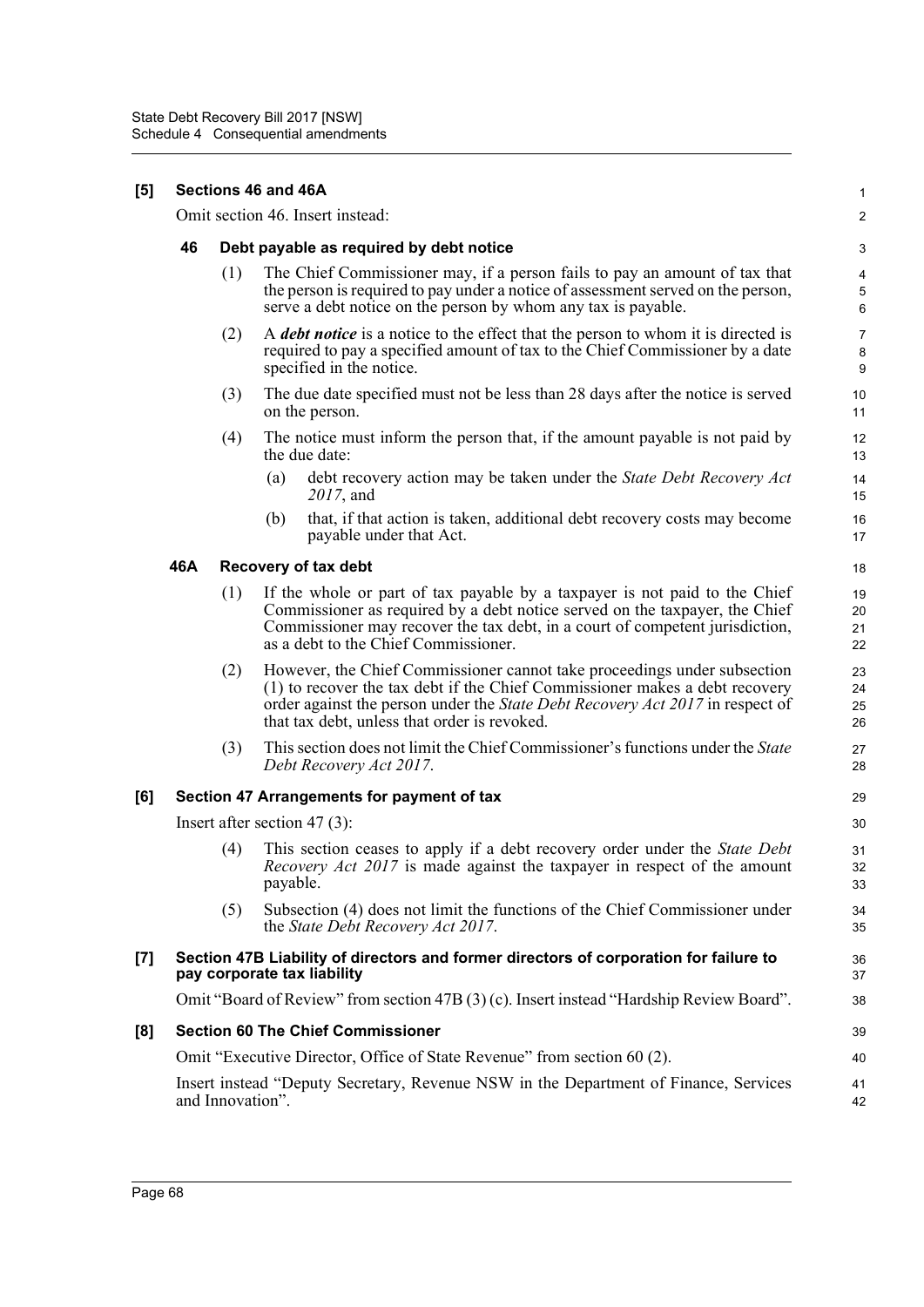| [9]    |      |                     | <b>Section 64 The Commissioner</b>                                                                                                                                                                                                                                                                                                                                                                                  | $\mathbf{1}$                     |
|--------|------|---------------------|---------------------------------------------------------------------------------------------------------------------------------------------------------------------------------------------------------------------------------------------------------------------------------------------------------------------------------------------------------------------------------------------------------------------|----------------------------------|
|        |      | section $64(2)$ .   | Omit "Director, Technical and Advisory Services, Office of State Revenue" from                                                                                                                                                                                                                                                                                                                                      | $\sqrt{2}$<br>3                  |
|        |      |                     | Insert instead "Executive Director, Technical and Advisory Services, Revenue NSW in the<br>Department of Finance, Services and Innovation".                                                                                                                                                                                                                                                                         | 4<br>5                           |
| $[10]$ |      |                     | Section 82 Permitted disclosures-to particular persons                                                                                                                                                                                                                                                                                                                                                              | 6                                |
|        |      |                     | Insert after section $82$ (b) (v):                                                                                                                                                                                                                                                                                                                                                                                  | 7                                |
|        |      |                     | the State Debt Recovery Act 2017,<br>(va)                                                                                                                                                                                                                                                                                                                                                                           | 8                                |
| $[11]$ |      |                     | Section 82 (k) (x)                                                                                                                                                                                                                                                                                                                                                                                                  | 9                                |
|        |      |                     | Omit "Division 5 of Part 10". Insert instead "the State Debt Recovery Act 2017".                                                                                                                                                                                                                                                                                                                                    | 10                               |
| $[12]$ |      | <b>Section 106A</b> |                                                                                                                                                                                                                                                                                                                                                                                                                     | 11                               |
|        |      |                     | Omit the section. Insert instead:                                                                                                                                                                                                                                                                                                                                                                                   | 12                               |
|        | 106A |                     | <b>Functions of Hardship Review Board</b>                                                                                                                                                                                                                                                                                                                                                                           | 13                               |
|        |      | (1)                 | The Hardship Review Board may exercise its functions under this Division in<br>relation to a tax only on the application of the taxpayer.                                                                                                                                                                                                                                                                           | 14<br>15                         |
|        |      | (2)                 | Division 3 of Part 7 of the State Debt Recovery Act 2017 applies to reviews<br>under this Act in the same way as it applies to hardship reviews under that Act.                                                                                                                                                                                                                                                     | 16<br>17                         |
|        |      | (3)                 | The Hardship Review Board may exercise its functions under this Act in<br>conjunction with any functions that the Board may exercise under the State<br>Debt Recovery Act 2017 or the Fines Act 1996.                                                                                                                                                                                                               | 18<br>19<br>20                   |
| $[13]$ |      |                     | <b>Section 106B Waiver of tax</b>                                                                                                                                                                                                                                                                                                                                                                                   | 21                               |
|        |      |                     | Insert after section $106B(3)$ :                                                                                                                                                                                                                                                                                                                                                                                    | 22                               |
|        |      | (4)                 | This section applies only to tax payable by a natural person.                                                                                                                                                                                                                                                                                                                                                       | 23                               |
| $[14]$ |      |                     | Section 106C Deferral and writing off of tax                                                                                                                                                                                                                                                                                                                                                                        | 24                               |
|        |      |                     | Insert at the end of the section:                                                                                                                                                                                                                                                                                                                                                                                   | 25                               |
|        |      | (2)                 | The Hardship Review Board may exercise its functions under this section only<br>in respect of tax payable by a natural person.                                                                                                                                                                                                                                                                                      | 26<br>27                         |
|        |      | (3)                 | The Hardship Review Board cannot exercise its functions under this section if<br>the Chief Commissioner has made a debt recovery order in respect of the tax<br>under the <i>State Debt Recovery Act 2017</i> .                                                                                                                                                                                                     | 28<br>29<br>30                   |
|        |      | (4)                 | This section does not limit the functions of the Hardship Review Board under<br>that Act.                                                                                                                                                                                                                                                                                                                           | 31<br>32                         |
| $[15]$ |      |                     | Section 106CA Actions to be taken by Chief Commissioner                                                                                                                                                                                                                                                                                                                                                             | 33                               |
|        |      |                     | Insert at the end of the section:                                                                                                                                                                                                                                                                                                                                                                                   | 34                               |
|        |      | (2)                 | If the Chief Commissioner has made a debt recovery order in respect of the tax<br>amount under the <i>State Debt Recovery Act 2017</i> , the Chief Commissioner<br>must revoke the debt recovery order to the extent necessary to give effect to a<br>decision of the Hardship Review Board, or of the Chief Commissioner<br>exercising the functions of the Hardship Review Board, to waive the payment<br>of tax. | 35<br>36<br>37<br>38<br>39<br>40 |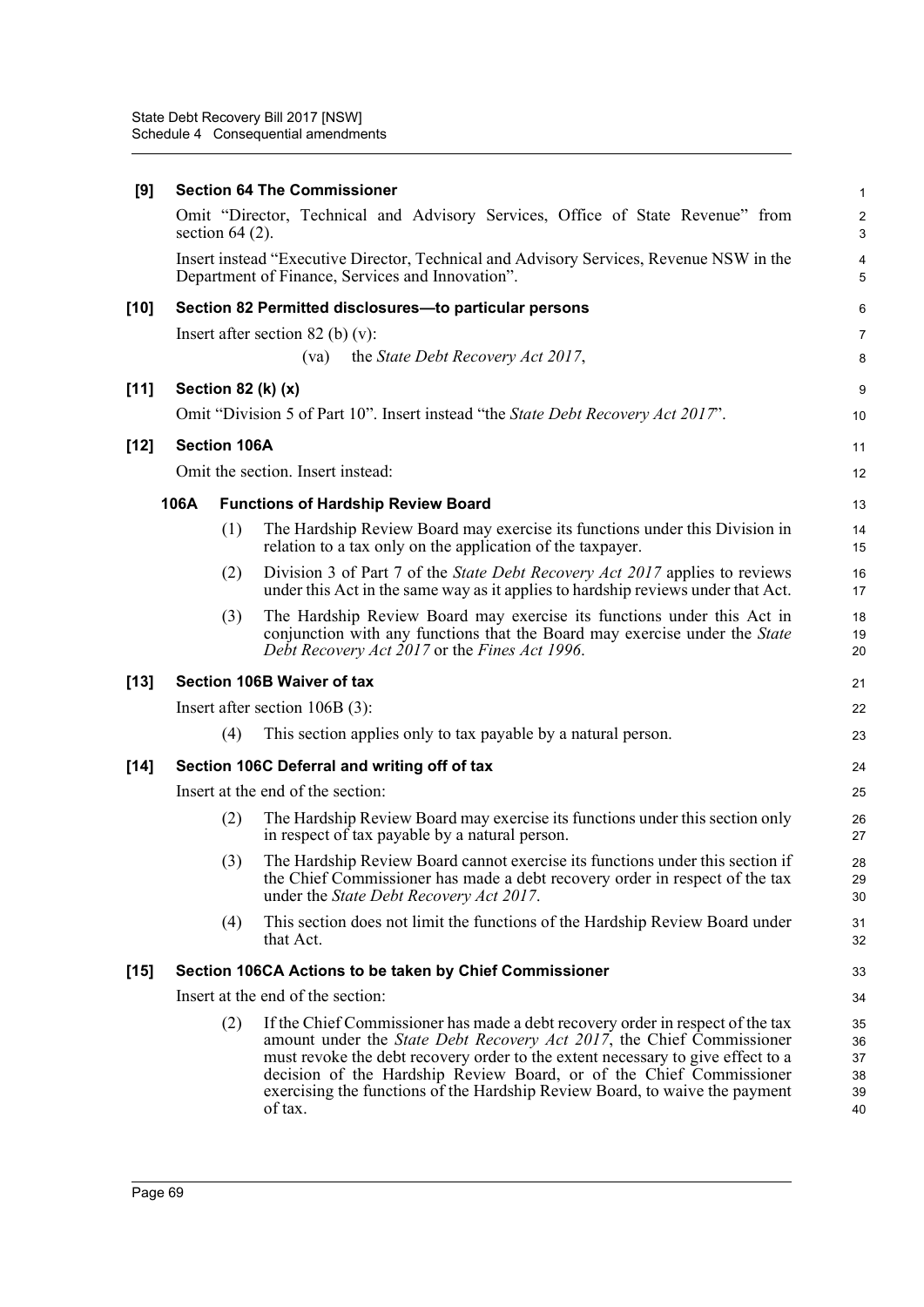| $[16]$ |                                                                                |                                                      | Section 106D Disclosure of information                                                                                                                                                                                                                                                                                                                       | $\mathbf{1}$                |  |  |
|--------|--------------------------------------------------------------------------------|------------------------------------------------------|--------------------------------------------------------------------------------------------------------------------------------------------------------------------------------------------------------------------------------------------------------------------------------------------------------------------------------------------------------------|-----------------------------|--|--|
|        |                                                                                | Omit the section.                                    |                                                                                                                                                                                                                                                                                                                                                              | $\overline{2}$              |  |  |
| $[17]$ |                                                                                |                                                      | Schedule 1 Savings, transitional and other provisions                                                                                                                                                                                                                                                                                                        | 3                           |  |  |
|        | Insert at the end of the Schedule, with appropriate Part and clause numbering: |                                                      |                                                                                                                                                                                                                                                                                                                                                              |                             |  |  |
|        | <b>Part</b>                                                                    |                                                      | <b>Provisions arising from enactment of State Debt</b><br><b>Recovery Act 2017</b>                                                                                                                                                                                                                                                                           | 5<br>6                      |  |  |
|        |                                                                                | Application to existing tax debts                    |                                                                                                                                                                                                                                                                                                                                                              |                             |  |  |
|        |                                                                                | (1)                                                  | An amendment made to this Act by the State Debt Recovery Act 2017 extends<br>to a tax amount that became payable before the commencement of the<br>amendment.                                                                                                                                                                                                | 8<br>$\boldsymbol{9}$<br>10 |  |  |
|        |                                                                                | (2)                                                  | Accordingly, a notice of assessment may be served on a person, in relation to<br>the tax amount, in accordance with section 46 (as substituted by that Act) and<br>that notice constitutes a debt notice for the purposes of the <i>State Debt Recovery</i><br>Act 2017.                                                                                     | 11<br>12<br>13<br>14        |  |  |
|        |                                                                                | (3)                                                  | This clause is subject to the other provisions of this Part.                                                                                                                                                                                                                                                                                                 | 15                          |  |  |
|        |                                                                                |                                                      | <b>Continuation of Hardship Review Board's functions</b>                                                                                                                                                                                                                                                                                                     | 16                          |  |  |
|        |                                                                                |                                                      | The functions of the Hardship Review Board in relation to any matter that was<br>being dealt with by the Hardship Review Board as constituted under<br>section 106A, before the substitution of that section by the State Debt<br><i>Recovery Act 2017</i> , may continue to be exercised by the Hardship Review<br>Board as constituted under that section. | 17<br>18<br>19<br>20<br>21  |  |  |
|        |                                                                                | <b>Substitution of section 46</b>                    |                                                                                                                                                                                                                                                                                                                                                              |                             |  |  |
|        |                                                                                | (1)                                                  | Section 46, as in force immediately before its substitution by the State Debt<br><i>Recovery Act 2017</i> , continues to apply in relation to any requirement made by<br>the Chief Commissioner that was made under that section, by notice in writing<br>served on a taxpayer, before the substitution of that section by that Act.                         | 23<br>24<br>25<br>26        |  |  |
|        |                                                                                | (2)                                                  | This clause does not prevent the Chief Commissioner exercising the Chief<br>Commissioner's functions under section 46, as substituted by the State Debt<br><i>Recovery Act 2017</i> , in respect of the unpaid tax amount.                                                                                                                                   | 27<br>28<br>29              |  |  |
|        |                                                                                |                                                      | 4.22 Tow Truck Industry Act 1998 No 111                                                                                                                                                                                                                                                                                                                      | 30                          |  |  |
| [1]    |                                                                                | <b>Section 44A</b>                                   |                                                                                                                                                                                                                                                                                                                                                              | 31                          |  |  |
|        | Insert after section 44:                                                       |                                                      |                                                                                                                                                                                                                                                                                                                                                              | 32                          |  |  |
|        | 44A                                                                            | <b>Suspension under State Debt Recovery Act 2017</b> |                                                                                                                                                                                                                                                                                                                                                              |                             |  |  |
|        |                                                                                | (1)                                                  | The suspension of a licence or certificate under the State Debt Recovery Act<br>2017 is not disciplinary action under this Part.                                                                                                                                                                                                                             | 34<br>35                    |  |  |
|        |                                                                                | (2)                                                  | A suspension of a licence or certificate under that Act has the same effect as a<br>suspension of a licence or certificate under this Part.                                                                                                                                                                                                                  | 36<br>37                    |  |  |
|        |                                                                                |                                                      | Note. The State Debt Recovery Act 2017 contains provisions which require a licence<br>or certificate to be suspended for non-payment of a State debt in certain circumstances.                                                                                                                                                                               | 38<br>39                    |  |  |